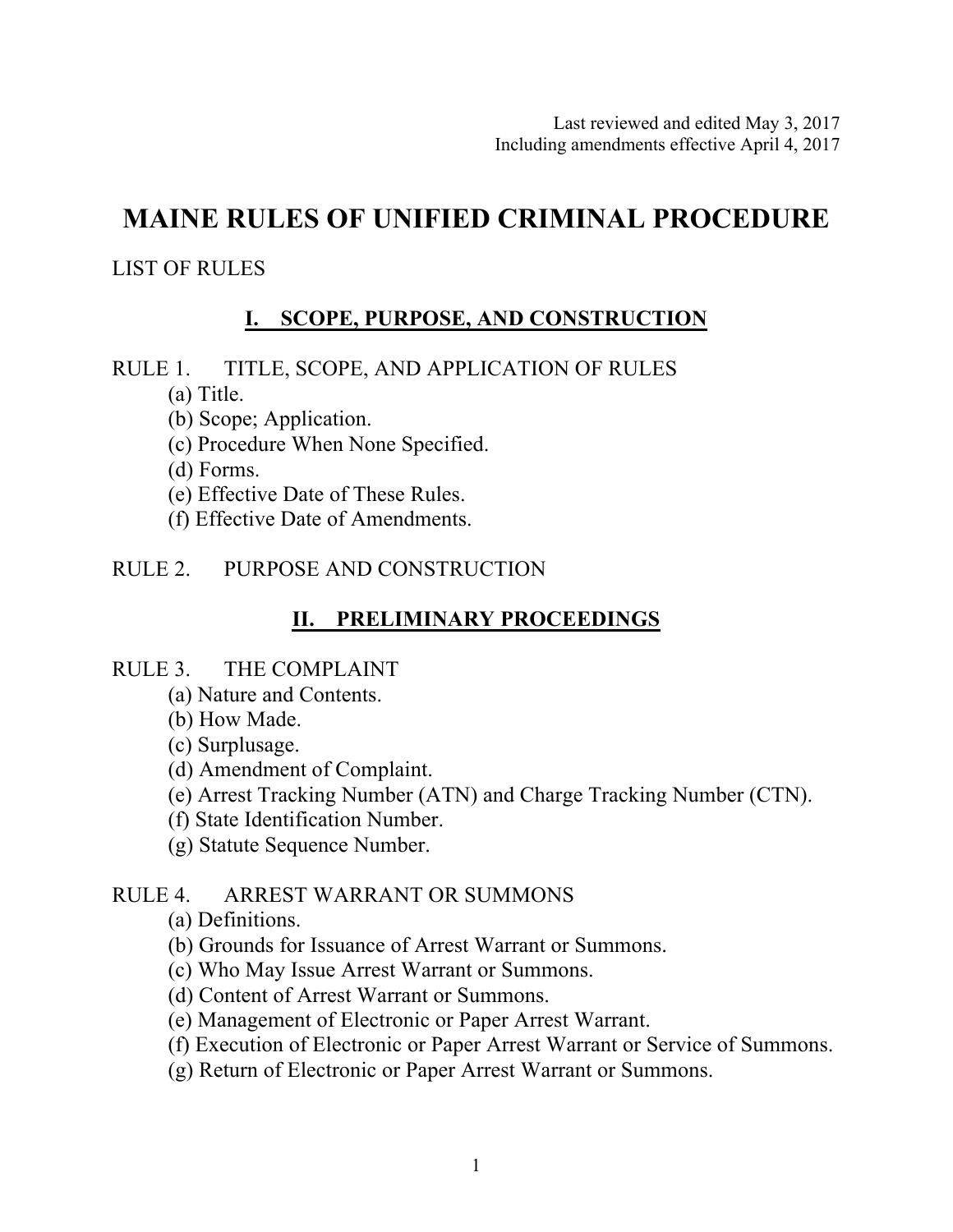## RULE 4A. PROBABLE CAUSE DETERMINATION UPON WARRANTLESS ARREST FOR ANY CRIME

- (a) Timing: Required Findings.
- (b) Evidence.
- (c) Record.

## RULE 5. INITIAL PROCEEDINGS IN THE UNIFIED CRIMINAL DOCKET

- (a) Initial Appearance Before the Court.
- (b) Initial Statement of Rights by the Court.
- (c) Further Statement of Rights by the Court With Respect to Class C or Higher Crimes in the Absence of an Indictment or Information.
- (d) Pleas at Initial Appearance.
- (e) Assignment of Counsel.

## **III. INDICTMENT AND INFORMATION**

### RULE 6. THE GRAND JURY

- (a) Number of Grand Jurors.
- (b) Objections to Grand Jury and to Grand Jurors.
- (c) Foreperson and Deputy Foreperson.
- (d) Presence During Proceedings.
- (e) General Rule of Secrecy.
- (f) Recording of Proceedings.
- (g) Procedure for Preparation and Disclosure of Transcript.
- (h) Disclosure for Certain Law Enforcement Purposes.
- (i) Finding and Return of Indictment.
- (j) Excuse.

## RULE 7. THE INDICTMENT AND THE INFORMATION

- (a) Use of Indictment, Information or Complaint.
- (b) Waiver of Indictment.
- (c) Nature and Contents.
- (d) Surplusage.
- (e) Amendment of Indictment or Information.
- (f) Arrest Tracking Number (ATN) and Charge Tracking Number (CTN).
- (g) State Identification Number.
- (h) Statute Sequence Number.

## RULE 8. JOINDER OF CRIMES AND OF DEFENDANTS

(a) Joinder of Crimes.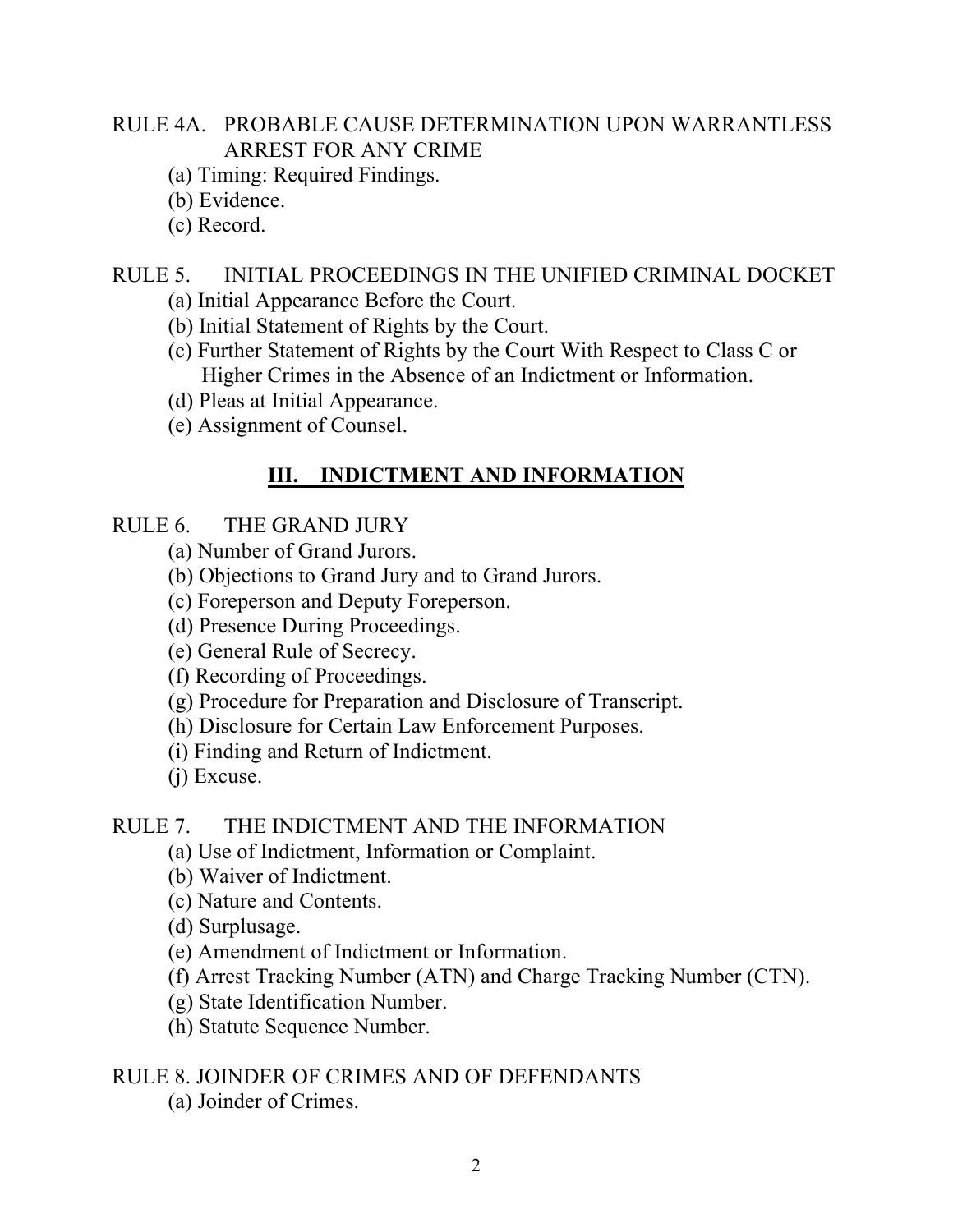(b) Joinder of Defendants.

- (c) Trial Together of Indictments, Informations or Complaints.
- (d) Relief From Prejudicial Joinder

## RULE 9. [RESERVED]

## **IV. ARRAIGNMENT AND PREPARATION FOR TRIAL**

- RULE 10. ARRAIGNMENT
- RULE 11. PLEAS; SPECIAL CIRCUMSTANCES AS TO ACCEPTANCE OF CERTAIN PLEAS; NOTICE TO NONCITIZENS OF POTENTIAL ADVERSE IMMIGRATION CONSEQUENCES OF A PLEA
	- (a) Pleas for Any Crime.
	- (b) Prerequisites to Accepting a Plea of Guilty or Nolo Contendere to a Class C or Higher Crime.
	- (c) Ensuring That the Plea Is Made Knowingly.
	- (d) Ensuring That the Plea Is Voluntary.
	- (e) Ensuring That There Is a Factual Basis for the Plea.
	- (f) Acceptance of a Plea of Guilty to a Class C or Higher Crime Prior to Indictment.
	- (g) Prerequisites to Accepting a Plea of Guilty or Nolo Contendere to a Class D or Class E Crime From an Unrepresented Defendant.
	- (h) Potential Adverse Immigration Consequences to Noncitizens of a Plea to Any Crime.
	- (i) Transfer for Plea and Sentence.
	- (j) Acceptance of Guilty Plea by the Clerk to a Charge Punishable by a Fine.

## RULE 11A. PLEA AGREEMENTS

- (a) In General.
- (b) Notice of Plea Agreement.
- (c) Statement of Reasons in the Case of a Class C or Higher Crime.
- (d) Acceptance or Rejection by the Court of Recommendation Included in Plea Agreement.
- (e) Withdrawal of Plea Upon Rejection of Recommendation.
- (f) Compliance With Plea Agreement.
- (g) Inadmissibility of Pleas, Offers of Pleas, and Related Statements.
- (h) Acceptance of a Negotiated Plea of Not Criminally Responsible by Reason of Insanity.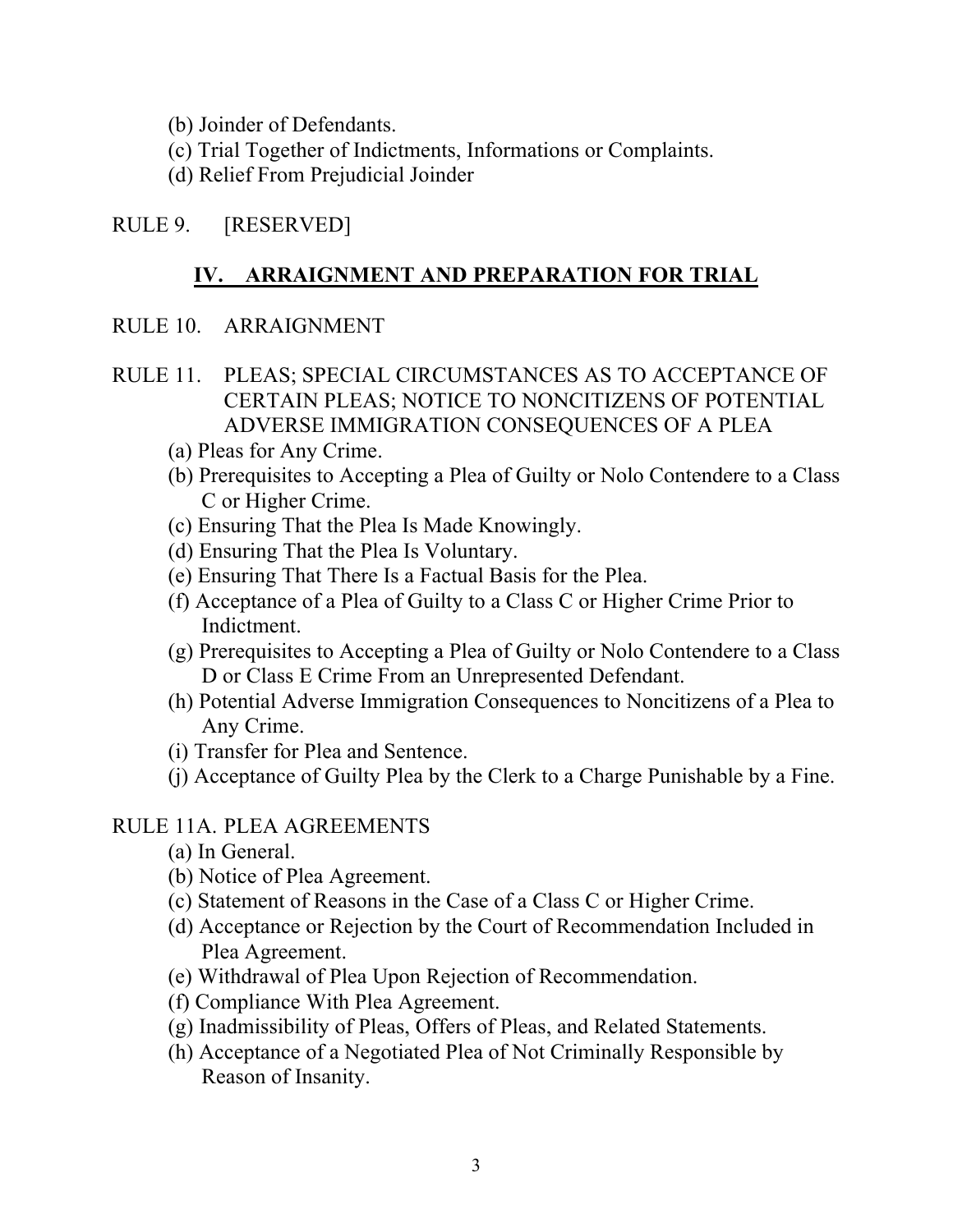RULE 11B. FILING AGREEMENTS

- (a) In General.
- (b) Court Approval Unnecessary.
- (c) Disposition During or at Expiration of Filing Period.
- (d) Special Reservations in the Filing Agreement.

RULE 12. PLEADINGS AND MOTIONS BEFORE TRIAL; DEFENSES AND **OBJECTIONS** 

- (a) Pleadings and Motions.
- (b) Motion Raising Defenses and Objections.
- (c) Motion In Limine.

#### RULES 13 AND 14. [RESERVED]

RULE 15. DEPOSITIONS

- (a) When Taken.
- (b) Notice of Taking.
- (c) Defendant's Counsel.
- (d) How Taken.
- (e) Use.
- (f) Objections to Admissibility.
- (g) At the Instance of the State or Witness.

#### RULE 16. DISCOVERY BY THE DEFENDANT

- (a) Automatic Discovery.
- (b) Time for Providing Automatic Discovery.
- (c) Discovery Upon Request.
- (d) Discovery Pursuant to Court Order.
- (e) Sanctions for Noncompliance.

#### RULE 16A. DISCOVERY BY THE STATE

- (a) Automatic Discovery. Notice of Intention to Introduce Expert Testimony as to the Defendant's Mental State.
- (b) Discovery Upon Request.
- (c) Discovery Pursuant to Court Order.
- (d) Sanctions for Noncompliance.

#### RULE 17. SUBPOENA FOR ATTENDANCE OF WITNESSES

- (a) For Attendance of Witnesses; Form; Issuance.
- (b) Indigent Defendants.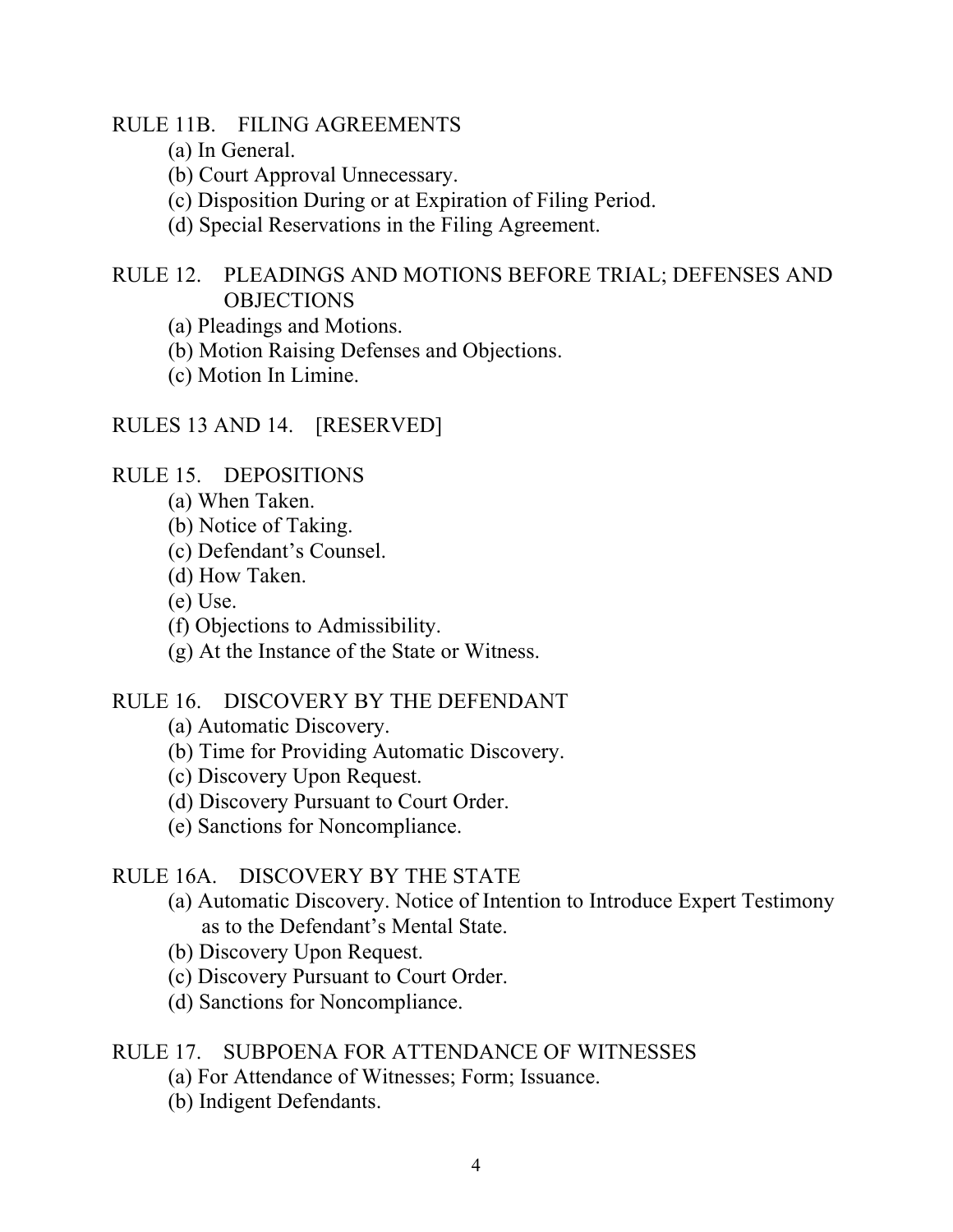(c) For Production of Documentary Evidence and of Tangible Objects.

- (d) Privileged or Protected Documentary Evidence.
- (e) Service.

(f) Place of Service.

(g) For Taking Deposition; Place of Examination.

(h) Enforcement of Subpoena.

(i) Grand Jury Proceedings.

## RULE 17A. SUBPOENA FOR PRODUCTION OF DOCUMENTARY EVIDENCE OR TANGIBLE OBJECTS BY A NONPARTY

(a) Subpoena to Produce Documentary Evidence or Tangible Objects.

(b) Service.

(c) Notice to Adverse Party.

(d) Motion to Quash or Modify Subpoena.

(e) Sanction for Noncompliance.

- (f) Privileged or Protected Documentary Evidence.
- (g) Grand Jury Proceedings.

### RULE 18. DISPOSITIONAL CONFERENCE

(a) Appearance required.

(b) Participation.

(c) Content of Discussions Inadmissible.

(d) Agreement; Plea.

(e) No Agreement; Subsequent Proceedings.

(f) No Agreement; Inquiry Regarding Indictment.

RULES 19 AND 20. [RESERVED]

## **V. TRIAL**

RULE 21. PLACE OF TRIAL

(a) Venue.

(b) Change of Venue.

## RULE 22. [RESERVED]

RULE 23. TRIAL BY JURY OR BY THE COURT

- (a) Trial by Jury; Waiver.
- (b) Jury of Fewer Than 12.
- (c) Trial Without a Jury.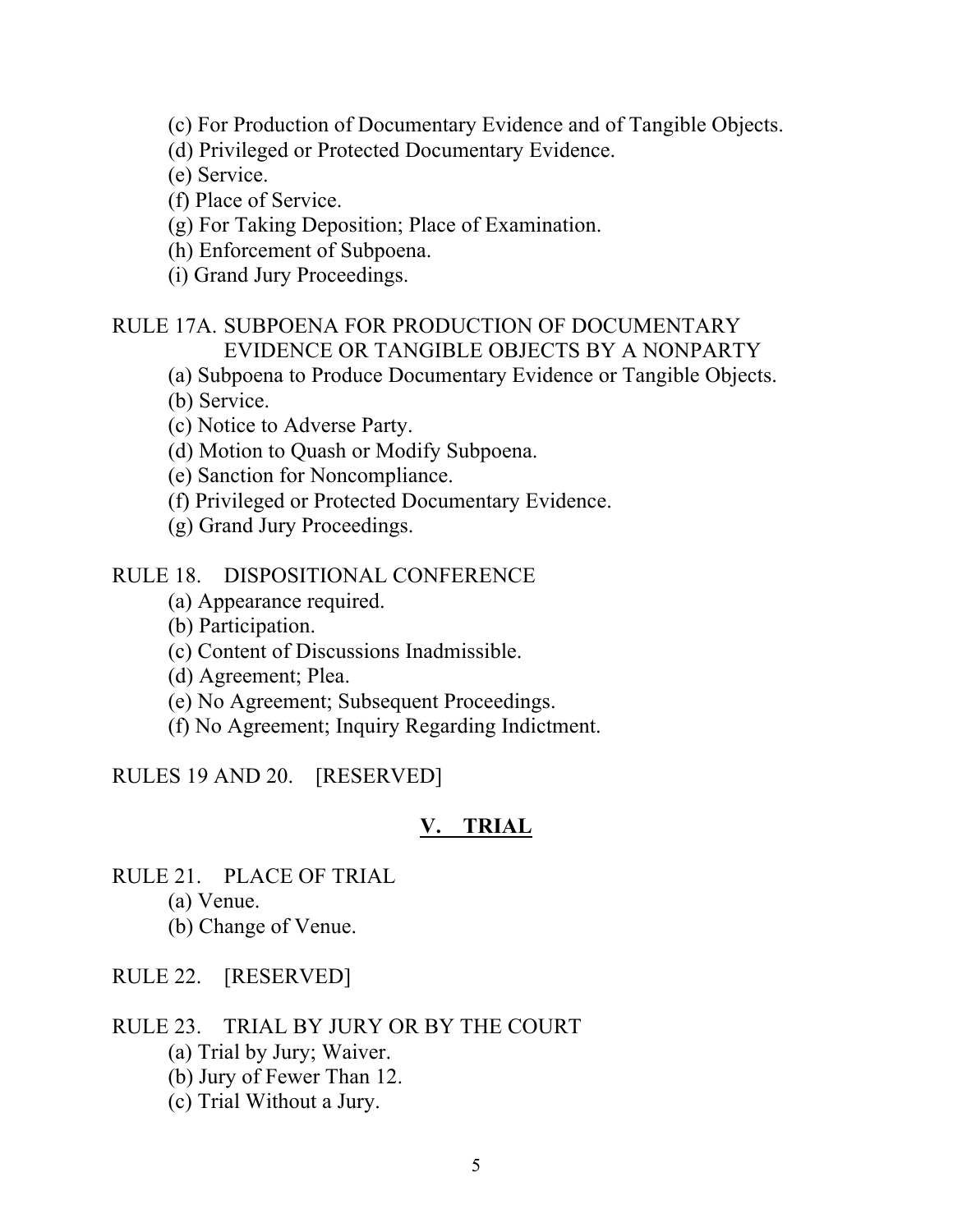#### RULE 24. TRIAL JURORS

- (a) Examination of Jurors.
- (b) Challenges for Cause.
- (c) Peremptory Challenges.
- (d) Alternate Jurors.
- (e) Sequestration of the Jury.
- (f) Note-Taking by Jurors.

#### RULE 25. INABILITY OF A JUDGE TO PROCEED; RECUSAL

- (a) Inability to Proceed.
- (b) Recusal.
- (c) Waiver of Recusal by the Parties.
- (d) Appeal.

#### RULE 25A. SCHEDULING AND CONTINUANCES

- (a) Definitions.
- (b) Assignment for Trial.
- (c) Continuances.
- (d) Protections.

#### RULE 26. EVIDENCE

- (a) Form.
- (b) Examination of Witnesses.
- (c) Order of Evidence.
- (d) Attorney Not to be Witness.
- (e) Allegation of Prior Conviction; Procedure.
- (f) Marking of Exhibits; Insurance for Valuable Exhibits.
- (g) Election by Unrepresented Defendant.

#### RULE 27. RECORDING AND TRANSCRIPTS OF PROCEEDINGS

- (a) Proceedings Recorded.
- (b) Preservation of Record.
- (c) Expenses.

#### RULE 28. COURT-APPOINTED INTERPRETERS AND TRANSLATORS

#### RULE 29. MOTION FOR ACQUITTAL

- (a) Motion for Judgment of Acquittal.
- (b) Motion After Discharge of Jury.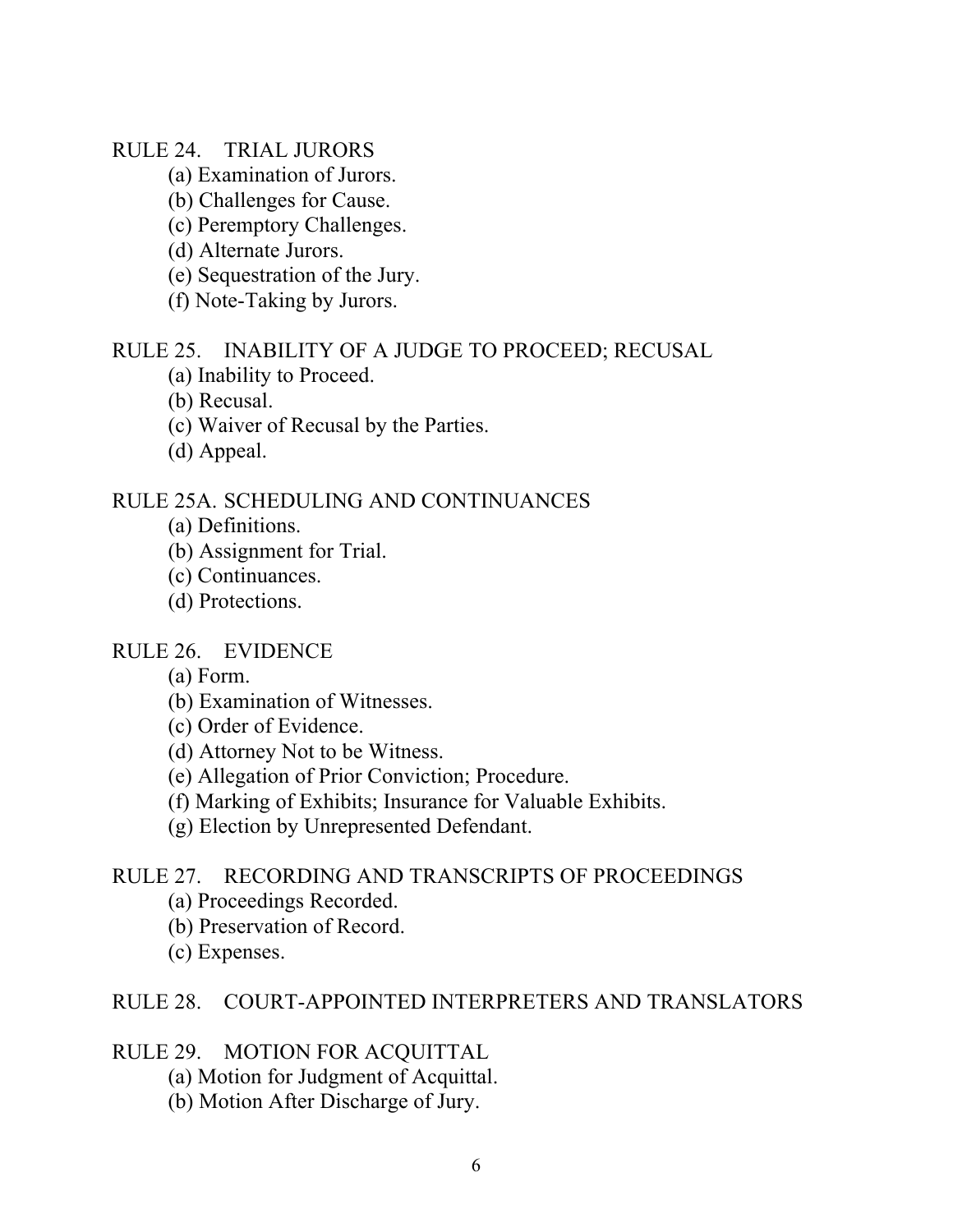RULE 30. ARGUMENT OF COUNSEL; INSTRUCTIONS TO JURY

- (a) Time for Argument.
- (b) Instructions to Jury.

#### RULE 31. JURY VERDICT

- (a) Return.
- (b) Several Defendants.
- (c) Poll of Jury.
- (d) Verdict on Nonbusiness Days and After Hours.

#### **VI. JUDGMENT**

#### RULE 32. SENTENCE AND JUDGMENT

- (a) Sentence.
- (b) Judgment.
- (c) Presentence Investigation and Report.
- (d) Withdrawal of Plea of Guilty or Nolo Contendere.
- RULE 33. NEW TRIAL
- RULE 34. ARREST OF JUDGMENT

#### RULE 35. CORRECTION OR REDUCTION OF SENTENCE

- (a) Correction of Sentence.
- (b) Reduction of Sentence Before Commencement of Execution.
- (c) Reduction of Sentence After Commencement of Execution.
- (d) Definitions.
- (e) Power of Trial Court Pending an Appeal.
- (f) Appeal by Defendant.
- (g) Appeal by State.

#### **VII. REVIEW BY APPEAL OR PETITION**

#### RULE 36. APPEAL; PETITIONS.

- (a) Limited Review by Appeal or Petition in the Unified Criminal Docket.
- (b) De Novo Review of Preconviction Bail Set by Judicial Officer for a Crime Bailable as of Right.
- (c) Review of Bail by or Appeal to a Single Justice of the Supreme Judicial Court.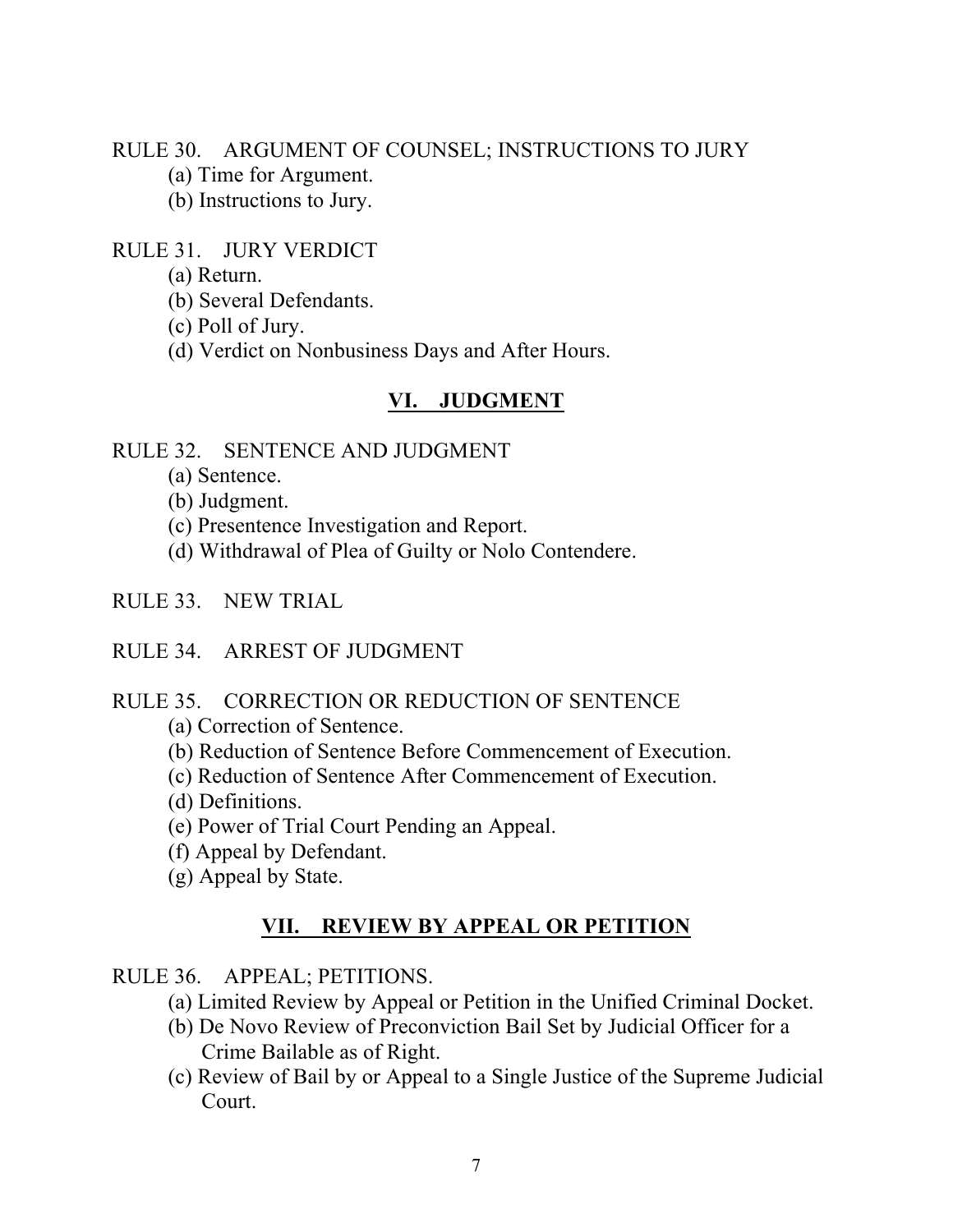- (d) Discretionary Appeal to the Law Court.
- (e) Appeal to the Law Court from a Rule 35 Adverse Ruling.
- (f) Appeal to the Law Court in Juvenile Crime Proceedings.

## RULE 37. [RESERVED]

### RULE 38. STAY OF EXECUTION OF SENTENCE

- (a) Sentence Involving Imprisonment, Probation, Supervised Release, or Administrative Release.
- (b) Sentence Involving Alternatives Other than Imprisonment, Probation, Supervised Release, or Administrative Release.
- (c) Automatic Termination of Stay.
- (d) Surrender of Defendant Following Automatic Termination of Stay.

## RULES 39 [RESERVED]

## **VIII. SUPPLEMENTARY AND SPECIAL PROCEEDINGS**

## RULE 40 [RESERVED]

### RULE 41. SEARCH AND SEIZURE

- (a) Scope
- (b) Authority to Issue a Search Warrant.
- (c) Grounds for Issuance of a Search Warrant.
- (d) Definition of Property.
- (e) Requesting a Search Warrant.
- (f) Issuing a Search Warrant.
- (g) Execution and Return with Inventory.
- (h) Return of Papers to Clerk.
- (i) Attorney for State to File Notice.
- (j) Motion for Return of Property.

### RULE 41A. MOTION TO SUPPRESS EVIDENCE

- (a) Grounds of Motion.
- (b) Time of Making Motion.
- (c) Hearing.
- (d) Order.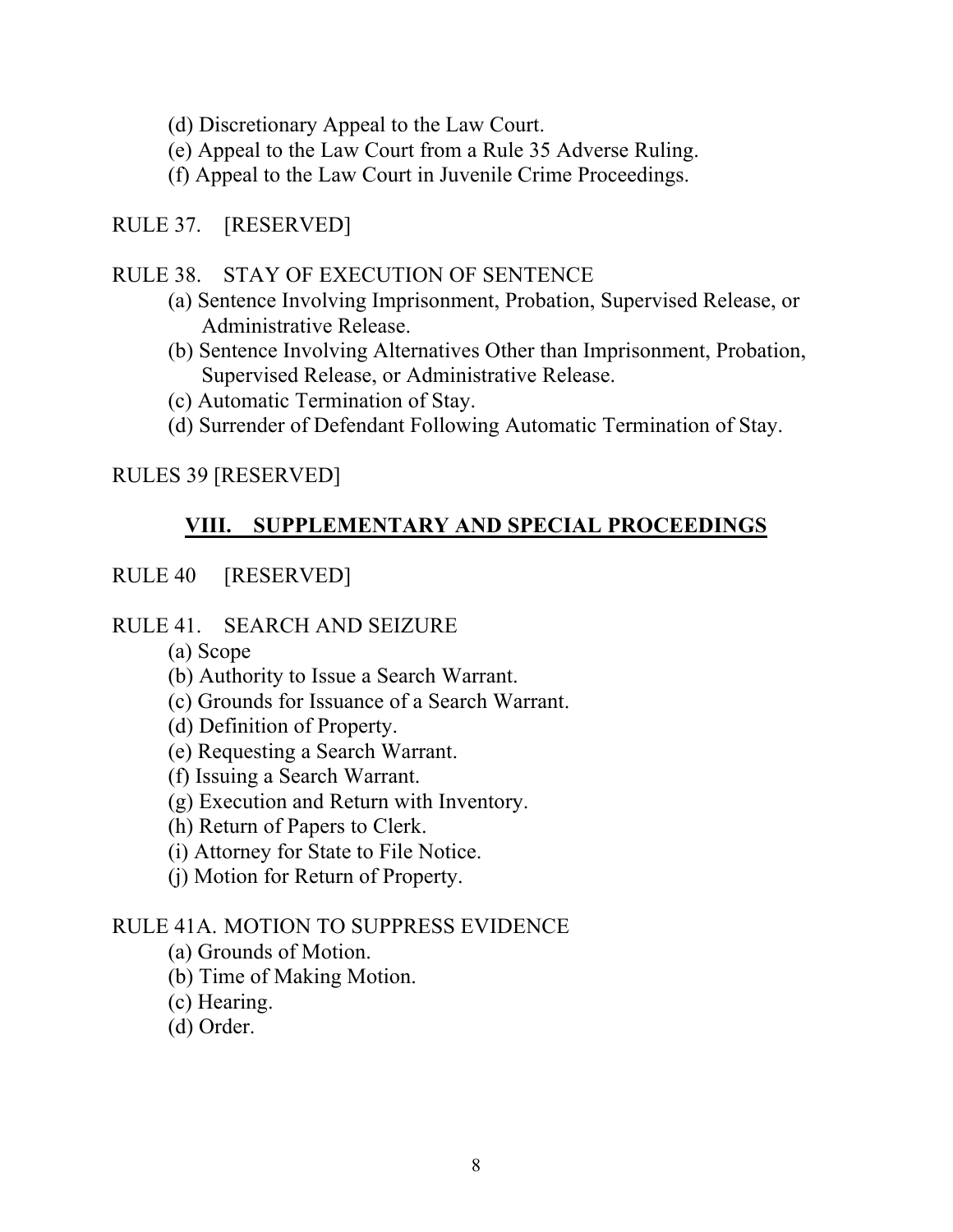### RULE 41B. SPECIAL PROVISIONS FOR SEARCHES AND SEIZURES OF CERTAIN KINDS OF PROPERTY

- (a) Electronically Stored Information.
- (b) Information derived from a tracking device.
- (c) Cell Phone or Other Electronic Device Location Information.
- (d) Cell Phone or Other Portable Electronic Device Content Information.

## RULE 41C. SEARCH WARRANT REQUEST MADE BY APPLICANT OUTSIDE THE PRESENCE OF THE COURT OR JUSTICE OF THE PEACE

- (a) In General.
- (b) Procedures to be Applied.
- (c) Suppression Limited.

## RULE 42. CONTEMPT PROCEEDINGS

## **IX. GENERAL PROVISIONS**

RULE 43. PRESENCE OF THE DEFENDANT

## RULE 43A. PHYSICAL RESTRAINT OF JUVENILES

### RULE 44. RIGHT TO AND ASSIGNMENT OF COUNSEL

- (a) Assignment of Counsel.
- (b) Determination of Indigency.
- (c) Compensation of Counsel.
- (d) Appearance of Defense Counsel.
- (e) Bar Registration Number.

## RULE 44A. PROCEDURE FOR DETERMINATION OF INDIGENCY AFTER VERDICT OR FINDING

- (a) Petition and Hearing.
- (b) Order.
- (c) Review.

### RULE 44B. WITHDRAWAL OF COUNSEL

RULE 44C. APPLICATION TO MAINE COMMISSION ON INDIGENT LEGAL SERVICES FOR FUNDS FOR EXPERT OR INVESTIGATIVE ASSISTANCE FOR INDIGENT DEFENDANT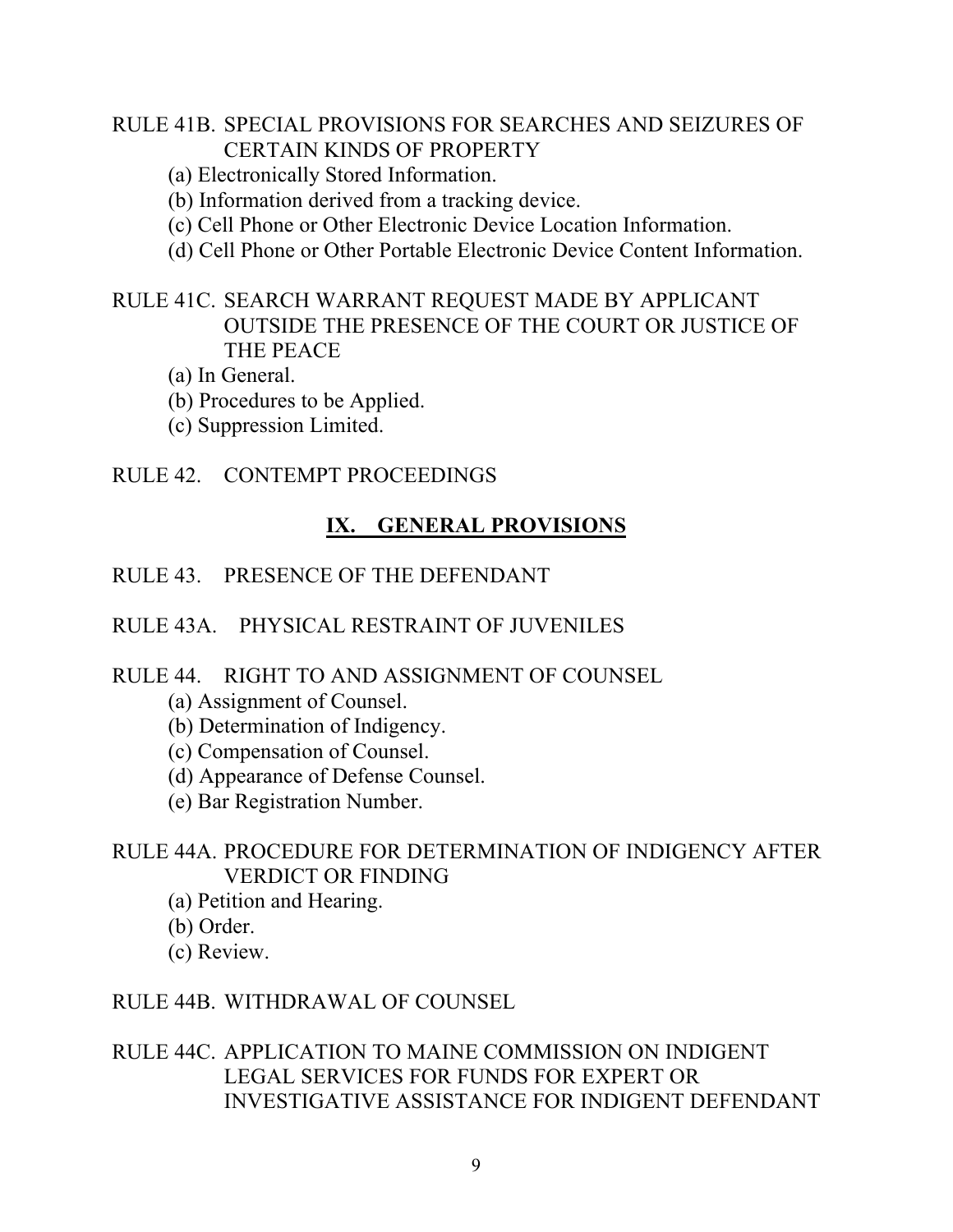RULE 45. TIME

- (a) Computation.
- (b) Enlargement.
- (c) Unaffected by Expiration of Term.
- (d) For Motions; Affidavits.
- (e) Additional Time After Service by Mail.

#### RULE 46. CERTAIN PROCEDURAL PROVISIONS GOVERNING BAIL

- (a) In General.
- (b) Bail by a Bail Commissioner.
- (c) Bail Given on Appeal; Place of Deposit.
- (d) Redetermination of Bail by Another Justice or Judge.
- (e) Review of Bail by or Appeal to a Single Justice of the Supreme Judicial Court.
- (f) Statement to Person Offering Surety for a Defendant.
- (g) Forfeiture.
- (h) Exoneration.
- (i) Bail for Witness.

### RULE 47. MOTIONS AND MOTION DAY

- (a) Motions.
- (b) Motion Day.
- (c) Motion for Enlargement of Time or for Continuance.

#### RULE 48. DISMISSAL

- (a) By the Attorney for the State.
- (b) By the Court.

### RULE 49. SERVICE AND FILING OF PAPERS

- (a) Service: When Required.
- (b) Service: How Made.
- (c) Notice of Orders.
- (d) Filing.
- (e) Form of Papers.
- (f) Condensed Transcripts.
- RULE 50. CLERICAL MISTAKES

### RULE 51. EXCEPTIONS UNNECESSARY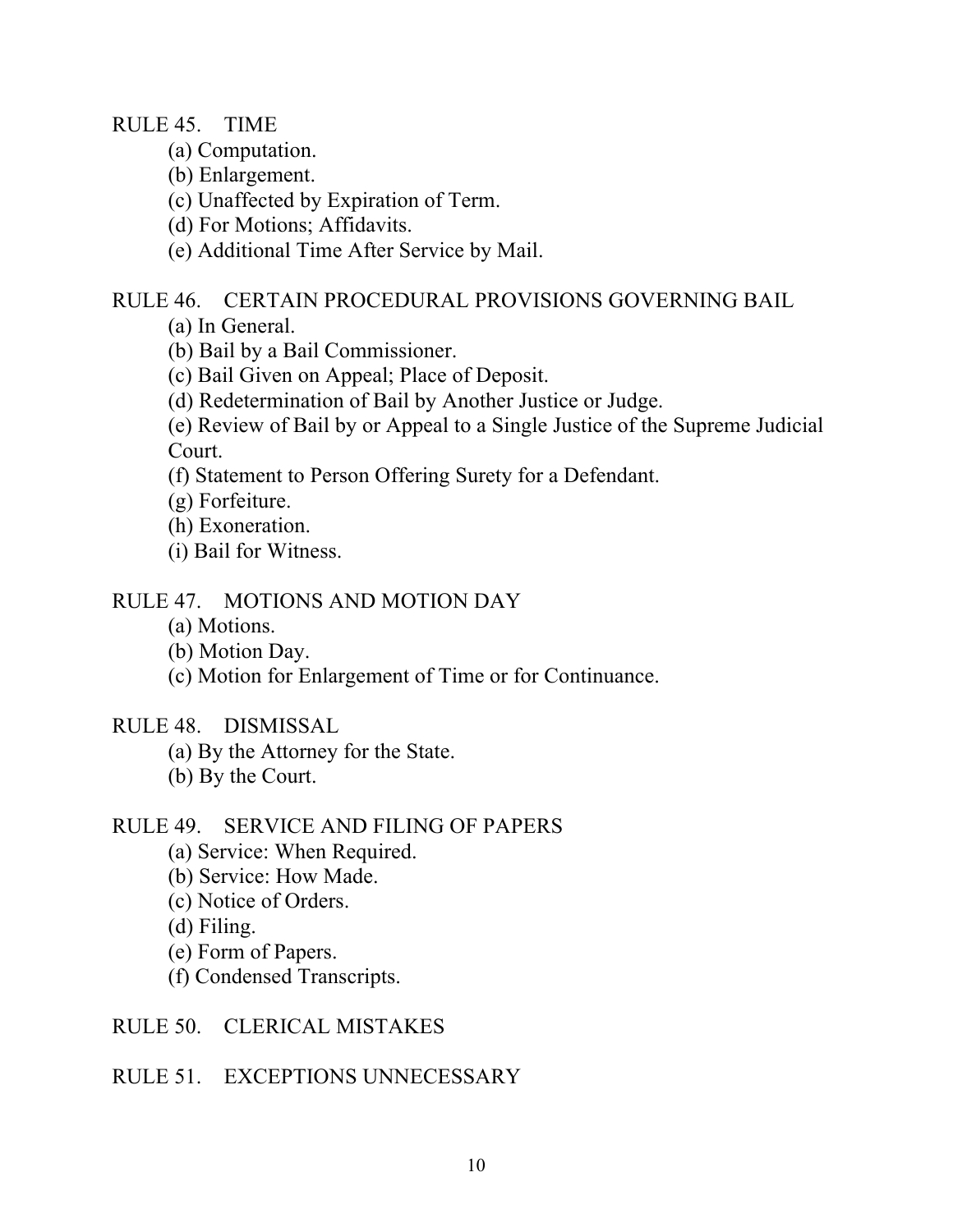RULE 52. HARMLESS ERROR AND OBVIOUS ERROR

- (a) Harmless Error.
- (b) Obvious Error.

## RULE 53. BOOKS AND RECORDS KEPT BY THE CLERK AND ENTRIES **THEREIN**

- (a) Unified Criminal Docket.
- (b) Custody of Papers by Clerk.
- (c) Other Books and Records.

#### RULE 53A. CUSTODY OF NONDOCUMENTARY EXHIBITS.

- (a) During Trial or Hearing.
- (b) After Trial or Hearing.
- (c) After Final Determination.

### RULE 54. COURTS AND CLERKS

- (a) Court Always Open.
- (b) Clerk's Office.

### RULE 55. VISITING LAWYERS

- (a) In General.
- (b) Appearances by Service Lawyers.

#### RULE 56. LEGAL ASSISTANCE BY LAW STUDENTS

- (a) Permitted Activities on Behalf of a Criminal Defendant.
- (b) Permitted Activities on Behalf of the State.
- (c) Written Consent and Approval.
- (d) Other Conditions.

#### RULE 57. DEFINITIONS

- (a) Arrest Tracking Number (ATN).
- (b) Attorney for the State.
- (c) Charge Tracking Number (CTN).
- (d) Court.
- (e) District Court Judge.
- (f) State Identification Number.
- (g) Superior Court Justice.
- (h) Statute Sequence Number.

#### RULES 58 TO 64. [RESERVED]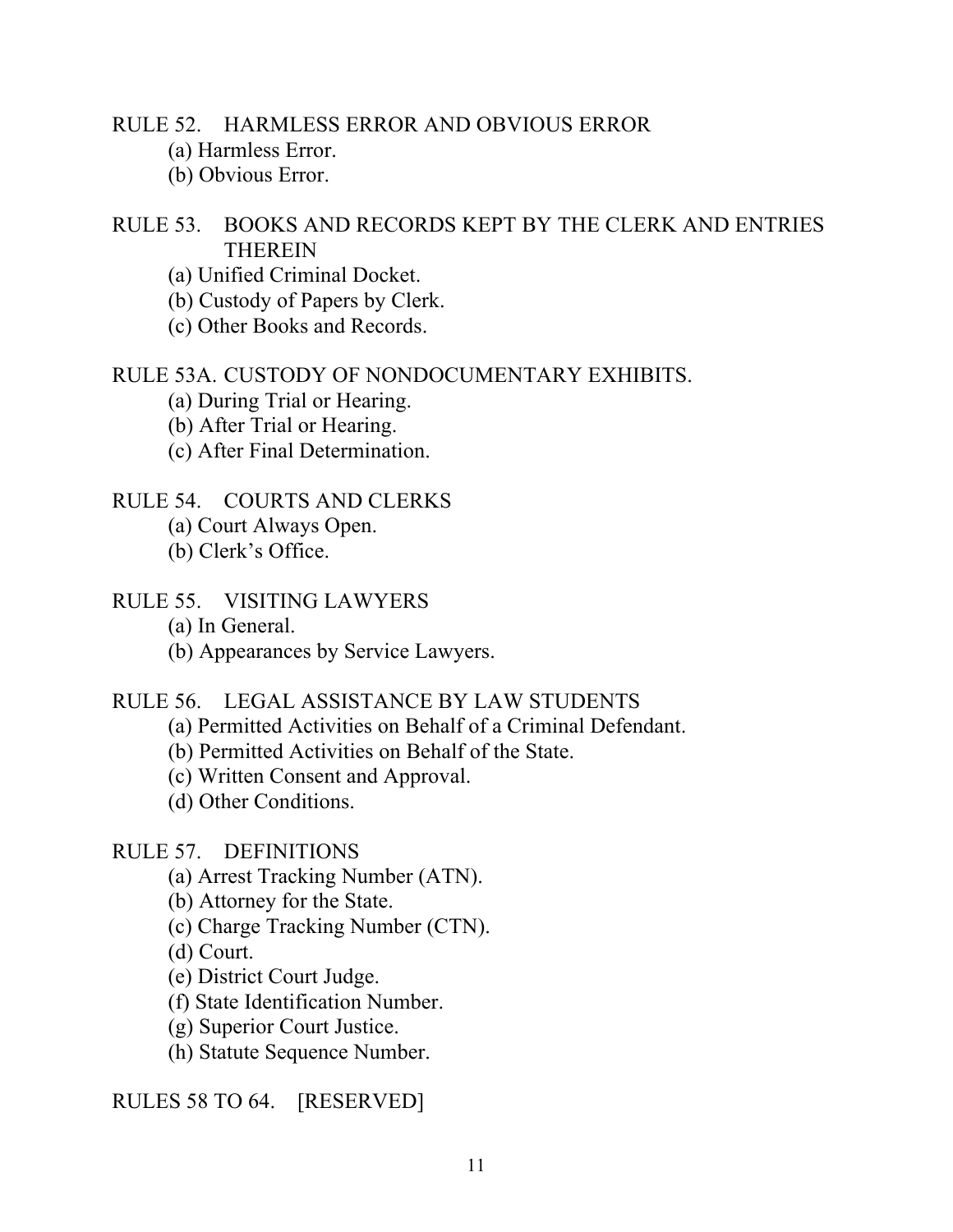## **X. PROCEEDINGS FOR POST-CONVICTION REVIEW**

## RULE 65. NATURE OF THE PROCEEDING

## RULE 66. PREREQUISITES TO AN ADJUDICATION ON THE MERITS

## RULE 67. FORM AND CONTENTS OF THE PETITION

- (a) Form Prescribed by Supreme Judicial Court.
- (b) Challenges Allowed in Single Petition.
- (c) Designation of Respondent.
- (d) Identification of Criminal Judgment, Post-sentencing Proceeding, Court, and Date.
- (e) Prerequisites to an Adjudication on the Merits; Reasons for Relief and Facts in Support Thereof.
- (f) Specification of Relief Sought.

## RULE 68. FILING OF THE PETITION

## RULE 69. ASSIGNED COUNSEL

- (a) Compliance With 15 M.R.S. ch. 305-A by Petitioner.
- (b) Determination of Indigency; Assignment and Compensation of Counsel.
- (c) Continuing Duty of Counsel to Represent Petitioner.

## RULE 69A. ASSIGNED JUDGE OR JUSTICE

- (a) Assignment by Chief Justice of the Superior Court or by Designee.
- (b) Assignment of Trial Justice or Judge.
- (c) Assignment Other Than of the Trial Justice or Trial Judge.
- RULE 70. REVIEW OF THE PETITION BY THE COURT; SUMMARY DISMISSAL; RESPONSE; AMENDMENT TO THE PETITION; WITHDRAWAL OF PETITION; DISMISSAL OF PETITION WITH PREJUDICE FOR FAILURE TO PROSECUTE
	- (a) Review of Petition by the Court.
	- (b) Summary Dismissal or Stay of the Petition.
	- (c) Response; Amendment to Petition.
	- (d) Withdrawal of Petition.
	- (e) Dismissal of Petition for Failure to Prosecute.

RULE 71. RESPONSE

(a) When Required.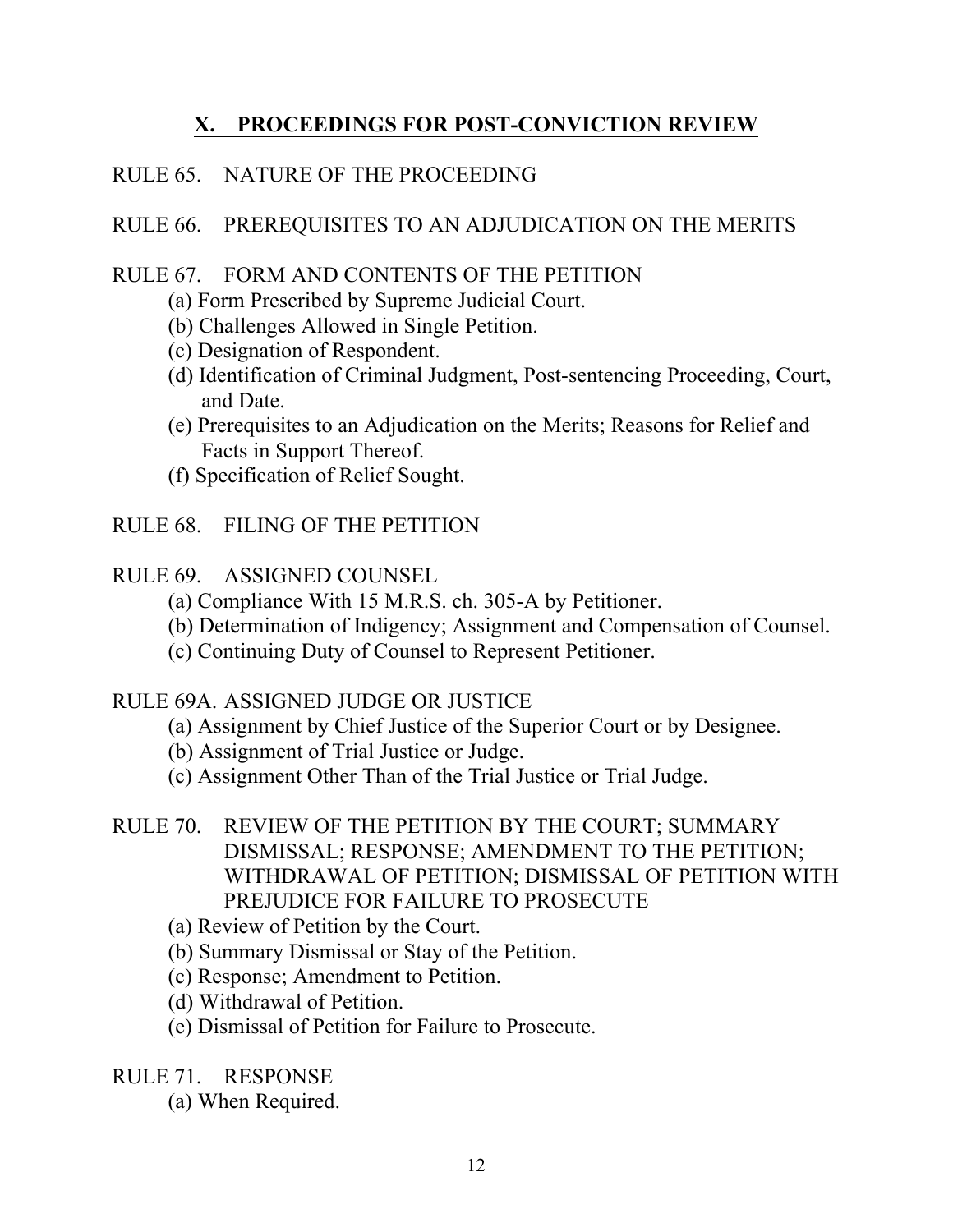- (b) Enlargement of Time to File.
- (c) Contents of Response.
- (d) Materials Attached to or Filed With Response.

### RULE 71A. FILING A RESPONSE SEEKING DISMISSAL; TIMELY DISPOSITION BY ASSIGNED JUSTICE

- RULE 72. DISCOVERY
	- (a) In General.
	- (b) Discovery From Former Defense Counsel.

## RULE 72A. CONFERENCE FOLLOWING THE FILING OF THE PLEADINGS

- (a) Scheduling.
- (b) Matters to Be Considered at Conference.

#### RULE 73. EVIDENTIARY HEARING, BRIEFS AND ARGUMENTS

- (a) Evidentiary Hearing.
- (b) Time for Briefs When No Hearing.
- (c) Time for Briefs When Hearing Held.
- (d) Oral Argument.

#### RULE 73A. MOTION FOR JUDGMENT

#### RULE 74. BAIL PENDING FINAL DISPOSITION OF THE PETITION

- (a) Application to the Court.
- (b) Standards Governing Bail.
- (c) Revocation of Bail Pending Final Disposition of Petition.

## RULE 75. BAIL PENDING APPEAL WHEN RELIEF IS GRANTED TO THE PETITIONER

- (a) Application to the Court.
- (b) Standards Governing Bail Pending Appeal.
- (c) Revocation of Bail Granted Pending Appeal.

#### RULE 75A. STAY OF EXECUTION

- (a) Bail Pending Final Disposition.
- (b) Bail Pending Appeal.

RULES 76 TO 84. [RESERVED]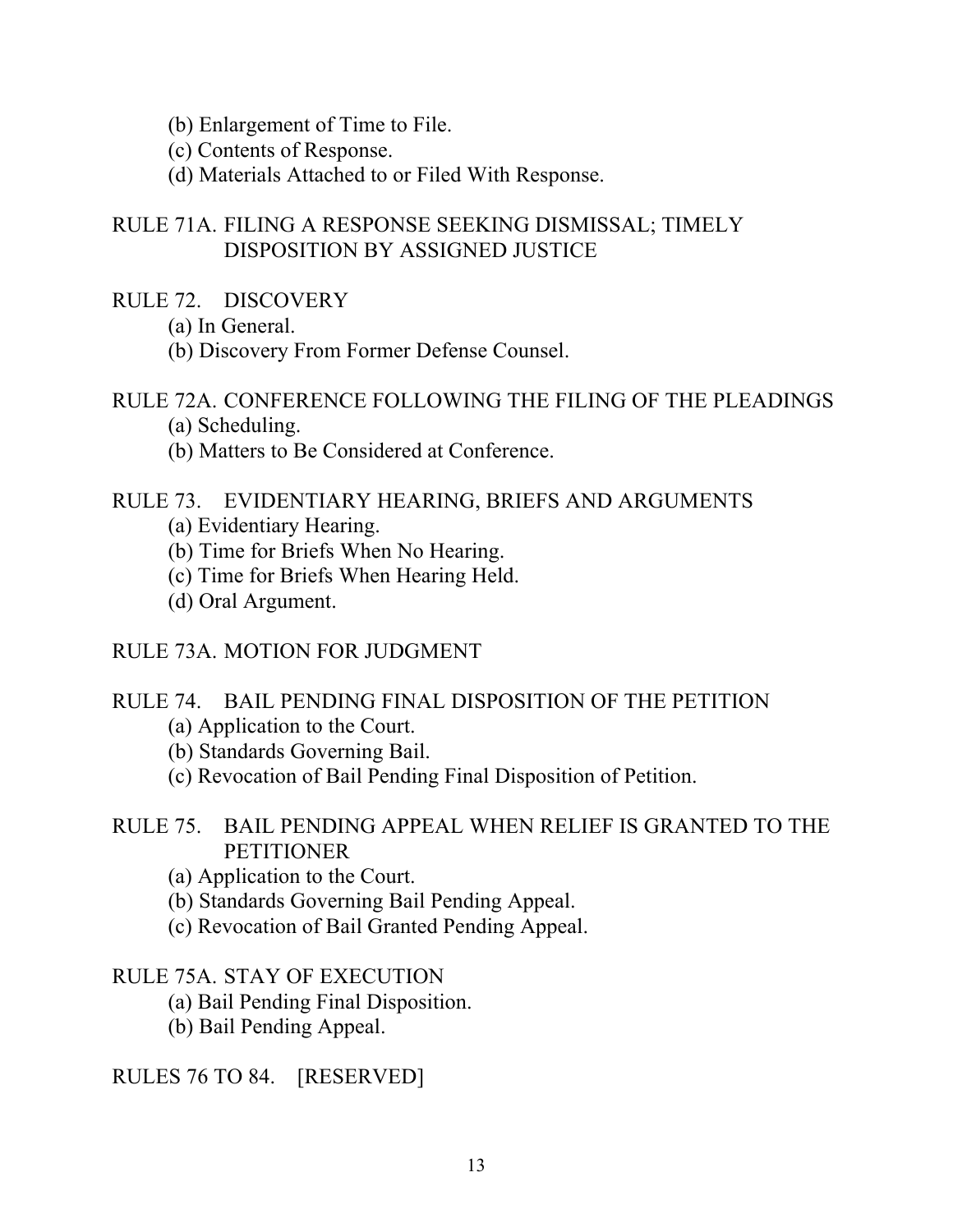## **XI. EXTRADITION PROCEEDINGS**

- RULE 85. NATURE OF THE PROCEEDINGS
- RULE 86. ASSIGNMENT OF COUNSEL
- RULE 87. DISCOVERY
- RULES 88 TO 94 [RESERVED]

## **XII. POSTCONVICTION MOTION FOR DNA ANALYSIS; NEW TRIAL HEARING**

### RULE 95. INITIATION OF PROCEEDINGS

- (a) Person Entitled to Bring a Motion; Filing and Service.
- (b) Docketing and Assignment.

## RULE 96. ASSIGNMENT OF COUNSEL

- (a) Compliance with 15 M.R.S. § 2138(3).
- (b) Determination of Indigency; Assignment and Compensation; Continuing Duty to Represent.

### RULE 97. INITIAL TRIAL COURT PROCEEDINGS

- (a) Order Preserving Evidence.
- (b) Court Findings; Order Directing Crime Lab to Perform DNA Analysis.
- (c) Payment of Cost of DNA Analysis.

## RULE 98. DNA ANALYSIS RESULTS

- (a) Compliance With  $15$  M.R.S.  $\S$  2138(8).
- (b) Analysis Results Other Than That the Person Is Not the Source of the Evidence.
- (c) Analysis Results Showing the Person Is Not the Source of the Evidence.
- (d) Request for Reanalysis by the Attorney for the State.
- RULE 99. HEARING; COURT FINDINGS; NEW TRIAL GRANTED OR DENIED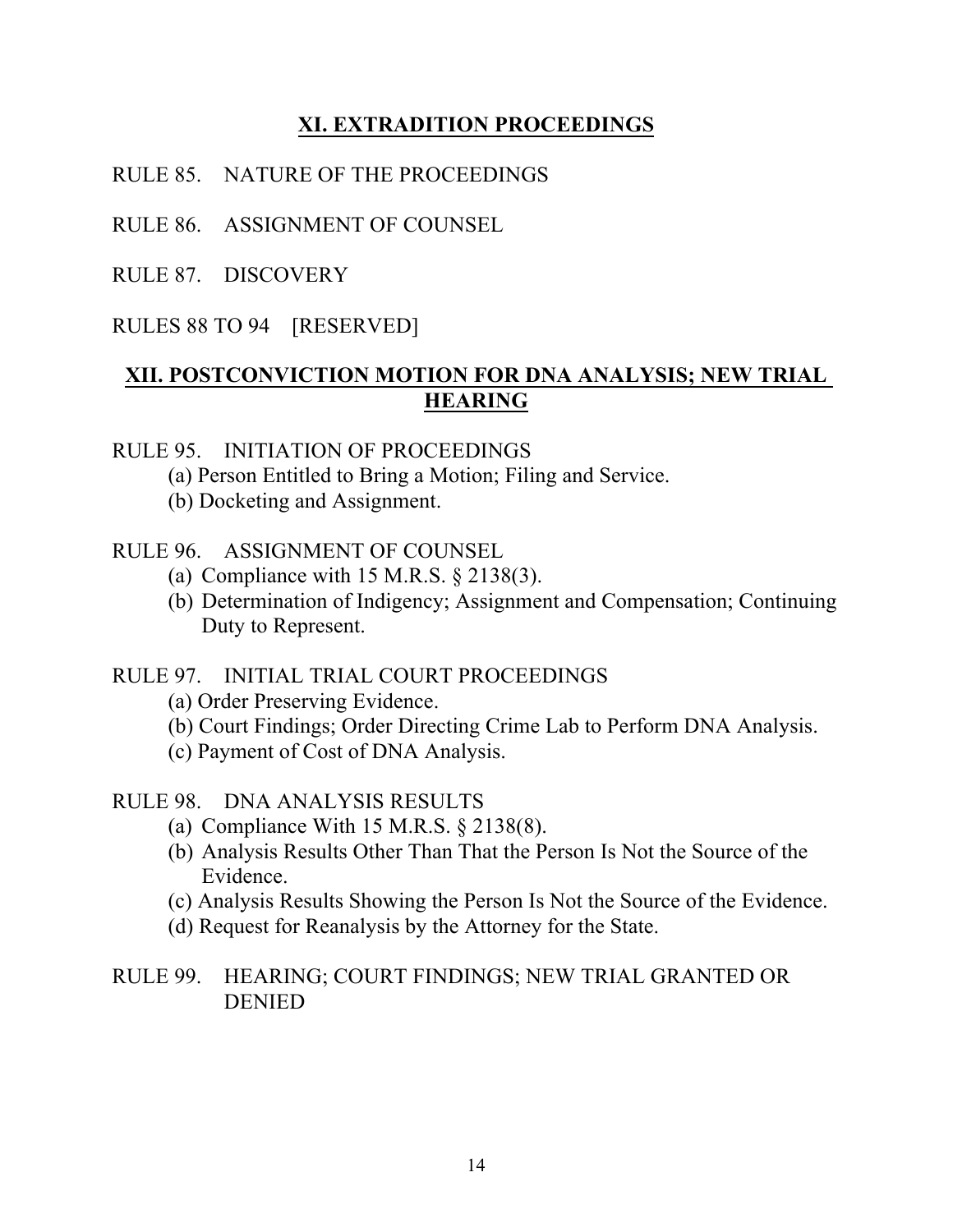## **XIII. POST-JUDGMENT MOTION AND HEARING FOR DETERMINATION OF FACTUAL INNOCENCE AND CORRECTION OF RECORD BASED ON A PERSON'S IDENTITY HAVING BEEN STOLEN AND FALSELY USED IN A CRIMINAL PROCEEDING; SUBSEQUENT DISCOVERY OF FRAUD OR MISREPRESENTATION**

### RULE 105. INITIATION OF PROCEEDINGS

- (a) Person or Entity Entitled to File a Post-Judgment Motion.
- (b) Docketing and Assignment of Post-Judgment Motion.
- (c) Service of the Post-Judgment Motion.

### RULE 106. ASSIGNMENT OF COUNSEL

- (a) Compliance with  $15$  M.R.S.  $\S$  2183(2).
- (b) Determination of Indigency; Assignment and Compensation; Continuing Duty to Represent.
- RULE 107. REPRESENTATION OF THE STATE
- RULE 108. HEARING; CERTIFICATION OF RESULTS; CORRECTION OF THE RECORD
- RULE 109. SUBSEQUENT DISCOVERY OF FRAUD OR MISREPRESENTATION

## **XIV. CIVIL VIOLATIONS**

### RULE 110. CIVIL VIOLATIONS

(a) Applicability.

(b) Commencement of Proceedings.

- (c) Content of Citation and Complaint.
- (d) Pleadings of Defendant.
- (e) Venue.

(f) Discovery.

- (g) Standard of Proof.
- (h) Default.
- (i) Appeal*.*

(j) Costs.

(k) Notice of Orders or Judgments.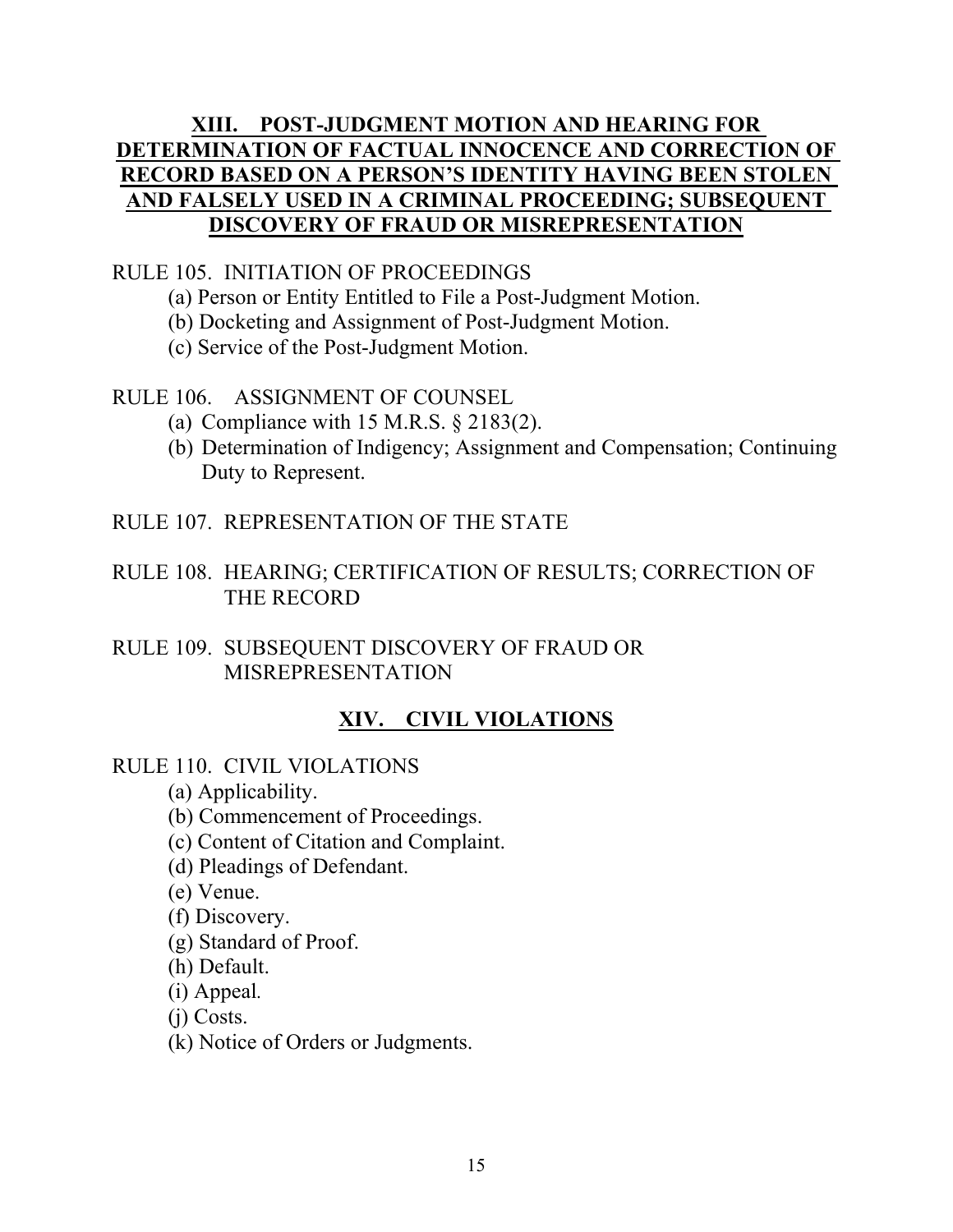# RULE 111. SEARCH WARRANTS FOR SCHEDULE Z DRUGS

- (a) Issuance of Search Warrant.
- (b) Suppression of Evidence.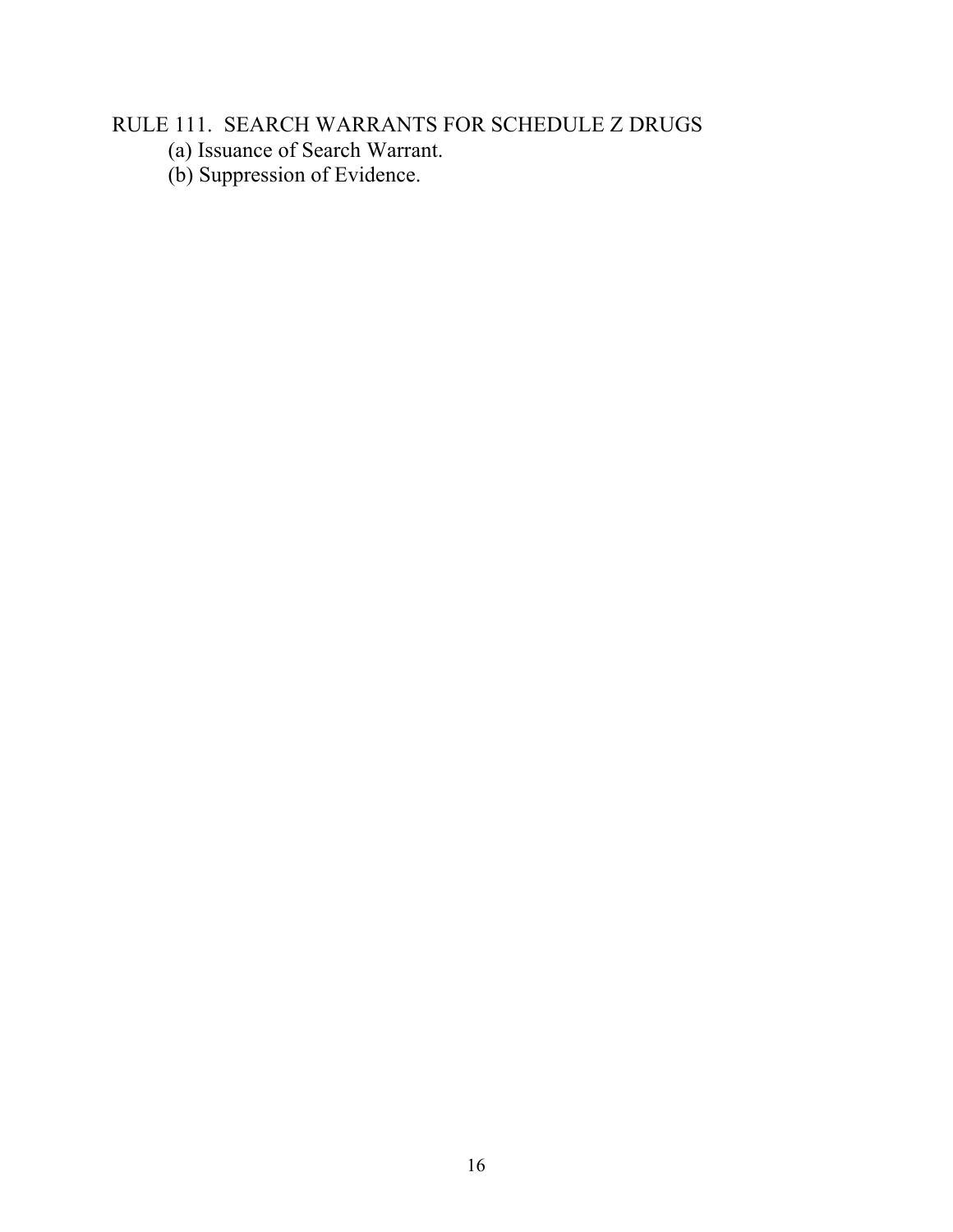# **MAINE RULES OF UNIFIED CRIMINAL PROCEDURE**

## **I. SCOPE, PURPOSE, AND CONSTRUCTION**

#### **RULE 1. TITLE, SCOPE, AND APPLICATION OF RULES**

**(a) Title.** These Rules may be known and cited as the Maine Rules of Unified Criminal Procedure.

**(b) Scope; Application.** These Rules are effective upon the date stated in subdivision (e) below for each county or region. They govern the procedure in the proceedings specified below brought in any county or region with a Unified Criminal Docket after unification takes effect, and also proceedings specified below then pending, except to the extent that in the opinion of the court their application in a particular action pending when they take effect would not be feasible or would work an injustice, in which event the Maine Rules of Criminal Procedure apply:

(1) In all criminal proceedings, including appellate and post-conviction review proceedings, extradition proceedings, proceedings on a post-conviction motion for DNA analysis, and proceedings on a post-judgment motion by a person whose identity allegedly has been stolen and falsely used; and

(2) In proceedings before justices of the peace and bail commissioners; and

(3) In juvenile crime proceedings (including appellate proceedings) to the extent consistent with the Maine Juvenile Code.

These Rules are not applicable to forfeiture of property for a violation of a statute of the State of Maine or the collection of fines and penalties. These Rules are not applicable to revocation proceedings under Title 17-A, sections 1205 through 1207, section 1233 or sections 1349-D through 1349-F except to the extent and under the conditions stated in those sections. These Rules are not applicable to proceedings for administrative inspection warrants, traffic infractions, actions for license revocation or suspension, and land use violations addressed in Rules 80E, 80F, 80G, and 80K of the Maine Rules of Civil Procedure, except as those civil rules may reference or incorporate provisions of these Rules. Rules 110 and 111 of these Rules supersede Rules 80H and 80I, respectively, of the Maine Rules of Civil Procedure.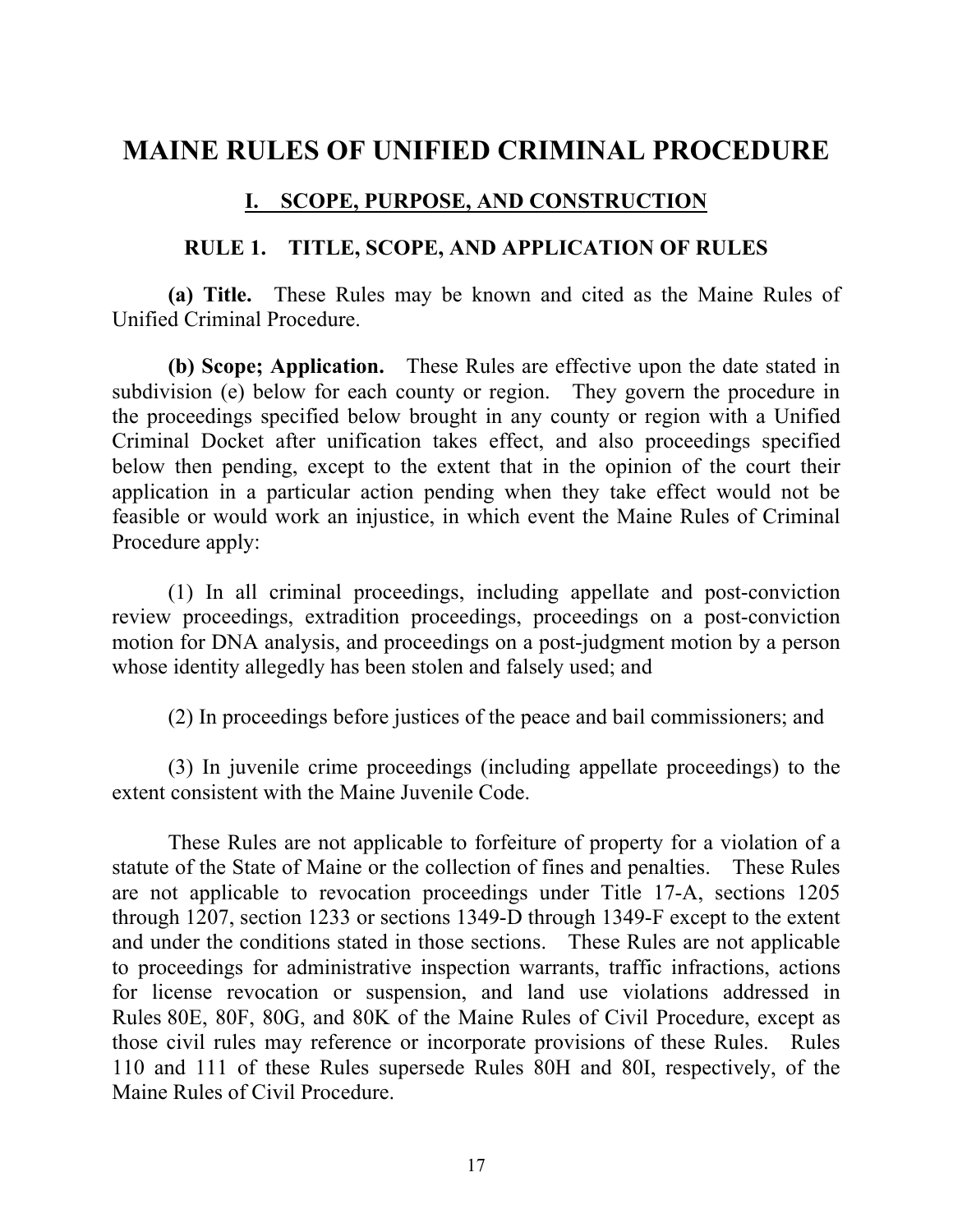**(c) Procedure When None Specified.** When no procedure is specifically prescribed, the court shall proceed in any lawful manner not inconsistent with the Constitution of the United States or of the State of Maine, the Maine Rules of Criminal Procedure, these Rules, or any applicable statutes.

**(d) Forms.** Forms do not accompany these Rules. Forms are currently prepared by the Judicial Branch Forms Committee and, to a limited extent, by the Supreme Judicial Court. Forms are intended to be both sufficient under the Rules and reflective of the simplicity and brevity of statement that the Rules contemplate. Forms are available through the court clerks' offices and, to an increasing extent, on the Judicial Branch website.

**(e) Effective Date of These Rules.** The Maine Rules of Unified Criminal Procedure govern proceedings indicated in subdivision (b) in all counties, effective July 1, 2015. On July 1, 2015, or on the prior effective dates indicated below for each county, the Maine Rules of Criminal Procedure and/or prior Administrative Orders governing Unified Criminal Docket proceedings in any particular county shall cease to apply to govern proceedings in that county. Decisions made, actions taken, orders issued, and judgments entered pursuant to the Maine Rules of Criminal Procedure or prior Unified Criminal Docket rules shall continue to be valid and have full force and effect.

(1) These Rules took effect on January 1, 2015, in Cumberland County, Franklin County, Hancock County, Penobscot County, Piscataquis County, Sagadahoc County, and Somerset County.

(2) These Rules took effect on April 1, 2015, in Kennebec County, Knox County, Lincoln County, and Waldo County.

(3) These Rules took effect on July 1, 2015, in Androscoggin County, Aroostook County, Oxford County, Washington County, and York County.

**(f) Effective Date of Amendments**. Amendments to these Rules will take effect upon the day specified in the order adopting them. They govern all proceedings in actions brought after they take effect and also all further proceedings in actions then pending, except to the extent that in the opinion of the court their application in a particular action pending when they take effect would not be feasible or would work injustice, in which event the former procedure applies.

### **RULE 2. PURPOSE AND CONSTRUCTION**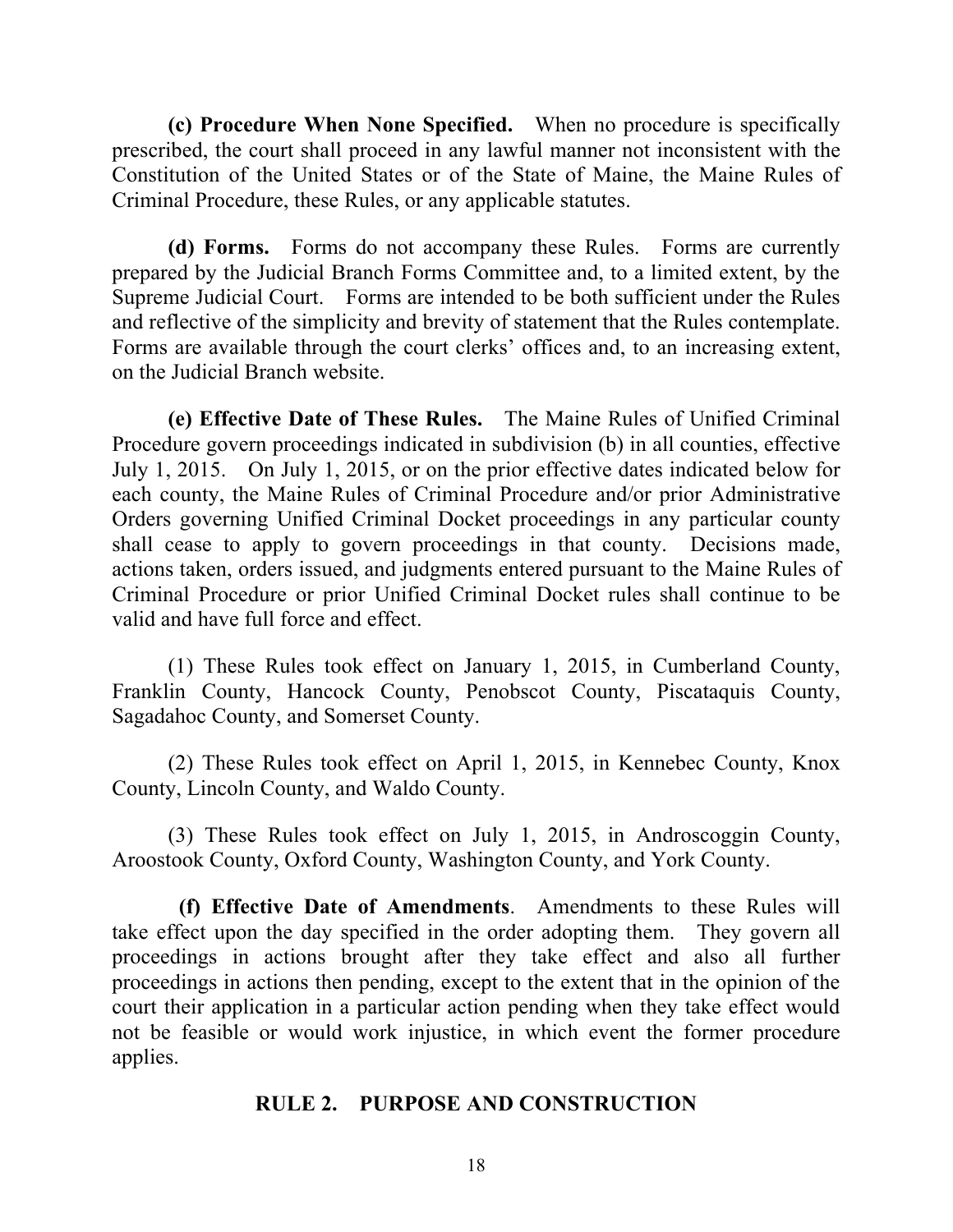These Rules are intended to provide for the just determination of every proceeding governed by them. They shall be construed to secure simplicity in procedure, fairness in administration, and the elimination of unjustifiable expense and delay.

### **II. PRELIMINARY PROCEEDINGS**

#### **RULE 3. THE COMPLAINT**

**(a) Nature and Contents.** The complaint shall be a plain, concise, and definite written statement of the essential facts constituting the crime charged. The complaint is not required to negate any facts designated a "defense" or any exception, exclusion, or authorization set forth in the statute defining the crime. It need not contain a formal commencement, a formal conclusion or any other matter not necessary to such statement. Allegations made in one count may be incorporated by reference in another count. It may be alleged in a single count that the means by which the defendant committed the crime are unknown or that the defendant committed it by one or more specified means. The complaint shall state for each count the official or customary citation of the statute, rule, regulation, or other provision of law, the class of crime that the defendant is alleged therein to have violated and the municipality or other location where the crime is alleged to have occurred. Error in the citation of a statute or its omission shall not be grounds for the dismissal of the complaint or for reversal of a conviction if the error or omission was not prejudicially misleading.

All charges against a defendant arising from the same incident or course of conduct should be alleged in one complaint, except that special circumstances may require the use of separate instruments. A complaint may include multiple counts charged against a defendant when authorized pursuant to Rule 8(a). Nothing in this Rule shall prohibit the later commencement of additional charges arising from the original incident or course of conduct. The court may administratively consolidate such subsequent charges with the original complaint into a single case docket. Two or more defendants may not be charged in the same complaint.

If a prior conviction must be specially alleged pursuant to 17-A M.R.S. § 9-A(1) it may not be alleged in an ancillary complaint or separate count but instead must be part of the allegations constituting the principal crime. A prior conviction allegation made in one count may be incorporated by reference in another count.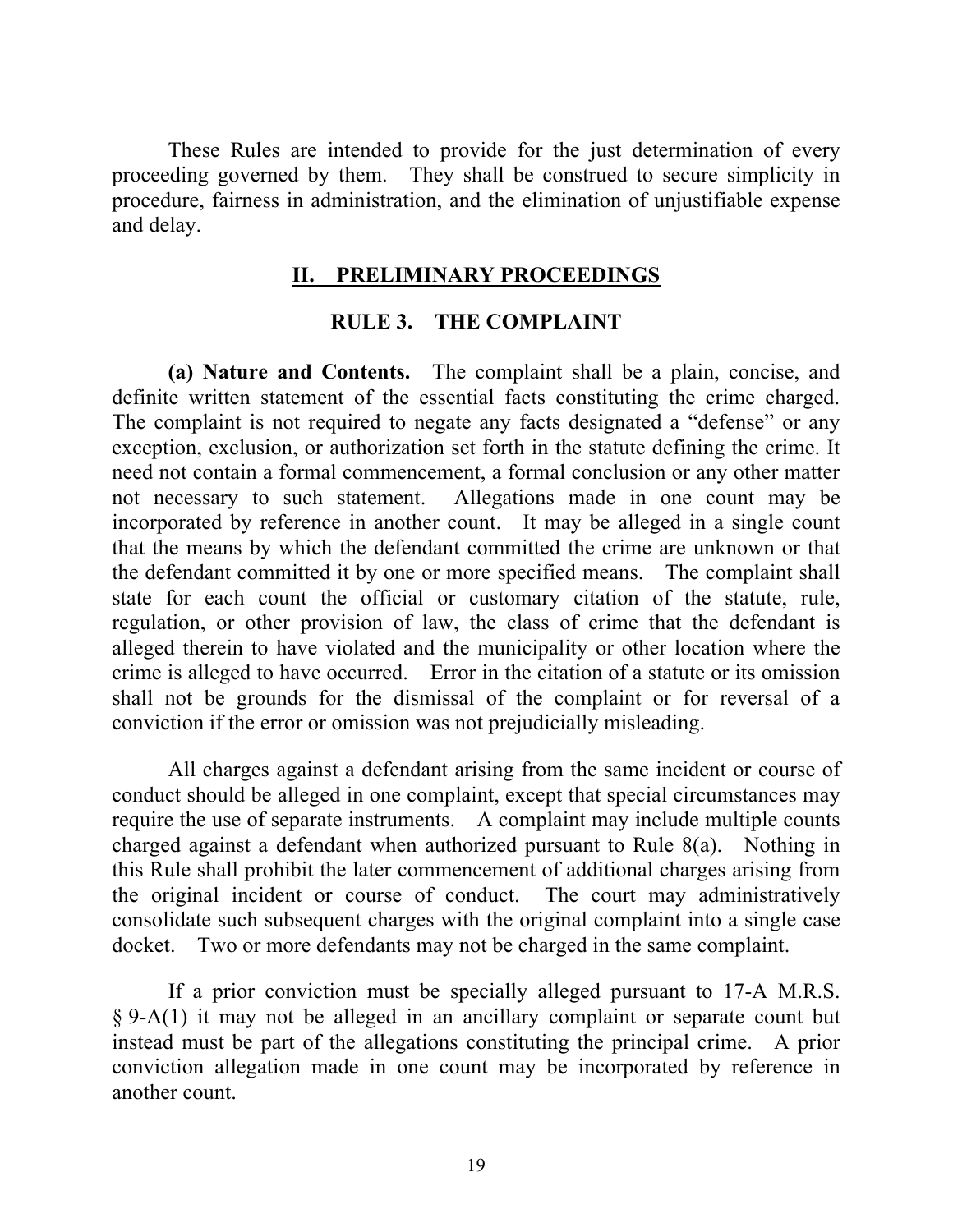**(b) How Made.** The complaint shall be made upon oath before the court or other officer empowered to issue warrants against persons charged with crimes against the State. If a charge is enhanced to a Class C crime or above because of prior convictions, the complaint shall allege the prior convictions to charge the enhanced crime.

"Oath" includes affirmations as provided by law.

**(c) Surplusage.** The court on motion of the defendant may strike surplusage from the complaint.

**(d) Amendment of Complaint.** The attorney for the State may amend a complaint as a matter of right at any time before completion of the defendant's initial appearance pursuant to Rule 5 of these Rules.

The court may permit a complaint to be amended at any time before verdict or finding if no additional or different crime is charged and if substantial rights of the defendant are not prejudiced.

Unless the statutory class for the principal crime would be elevated thereby, amendment of a complaint for purposes of 17-A M.R.S. § 9-A(1) may be made as of right by the attorney for the State at any time before the imposition of sentence on the principal crime.

With respect to joint recommendations for disposition involving an amendment to the complaint, the motion to amend the complaint must be in writing, must be accompanied by the proposed amended complaint, and must be filed with the clerk for docketing before it is presented to the court for disposition.

**(e) Arrest Tracking Number (ATN) and Charge Tracking Number (CTN).** Unless the crime charged is an excepted crime under Rule 57, each count of the complaint should include the assigned Arrest Tracking Number and Charge Tracking Number.

**(f) State Identification Number.** If a State Identification Number has been assigned to a defendant by the State Bureau of Identification, and if that State Identification Number is known to the attorney for the State, the complaint shall contain that number.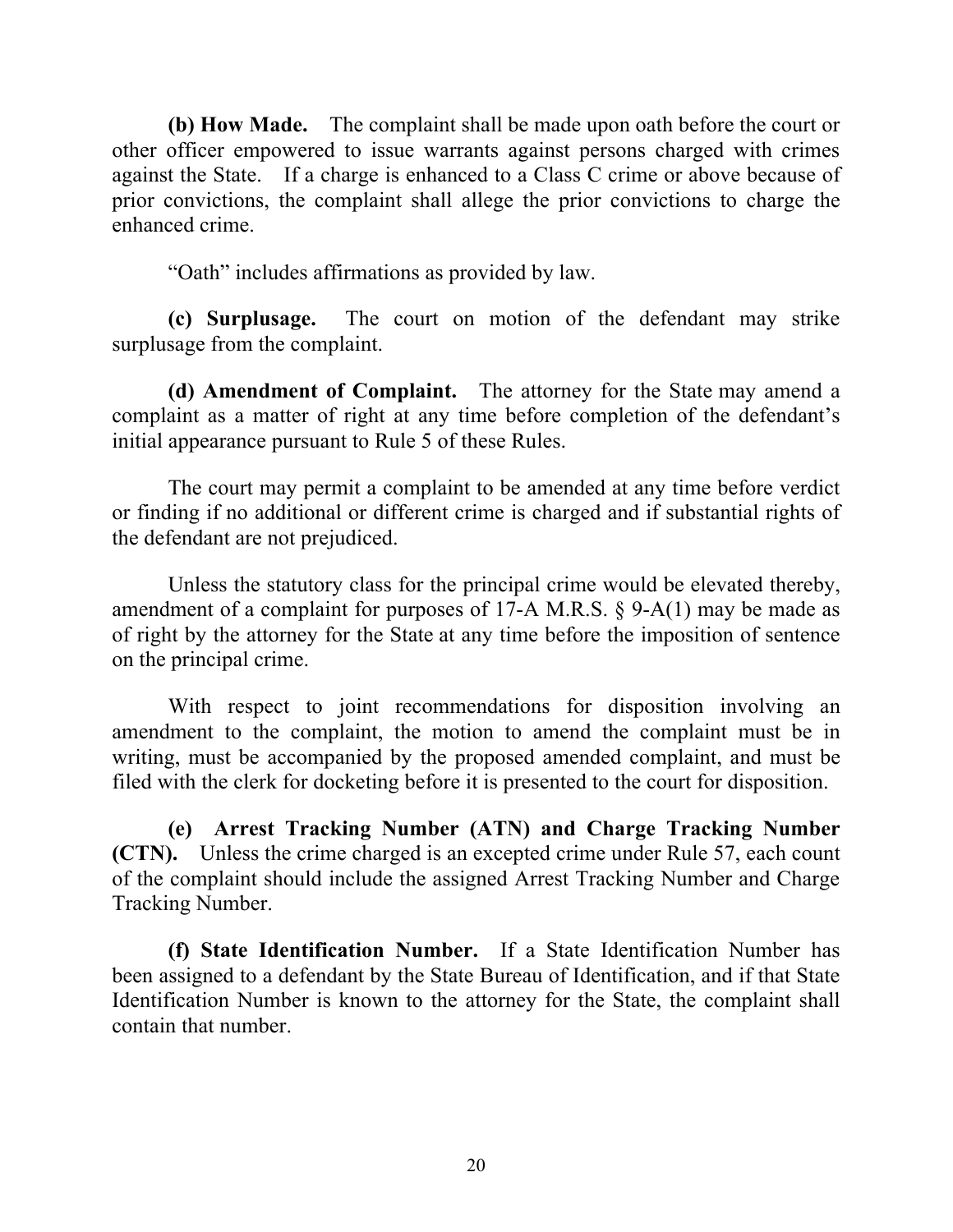**(g) Statute Sequence Number.** Unless the crime charged is an excepted crime under Rule 57, each count of the complaint shall set forth the Statute Sequence Number for the crime or crime variant charged.

### **RULE 4. ARREST WARRANT OR SUMMONS**

**(a) Definitions.** For purposes of this Rule the following definitions apply:

(1) "Clerk" means a clerk or deputy clerk of the Unified Criminal Docket.

(2) "Electronic Arrest Warrant" means an arrest warrant, including a bench warrant, issued pursuant to statute and this Rule that exists in electronic form and is entered into, maintained, managed, enforced, executed or recalled under the statewide warrant management system pursuant to 15 M.R.S. § 653 and this Rule.

(3) "Paper Arrest Warrant" means an arrest warrant issued pursuant to statute and this Rule that exists in paper form rather than in electronic form because it is excluded from the statewide warrant management system pursuant to 15 M.R.S. § 652, or because it is not yet in electronic form due to it being issued by a justice of the peace, issued by any judicial officer outside of the business hours of the court, or due to the temporary unavailability of the statewide warrant management system or other exigent circumstance pursuant to 15 M.R.S. § 654(1).

### **(b) Grounds for Issuance of Arrest Warrant or Summons.**

(1) *Indictment.* An indictment is grounds for issuance of an arrest warrant or summons for the defendant named in the indictment.

(2) *Probable Cause.* Probable cause to believe that a crime has been committed and that the defendant committed it is grounds for an arrest warrant or summons for the defendant. Probable cause shall appear from the information or complaint or from an affidavit or affidavits sworn to before the court or other officer empowered to issue process against persons charged with crimes against the State and filed with the information or complaint.

(3) *Bench Warrant.* A bench warrant may issue for a failure to appear or for contempt or as provided by statute.

### **(c) Who May Issue Arrest Warrant or Summons.**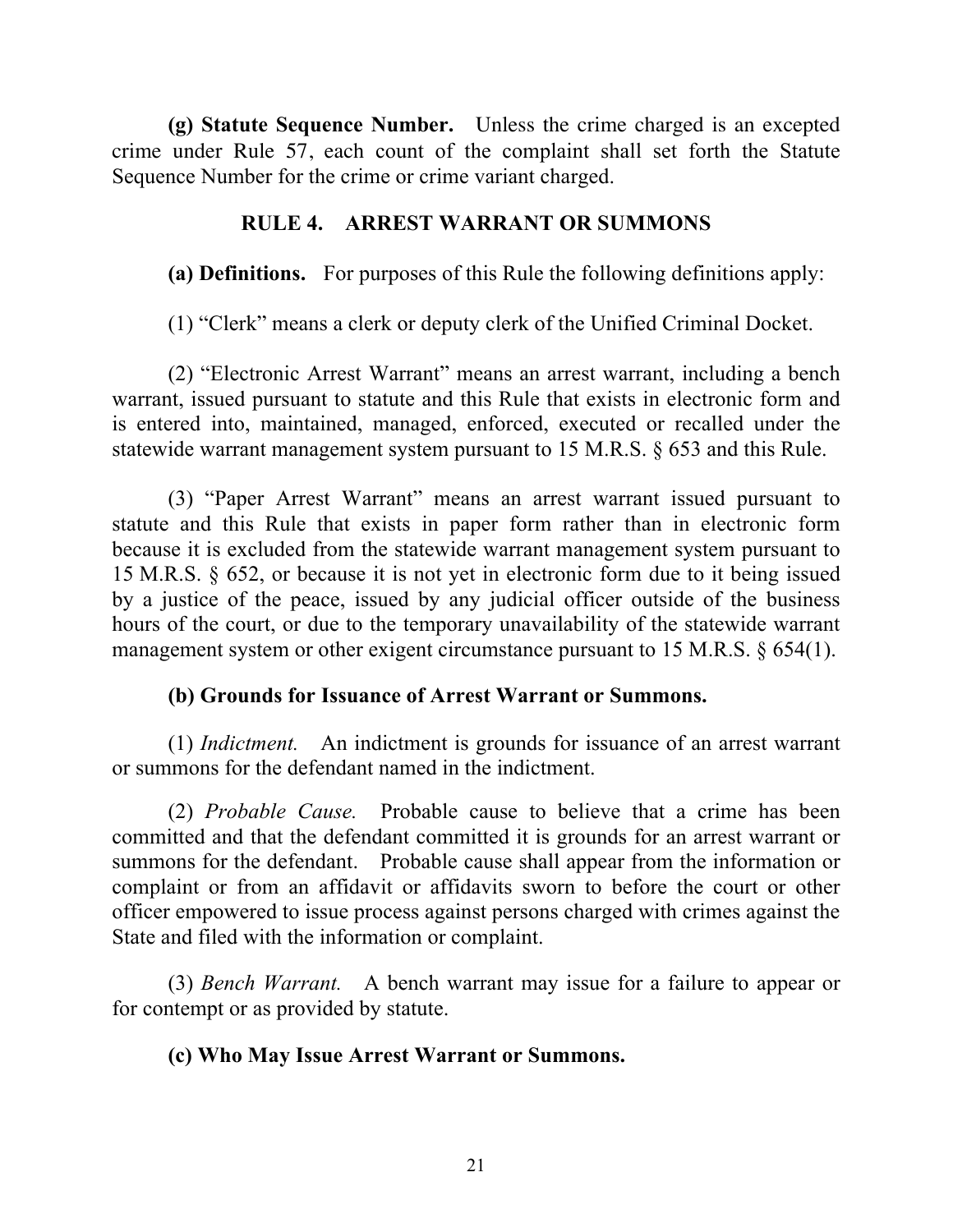(1) *Indictment*. A clerk shall issue an arrest warrant or summons for the defendant named in the indictment when so directed by the court or so requested by the attorney for the State.

(2) *Probable Cause.* The court or, when duly authorized to do so, a justice of the peace or clerk may issue an arrest warrant or summons based on probable cause, as determined pursuant to subdivision (b)(2).

(3) *Bench Warrant.* The court may authorize the issuance of a bench warrant physically or electronically. A clerk shall authorize the issuance of a bench warrant physically or electronically when so directed by the court, except in cases of contempt.

### **(d) Content of Arrest Warrant or Summons.**

(1) *Warrant*. The arrest warrant shall bear the caption of the court or division of the court from which it issues. It shall contain an electronic signature of the court, or clerk issuing the arrest warrant electronically, or contain a physical signature by the court or other person authorized to issue arrest warrants in the event the arrest warrant issued is a paper warrant. It shall contain the name of the defendant or, if the defendant's name is unknown, any name or description by which the defendant can be identified with reasonable certainty. The arrest warrant shall contain available information concerning the identity and location of the defendant, including, but not limited to, photographs of the defendant, the defendant's last known address identified by town, county and geographic codes, the defendant's date of birth, and any distinguishing physical characteristics that will aid in the location of the defendant and the execution of the warrant. It shall describe the crime charged and indicate when applicable that it is a crime involving domestic violence. It shall command that the defendant be arrested and brought before the court. The amount of bail may be fixed by the court and physically or electronically endorsed on the warrant.

(2) *Summons.* The summons shall be in the same form as the arrest warrant except that it shall summon the defendant to appear before the court at a stated time and place.

### **(e) Management of Electronic or Paper Arrest Warrant.**

(1) *Electronic Arrest Warrant and Recall Order*. Electronic arrest warrants, and all orders recalling electronic arrest warrants, shall be entered into, stored, and retained in the electronic warrant docket management system as provided in 15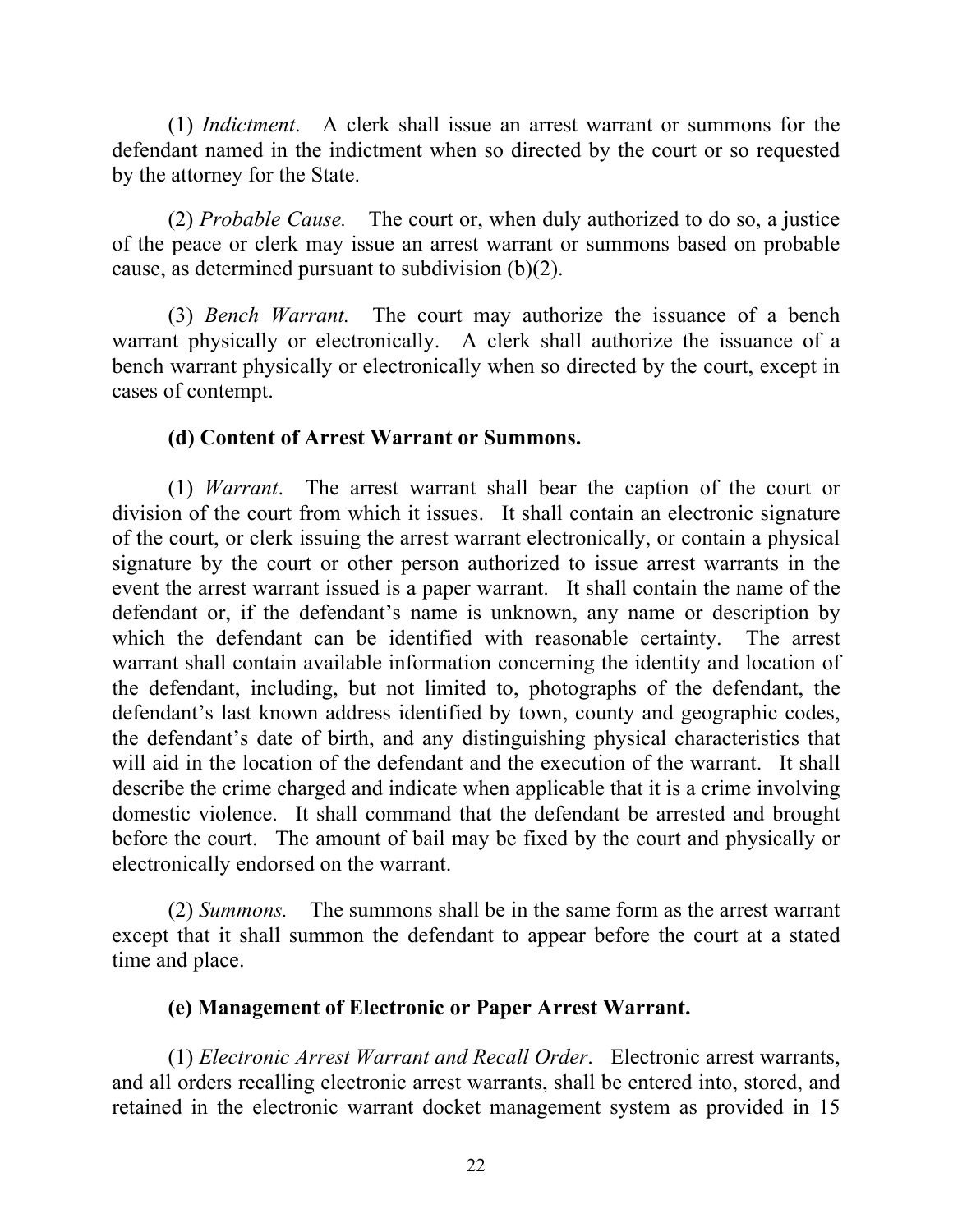M.R.S. § 653(1). The electronic warrant docket management system shall be the sole official record of electronic arrest warrants issued and recalled pursuant to this Rule.

(2) *Mandatory Filing and Entering Electronically of the Original of Certain Paper Arrest Warrants*. Unless the paper arrest warrant has already been executed or recalled, the original of the following paper arrest warrants must be filed and entered electronically into the warrant document management system as follows:

(A) Any paper arrest warrant issued by a justice of the peace or issued by any judicial officer outside of the regular business hours of a court must be filed on the next regular business day and entered electronically by the court as soon as possible thereafter. The filing must be made with the court that would have jurisdiction and venue over a criminal action resulting from the warrant. The original of any paper arrest warrant filed with the court shall remain with the court.

(B) Any paper arrest warrant issued due to the temporary unavailability of the statewide warrant management system or other exigent circumstances must be filed on the next regular business day and entered electronically by the court as soon as possible thereafter. The filing must be made with the court that would have jurisdiction and venue over a criminal action resulting from the warrant. The original of any paper arrest warrant filed with the court shall remain with the court.

Once a paper arrest warrant described in paragraph (A) and (B) is entered electronically into the warrant docket management system, the resulting electronic arrest warrant becomes the sole official arrest warrant.

(3) *Filing of Paper Arrest Warrants Excluded from the Electronic Warrant Docket Management System*. Any paper warrants specifically excluded from the electronic warrant docket management system pursuant to 15 M.R.S. § 652 shall continue to be filed as follows:

(A) The original shall be filed with the court that would have jurisdiction and venue over a criminal action resulting from the warrant; and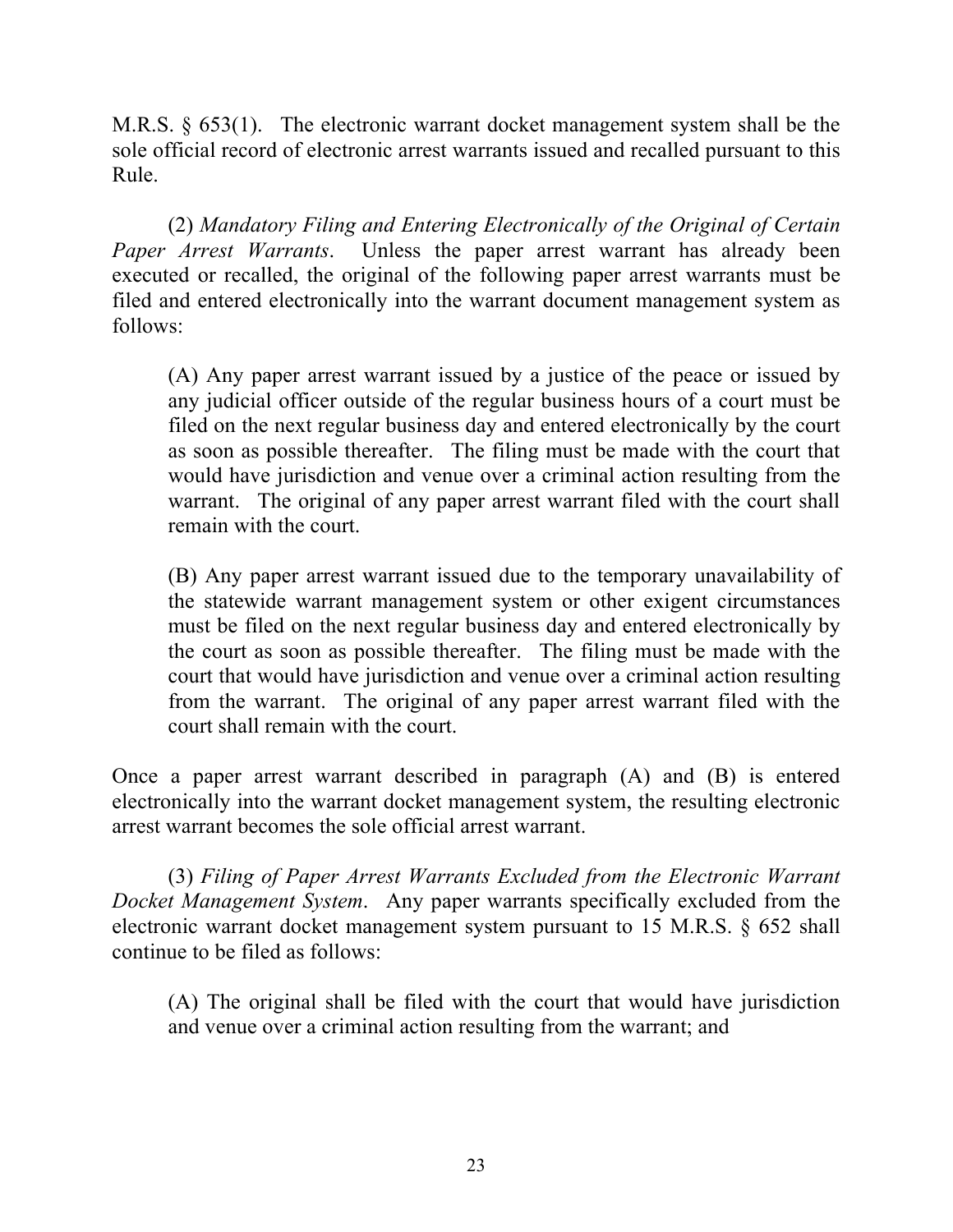(B) An attested copy shall be filed with the appropriate arrest warrant repository or the investigating agency, as provided by former 15 M.R.S. ch. 99 and the former standards issued pursuant to that chapter.

### **(f) Execution of Electronic or Paper Arrest Warrant or Service of Summons.**

(1) *By Whom*. The electronic arrest warrant or paper arrest warrant shall be executed by any officer authorized by law. The summons may be served by any constable, police officer, sheriff, deputy sheriff, marine patrol officer of the Department of Marine Resources, warden of the Department of Inland Fisheries and Wildlife, or any person authorized to serve a summons in a civil action.

(2) *Territorial Limits*. The warrant may be executed or the summons may be served at any place within the State of Maine.

(3) *Manner of Execution of Electronic or Paper Arrest Warrant*. The electronic arrest warrant or paper arrest warrant shall be executed by the arrest of the defendant. If execution is of an electronic arrest warrant, showing the warrant to the defendant is not possible. If execution is of a paper arrest warrant, the officer need not have the warrant in the officer's possession at the time of the arrest but, upon request, the officer shall show the warrant to the defendant as soon as possible. If the officer is executing an electronic arrest warrant or if the officer does not have the paper arrest warrant in his or her possession at the time of the arrest, he or she shall inform the defendant of the crime charged and of the fact that an arrest warrant has been issued. The officer executing the electronic arrest warrant or paper arrest warrant shall bring the arrested defendant promptly before the court. If the arrest is made at a place 100 miles or more from the court designated in the warrant, the defendant arrested, if bail has not been previously set or denied by the court, shall be taken before the nearest available court or, if authorized to set bail for the crime charged pursuant to Maine Bail Code, before the nearest available bail commissioner.

(4) *Service of Summons.* The clerk shall mail a summons to the defendant's last known address or shall deliver it to any officer authorized by law to execute or serve it or to the attorney for the State, unless the defendant is in custody or otherwise before the court. More than one summons may issue for a defendant. Personal service is effected by delivering a copy to the defendant personally or by leaving it at the defendant's dwelling house or usual place of abode with some person of suitable age and discretion then residing therein. A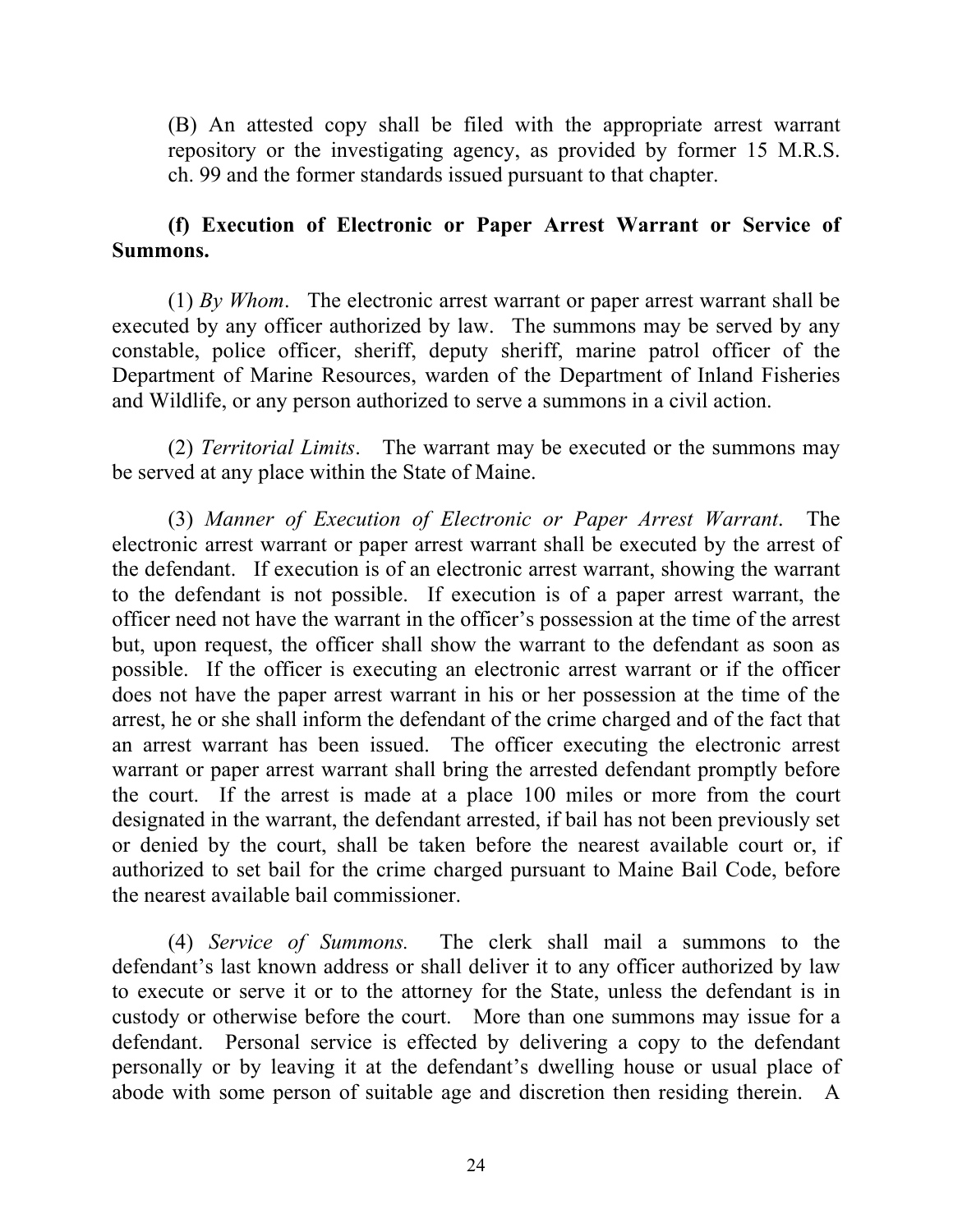summons to a corporation shall be served in the same manner as a summons to a corporation is served in a civil case.

(5) *Failure of Service or Failure to Appear in Response to Summons.* If a mailed summons is returned undelivered or if a defendant cannot be personally served or if a defendant fails to appear in response to a summons, the clerk shall request the court to authorize a bench warrant.

## **(g) Return of Electronic or Paper Arrest Warrant or Summons.**

(1) *Warrant*. The officer executing an electronic arrest warrant shall make a return of the warrant as provided by 15 M.R.S. ch. 100 and the standards issued pursuant to that chapter. The officer executing a paper arrest warrant shall make a return of the warrant as provided by former 15 M.R.S. ch. 99 and the former standards issued pursuant to that chapter.

(2) *Summons.* On or before the return day, the person to whom a summons was delivered for service shall make return thereof. At the request of the attorney for the State made at any time while the charge is pending, a summons returned unserved or a duplicate thereof may be delivered by the clerk to any authorized person for service.

## **RULE 4A. PROBABLE CAUSE DETERMINATION UPON WARRANTLESS ARREST FOR ANY CRIME**

**(a) Timing: Required Findings.** Except in a bona fide emergency or other extraordinary circumstance, when a defendant arrested without a warrant for any crime is not released from custody within 48 hours after arrest, including Saturdays, Sundays, and legal holidays, the court or justice of the peace shall determine, within that time period, whether there is probable cause to believe that a crime has been committed and that the arrested defendant has committed it. If the evidence does not establish such probable cause, the court or justice of the peace shall discharge the arrested defendant. If a probable cause determination has not taken place within 36 hours after the arrest, including Saturdays, Sundays, and legal holidays, the custodian shall notify the attorney for the State of the upcoming deadline. For purposes of this Rule "custody" means incarceration. Rule 45(a) and (b) have no application to this subdivision.

**(b) Evidence.** In making this determination the court or justice of the peace shall consider: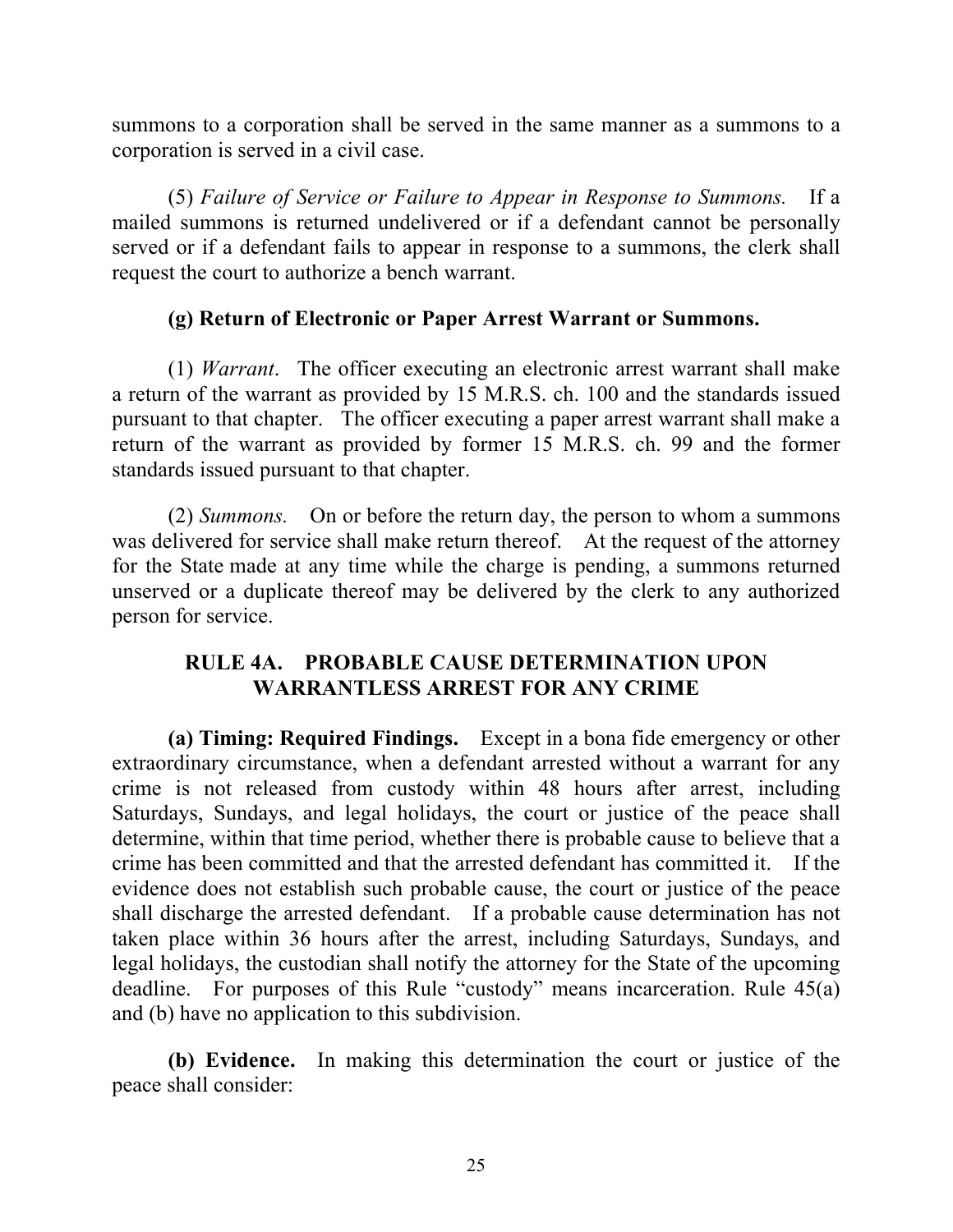(1) the sworn complaint;

(2) an affidavit or affidavits, if any, filed by the State;

(3) a sworn oral statement or statements, if any, made before the court or justice of the peace that is reduced to writing or electronically recorded by equipment that is capable of providing a record adequate for purposes of review. The court or justice of the peace may administer the oath and receive an oral statement by telephone.

**(c) Record.** A finding that probable cause does or does not exist shall be endorsed on the complaint or other appropriate document and filed together with the sworn complaint, affidavit(s), or other written or recorded record with the clerk of the Unified Criminal Docket having jurisdiction of the crime for which the arrested defendant is charged.

## **RULE 5. INITIAL PROCEEDINGS IN THE UNIFIED CRIMINAL DOCKET**

**(a) Initial Appearance Before the Court.** A defendant arrested for any crime, either under a warrant issued upon an indictment or upon an information or complaint filed in the Unified Criminal Docket or without a warrant, who is not sooner released, shall be brought before the court without unnecessary delay and in no event later than 48 hours after the arrest, excluding Saturdays, Sundays, legal holidays, and court holidays. Such appearance may be by audiovisual device in the discretion of the court. If such appearance has not taken place within 36 hours after the arrest, the custodian shall notify the attorney for the State of the upcoming deadline. If such appearance has not taken place within 48 hours after the arrest, excluding Saturdays, Sundays, legal holidays, and court holidays, the custodian shall release the defendant from custody or bring the defendant forthwith before the court for such appearance.

(1) *Defendants Arrested Under a Warrant.* Defendants arrested under a warrant issued upon an indictment, an information, or a complaint filed in the Unified Criminal Docket shall be taken before the court. If the arrest is made at a place 100 miles or more from the court designated in the warrant, the defendant arrested, if bail has not been previously set or denied by the court, shall be taken before the nearest available court or, if authorized to set bail for the crime charged pursuant to the Maine Bail Code, before the nearest available bail commissioner, who shall admit the defendant to bail for appearance before the court where the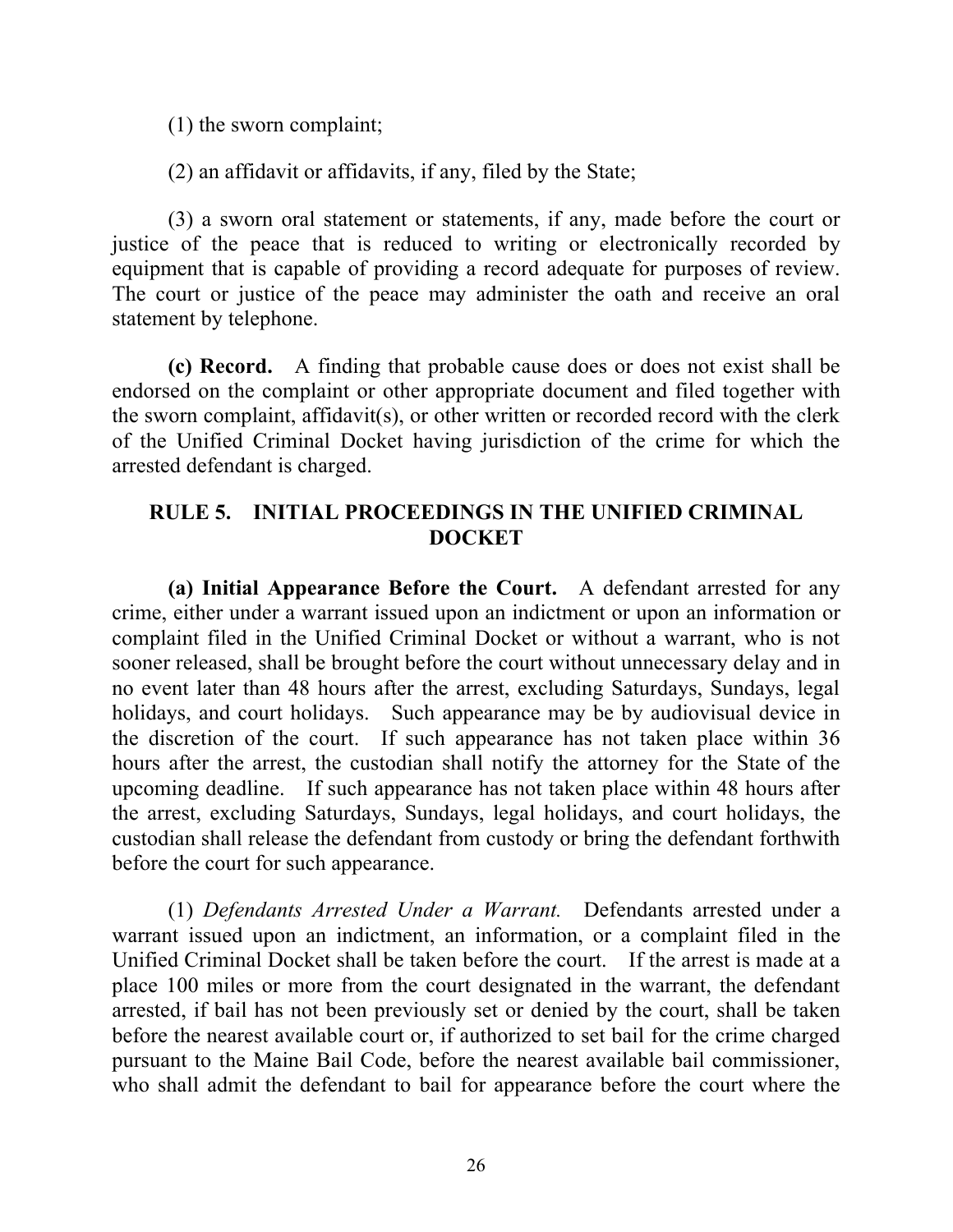indictment, information, or complaint has been filed. Such appearance should be scheduled for no fewer than 14 days and not more than 42 days after the arrest. A determination of probable cause pursuant to Rule 4A shall not be made.

(2) *Defendants Arrested Without a Warrant.* Defendants arrested without a warrant shall be taken before the court. The complaint or information shall be filed in the Unified Criminal Docket forthwith. A determination of probable cause shall be made in accordance with Rule 4A unless an indictment has been returned.

**(b) Initial Statement of Rights by the Court.** When a defendant arrested, either under a warrant issued upon an indictment, an information, or upon a complaint filed in the Unified Criminal Docket or without a warrant is brought before the court or a defendant who has been summonsed appears before the court in response to a summons, the court, in open court, shall, unless waived by the defendant's counsel, inform the defendant of:

(1) the substance of the charges against the defendant;

(2) the defendant's right to retain counsel, and to request the assignment of counsel and to be allowed a reasonable time and opportunity to consult counsel before entering a plea;

(3) the right to remain silent and that the defendant is not required to make a statement and that any statement made by the defendant may be used against the defendant;

(4) the maximum possible sentence, and any applicable mandatory minimum sentence; and

(5) the defendant's right to trial by jury.

The statement of rights required to be given by this Rule shall be stated live to the defendant in open court by the court, or stated by the court in a video recording viewed by the defendant before his or her first appearance.

**(c) Further Statement of Rights by the Court With Respect to Class C or Higher Crimes in the Absence of an Indictment or Information.** A defendant charged by complaint with any Class C or higher crime shall not be called upon to plead to that Class C or higher crime, and the defendant shall be advised of the right to apply for a waiver of indictment pursuant to Rule 7(b) and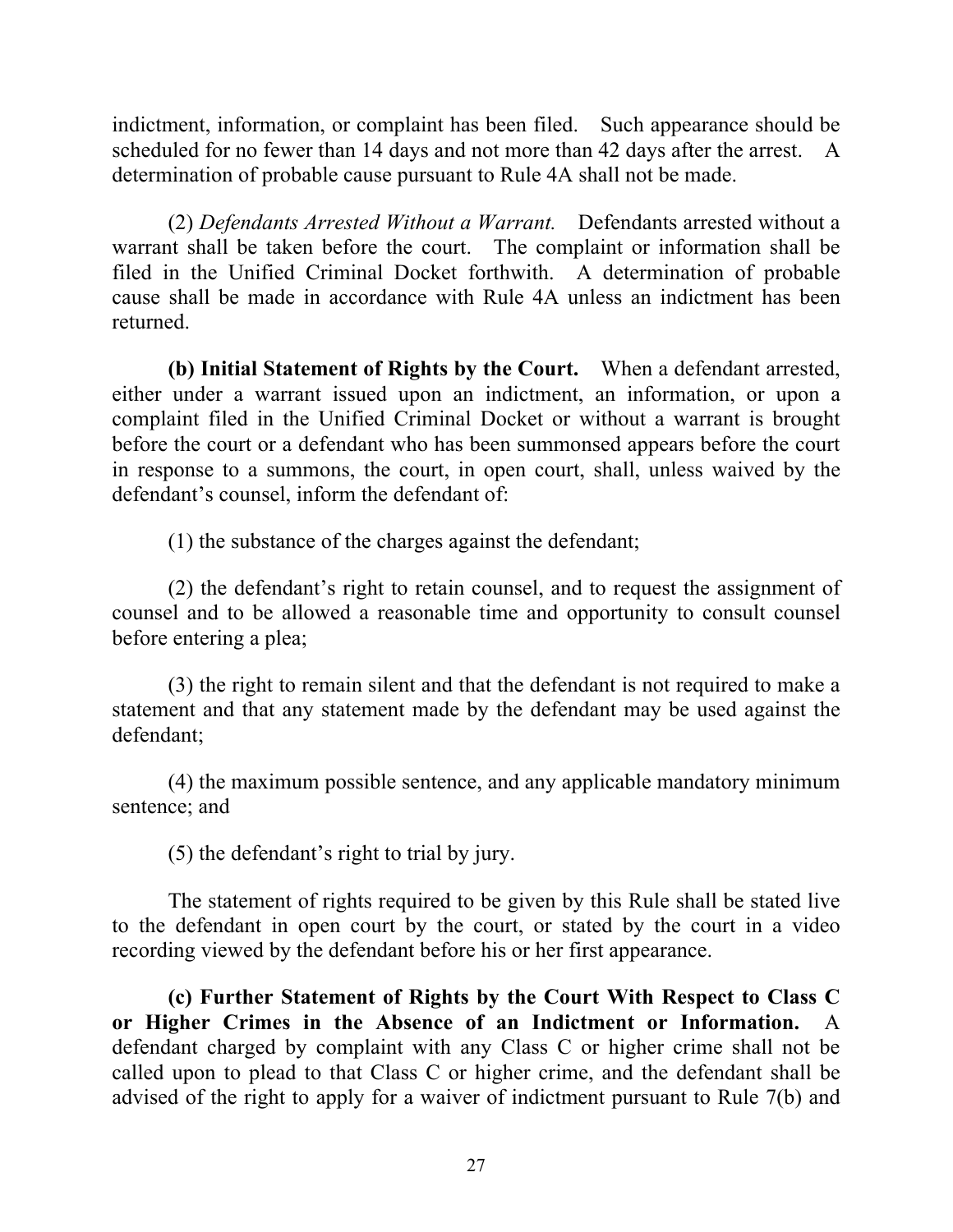to enter any plea upon a complaint or an information after a waiver is accepted. No defendant charged with murder shall be allowed to plead guilty or nolo contendere before indictment.

**(d) Pleas at Initial Appearance.** A defendant charged with a Class D or Class E crime (and not charged with related Class C or higher crimes) shall be called upon to plead after that defendant has been provided with the statement of rights required by subdivision (b), unless that defendant has requested a reasonable time and opportunity to consult with counsel.

If a defendant charged with a Class D or Class E crime who is not represented by a lawyer for the day or other counsel pleads "not guilty" or for whom a plea of "not guilty" is entered by the court, the court shall ensure that the defendant is aware of his or her right to trial by jury.

Before accepting a guilty or nolo contendere plea from a defendant charged with a Class D or Class E crime, the court shall comply with the requirements of Rule  $11(g)$ .

Before accepting a guilty or nolo contendere plea from a defendant charged with a Class C or higher crime, the court shall comply with the requirements of Rule 11(b).

**(e) Assignment of Counsel.** When a person is entitled to court-appointed counsel, the court shall assign counsel to represent the defendant not later than the time of the initial appearance, unless the person elects to proceed without counsel. Counsel may be assigned, or a lawyer for the day may be designated, for the limited purpose of representing the person at the initial appearance or arraignment. The determination of indigency and the assignment and compensation of counsel shall be governed by the provisions of Rules 44, 44A, 44B, and 44C.

## **III. INDICTMENT AND INFORMATION**

### **RULE 6. THE GRAND JURY**

**(a) Number of Grand Jurors.** The grand jury shall consist of not fewer than 13 nor more than 23 jurors and a sufficient number of legally qualified persons shall be summoned to meet this requirement.

### **(b) Objections to Grand Jury and to Grand Jurors.**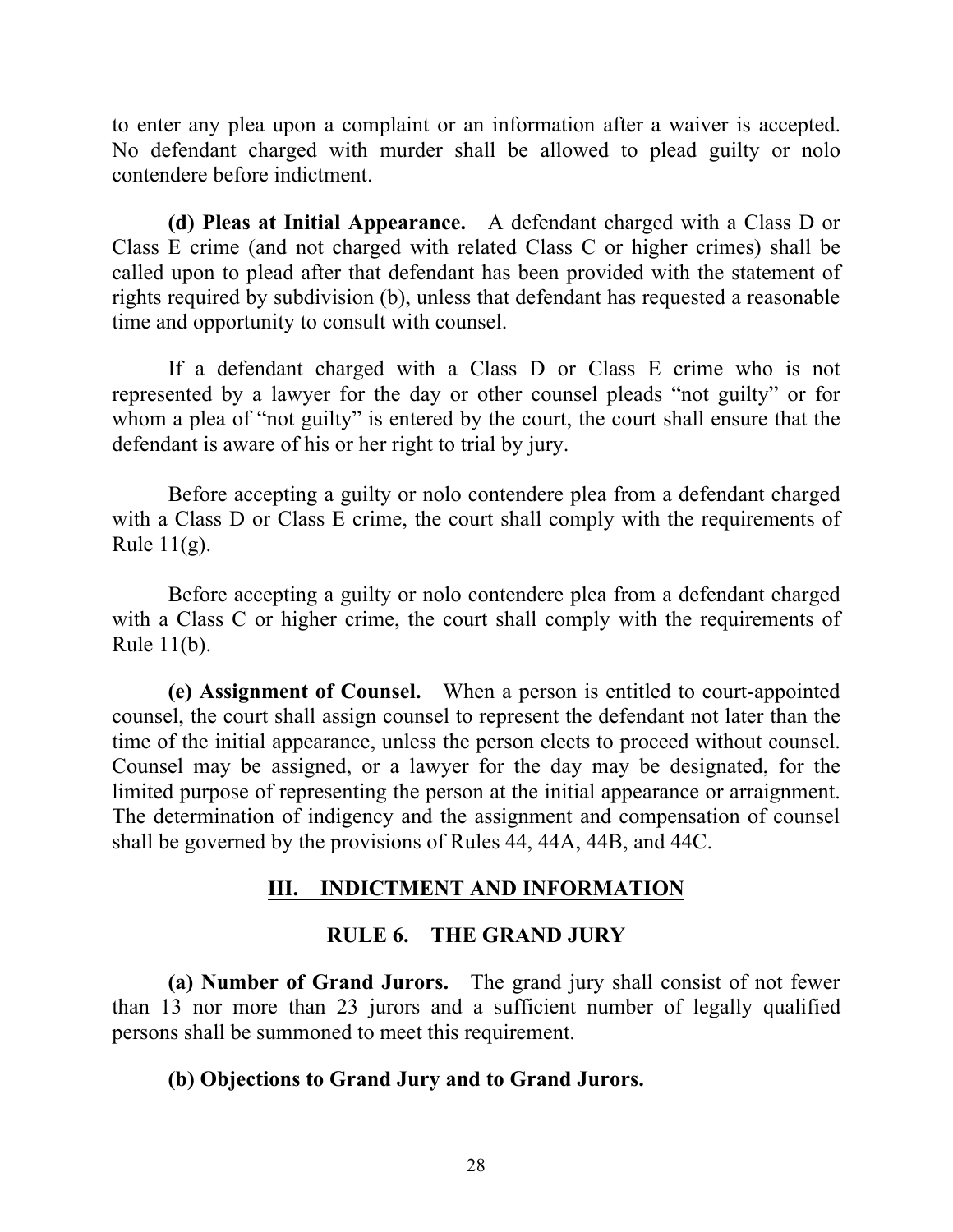(1) *Challenges.* Either the attorney for the State or a defendant who has been held to answer may challenge an individual grand juror on the ground that the juror is not legally qualified or that a state of mind exists on the juror's part that may prevent the juror from acting impartially. All challenges must be in writing and allege the ground upon which the challenge is made, and such challenges must be made before the time the grand jurors commence receiving evidence at each session of the grand jury. If a challenge to an individual grand juror is sustained, the juror shall be discharged, and the court may replace the juror from persons drawn or selected for grand jury service.

(2) *Motion to Dismiss*. A motion to dismiss the indictment may be based on objections to the array or, if not previously determined upon challenge, on the lack of legal qualifications of an individual juror or on the ground that a state of mind existed on the juror's part that prevented the juror from acting impartially, but an indictment shall not be dismissed on the ground that one or more members of the grand jury were not legally qualified if it appears from the record kept pursuant to subdivision (c) of this Rule that 12 or more jurors, after deducting the number not legally qualified, concurred in finding the indictment.

**(c) Foreperson and Deputy Foreperson.** The court shall appoint one of the jurors to be foreperson and another to be deputy foreperson. The foreperson shall have power to administer oaths and affirmations and shall sign all indictments. The foreperson or another juror designated by the foreperson shall keep a record of the number of jurors concurring in the finding of every indictment and shall file the record with the clerk of the Unified Criminal Docket, but the record shall not be public except on order of the court. During the absence of the foreperson the deputy foreperson shall act as foreperson.

**(d) Presence During Proceedings.** While the grand jury is taking evidence, only the attorneys for the State, the witness under examination, and, when ordered by the court, a security officer, an interpreter or translator, a court reporter, or an operator of electronic recording equipment may be present. While the grand jury is deliberating or voting, only the jurors may be present.

**(e) General Rule of Secrecy.** A juror, attorney, security officer, interpreter, translator, court reporter, operator of electronic recording equipment, or any person to whom disclosure is made under this Rule may not disclose matters occurring before the grand jury, except as otherwise provided in these Rules or when so directed by the court. No obligation of secrecy may be imposed upon any person except in accordance with this Rule. In the event an indictment is not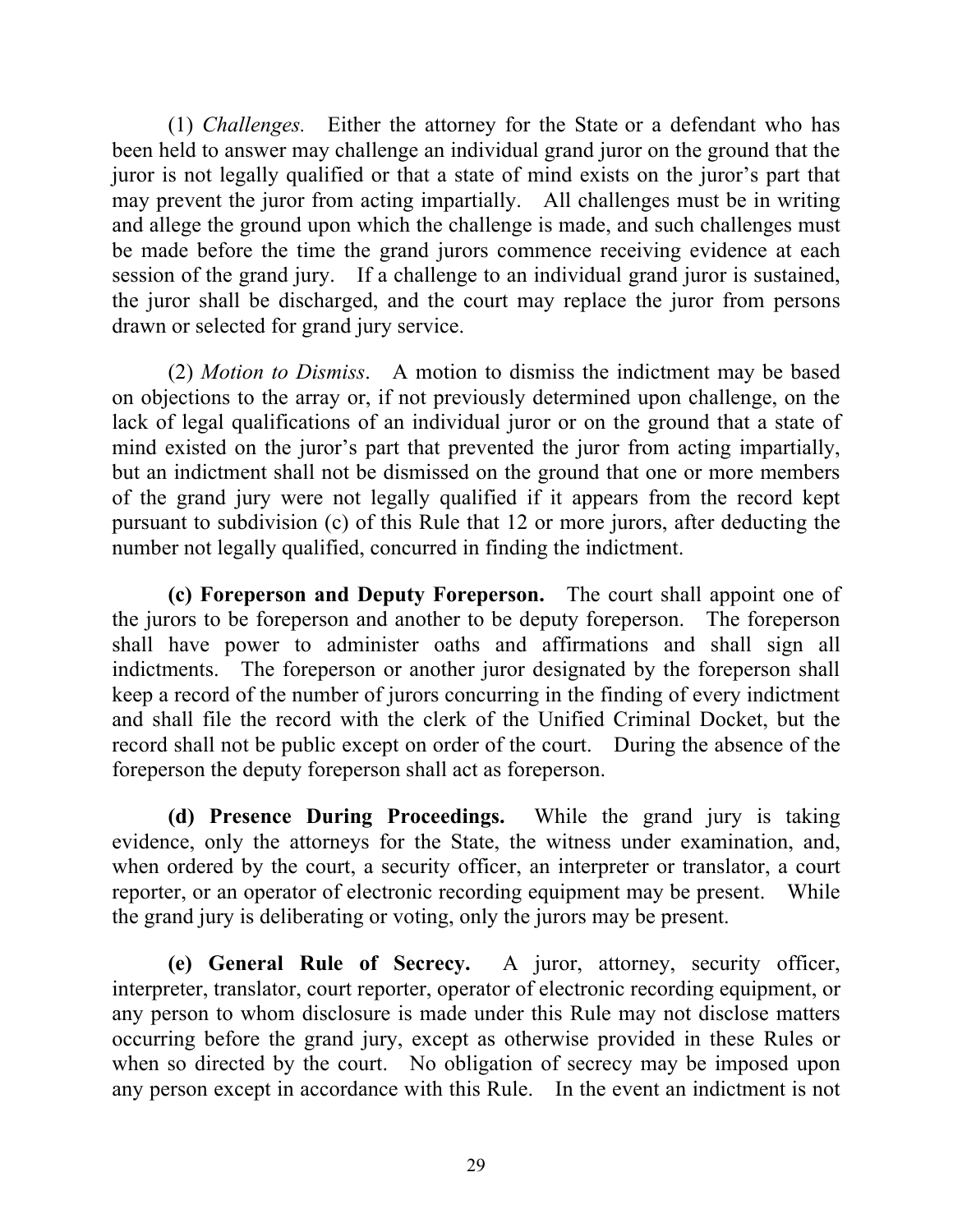returned, any stenographic notes and electronic backup, if any, of an official court reporter or tape or digital record of an electronic sound recording and any written record of information necessary for an accurate transcription prepared by the operator and any transcriptions of such notes, tape, or digital record shall be impounded by the court. The court may direct that an indictment be kept secret until the defendant is in custody or has given bail, and in that event the court shall seal the indictment and no person may disclose the finding of the indictment except when necessary for the issuance or execution of a warrant or summons. Disclosure otherwise prohibited by this Rule of matters occurring before the grand jury, other than its deliberations and any vote of any juror, may be made by an attorney for the State to:

(1) an attorney for the State in the performance of the duty of an attorney for the State to enforce the State's criminal laws;

(2) any staff members assigned to an attorney for the State who that attorney considers necessary to assist in the performance of that attorney's duty to enforce the State's criminal laws;

(3) any government personnel not otherwise addressed in this subdivision or subdivision (h) of this Rule that an attorney for the State considers necessary to assist in the performance of that attorney's duty to enforce the State's criminal laws; and

(4) another State grand jury by an attorney for the State in the performance of the duty of an attorney for the State to enforce the State's criminal laws.

Any person to whom matters are disclosed under paragraphs (1), (2), or (3) of subdivision (e) of this Rule may not utilize that grand jury material for any purpose other than assisting the attorney for the State in the performance of such attorney's duty to enforce the State's criminal laws. An attorney for the State who has made a disclosure pursuant to paragraph 3 of subdivision (e) of this Rule with respect to matters occurring before the grand jury shall promptly provide the court with the name of the persons and agencies to whom such disclosure has been made and shall certify that the attorney for the State has advised such persons of their obligation of secrecy under this Rule.

**(f) Recording of Proceedings.** Upon motion of the defendant or the attorney for the State, the court, in its discretion for good cause shown, may order that a court reporter or operator of electronic recording equipment be present for the purpose of taking evidence. No person other than a court reporter or operator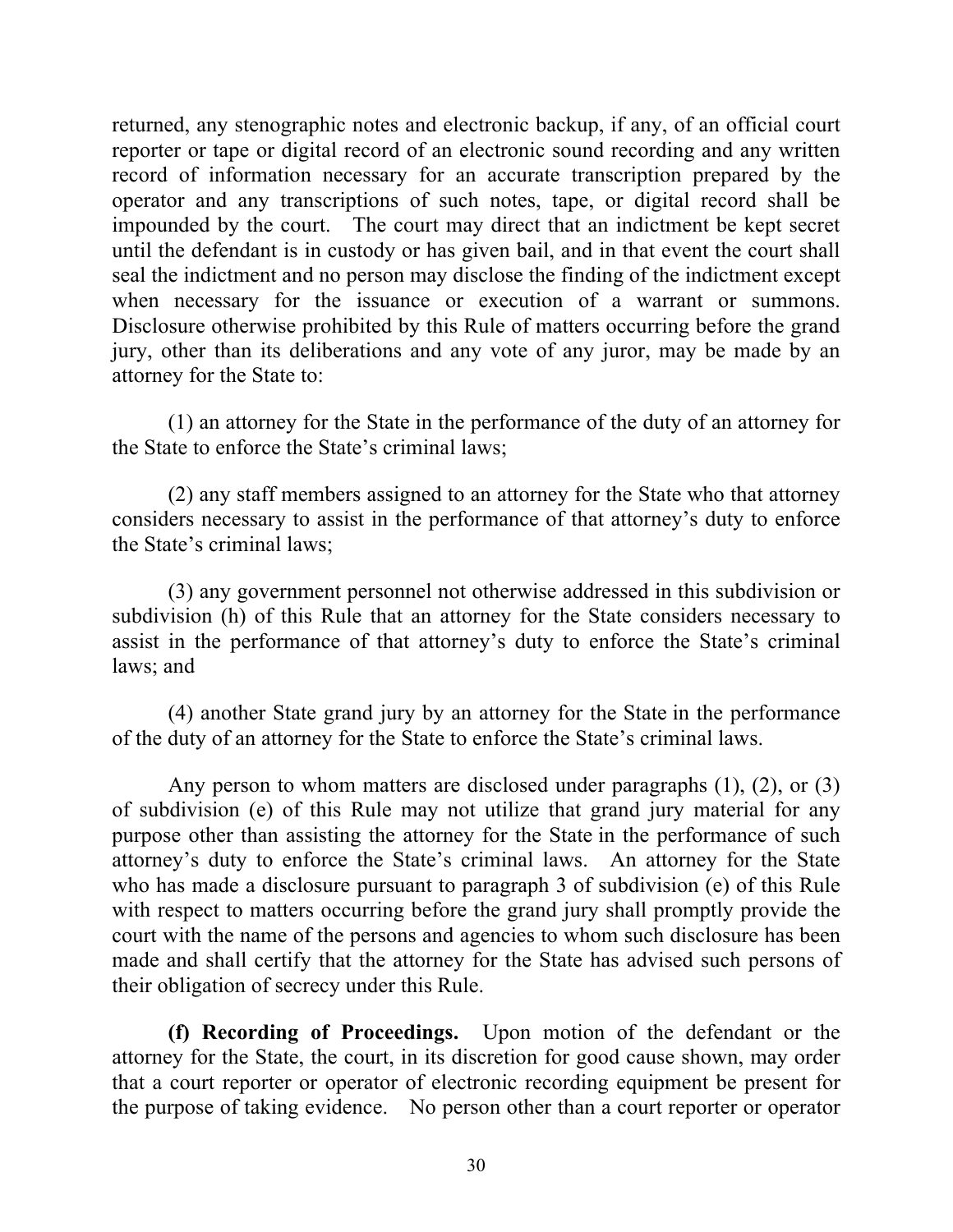of electronic recording equipment shall be permitted to record any portion of the proceeding.

**(g) Procedure for Preparation and Disclosure of Transcript**. No transcript may be prepared of the record of the evidence presented to the grand jury without an order of the court. Upon motion of the defendant or the attorney for the State and upon a showing of particularized need, the court may order a transcript of the record of the evidence to be furnished to the defendant or the attorney for the State upon such terms and conditions as are just.

(1) Transcripts of the record of the evidence may also be furnished upon such terms and conditions as are just

(A) When ordered by the court preliminarily to or in connection with a judicial proceeding and upon a showing of particularized need; or

(B) When ordered by the court at the request of an attorney for the State to an appropriate official of another jurisdiction for the purpose of enforcing the criminal laws of another jurisdiction upon a showing that such disclosure may constitute evidence of a violation of the criminal laws of that other jurisdiction.

(2) A petition for disclosure pursuant to paragraph (1) of subdivision (g) shall be filed in the Unified Criminal Docket where the grand jury was convened. Unless the hearing is ex parte, which it may be when the petitioner is the State, the petitioner shall serve written notice of the petition upon

(A) The attorneys for the State who were present before the grand jury, or their designee;

(B) The parties to the judicial proceeding if disclosure is sought in connection with such a proceeding; and

(C) Such other persons as the court may direct. The court shall afford those persons a reasonable opportunity to appear and be heard before disclosure of the transcript of the record of the evidence. The court shall order such a hearing to be closed to the extent necessary to prevent disclosure of matters occurring before the grand jury.

(3) If the judicial proceeding giving rise to the petition is before a court of another county, the court that convened the grand jury may transfer the disclosure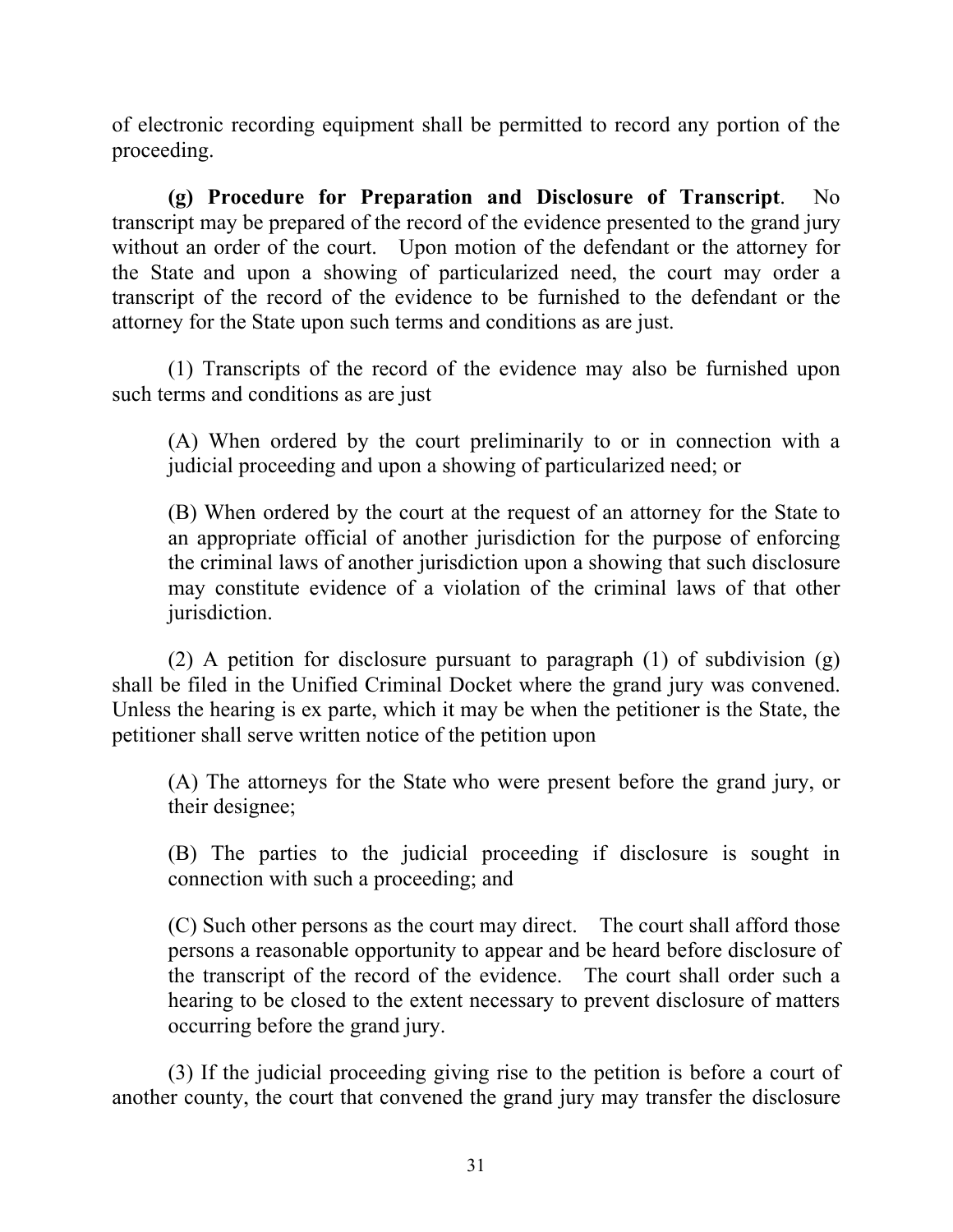hearing to the Unified Criminal Docket of the county of the petitioning court, unless the court convening the grand jury may reasonably obtain sufficient knowledge of the proceeding to determine whether disclosure is proper. The court convening the grand jury may order transmitted to the court to which the matter is transferred the material sought to be disclosed, if feasible, and a written evaluation of the need for continued grand jury secrecy.

**(h) Disclosure for Certain Law Enforcement Purposes.** Disclosure otherwise prohibited by this Rule of matters occurring before the grand jury, other than its deliberations and any vote of any grand juror, may be made by an attorney for the State to any law enforcement personnel (including personnel of the United States, another state or territory, or a subdivision of such) who that attorney considers necessary to assist in the performance of that attorney's duty to enforce the State's criminal laws. Any person to whom matters are disclosed under this subdivision may not utilize that grand jury material for any purpose other than assisting an attorney for the State in the performance of such attorney's duty to enforce the State's criminal laws. An attorney for the State who has made a disclosure pursuant to this subdivision with respect to matters occurring before the grand jury shall promptly provide the court with the names of the persons and agencies to whom such disclosure has been made, and shall certify that the attorney for the State has advised such persons of their obligation of secrecy under this Rule.

**(i) Finding and Return of Indictment.** An indictment may be found only upon the concurrence of 12 or more jurors. The indictment shall be returned to the court by the grand jury or its foreperson or its deputy foreperson in open court. If the defendant is in custody or has given bail and 12 jurors do not concur in finding an indictment, the foreperson shall so report to the court in writing forthwith.

**(j) Excuse.** At any time for cause shown, the court may excuse a juror either temporarily or permanently, and in the latter event the court may impanel another person in place of the juror excused. No juror may participate in voting with respect to an indictment unless the juror shall have been in attendance at the presentation of all the evidence produced in favor of and adverse to the return of the indictment.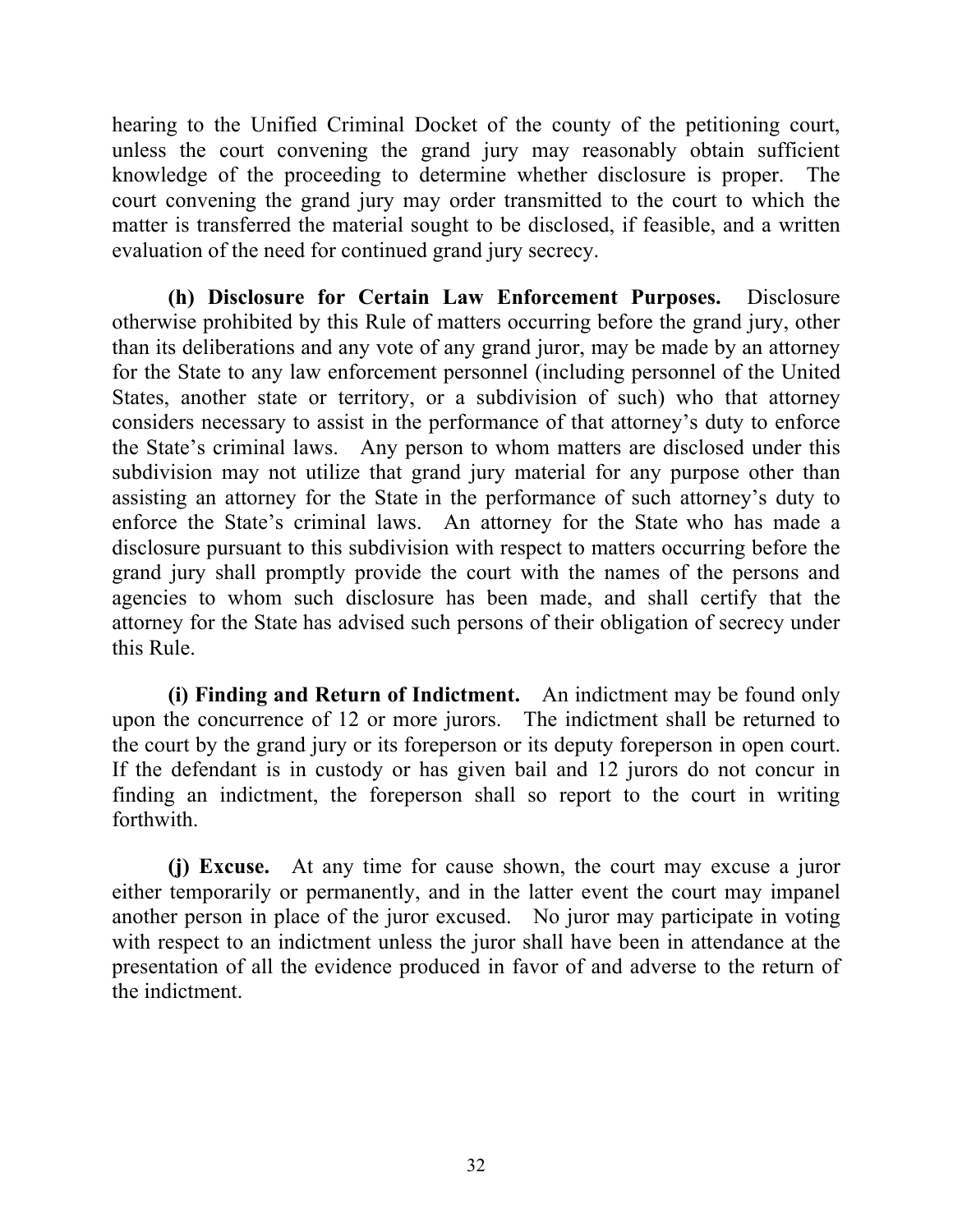#### **RULE 7. THE INDICTMENT AND THE INFORMATION**

**(a) Use of Indictment, Information, or Complaint.** All proceedings in which the crime charged is murder shall be prosecuted by indictment. All proceedings in which the crime charged is a Class A, Class B, or Class C crime shall be prosecuted by indictment, unless indictment is waived, in which case prosecution may be by information or complaint in accordance with this Rule.

In the event that a Class D or Class E charge may be joined with a related charge of murder or a related charge involving at least one Class A, Class B, or Class C crime under Rule 8(a), that Class D or Class E charge should be prosecuted in the same indictment charging murder or the same indictment, information, or complaint charging the Class A, Class B, or Class C crime.

Any indictment, information, or complaint so filed, if the indictment, information, or complaint supplements or replaces another charging instrument, must indicate the docket number previously assigned to the earlier charging instrument.

**(b) Waiver of Indictment.** Any crime except murder may be prosecuted by information or complaint upon request of the defendant if prosecution by indictment is waived by the defendant in open court. The waiver shall be in writing and signed in open court by the defendant, but the absence of a writing in such a case shall not be conclusive evidence of an invalid waiver.

**(c) Nature and Contents.** An indictment shall be signed by the foreperson of the grand jury, and an information shall be signed by the attorney for the State and certified on information and belief. The indictment or the information shall be a plain, concise, and definite written statement of the essential facts constituting the crime charged. The indictment or information is not required to negate any facts designed a "defense" or any exception, exclusion, or authorization set forth in the statute defining the crime. It need not contain a formal commencement, a formal conclusion, or any other matter not necessary to such statement. Allegations made in one count may be incorporated by reference in another count. It may be alleged in a single count that the means by which the defendant committed the crime are unknown or that the defendant committed it by one or more specified means. The indictment or information shall state for each count the official or customary citation of the statute, rule, regulation, or other provision of law, and the class of crime that the defendant is alleged therein to have violated. Error in the citation of a statute or its omission shall not be grounds for the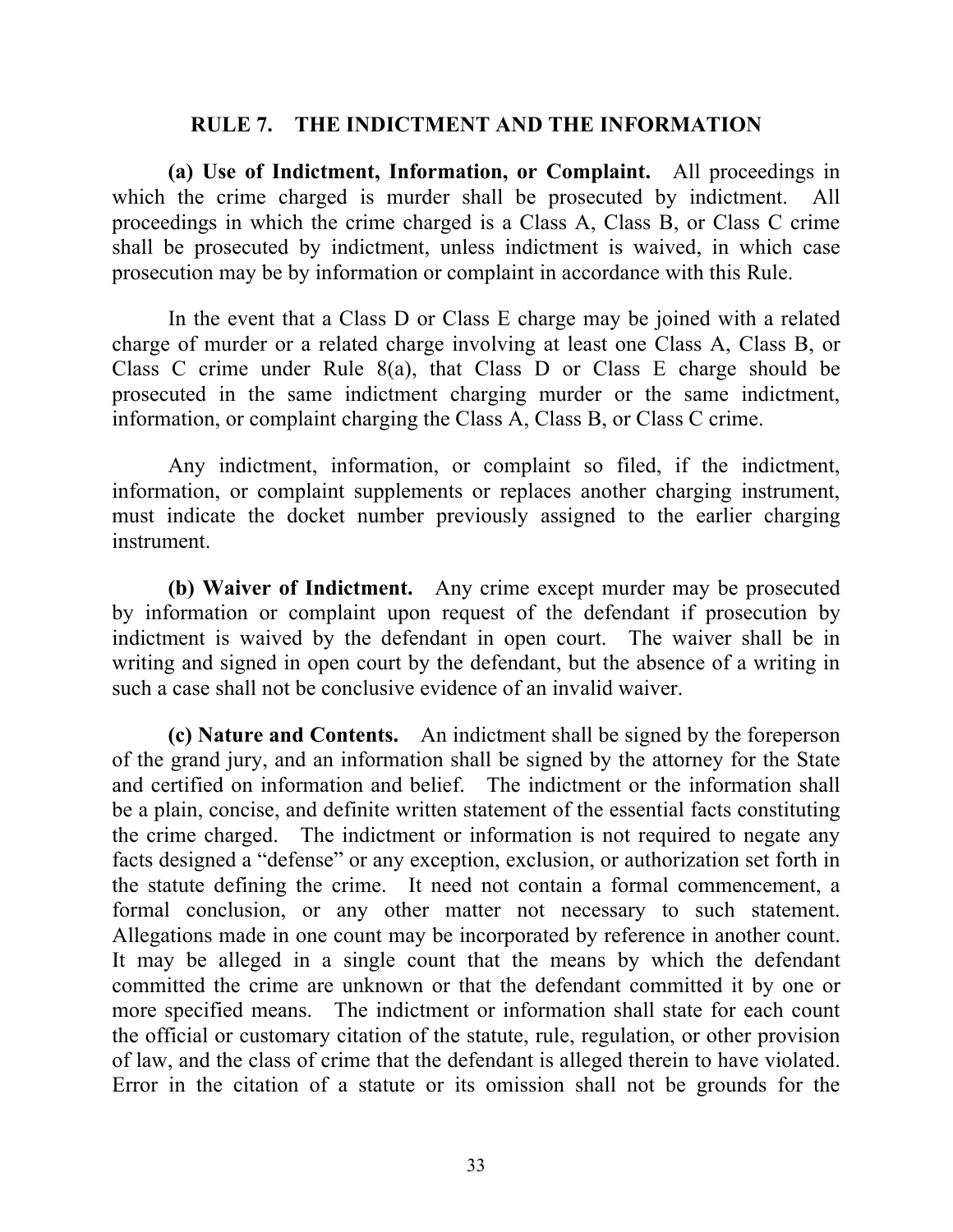dismissal of the indictment or information or for reversal of a conviction if the error or omission did not mislead the defendant to the defendant's prejudice.

All charges against a defendant arising from the same incident or course of conduct should be alleged in one indictment or information. An indictment or information may include multiple counts charged against a defendant when authorized pursuant to Rule 8(a). Nothing in this Rule shall prohibit the later commencement of additional charges arising from the original incident or course of conduct. The court may administratively consolidate such subsequent charges with the original indictment or information into a single case docket. Two or more defendants may not be charged in the same indictment or information.

If a prior conviction must be specially alleged pursuant to 17-A M.R.S. § 9-A(1) it may not be alleged in an ancillary indictment, information or separate count thereof but instead must be part of the allegations constituting the principal crime. A prior conviction allegation made in one count may be incorporated by reference in another count.

**(d) Surplusage.** The court on motion of the defendant may strike surplusage from the indictment or information.

**(e) Amendment of Indictment or Information.** The court may permit the amendment of an indictment charging a crime other than a Class D or Class E crime at any time before verdict or finding if the amendment does not change the substance of the crime.

The court may permit the amendment of an indictment charging a Class D or Class E crime, or an information at any time before verdict or finding if no additional or different crime is charged and if no substantial right of the defendant is prejudiced.

Unless the statutory class for the principal crime would be elevated thereby, amendment of an indictment or information for purposes of 17-A M.R.S. § 9-A(1) may be made as of right by the attorney for the State at any time before the imposition of sentence on the principal crime, and sentencing shall be continued until the attorney for the State has been afforded the opportunity to obtain an amended indictment if the allegation must be made by the grand jury.

With respect to joint recommendations for disposition involving an amendment to the indictment or information, the motion to amend the indictment or information must be in writing, must be accompanied by the proposed amended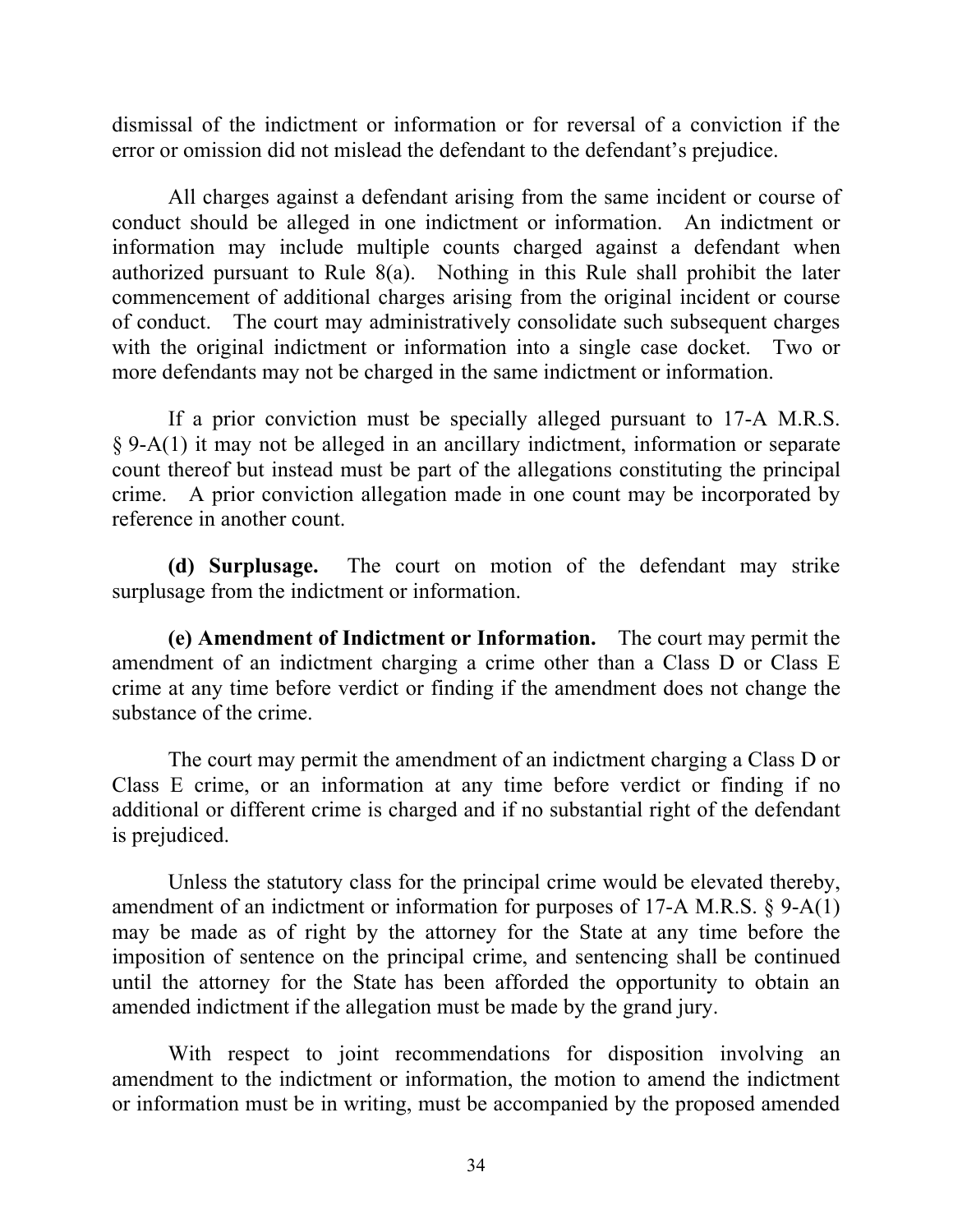indictment or information, and must be filed with the clerk for docketing before it is presented to a justice or judge for disposition.

**(f) Arrest Tracking Number (ATN) and Charge Tracking Number (CTN).** Unless the crime charged is an excepted crime under Rule 57, each count of the indictment or information should include the assigned Arrest Tracking Number and Charge Tracking Number.

**(g) State Identification Number.** If a State Identification Number has been assigned to a defendant by the State Bureau of Identification, and if that State Identification Number is known to the attorney for the State, the indictment or information shall contain the State Identification Number.

**(h) Statute Sequence Number.** Each count of the indictment or information shall set forth the Statute Sequence Number for the crime or crime variant charged.

## **RULE 8. JOINDER OF CRIMES AND OF DEFENDANTS**

**(a) Joinder of Crimes.** Two or more crimes should be charged in the same indictment, information, or complaint in a separate count for each crime if the crimes charged, whether of the same class or different classes, are of the same or similar character or are based on the same act or transaction or on two or more acts or transactions that are connected or that constitute parts of a common scheme or plan.

**(b) Joinder of Defendants.** The attorney for the State who initiates a prosecution against two or more defendants may file a Notice of Joinder with respect to defendants who are alleged to have participated in the same act or transaction or in the same series of acts or transactions constituting a crime or crimes. A Notice of Joinder must be filed with each case to be joined. Upon the filing of such notices, the cases so designated in the notices are joined. The defense may move pursuant to paragraph (d) of this Rule for relief from the Notice of Joinder. The Notice of Joinder should be filed at the same time as the charging instrument but in any event must be filed no later than 14 days after the charging instrument is filed.

**(c) Trial Together of Indictments, Informations or Complaints.** The court may order two or more indictments, informations, or complaints to be tried together against a single defendant if the crimes should have been joined under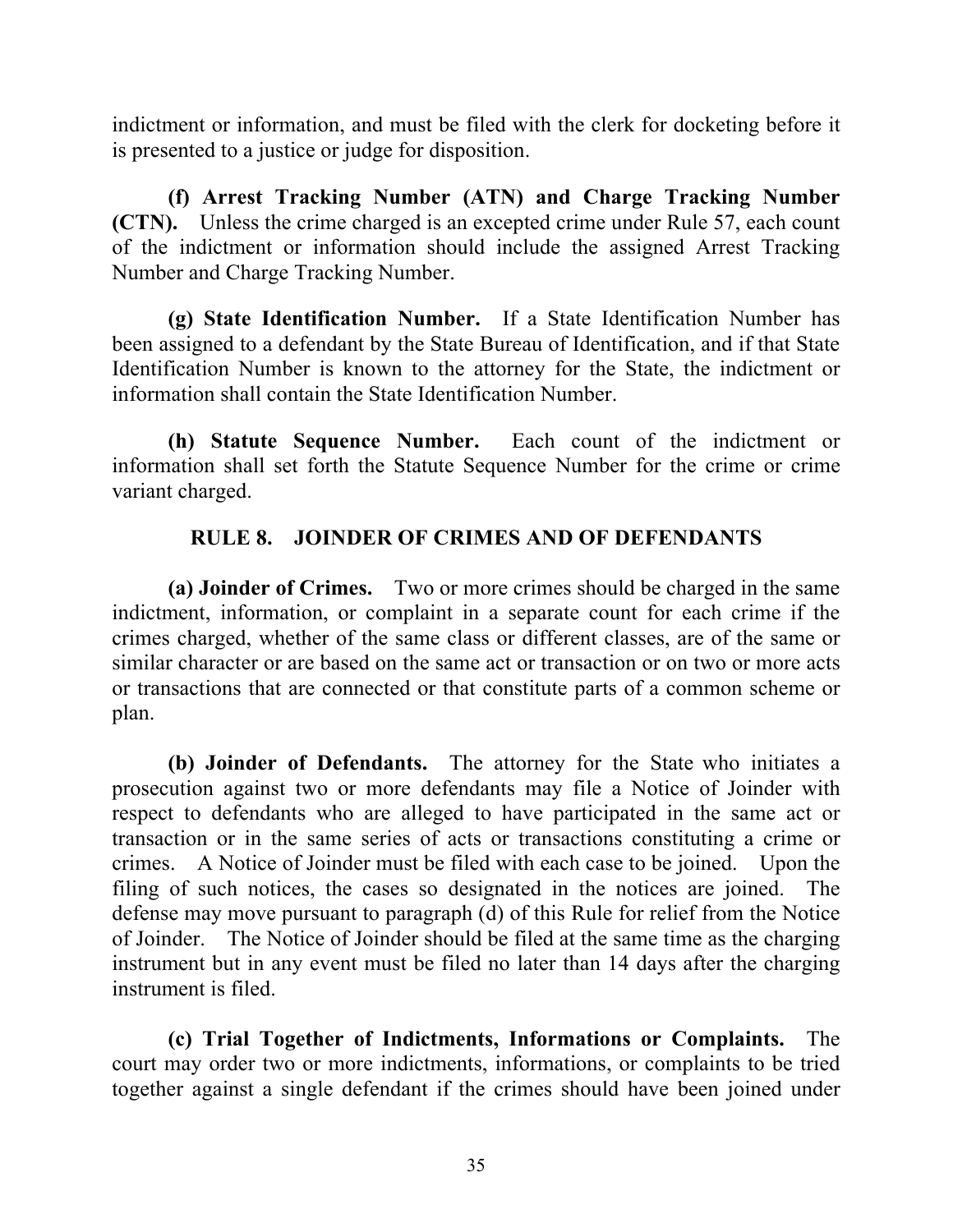paragraph (a). The court may order two or more indictments, informations, or complaints to be tried together against two or more defendants if the defendants could have been joined under paragraph (b).

**(d) Relief From Prejudicial Joinder.** If it appears that a defendant or the State is prejudiced by a joinder of offenses against a single defendant or by the joinder of defendants, the court may order an election or separate trials of counts, grant a severance of defendants or provide whatever other relief justice requires, including ordering multiple simultaneous trials.

## **RULE 9. [RESERVED]**

## **IV. ARRAIGNMENT AND PREPARATION FOR TRIAL**

### **RULE 10. ARRAIGNMENT**

Unless otherwise provided by law, arraignment shall be conducted in open court and shall consist of reading the indictment, information, or complaint to the defendant or stating to the defendant the substance of the charge and calling on the defendant to plead thereto. The clerk shall cause a copy of the indictment or information to be furnished to the defendant or the defendant's counsel before the defendant is called upon to plead, and notation thereof shall be made in the docket. The clerk shall cause a copy of the complaint, other than a uniform summons and complaint, to be furnished to the defendant or the defendant's counsel before the defendant is called upon to plead, if requested by the defendant or the defendant's counsel. When the crime charged is a Class D or Class E crime, a represented defendant may, through counsel, enter a plea in writing without the necessity of an arraignment in open court unless the court requires the defendant to appear personally.

When the administration of justice would be served thereby, the court may order that an arraignment occur in a county other than the county in which the prosecution is pending.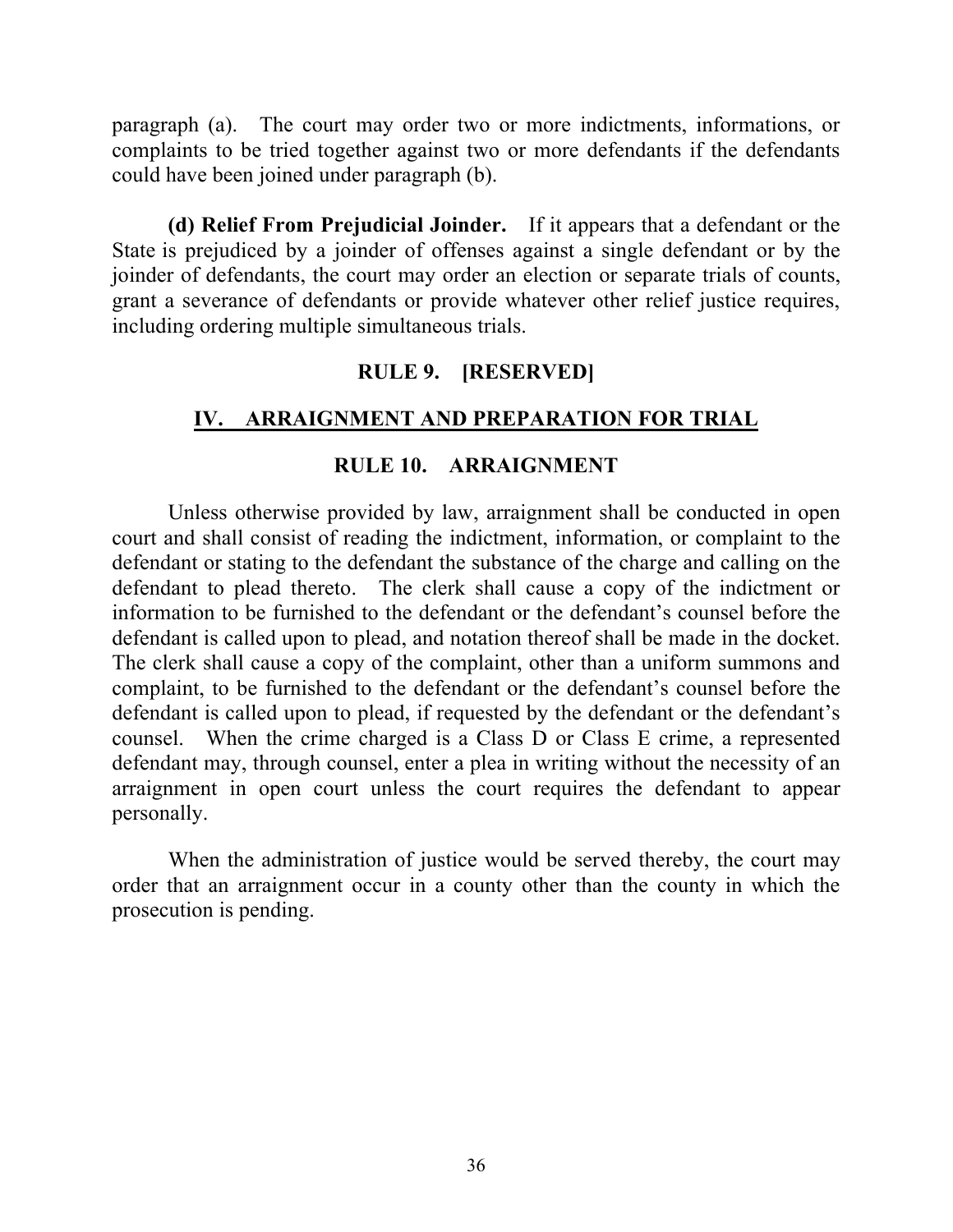## **RULE 11. PLEAS; SPECIAL CIRCUMSTANCES AS TO ACCEPTANCE OF CERTAIN PLEAS; NOTICE TO NONCITIZENS OF POTENTIAL ADVERSE IMMIGRATION CONSEQUENCES OF A PLEA**

#### **(a) Pleas for any Crime.**

(1) *In General*. A defendant may plead not guilty, not criminally responsible by reason of insanity, guilty, or nolo contendere. A defendant may plead both not guilty and not criminally responsible by reason of insanity to the same charge.

The court may refuse to accept a plea of guilty or nolo contendere.

If a defendant refuses to plead, or if the court refuses to accept a plea of guilty or nolo contendere, the court shall enter a plea of not guilty.

(2) *Conditional Plea.* With the approval of the court and the consent of the attorney for the State, a defendant may enter a conditional plea of guilty or nolo contendere. A conditional plea shall be in writing. It shall specifically state any pretrial motion and the ruling thereon to be preserved for appellate review. If the court approves and the attorney for the State consents to entry of the conditional plea of guilty or nolo contendere, the parties shall file a written certification that the record is adequate for appellate review and that the case is not appropriate for application of the harmless error doctrine. Appellate review of any specified ruling shall not be barred by the entry of the conditional plea.

If the defendant prevails on appeal, the defendant shall be allowed to withdraw the plea.

**(b) Prerequisites to Accepting a Plea of Guilty or Nolo Contendere to a Class C or Higher Crime.** In all proceedings in which the crime charged is murder or a Class A, Class B, or Class C crime, before accepting a plea of guilty or nolo contendere, the court shall ensure

(1) That the plea is made with knowledge of the matters set forth in subdivision (c); and

(2) That the plea is voluntary within the meaning of subdivision (d); and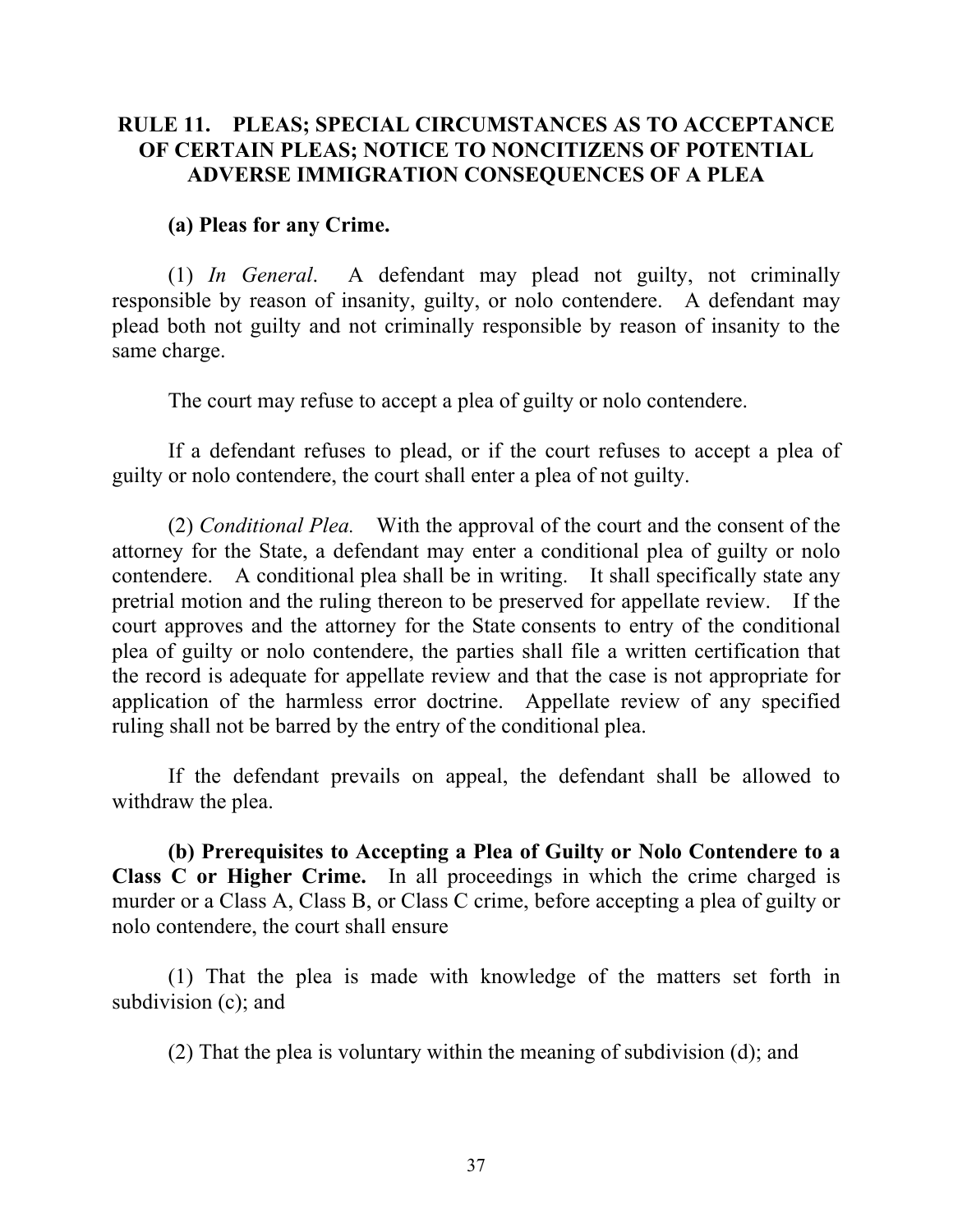(3) That there is a factual basis for the charge, as provided in subdivision (e); and

(4) That an unrepresented defendant has knowingly and intelligently waived the defendant's right to counsel.

**(c) Ensuring That the Plea Is Made Knowingly.** Before accepting a plea of guilty or nolo contendere in a case involving a Class C or higher crime, the court shall address the defendant personally in open court and inform the defendant of, and determine that the defendant understands, the following:

(1) The elements of the crime charged, the maximum possible sentence and any mandatory minimum sentence; and

(2) That by pleading guilty or nolo contendere the defendant is giving up the right to a trial, at which the defendant would have the following rights:

(A) The right to be considered innocent until proven guilty by the State beyond a reasonable doubt; and

(B) The right to a speedy and public trial by the court or by a jury; and

(C) The right to confront and cross-examine witnesses against the defendant; and

(D) The right to present witnesses on the defendant's behalf and the right to either be or decline to be a witness on the defendant's behalf.

**(d) Ensuring That the Plea Is Voluntary.** Before accepting a plea of guilty or nolo contendere in a case involving a Class C or higher crime, the court shall determine that the plea is the product of the defendant's free choice and not the result of force, threats, or promises other than those in connection with a plea agreement. The court shall make this determination by addressing the defendant personally in open court. The court shall inquire as to the existence and terms of a plea agreement, as provided in Rule 11A.

**(e) Ensuring That There Is a Factual Basis for the Plea.** Before accepting a plea of guilty or nolo contendere in a case involving a Class C or higher crime, the court shall make such inquiry of the attorney for the State as shall satisfy it that the State has a factual basis for the charge.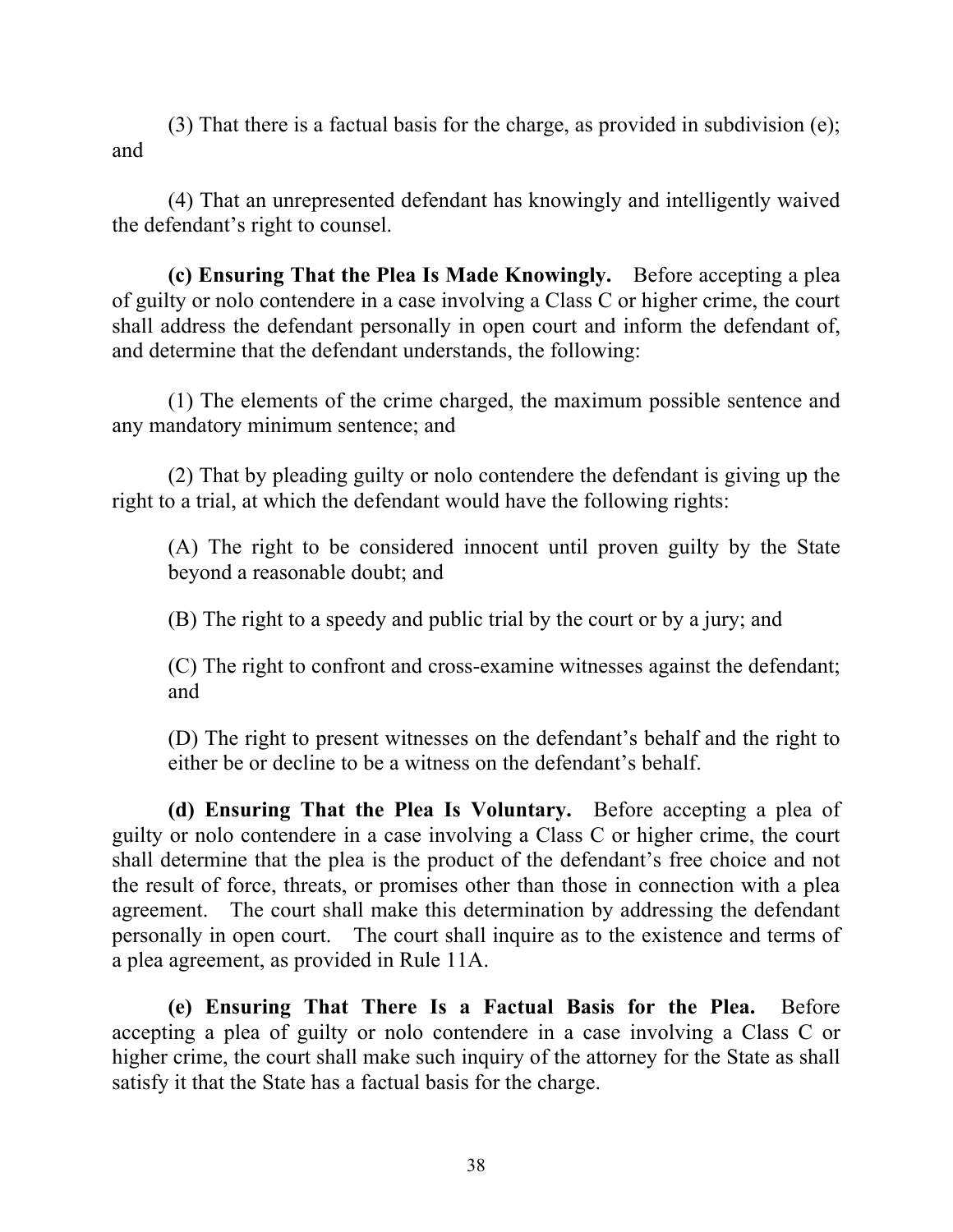**(f) Acceptance of a Plea of Guilty to a Class C or Higher Crime Before Indictment.** A defendant who, before indictment, desires to enter a plea of guilty to a charge of a Class A, B, or C crime may in open court waive the defendant's right to indictment by a grand jury as provided in Rule 7(b).

If the court refuses to accept the plea or the defendant, after waiving indictment in open court, declines to plead guilty or if a plea of guilty is set aside, the waiver shall be considered withdrawn and the case shall proceed in accordance with these Rules as if no waiver had been made.

**(g) Prerequisites to Accepting a Plea of Guilty or Nolo Contendere to a Class D or Class E Crime From an Unrepresented Defendant.** Before accepting a plea of guilty or nolo contendere to a Class D or Class E crime from a defendant who is not represented by retained or appointed counsel or a lawyer for the day, other than as provided in subdivision (j), the court shall address the defendant personally in open court and make such inquiry as to ensure that the plea is knowing, intelligent, and voluntary.

**(h) Potential Adverse Immigration Consequences to Noncitizens of the Plea to Any Crime.** Before accepting a plea of guilty or nolo contendere for any crime, the court shall inquire whether the defendant was born in the United States. If, based on the defendant's answer, it appears that the defendant is not a United States citizen, the court shall ascertain from defense counsel whether the defendant has been advised of the risk under federal law of adverse immigration consequences, including deportation, as a result of the plea. If no such advice has been provided, or if the defendant is unrepresented, the court shall notify the defendant that the plea can create a risk of adverse immigration consequences, including deportation, and may continue the proceeding in order for counsel to provide the required advice or, in the case of an unrepresented defendant, for investigation and consideration of the consequences by the defendant. The court is not required or expected to inform the defendant of the nature of any adverse immigration consequences.

**(i) Transfer for Plea and Sentence.** The defendant may, in writing, if a criminal charge is currently pending in a court, request permission to plead guilty or nolo contendere to any other crime the defendant has committed in the state, subject to the written approval of the attorneys for the State, if more than one. Upon receipt of the defendant's written statement and of the written approval of the attorneys for the State, the clerk of the Unified Criminal Docket in which a complaint, an indictment or an information is pending shall transmit the papers in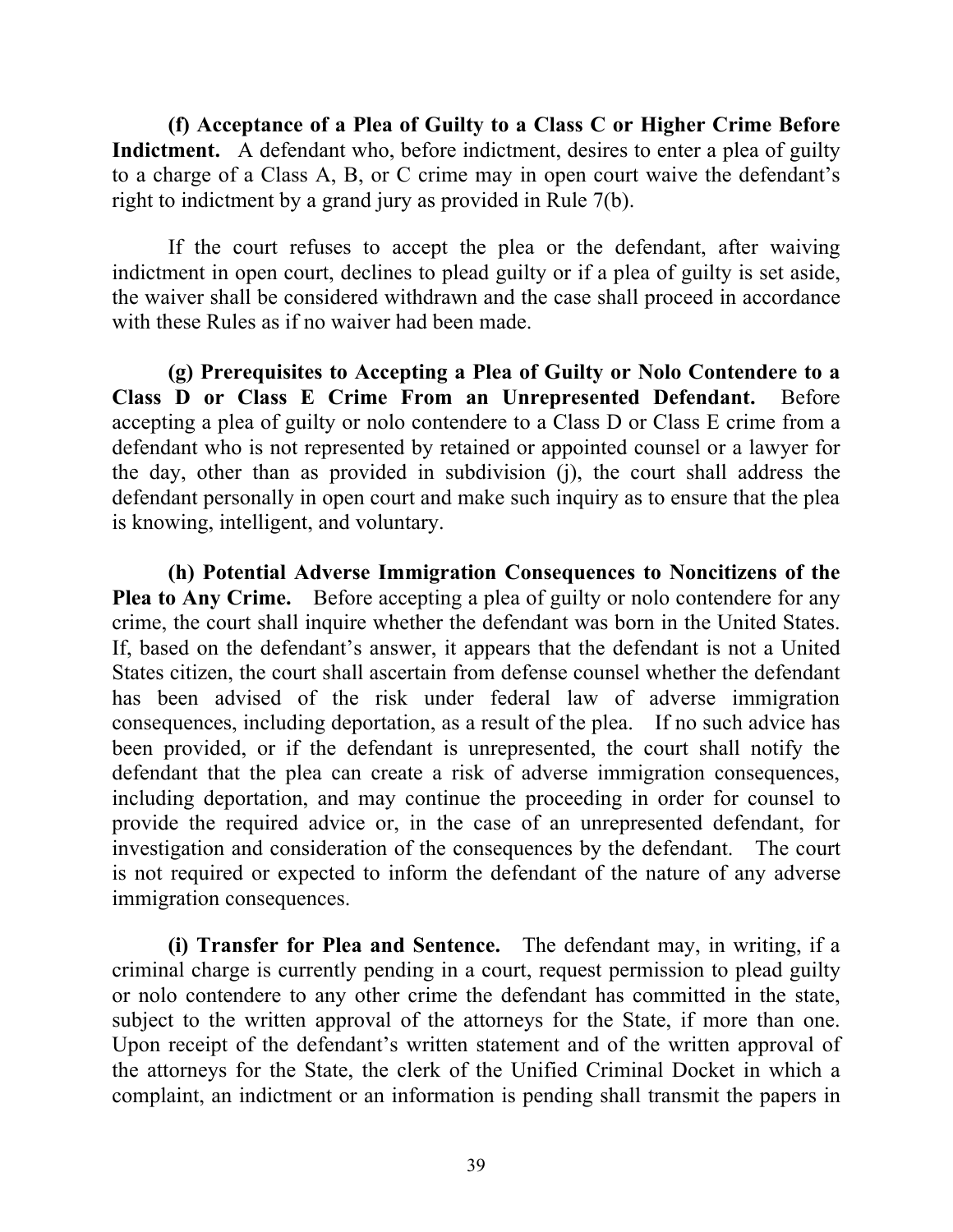the proceeding to the clerk of courts where the defendant is currently being held, and the prosecution shall continue in that court. The defendant's plea of guilty or nolo contendere constitutes a waiver of venue.

The court receiving a case transferred for plea and sentence shall issue an order that either requires the case to remain in the sentencing court or requires the case to be returned to the originating court.

**(j) Acceptance of Guilty Plea by the Clerk to a Charge Punishable by a**  Fine. At the signed request of the defendant, the clerk of the Unified Criminal Docket may accept a guilty plea upon payment of a fine as set by the court in the particular case, or as set by the court in accordance with a schedule of fines established by the court with the approval of the Chief Judge of the District Court for various categories of such crimes. Acceptance of a plea by the clerk shall be conditioned upon the defendant signing a form acknowledging that the defendant has read and understands the form and understands that, by entering the plea of guilty, the defendant is giving up all of the rights listed on the form, and that the plea will result in a criminal conviction, the punishment for which is the fine paid by the defendant.

# **RULE 11A. PLEA AGREEMENTS**

**(a) In General.** The attorney for the State and the attorney for the defendant or the defendant when unrepresented may engage in discussions with a view toward reaching an agreement that, upon the entering of a plea of guilty or nolo contendere to a charged crime or to a lesser or related crime, any or all of the following will occur:

(1) The attorney for the State will dismiss other charges;

(2) The attorney for the State will not oppose the defendant's requested disposition;

(3) The attorney for the State will recommend a particular disposition; or

(4) Both sides will recommend a particular disposition.

At any stage of the proceedings, the court may participate in the negotiation of the specific terms of the plea agreement in the manner set forth in Rule 18 relating to dispositional conferences.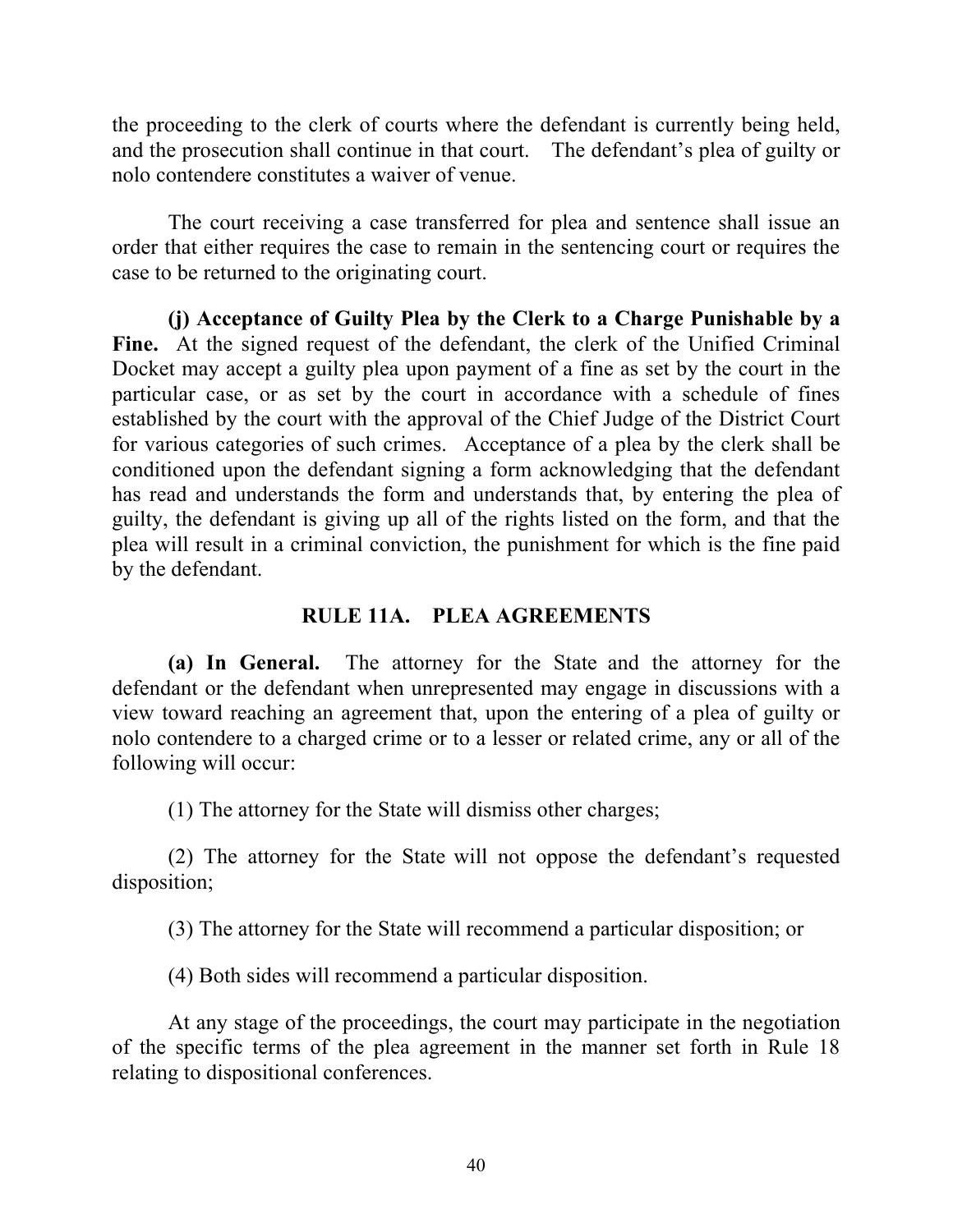**(b) Notice of Plea Agreement.** If a plea agreement has been reached by the parties, the court shall, on the record, require the disclosure of the agreement in open court at the time the plea is offered.

**(c) Statement of Reasons in the Case of a Class C or Higher Crime.** If the plea agreement in the case of a Class C or higher crime includes a recommendation of the type specified in subdivision (a)(3) or (a)(4), the attorney for the State shall set forth on the record the reasons for the recommendation. In addition, in the case of a recommendation of the type specified in subdivision (a)(4), the attorney for the defendant shall set forth on the record the reasons for the recommendation.

Nothing herein shall relieve the parties of the obligation to present relevant facts to the court.

**(d) Acceptance or Rejection by the Court of Recommendation Included in Plea Agreement.** If the court accepts the recommendation, it may embody in the judgment and sentence a disposition more favorable to the defendant than that recommended, but it may not embody in the judgment and sentence any disposition less favorable to the defendant than that recommended.

The court shall not reject the recommendation without giving the defendant the opportunity to withdraw his plea, as provided in subdivision (e).

The court may defer imposition of sentence pending an opportunity to consider the presentence report.

**(e) Withdrawal of Plea Upon Rejection of Recommendation.** If the plea agreement includes a recommendation of the type specified in subdivision (a)(3) or (a)(4), and if the court at the time of sentencing intends to enter a disposition less favorable to the defendant than that recommended, the court shall on the record inform the parties of this intention, advise the defendant personally in open court that the court is not bound by the recommendation, advise the defendant that, if the defendant does not withdraw the defendant's plea of guilty or nolo contendere the disposition of the case will be less favorable to the defendant than that recommended, and afford the defendant the opportunity to withdraw the defendant's plea. The court will, if possible, inform the defendant of the intended disposition.

**(f) Compliance With Plea Agreement.** If the plea agreement is of the type specified in subdivision (a)(1) or (a)(2) of this Rule and if the attorney for the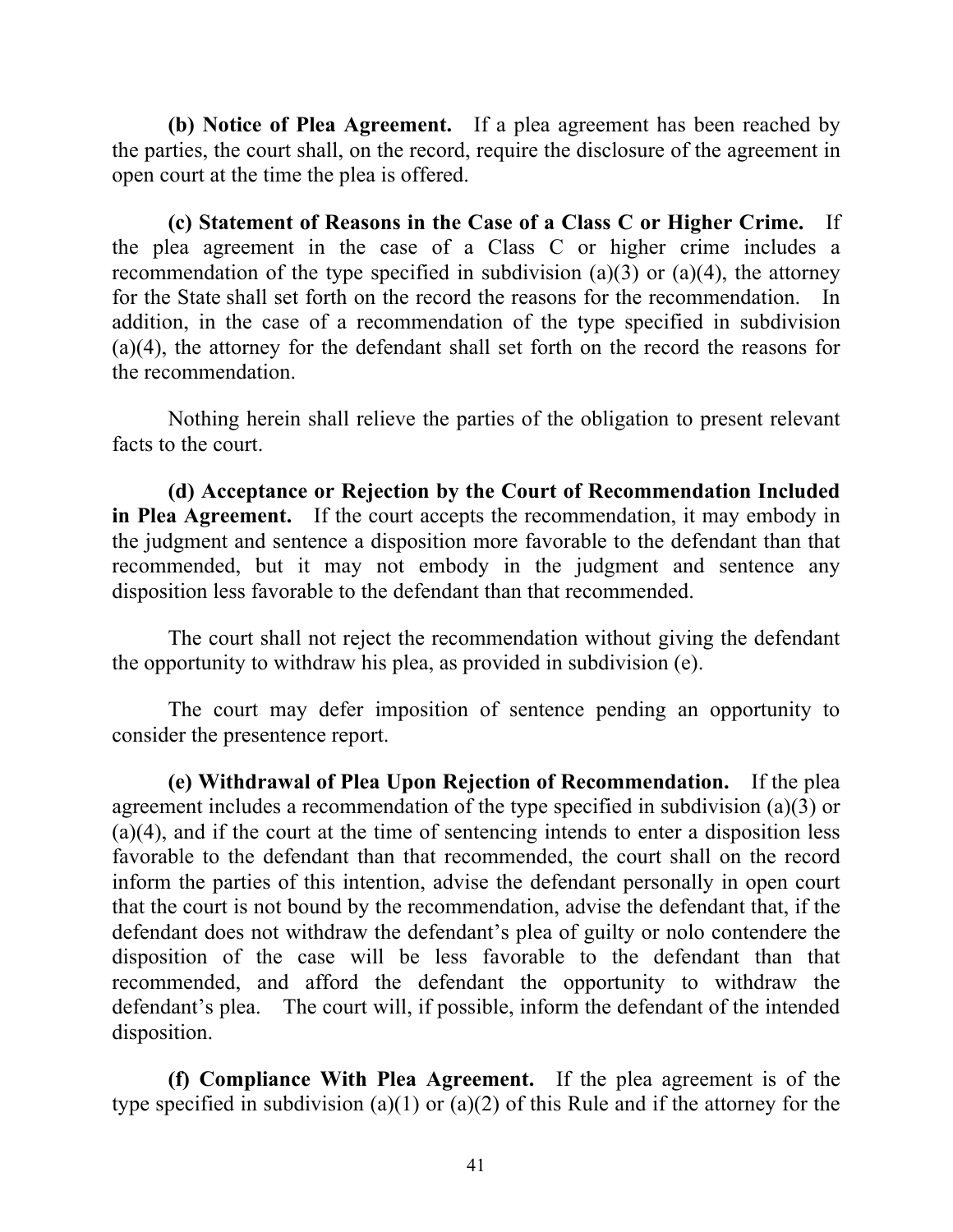State fails to comply with the plea agreement, the court shall afford the defendant the opportunity to withdraw the defendant's plea or grant such other relief, including enforcing the plea agreement, as the court deems appropriate.

**(g) Inadmissibility of Pleas, Offers of Pleas, and Related Statements.** The admissibility of evidence of a withdrawn plea of guilty or nolo contendere, or of offers or statements pertaining thereto, is governed by Rule 410 of the Maine Rules of Evidence. A plea of nolo contendere is not admissible in any civil or criminal proceedings against the person who made the plea.

**(h) Acceptance of a Negotiated Plea of Not Criminally Responsible by Reason of Insanity.** Before accepting a negotiated plea of not criminally responsible by reason of insanity, the court shall conduct a hearing and receive evidence sufficient to support a finding of insanity.

# **RULE 11B. FILING AGREEMENTS**

**(a) In General.** The attorney for the State and the defendant may enter into a written filing agreement respecting a pending indictment, information, or complaint. The filing agreement must establish a definite filing period of up to one year subject to the conditions, if any, set forth in the filing agreement. Upon execution of the agreement by the parties, the State shall file the agreement forthwith in the court and, upon such filing, the agreement will become effective.

**(b) Court Approval Unnecessary.** The approval of the court for the filing of a written filing agreement by the parties is unnecessary; however, a filing agreement is subject to the control of the court. If the agreement calls for the payment by the defendant of costs of prosecution such agreed-upon costs may be in any amount up to, but not exceeding, the maximum authorized fine amount for the particular crime based upon its sentencing class and need not reflect the actual costs of prosecution.

**(c) Disposition During or at Expiration of Filing Period.** Except where a filing agreement expressly provides otherwise as specified in subdivision (d), if the defendant has satisfied each of the filing agreement's conditions, if any, at the conclusion of the agreed upon filing period the defendant is entitled to have the filed indictment, information, or complaint dismissed with prejudice. In this regard, unless the attorney for the State files a motion alleging a violation of one or more of the agreement's conditions by the defendant and seeking to have the criminal proceeding in which the indictment, information, or complaint was filed reactivated by the court, at the expiration of the filing period the clerk shall enter a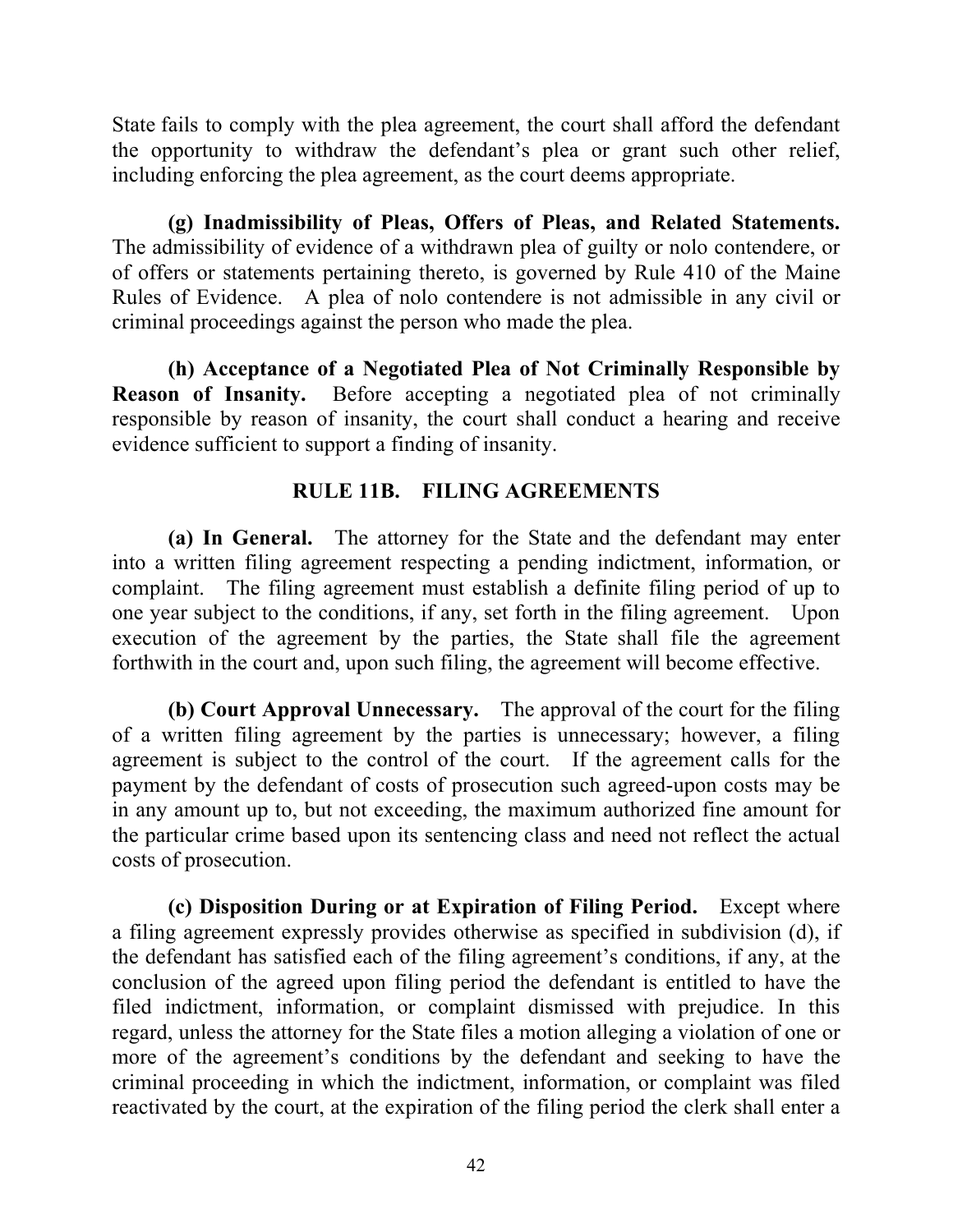dismissal of the filed charging instrument with prejudice. In the event the attorney for the State files a motion during or at the end of the filing period alleging a violation of one or more of the agreement's conditions, the attorney for the State is entitled to have the criminal proceeding reactivated by the court if, following a hearing on the motion, the court finds by a preponderance of the evidence that the defendant has violated one or more of the agreement's conditions.

**(d) Special Reservations in the Filing Agreement.** If the attorney for the State wishes to preserve the right to reinstate a criminal proceeding after the filing period has fully run when no breach of conditions has occurred, or to preserve the right to initiate the same or additional criminal charges against the defendant arising out of the same event or conduct in a separate criminal proceeding while the filing period is running, the attorney for the State must expressly reserve such a right in the written filing agreement and the defendant must expressly agree to it.

## **RULE 12. PLEADINGS AND MOTIONS BEFORE TRIAL; DEFENSES AND OBJECTIONS**

**(a) Pleadings and Motions.** Pleadings in criminal proceedings shall be the complaint, the indictment, and the information, and the pleas of not guilty, not criminally responsible by reason of insanity, guilty, and nolo contendere. All other pleas and demurrers and motions to quash are abolished, and defenses and objections raised before trial that heretofore would have been raised by one or more of such other pleas or pleadings shall be raised only by motion to dismiss or to grant appropriate relief, as provided in these Rules.

# **(b) Motion Raising Defenses and Objections.**

(1) *Defenses and Objections That May Be Raised.* Any defense or objection that is capable of determination without the trial of the general issue may be raised before trial by motion.

(2) *Defenses and Objections That Must Be Raised*. Defenses and objections based on defects in the institution of the prosecution or in the indictment, information, or complaint, other than that it fails to show jurisdiction in the court, may be raised only by motion before trial. The motion shall include all such defenses and objections available to the defendant. Failure to present any such defense or objection as herein provided constitutes a waiver thereof, but the court for cause shown may grant relief from the waiver. Lack of jurisdiction shall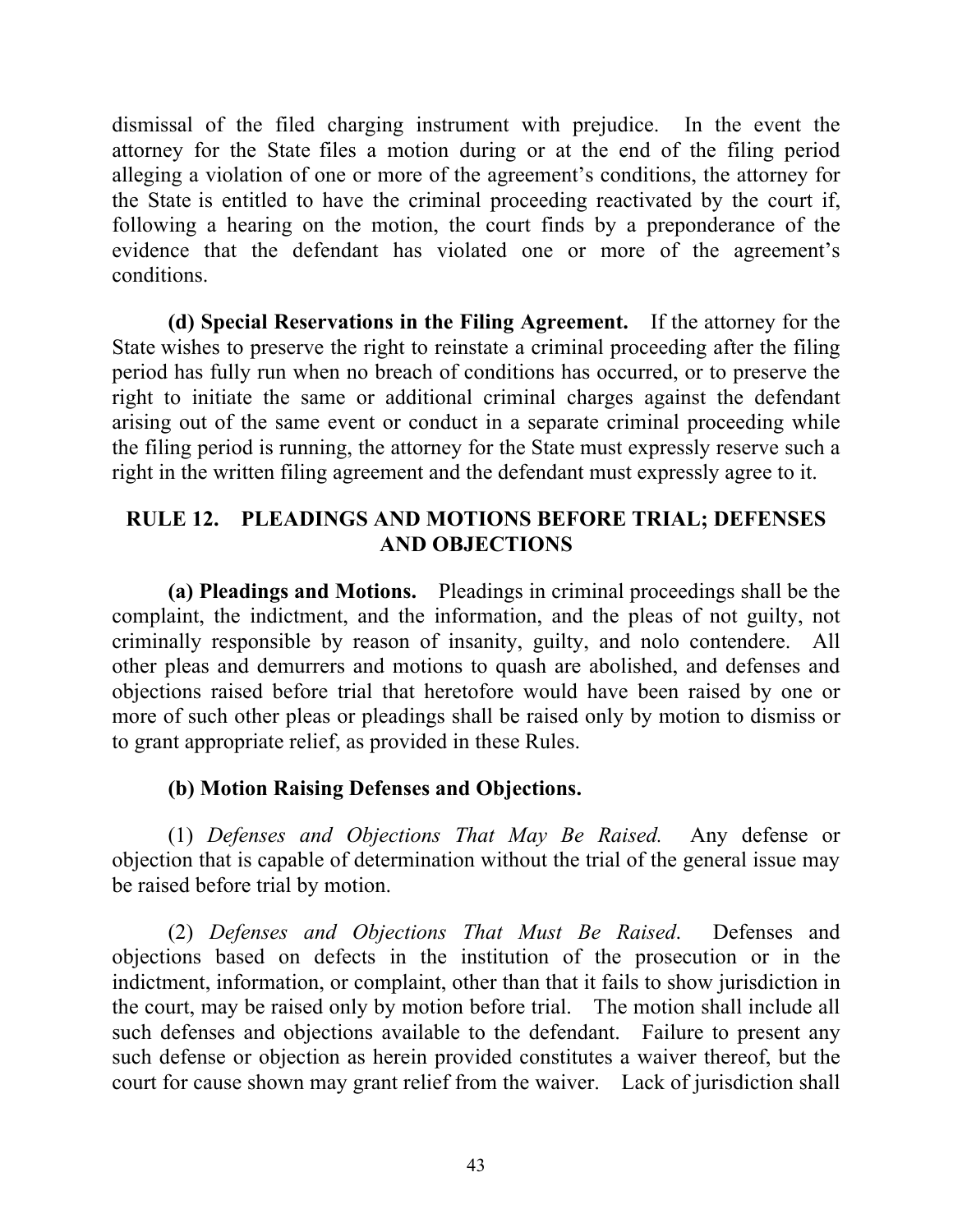be noticed and acted upon by the court at any time during pendency of the proceeding.

(3) *Time of Making Motions and Filing and Service of Motions.*

(A) Motions to dismiss, motions relating to joinder of offenses, motions seeking discovery pursuant to court order under Rules 16 and 16A, motions to suppress evidence, and other motions relating to the admissibility of evidence shall be served upon the opposing party, but not filed with the court, at least 7 days before the date set for the dispositional conference under Rule 18. If the matter is not resolved at the dispositional conference, the motions shall be filed with the court no later than the next court day following the dispositional conference. If, as a result of the dispositional conference, the party filing motions determines the need to alter or amend a motion previously served, the amended motion must be served upon the opposing party pursuant to Rule 49.

(B) All other motions shall be filed with the court promptly after grounds for the motion arise.

(4) *Hearing on Motion*. A motion before trial raising defenses or objections shall be determined before trial unless the court orders that it be deferred for determination at the trial of the general issue. All issues of fact shall be determined by the court with or without a jury or on affidavits or in such other manner as the court may direct.

(5) *Effect of Determination*. If a motion is determined adversely to the defendant, the defendant shall be permitted to plead if the defendant has not previously pleaded. A plea previously entered shall stand. If the motion is based upon a defect that may be cured by amendment of the complaint or information, the court may deny the motion and order that the complaint or information be amended. If the court grants a motion based on a defect in the institution of the prosecution or in the indictment, information, or complaint the defendant shall be discharged.

**(c) Motion In Limine.** The defendant or the State may make a pretrial motion requesting a pretrial ruling on the admissibility of evidence at trial or on other matters relating to the conduct of the trial no later than 7 days before the date set for jury selection. The court may rule on the motion or continue it for a ruling at trial. In determining whether to rule on the motion or to continue it, the court should consider the importance of the issue presented, the desirability that it be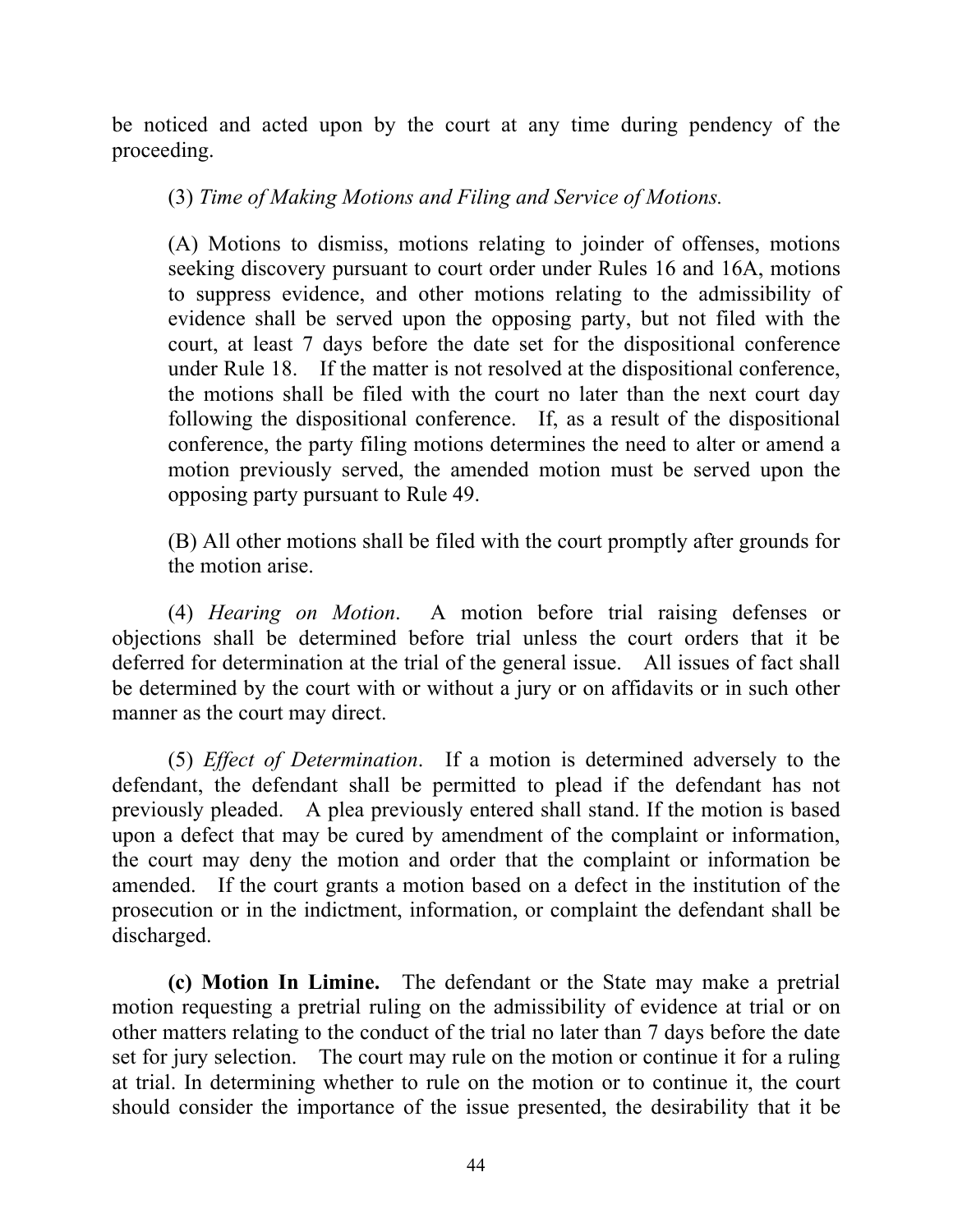resolved before trial, and the appropriateness of having the ruling made by the justice or judge who will preside at trial. For good cause shown the justice or judge presiding at trial may change a ruling made in limine.

## **RULES 13 AND 14. [RESERVED]**

### **RULE 15. DEPOSITIONS**

**(a) When Taken.** If it appears that a prospective witness may be unable to attend or prevented from attending a trial or hearing, that the witness' testimony is material, and that it is necessary to take the witness's deposition in order to prevent a failure of justice, the court at any time after the filing of an indictment, information, or complaint may upon motion and notice to the parties order that the witness's testimony be taken by deposition and that any designated books, papers, documents, electronically stored information, photographs (including motion pictures and video tapes), or other tangible objects, not privileged, be produced at the same time and place.

**(b) Notice of Taking.** The party at whose instance a deposition is to be taken shall give to every party reasonable written notice of the time and place for taking the deposition. The notice shall state the name and address of each person to be examined. On motion of a party upon whom the notice is served, the court for cause shown may extend or shorten the time.

**(c) Defendant's Counsel.** If a defendant is without counsel the court shall advise the defendant of the defendant's right and assign counsel to represent the defendant pursuant to Rule 44.

**(d) How Taken.** A deposition shall be taken in the manner provided in civil actions. The court at the request of a defendant may direct that a deposition be taken on written interrogatories in the manner provided in civil actions.

**(e) Use.** At the trial or upon any hearing, a part or all of a deposition, so far as otherwise admissible under the rules of evidence, may be used if the court finds that the witness is dead; or that the witness is out of the State of Maine, unless the court finds that the absence of the witness was procured by the party offering the deposition; or that the witness is unable to attend or testify because of sickness or infirmity; or that the party offering the deposition has been unable to procure the attendance of the witness by subpoena. Any deposition may also be used by any party for the purpose of contradicting or impeaching the testimony of the deponent as a witness. If only a part of a deposition is offered in evidence by a party, an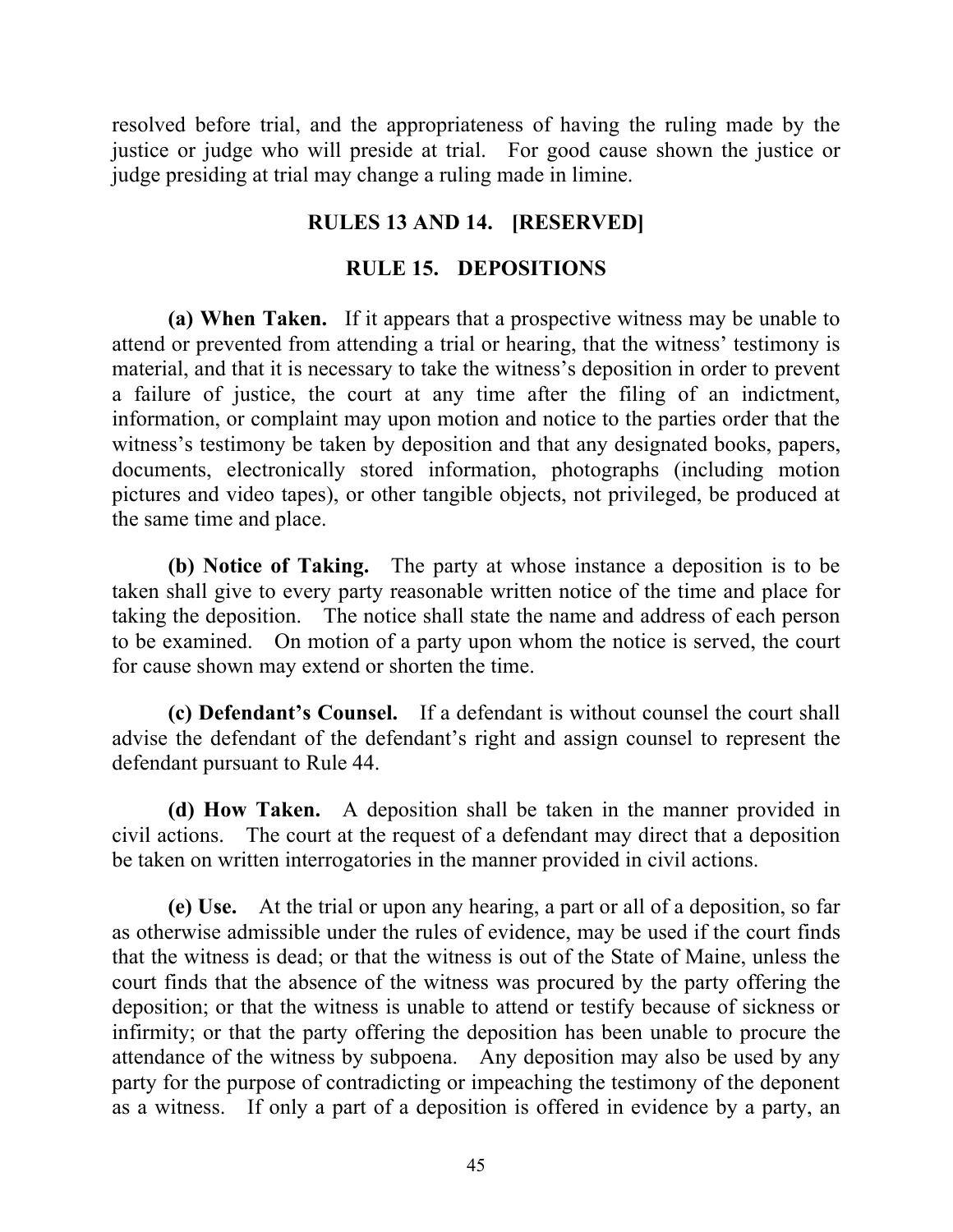adverse party may require the party offering part of a deposition to offer all of it that is relevant to the part offered and any party may offer other parts.

**(f) Objections to Admissibility.** Objections to receiving in evidence a deposition or part thereof may be made as provided in civil actions.

**(g) At the Instance of the State or Witness.** The following additional requirements shall apply if the deposition is taken at the instance of the State or witness. The officer having custody of a defendant shall be notified of the time and place set for the examination, shall produce the defendant at the examination, and shall keep the defendant in the presence of the witness during the examination. A defendant not in custody shall be given notice and shall have the right to be present at the examination.

# **RULE 16. DISCOVERY BY THE DEFENDANT**

## **(a) Automatic Discovery.**

(1) *Scope of Automatic Discovery*. The attorney for the State shall provide as automatic discovery all matters set forth in this subdivision that are within the possession or control of the attorney for the State. The obligation of the attorney for the State extends to matters within the possession or control of any member of the attorney for the State's staff and of any official or employee of this State or any political subdivision thereof who regularly reports or who, with reference to a particular case, has reported to the office of the attorney for the State.

(2) *Duty of the Attorney for the State*. The attorney for the State shall provide the following to the defendant:

(A) The police report(s) and any other documents used by the prosecutor in deciding to charge the defendant.

(B) A statement describing any testimony or other evidence intended to be used against the defendant that

(i) Was obtained as a result of a search and seizure or the hearing or recording of a wire or oral communication;

(ii) Resulted from any confession, admission, or statement made by the defendant; or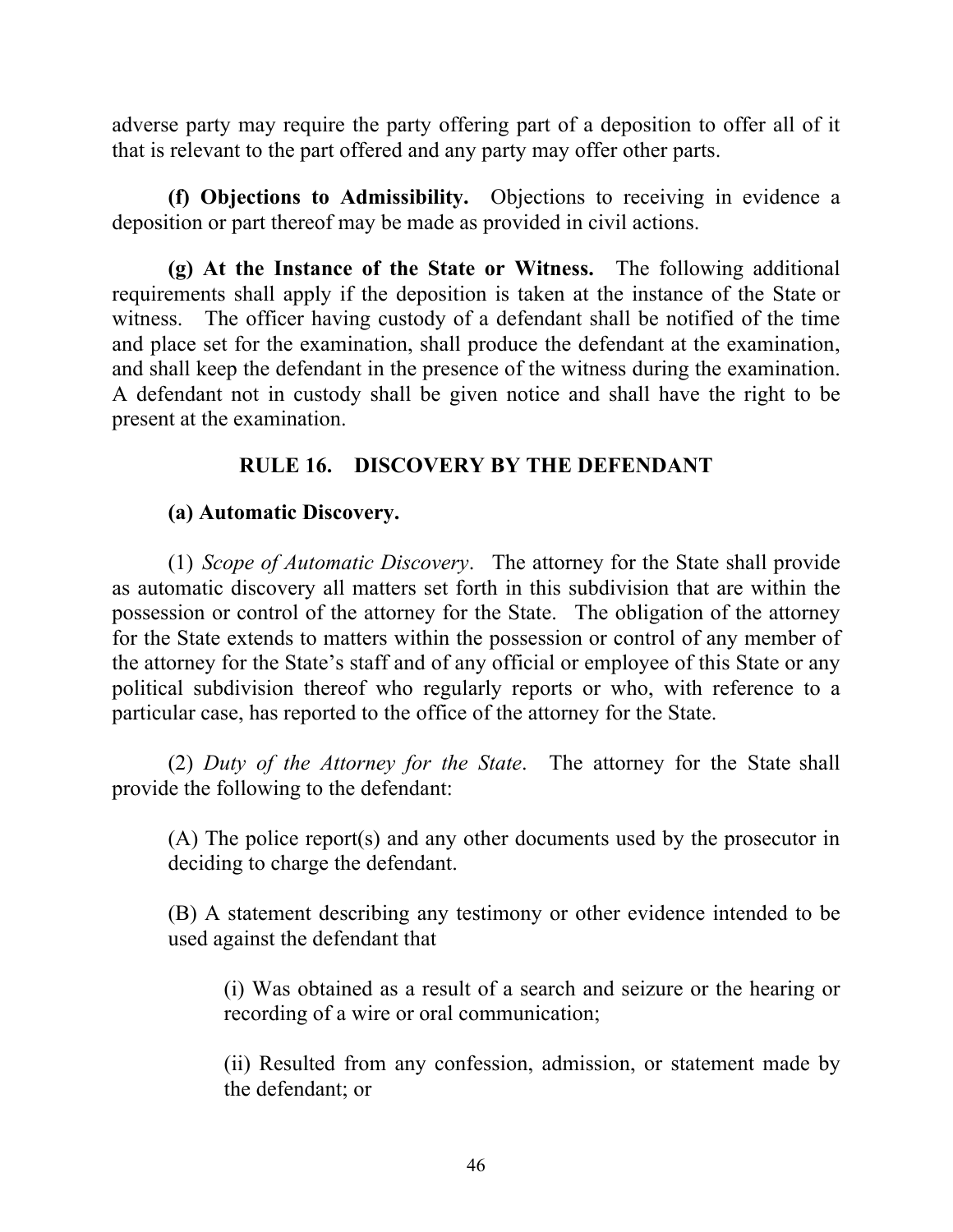(iii) Relates to a lineup, showup, picture, or voice identification of the defendant.

(C) Any written or recorded statements and the substance of any oral statements made by the defendant.

(D) A statement describing any matter or information known to the attorney for the State that may not be known to the defendant and that tends to create a reasonable doubt of the defendant's guilt as to the crime charged.

(E) A copy of any notification provided to the court by the attorney for the State pursuant to Rule 6(e) or (h) that pertains to the case against the defendant.

(F) Any books, papers, documents, electronically stored information, photographs (including motion pictures and video tapes), tangible objects, buildings or places, or copies or portions thereof, that the attorney for the State intends to use as evidence in any proceeding or that were obtained or belong to the defendant.

(G) Any reports or statements of experts, made in connection with the particular case, including results of physical or mental examinations and of scientific tests, experiments, or comparisons.

(H) The names, dates of birth, and, except as otherwise provided by 17-A M.R.S. § 1176(4) relative to alleged victims, the addresses of the witnesses whom the State intends to call in any proceeding. The fact that a listed witness is not called shall not be commented upon at trial.

(I) Written or recorded statements of witnesses and summaries of statements of witnesses contained in police reports or similar matter.

(3) *Exception: Work Product*. The attorney for the State is not required to disclose legal research or records, correspondence, reports, or memoranda to the extent that they contain the mental impressions, conclusions, opinions, or legal theories of the attorney for the State or members of his or her legal staff.

(4) *Manner of Providing Automatic Discovery*. With respect to written materials, except as otherwise provided in subdivision (b)(1), the attorney for the State shall provide copies thereof. With respect to tangible objects, the attorney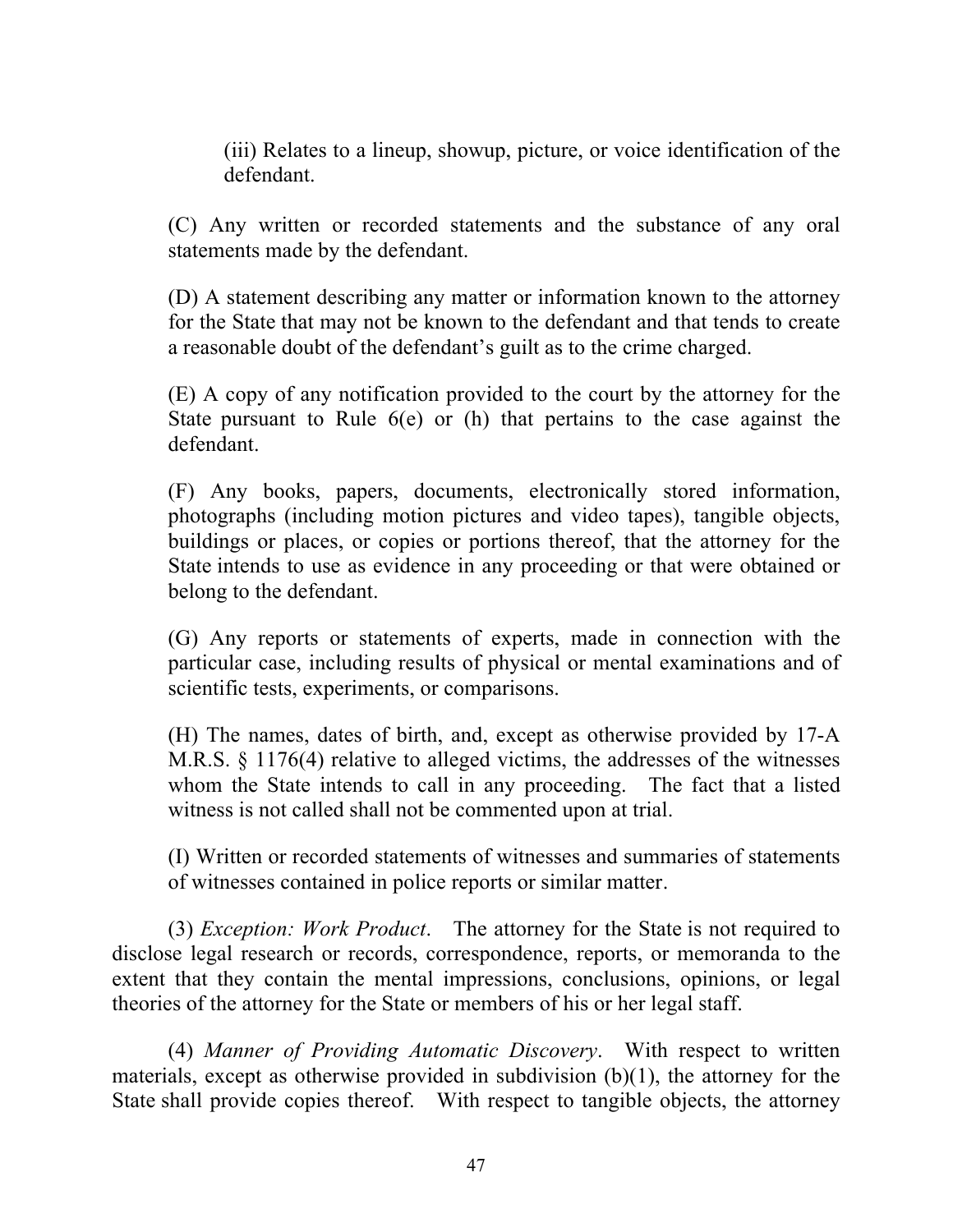for the State shall allow the defendant at any reasonable time and in any reasonable manner to inspect, photograph, or have reasonable tests made. With respect to audio, video, motion pictures, photographic evidence, or electronically stored information, the attorney for the State shall disclose the existence of such evidence with automatic discovery and, upon the request of the defendant and where practicable, shall provide the defendant an opportunity to obtain an electronic copy, at any reasonable time and in any reasonable manner.

When the attorney for the State is unable to provide the defendant an opportunity to obtain an electronic copy of audio, video, motion pictures, photographic evidence, or electronically stored information because the technology makes such provision impracticable, or when such copying is barred, for example, as controlled by 15 M.R.S. § 1121 relative to sexually explicit material, the attorney for the State shall provide the defendant a reasonable opportunity to review the audio, video, motion pictures, photographic evidence, or electronically stored information.

## **(b) Time for Providing Automatic Discovery.**

(1) *At Initial Appearance on a Class A, B, or C Charge or Arraignment on a Class D or E Charge.* The attorney for the State shall produce and allow the defendant to review the information described in subdivision (a)(2)(A).

(2) *After a Defendant has entered a "Not Guilty" Plea to a Class D or E Crime.* In the manner dictated by subdivision (a)(4), the attorney for the State shall provide the information described in subdivision  $(a)(2)(B)$  through (I) within 7 days after the arraignment or entry of a written plea of "not guilty."

(3) *When a Dispositional Conference is to Occur Before Indictment for a Class A, B, or C Crime*. In the manner dictated by subdivision (a)(4), the attorney for the State shall provide the information described in subdivision  $(a)(2)(B)$ through (I) no later than 14 days before any dispositional conference that occurs before indictment.

(4) *At Arraignment on a Class A, B, or C Crime.* In the manner dictated by subparagraph (a)(4), the attorney for the State shall provide the information described in subdivision (a)(2)(B) through (I) at arraignment.

(5) *Continuing Duty to Disclose*. If additional material that would have been furnished to the defendant as automatic discovery comes within the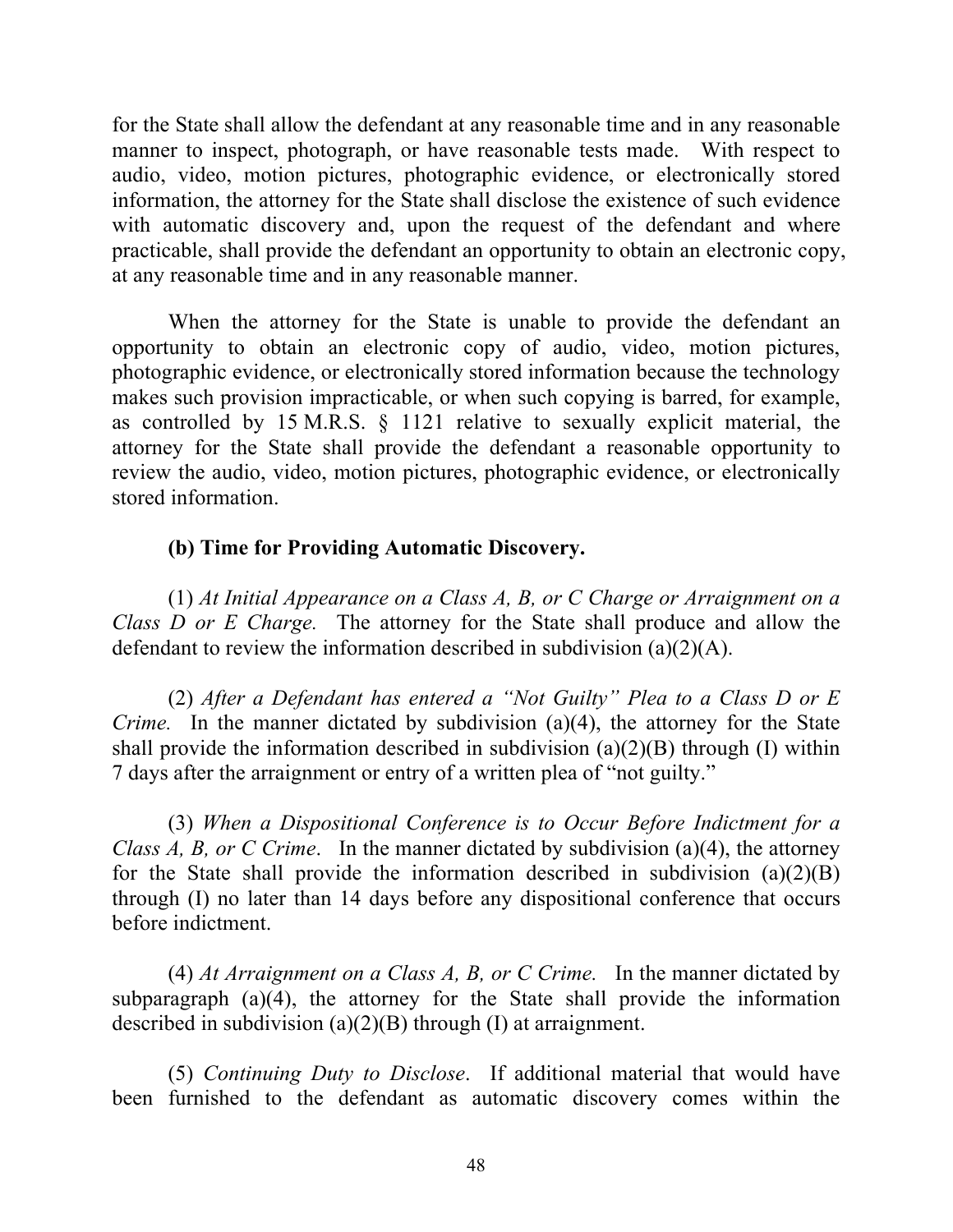possession or control of the attorney for the State after the timeframes listed in subdivision  $(b)(1)-(4)$ , the attorney for the State shall so inform the defendant within 14 days thereafter.

(6) *Protective Order*. Upon motion of the attorney for the State, and for good cause shown, the court may make any order that justice requires.

(7) *Defendant's Obligation*. Promptly after becoming aware of any material that the defendant wishes to review in order to prepare a defense, and that should have but has not yet been provided as automatic discovery pursuant to this Rule, the defendant must make a written request to the State for the material. The State must respond to the request, in writing, within 14 days.

# **(c) Discovery Upon Request**

(1) *Scope and Timing of Request*. Except as to materials the State is required to provide as automatic discovery pursuant to subparagraph (a)(2) or work product as defined in subparagraph (a)(3), a defendant may make a written request to have the State provide any other books, papers, documents, electronically stored information, photographs (including motion pictures and videotapes), or copies or portions thereof, or tangible objects, or access to buildings or places, that are material and relevant to the preparation of the defense.

(2) *Response by the Attorney for the State*. Upon receipt of a written request from the defendant pursuant to subdivision  $(c)(1)$ , the attorney for the State shall, within a reasonable time, provide a written response to the defendant that:

(A) provides the requested material, in the manner dictated by subdivision  $(a)(4);$ 

(B) notifies the defendant that the requested material will be provided as soon as it can reasonably be obtained by the State;

(C) notifies the defendant that the requested material is not within the possession or control of the State; or

(D) notifies the defendant that the State objects to the request.

If additional material that would have been furnished to the defendant under this subdivision comes within the possession or control of the attorney for the State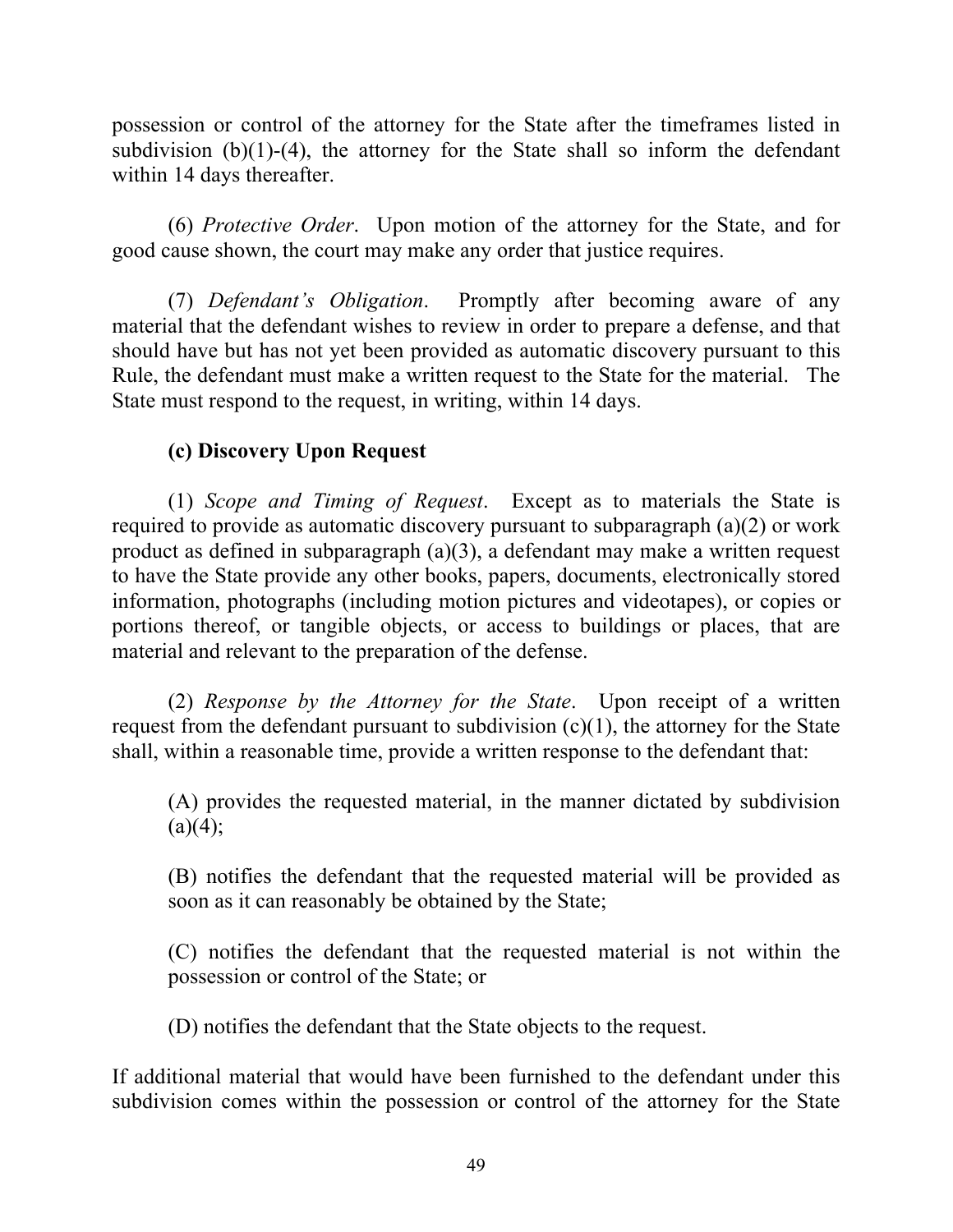after the defendant has had access to similar materials, the attorney for the State shall so inform the defendant within 14 days thereafter.

## **(d) Discovery Pursuant to Court Order**.

(1) *Bill of Particulars*. A motion for a bill of particulars may be entertained and granted by the court if defense counsel or the unrepresented defendant satisfies the court that

(A) Discovery has been completed under this Rule; and

(B) That such discovery is inadequate to establish a record upon which to plead double jeopardy, or to prepare an effective defense because further information is necessary respecting the charge stated in the charging instrument, or to avoid unfair prejudice.

The bill of particulars may be amended at any time subject to such conditions as justice requires.

(2) *Motions for Discovery Necessitated by Subparagraph (c)(2)(D)*. If the State notifies the defendant that it objects to his or her written request for additional discovery, the defendant may file a motion with the court, asking that the court order the State to provide any books, papers, documents, electronically stored information, photographs (including motion pictures and videotapes), or copies or portions thereof, or tangible objects, or access to buildings or places, that the defendant has requested and that are material and relevant to the preparation of the defense.

The State shall respond to any such motion within 7 days. Thereafter, the court may discuss the motion at a dispositional conference and may rule on the motion with or without a hearing.

(3) *Grand Jury Transcripts*. Discovery of transcripts of testimony of witnesses before a grand jury is governed by Rule 6.

(4) *Order for Preparation of Report by Expert Witness*. If an expert witness whom the State intends to call in any proceeding has not prepared a report of examination or tests, the court, upon motion, may order that the expert prepare and the attorney for the State serve a report stating the subject matter on which the expert is expected to testify, the substance of the facts to which the expert is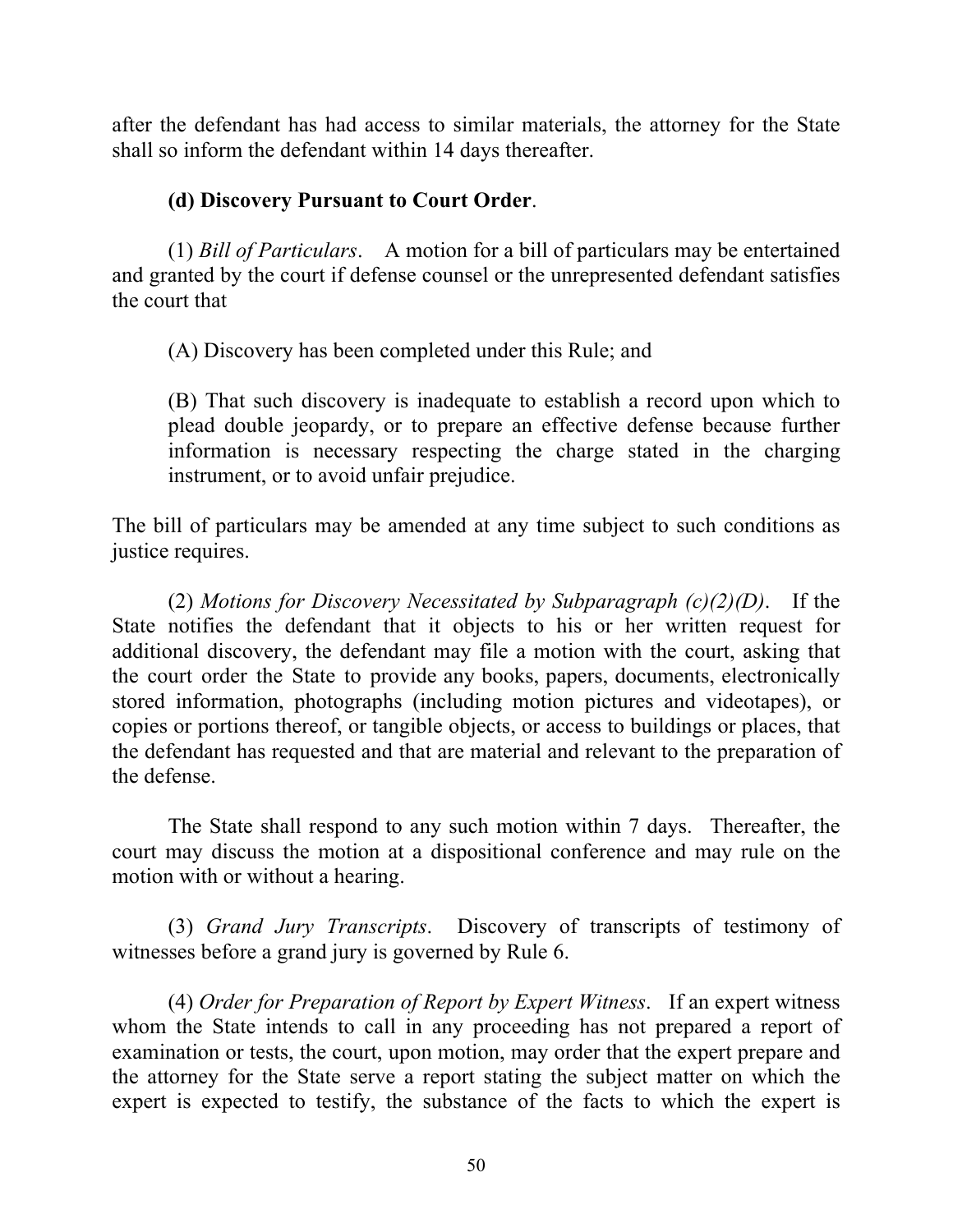expected to testify and a summary of the expert's opinions and the grounds for each opinion.

(5) *Specific Discovery Order in Certain Cases.* In all homicide cases and, by order of the court, in other cases involving forensic materials, a specific discovery order will be issued that will control the discovery process.

**(e) Sanctions for Noncompliance.** If the attorney for the State fails to comply with this Rule, the court, on motion of the defendant or on its own motion, may take appropriate action, which may include, but is not limited to, one or more of the following: requiring the attorney for the State to comply; granting the defendant additional time or a continuance; relieving the defendant from making a disclosure required by Rule 16A; prohibiting the attorney for the State from introducing specified evidence; and dismissing charges with or without prejudice.

## **RULE 16A. DISCOVERY BY THE STATE**

**(a) Automatic Discovery. Notice of Intention to Introduce Expert Testimony as to the Defendant's Mental State.** If a defendant intends to introduce expert testimony as to the defendant's mental state, the defendant shall, at least 7 days before the date set for the dispositional conference under Rule 18 or at such later time as the court may direct, serve a notice of such intention upon the attorney for the State and file a copy with the clerk of the Unified Criminal Docket. Mental state testimony includes culpable state of mind, mental disease or defect, belief as to self-defense, or any other mental state or condition of the defendant bearing upon the issue of criminal liability. The court may for cause shown allow late filing of the notice; if it does so, it may grant additional time to the parties to prepare for trial or may make such further order as may be appropriate. The notice is not admissible against the defendant.

# **(b) Discovery Upon Request.**

(1) *Dispositional or Trial Documents and Tangible Objects*. Upon the written request of the attorney for the State, the defendant shall, at least 14 days before the date set for the dispositional conference under Rule18, permit the attorney for the State to inspect and copy or photograph or have reasonable tests made upon any book, paper, document, electronically stored information, photograph (including a motion picture and videotape), or tangible object that is within the defendant's possession or control and that the defendant intends to introduce as evidence in any proceeding.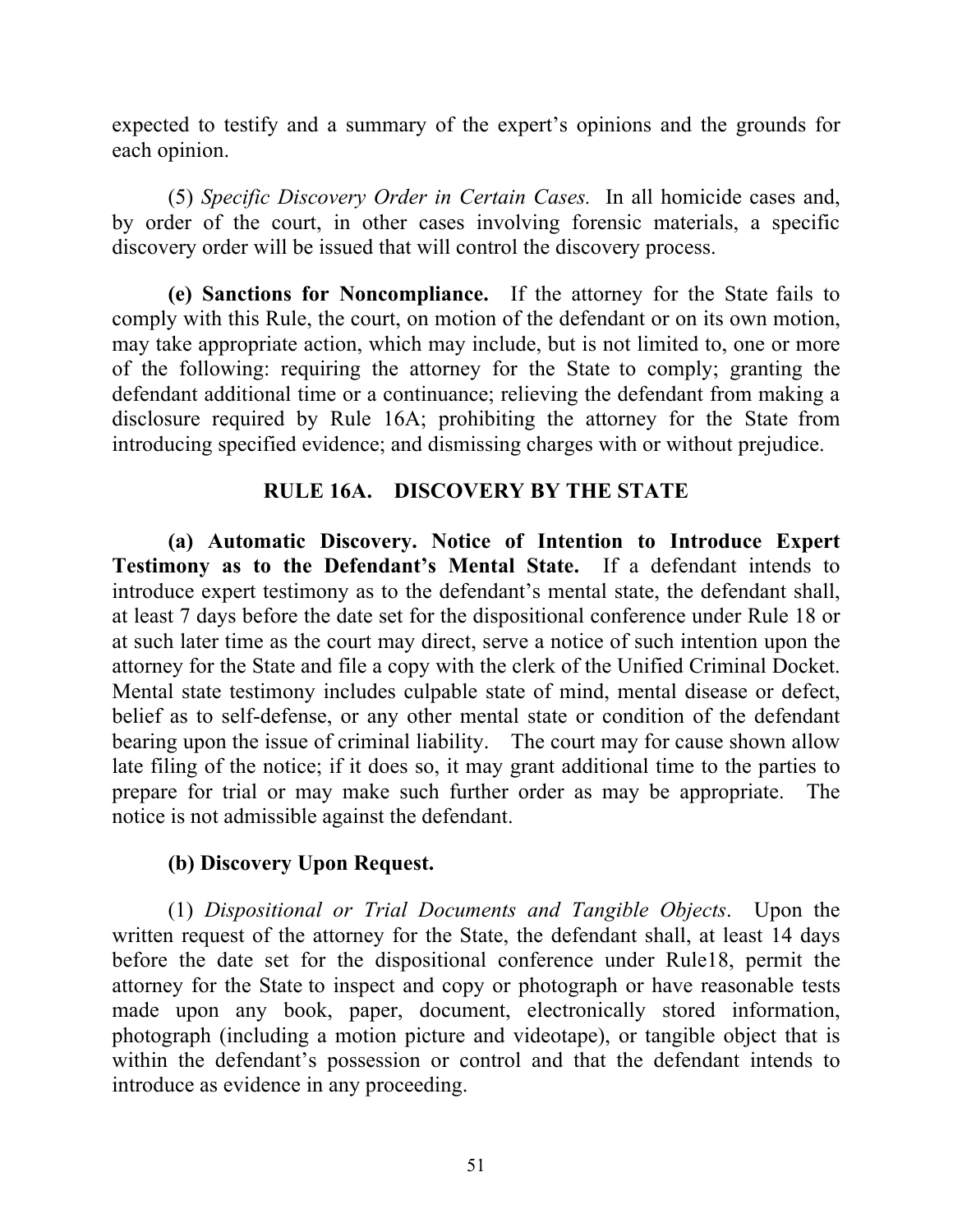(2) *Expert Witnesses*. Upon the written request of the attorney for the State, the defendant shall, at least 14 days before the date set for the dispositional conference under Rule 18, furnish the following to the attorney for the State:

(A) A statement containing the name and address of any expert witness whom the defendant intends to call in any proceeding; and

(B) A copy of any report or statement of an expert, including a report or results of physical or mental examinations and of scientific tests, experiments, or comparisons, that is within the defendant's possession or control and that the defendant intends to introduce as evidence in any proceeding.

(3) *Notice of Alibi*. Not later than 14 days before the date set for jury selection, the attorney for the State may serve upon the defendant or the defendant's attorney a demand that the defendant serve a notice of alibi if the defendant intends to rely on such defense at the trial. The demand shall state the time and place that the attorney for the State proposes to establish at the trial as the time and place where the defendant participated in or committed the crime. If such a demand has been served, and if the defendant intends to rely on the defense of alibi, not more than 7 days after service of such demand, the defendant shall serve upon the attorney for the State and file a notice of alibi that states the place where the defendant claims to have been at the time stated in the demand and the names and addresses of the witnesses upon whom the defendant intends to rely to establish such alibi. Within 7 days thereafter, the attorney for the State shall file and serve the names and addresses of the witnesses upon whom the State intends to rely to establish the defendant's presence at the time and place stated in the demand.

If the defendant fails to serve and file a notice of alibi after service of a demand, the court may take appropriate action. If the attorney for the State fails to serve and file a notice of witnesses, the court shall order compliance. The fact that a witness's name is on a notice furnished under this subdivision and that the witness is not called shall not be commented upon at trial.

(4) *Exception*: *Work Product*. Disclosure shall not be required of legal research or of records, correspondence, reports, or memoranda to the extent they contain the mental impressions, conclusions, opinions, or legal theories of the attorney for the defendant.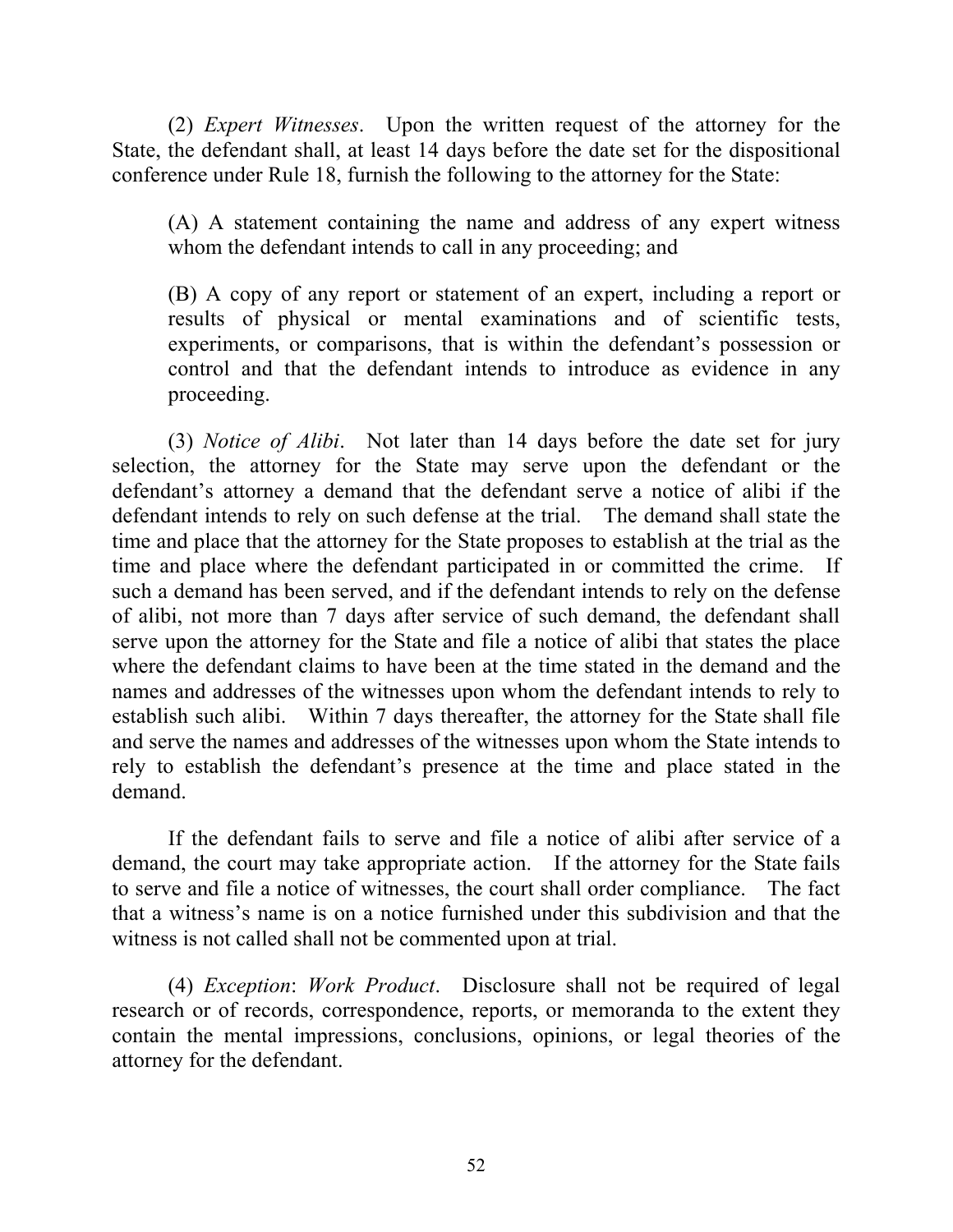(5) *Continuing Duty to Disclose*. If matter that would have been furnished to the attorney for the State under this subdivision comes within the control of the attorney for the defendant after the attorney for the State has had access to similar matter, the attorney for the defendant shall promptly so inform the attorney for the State.

(6) *Protective Order*. Upon motion of the defendant, and for good cause shown, the court may make any order that justice requires.

# **(c) Discovery Pursuant to Court Order.**

(1) *Order for Preparation of Report by Expert Witness*. If an expert witness whom the defendant intends to call in any proceeding has not prepared a report of examination or tests, the court, upon motion, may order that the expert prepare and the defendant serve a report stating the subject matter on which the expert is expected to testify, the substance of the facts to which the expert is expected to testify, and a summary of the expert's opinions and the grounds for each opinion.

(2) *Order Permitting Discovery of the Person of the Defendant*.

(A) Upon motion and notice the court may order a defendant to

(i) Appear in a line-up;

(ii) Speak for identification by witnesses to a crime;

(iii) Be fingerprinted, palm printed, or foot printed;

(iv) Pose for photographs;

(v) Try on articles of clothing;

(vi) Permit the taking of specimens of material under the defendant's fingernails;

(vii) Permit the taking of samples of the defendant's biological materials, including but not limited to, blood, hair, saliva, fingernail clippings and materials obtainable by swab;

(viii) Provide specimens of the defendant's handwriting; and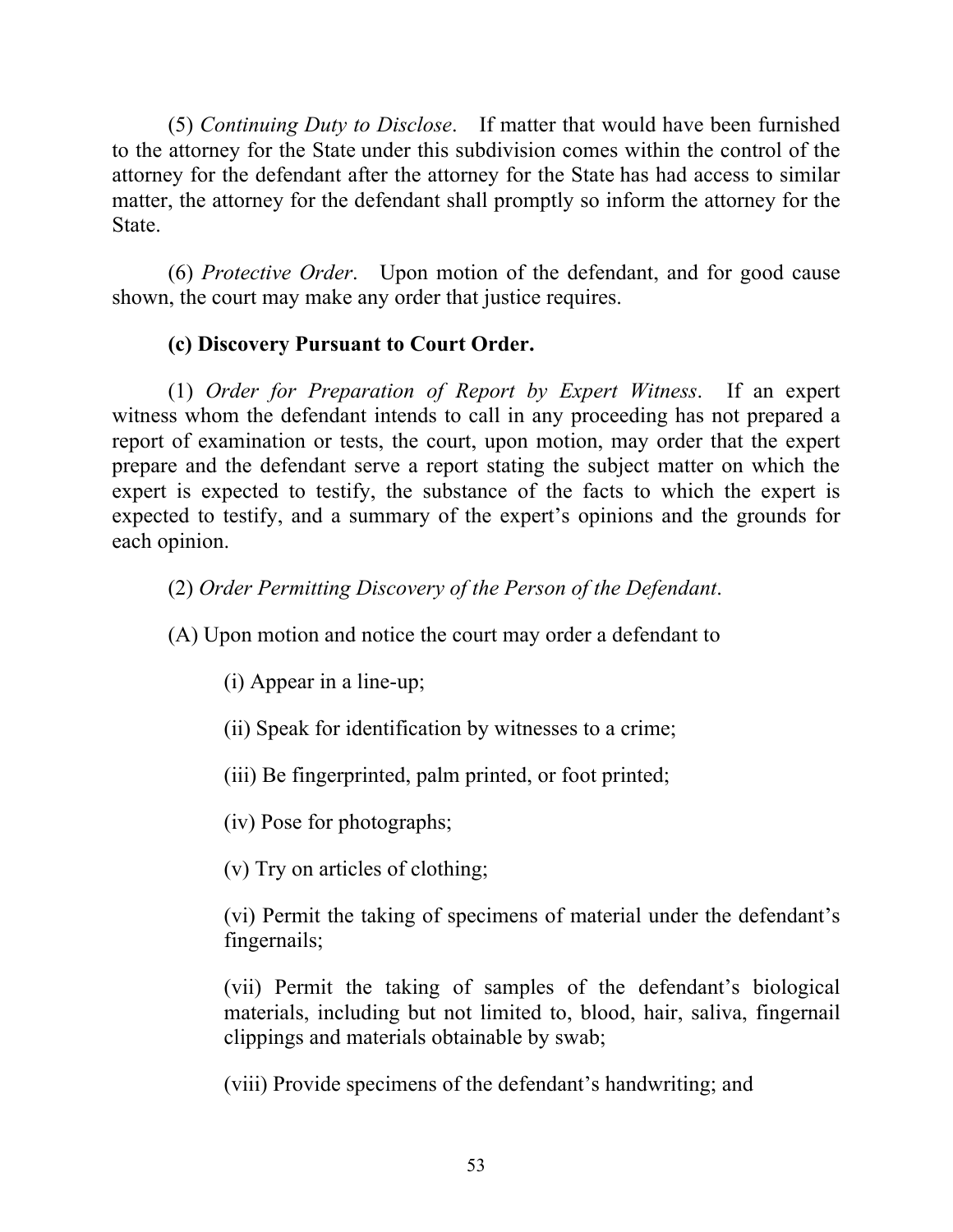(ix) Submit to a reasonable physical or medical inspection of the defendant's body.

(B) Reasonable notice of the time and place of any personal appearance of the defendant required for the foregoing purposes shall be given by the attorney for the State to the defendant and the defendant's attorney. Provision may be made for appearances for such purposes in an order by the court admitting the defendant to bail or providing for the defendant's release.

(C) Definition. For purposes of this Rule, a defendant is a person against whom a criminal pleading has been filed.

**(d) Sanctions for Noncompliance.** If the defendant fails to comply with this Rule, the court on motion of the attorney for the State or on its own motion may take appropriate action, which may include, but is not limited to, one or more of the following: requiring the defendant to comply; granting the attorney for the State additional time or a continuance; relieving the attorney for the State from making a disclosure required by Rule 16; prohibiting the defendant from introducing specified evidence; and charging the attorney for the defendant with contempt of court.

## **RULE 17. SUBPOENA FOR ATTENDANCE OF WITNESSES**

**(a) For Attendance of Witnesses; Form; Issuance.** A subpoena may be issued by the clerk under the seal of the court or by a member of the Maine Bar. It shall state the name of the court and the title, if any, of the proceeding and shall command each person to whom it is directed to attend and give testimony at the place and during the time period specified therein. The time period shall not exceed the period covered by the trial list scheduling the case. The attorney for the subpoenaing party shall make arrangements to minimize the burden on the subpoenaed person. A member of the Maine Bar has the option in each case of either signing and issuing the subpoena as an officer of the court or instead having the clerk of any Unified Criminal Docket do so. In the latter circumstance, upon the request of the bar member, the clerk shall provide a subpoena, signed and sealed but otherwise in blank. The bar member shall fill in the blanks before it is served. Although a person representing him or herself may not be provided a subpoena in blank, that person has the right to secure the issuance of a subpoena by the clerk for obtaining favorable witnesses whose testimony is relevant and material.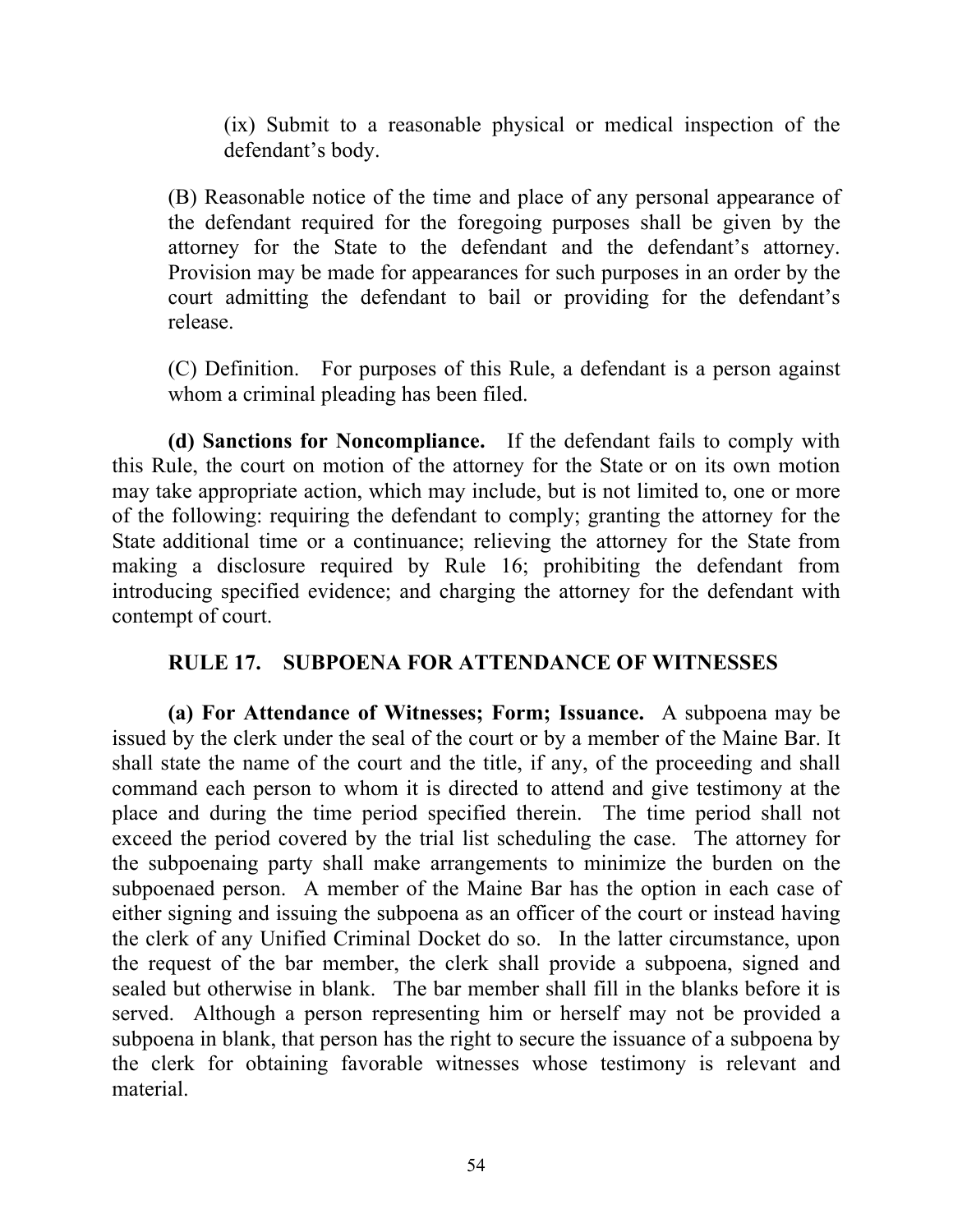**(b) Indigent Defendants.** A defendant determined indigent by the court pursuant to Rule 44(b) is entitled to subpoena an in-state witness without payment of the witness fee, mileage, and cost of service of the subpoena. Such fees and costs shall be paid by the Maine Commission on Indigent Legal Services. A request to the sheriff for service shall be accompanied by a certificate of counsel that the defendant has been determined indigent. A defendant who is financially unable to pay the fees and costs to subpoena an out of state witness may move ex parte for an order dispensing with payment of fees and costs. The court shall grant the motion if it finds the defendant is unable to pay the fees and costs and that the presence of the witness is necessary to an adequate defense.

**(c) For Production of Documentary Evidence and of Tangible Objects.**  A subpoena may also command the person to whom it is directed to produce at a reasonable time and place specified therein the books, papers, documents, or other tangible objects designated therein. Notice of the service of the subpoena and a copy of it shall be provided to opposing counsel or, when applicable, a unrepresented defendant, contemporaneously with service. The court on motion made promptly may quash or modify the subpoena if compliance would be unreasonable, oppressive, or in violation of constitutional rights.

**(d) Privileged or Protected Documentary Evidence**. If a party or its attorney knows that a subpoena seeks the production of documentary evidence that may be protected from disclosure by a privilege, confidentiality protection, or privacy protection under federal law, Maine law (for example, requests for Department of Health and Human Services records pursuant to 22 M.R.S. § 4008(3)(B), so-called "Clifford Orders"), or the Maine Rules of Evidence, the party or its attorney shall file a motion in limine, pursuant to Rule 12, before serving the subpoena. The motion shall contain a statement setting forth (1) the particular documents sought by the subpoena with a reasonable degree of specificity of the information contained therein; (2) the efforts made by the moving party in procuring the information contained in the requested documents by other means; (3) that the moving party cannot properly prepare for trial without such production of the documents; and (4) that the requested information is likely to be admissible at trial. The motion in limine shall be accompanied by a copy of the yet unserved subpoena.

Upon receipt of the motion, the court shall make a preliminary determination that the moving party has sufficiently set forth the relevancy, admissibility, and specificity of the requested documents. If the motion fails to meet the minimum threshold of information required, the court may summarily deny the motion. If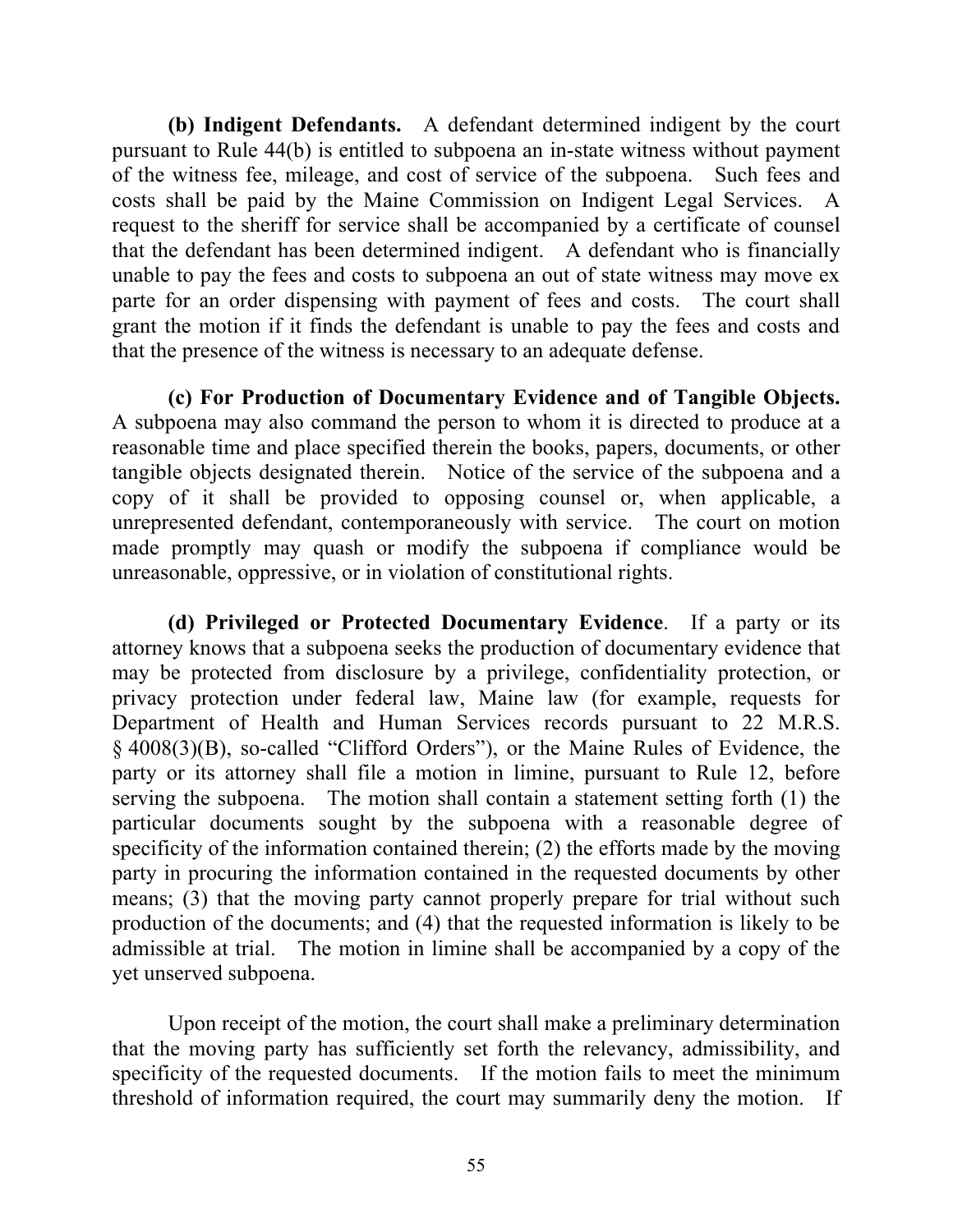the motion satisfies the minimal threshold of information required, the court shall direct the clerk to set the matter for hearing and issue a notice of hearing. The notice shall state the date and time of the hearing and direct the subpoenaed individual or entity from whom the documentary evidence is sought to submit the documentary evidence subject to the subpoena for *in camera* review by the court or to adequately explain in writing any reasons for a failure to submit the documentary evidence for *in camera* review. Following the clerk's issuance of a notice, the party seeking production shall serve the subpoena, the motion, and the notice on the subpoenaed individual or entity from whom the documentary evidence is sought in accordance with subdivision (e).

Upon receipt of the subpoena, the motion and the notice, the subpoenaed individual or entity to whom the subpoena is directed shall either submit the documentary evidence subject to the subpoena for *in camera* review by the court or provide in writing reasons for the failure to submit the documentary evidence for *in camera* review before the date of the hearing. After the hearing, the court may issue any order necessary to protect any party's or nonparty's privileges, confidentiality protections, or privacy protections under federal law, Maine law, or the Maine Rules of Evidence. A party or nonparty that may assert a privilege, confidentiality protection, or privacy protection may waive the right to a hearing and any applicable privileges or protections by notifying the court in writing that the party or nonparty is waiving any applicable privileges or protections.

**(e) Service.** A subpoena may be served by the sheriff, by the sheriff's deputy, by a constable, or by any other person who is not a party and who is not less than 18 years of age. Service of a subpoena shall be made by delivering a copy thereof to the person named and, except in the case of a person subpoenaed on behalf of the State or a person subpoenaed on behalf of an indigent defendant pursuant to subdivision (b), by tendering to the person the fee for one day's attendance and mileage allowed by law.

## **(f) Place of Service.**

(1) *In State*. A subpoena requiring the attendance of a witness at a hearing or trial may be served at any place within the State of Maine.

(2) *Out of State*. A subpoena directed to a witness outside the State of Maine shall issue under the circumstances and in the manner and be served as provided in the "Uniform Act to Secure Attendance of Witnesses from Without a State in Criminal Proceedings."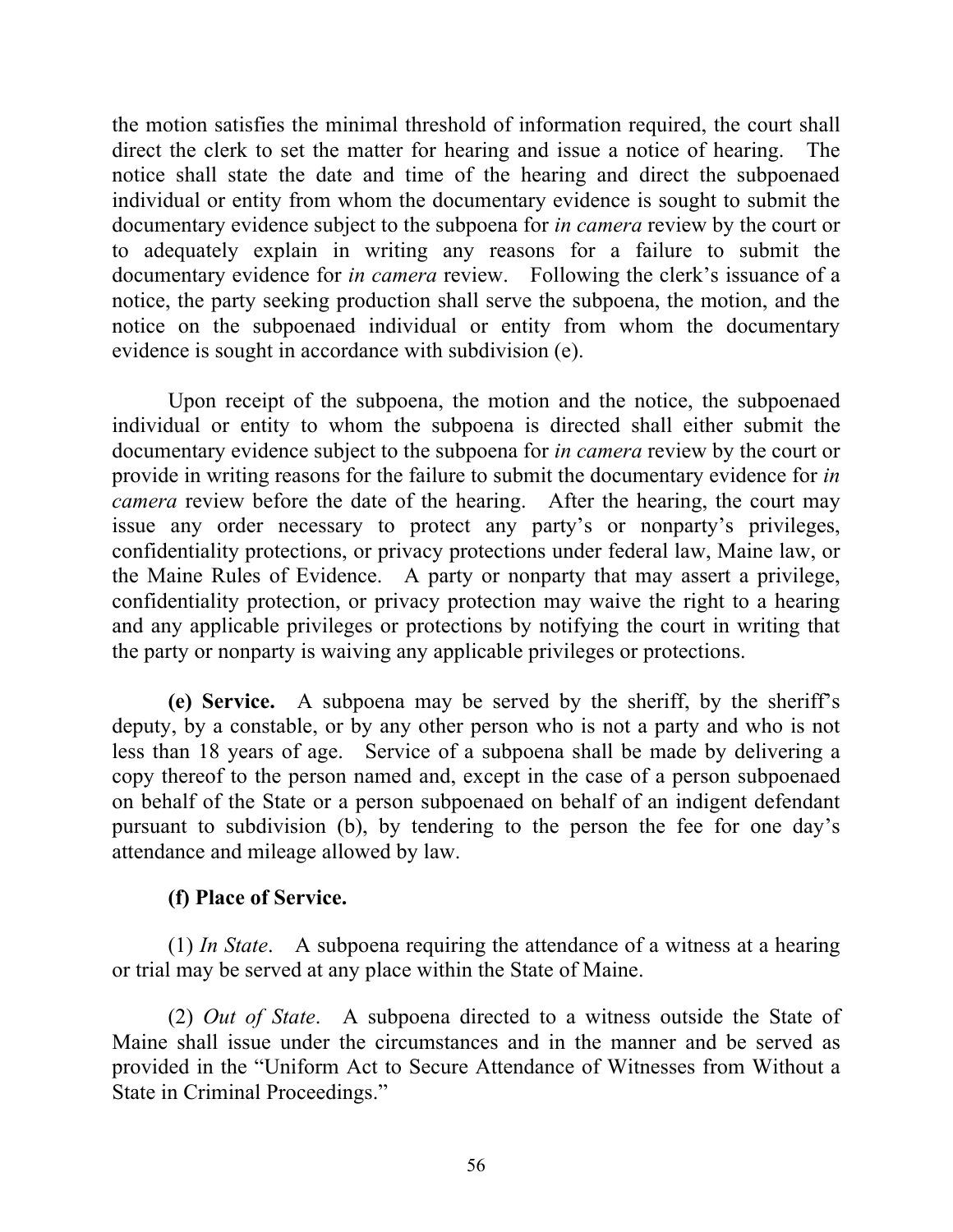#### **(g) For Taking Deposition; Place of Examination.**

(1) *Issuance*. An order to take a deposition authorizes the issuance by the clerk of the court of subpoenas for the persons named or described therein.

(2) *Place*. A resident of this state shall not be required to travel to attend an examination outside the county where the resident resides, or is employed, or transacts business in person, or a distance of more than 50 miles one way, whichever is greater, unless the court otherwise orders. A nonresident of the state may be required to attend only in the county wherein the nonresident is served with a subpoena, or within 50 miles from the place of service, or at such other convenient place as is fixed by order of court.

**(h) Enforcement of Subpoena.** If a person fails to obey a subpoena served upon that person, the court may issue a warrant or order of arrest.

**(i) Grand Jury Proceedings.** This Rule does not apply to a grand jury proceeding except as to the form, issuance, and service of a grand jury subpoena; sanction for noncompliance; and the rights of a subpoenaed nonparty.

## **RULE 17A. SUBPOENA FOR PRODUCTION OF DOCUMENTARY EVIDENCE OR TANGIBLE OBJECTS BY A NONPARTY**

**(a) Subpoena to Produce Documentary Evidence or Tangible Objects.** A party may serve a subpoena on a nonparty commanding the nonparty to produce documentary evidence or tangible objects at the time and place specified therein. The time specified shall be not less than 14 days, unless a shorter time is ordered by the court. The place specified shall not impose an undue burden or expense upon the nonparty. Documentary evidence includes, but is not limited to, electronically stored information, books, papers, photographs, and videos. A subpoena may be issued by the clerk under the seal of the court or by a member of the Maine Bar. A member of the Maine Bar has the option in each case of either signing and issuing the subpoena as an officer of the court or instead having the clerk of any Unified Criminal Docket do so. In the latter circumstance, upon the request of the bar member, the clerk shall provide a subpoena, signed and sealed but otherwise in blank. The bar member shall fill in the blanks before it is served. An unrepresented defendant may be provided a subpoena completed by the clerk. A member of the Maine Bar may be provided a subpoena in blank. The text of subdivisions (d), (e) and (f) of this Rule shall be contained in, or appended to, the subpoena.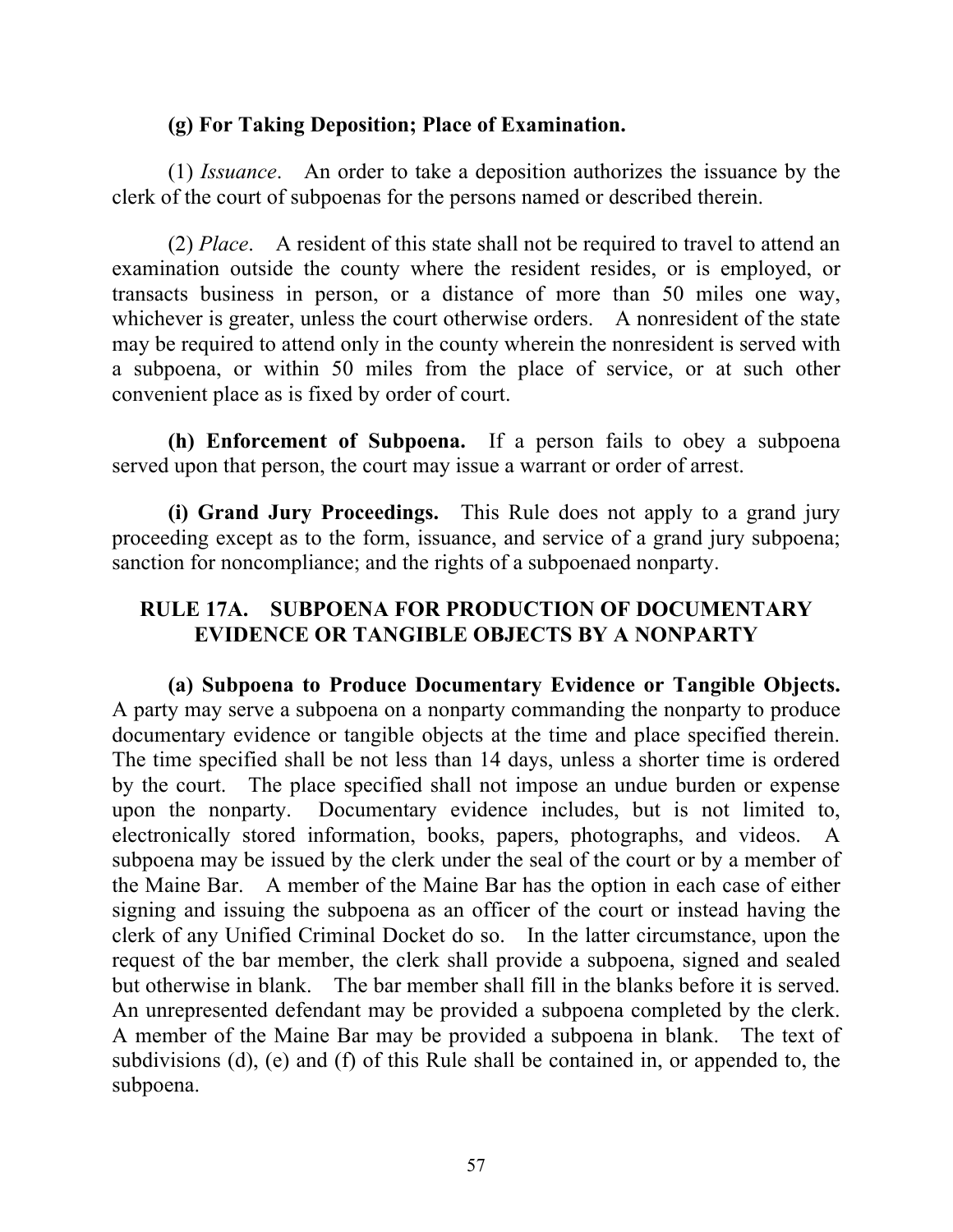**(b) Service.** A subpoena may be served by the sheriff, by the sheriff's deputy, by a constable, or by any other person who is not a party and who is not less than 18 years of age. Service of a subpoena shall be made by delivering a copy thereof to the person named. A defendant determined indigent by the court pursuant to Rule 44(b) is entitled to service within the state without payment of the cost. Such cost shall be paid by the Maine Commission on Indigent Legal Services. A request to the sheriff for service shall be accompanied by a certificate of counsel that the defendant has been determined indigent.

**(c) Notice to Adverse Party.** Unless otherwise provided by statute notice of the service of the subpoena and a copy thereof shall be provided to opposing counsel or, when applicable, an unrepresented defendant contemporaneously with service.

**(d) Motion to Quash or Modify Subpoena.** A party or the subpoenaed nonparty or a person whose rights are potentially affected by the subpoena may move to quash or modify the subpoena.

The court may quash or modify the subpoena if compliance would be unreasonable, oppressive, or in violation of constitutional rights.

**(e) Sanction for Noncompliance.** If the subpoenaed nonparty fails to obey the subpoena, the court shall order an appropriate sanction, which may include a warrant or order of arrest.

**(f) Privileged or Protected Documentary Evidence.** If a party or the party's attorney knows that a subpoena seeks the production of documentary evidence that may be protected from disclosure by a privilege, confidentiality protection, or privacy protection under federal law, Maine law (for example, requests for Department of Health and Human Services records pursuant to 22 M.R.S. § 4008(3)(B), so-called "Clifford Orders"), or the Maine Rules of Evidence, the party or its attorney shall file a motion in limine, pursuant to Rule 12, before serving the subpoena. The motion shall contain a statement setting forth (1) the particular documents sought by the subpoena with a reasonable degree of specificity of the information contained therein; (2) the efforts made by the moving party in procuring the information contained in the requested documents by other means; (3) that the moving party cannot properly prepare for trial without such production of the documents; and (4) that the requested information is likely to be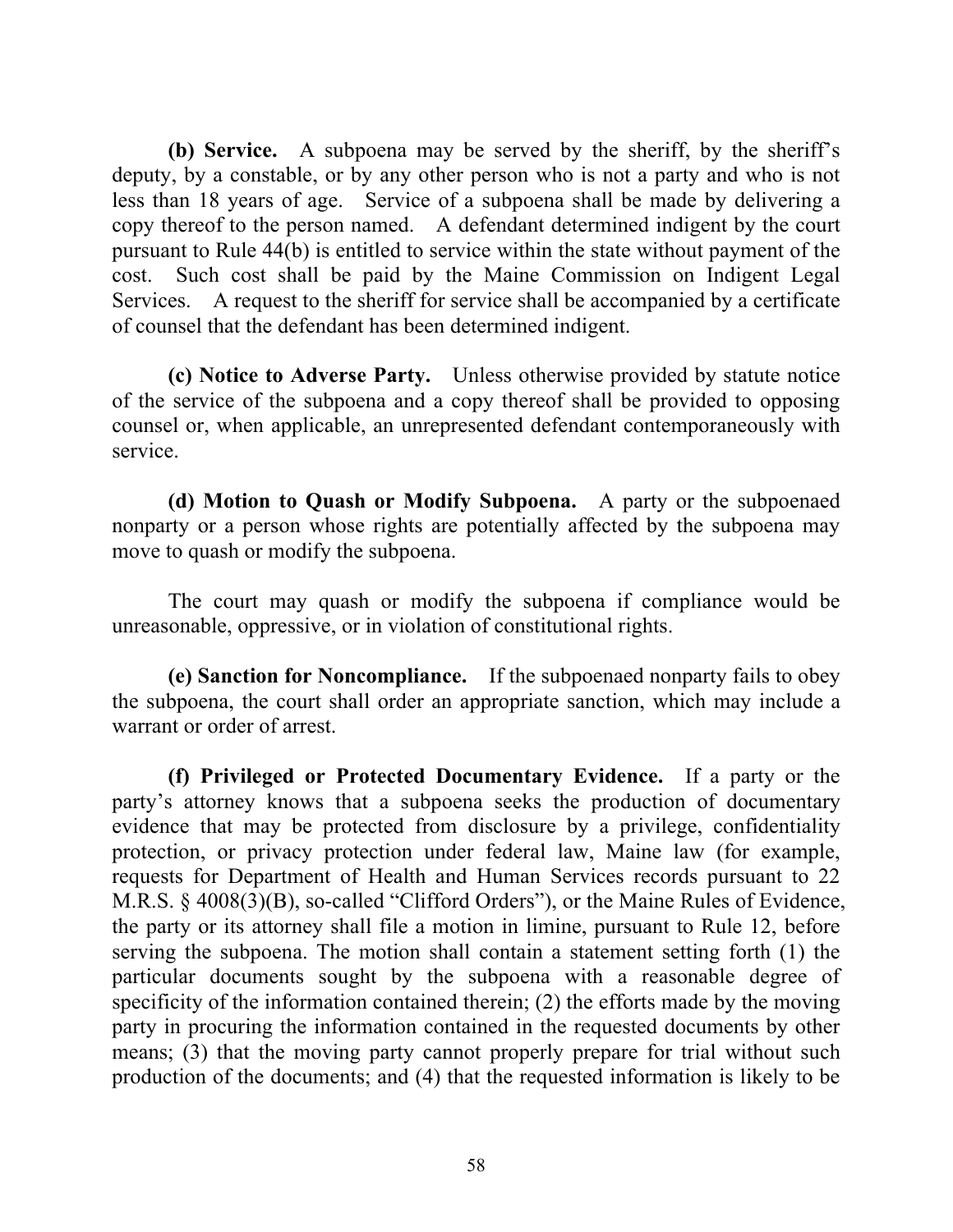admissible at trial. The motion in limine shall be accompanied by a copy of the yet unserved subpoena.

Upon receipt of the motion, the court shall make a preliminary determination that the moving party has sufficiently set forth the relevancy, admissibility, and specificity of the requested documents. If the motion fails to meet the minimum threshold of information required, the court may summarily deny the motion. If the motion satisfies the minimal threshold of information required, the court shall direct the clerk to set the matter for hearing and issue a notice of hearing. The notice shall state the date and time of the hearing and direct the subpoenaed individual or entity from whom the documentary evidence is sought to submit the documentary evidence subject to the subpoena for *in camera* review by the court or to adequately explain in writing any reasons for a failure to submit the documentary evidence for *in camera* review. Following the clerk's issuance of a notice, the party seeking production shall serve the subpoena, the motion, and the notice on the subpoenaed individual or entity from whom the documentary evidence is sought in accordance with subdivision (b).

Upon receipt of the subpoena, the motion and the notice, the subpoenaed individual or entity to whom the subpoena is directed shall either submit the documentary evidence subject to the subpoena for *in camera* review by the court or provide in writing reasons for the failure to submit the documentary evidence for *in camera* review before the date of the hearing. After the hearing, the court may issue any order necessary to protect any party's or nonparty's privileges, confidentiality protections, or privacy protections under federal law, Maine law, or the Maine Rules of Evidence. A party or nonparty that may assert a privilege, confidentiality protection, or privacy protection may waive the right to a hearing and any applicable privileges or protections by notifying the court in writing that the party or nonparty is waiving any applicable privileges or protections.

**(g) Grand Jury Proceedings.** This Rule does not apply to a grand jury proceeding except as to the form, issuance, and service of a grand jury subpoena; sanction for noncompliance; and the rights of a subpoenaed nonparty.

## **RULE 18. DISPOSITIONAL CONFERENCE**

**(a) Appearance required.** The defendant and defendant's counsel, if any, shall appear at the dispositional conference. The State shall be represented at the dispositional conference by an attorney who has full authority to make decisions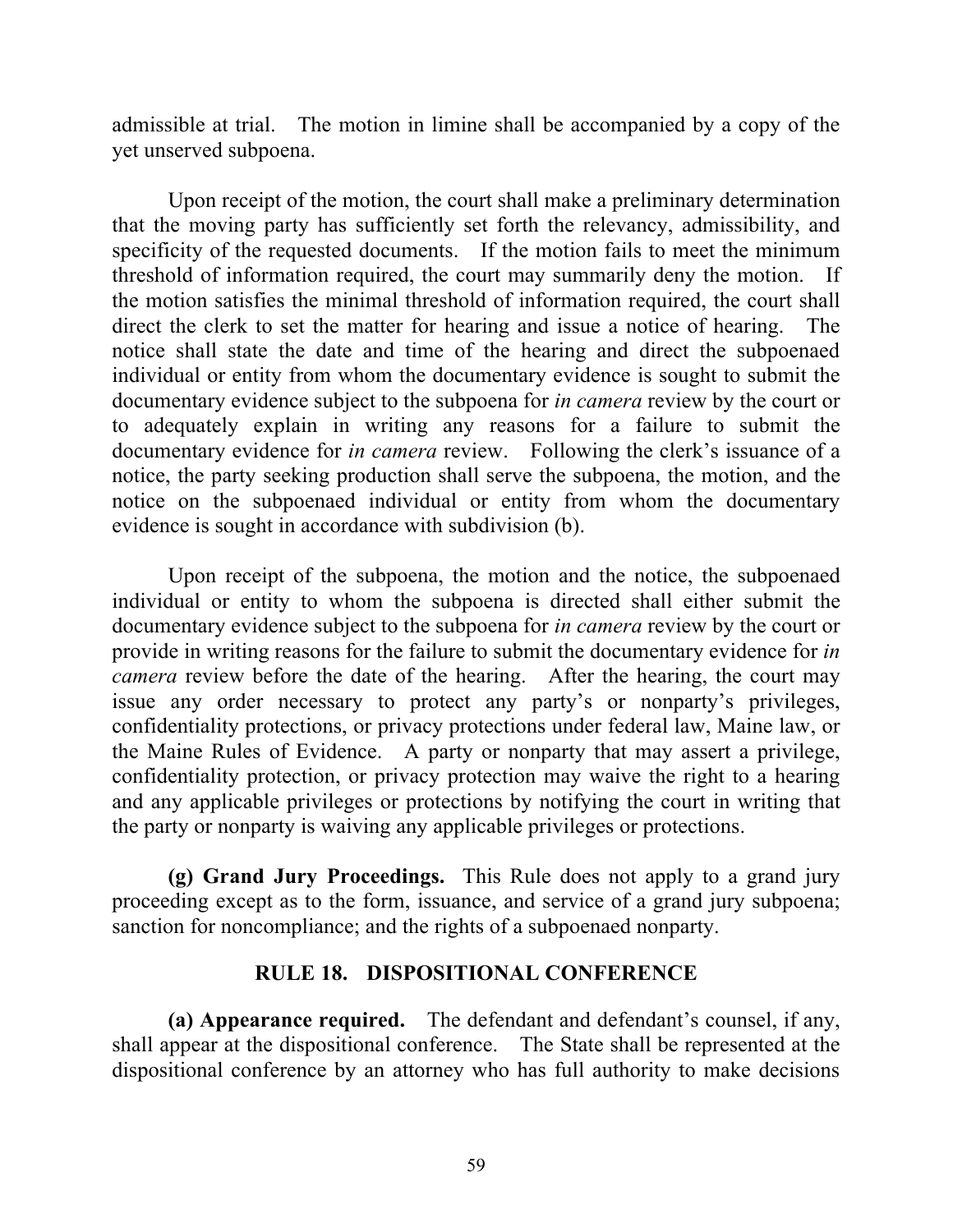regarding disposition of, and sentencing recommendations regarding, the charges against the defendant.

**(b) Participation.** The court shall have broad discretion in the conduct of the dispositional conference. Counsel and unrepresented defendants must be prepared to engage in meaningful discussion regarding all aspects of the case with a view toward reaching an appropriate resolution. The court may participate in such discussions and may facilitate a plea agreement by suggesting or addressing a specific aspect of the matters under consideration.

**(c) Content of Discussions Inadmissible.** Except when relevant to (1) the resolution of an ineffective assistance of counsel claim asserted by the participating defendant or (2) the enforcement or alleged violation of a plea agreement, including sentencing, evidence of conduct or statements made during the dispositional conference is not admissible for any purpose.

**(d) Agreement; Plea.** If the parties reach a plea agreement, the court shall take the plea in open court or schedule the plea for a later time.

**(e) No Agreement; Subsequent Proceedings.** If the parties do not reach a plea agreement, the matter shall be set for jury trial, unless the defendant waives the defendant's right to a trial by jury. If the defendant waives the right to a trial by jury pursuant to Rule 23(a), the matter shall be set for a jury-waived trial. If any criminal charge discussed in a dispositional conference is accompanied by a civil violation triable of right by a jury, and the civil matter is not resolved at the dispositional conference, the civil matter shall be set for a jury-waived trial, unless the defendant files a demand for a jury trial and pays the \$300 jury fee no later than 7 days after the dispositional conference, pursuant to M.R. Civ. P. 38.

**(f) No Agreement; Inquiry Regarding Indictment.** If the parties fail to reach a plea agreement in a case involving a complaint or information that charges at least one Class C or higher crime, the court shall call upon the defendant to elect whether to waive the right to have the matter presented to the grand jury and to be prosecuted by indictment, and to proceed to trial upon the complaint or information. If indictment is not waived, the court shall schedule the matter for arraignment upon the indictment after the next term of the grand jury.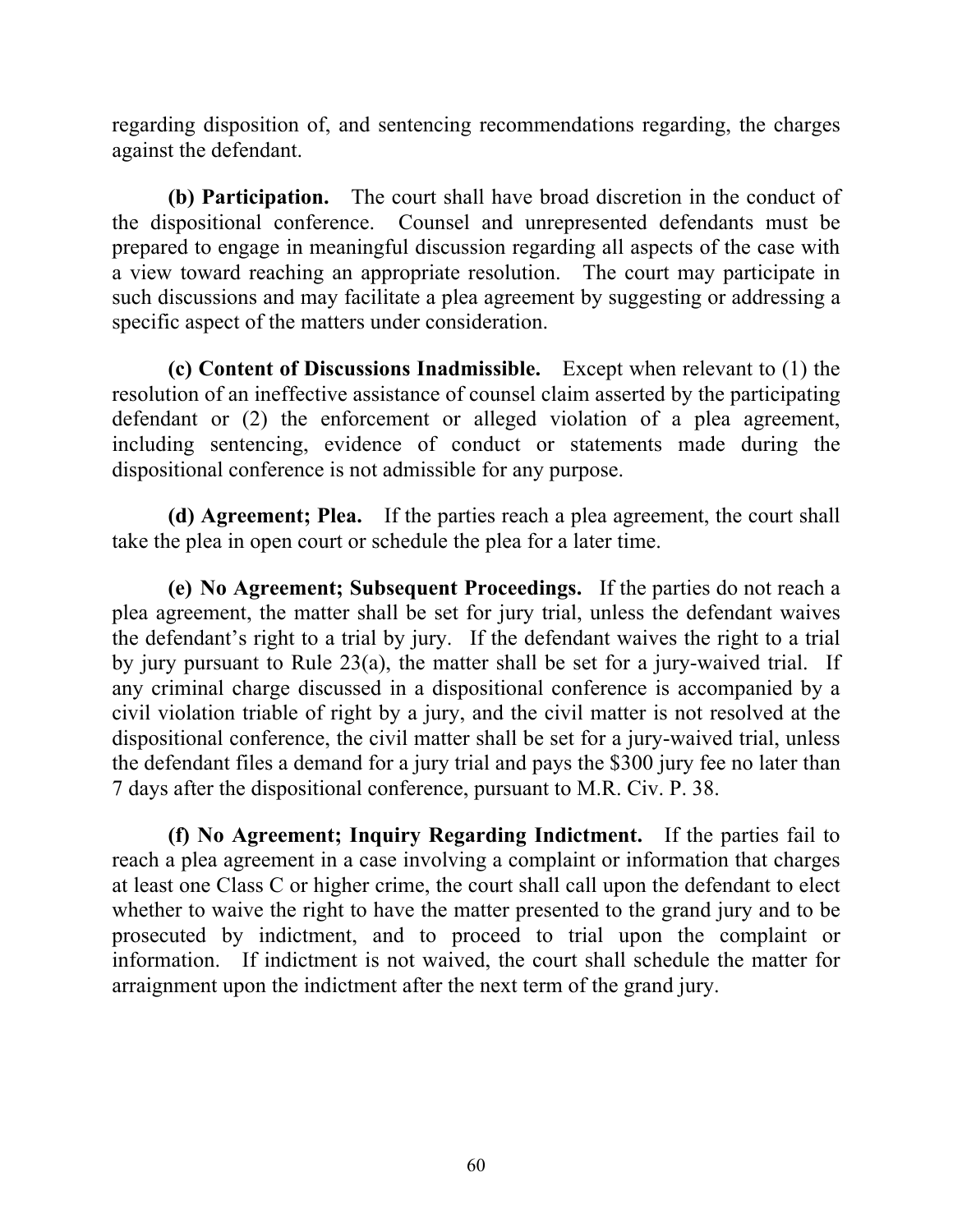#### **RULES 19 AND 20. [RESERVED]**

#### **V. TRIAL**

#### **RULE 21. PLACE OF TRIAL**

**(a) Venue.** The trial shall be in the county in which the crime was allegedly committed, except as otherwise provided by law.

#### **(b) Change of Venue.**

(1) *Upon Motion*. The court upon motion of the defendant shall transfer the proceeding as to the defendant to another county if the court is satisfied that there exists in the county where the prosecution is pending so great a prejudice against the defendant that the defendant cannot obtain a fair and impartial trial in that county. The motion may be made only before the jury is impaneled or, where trial is by the court, before any evidence is received.

(2) *By Consent*. With the consent of the defendant and the attorney for the State the court may transfer a proceeding to another county.

(3) *Without Consent*. Upon the court's own motion, the court may, for purposes of sound judicial administration, transfer any proceeding to a location that is both in an adjoining county and in the vicinity of where the crime was committed.

(4) *Crime Committed in Two or More Counties*. The court upon motion of the defendant shall transfer the proceeding as to the defendant to another county if it appears from the indictment or information or from a bill of particulars that the crime was committed in more than one county and if the court is satisfied that in the interest of justice the proceedings should be transferred to another county in which the commission of the crime is charged. When two or more crimes are charged against the defendant, the court may upon motion of the defendant and in the interest of justice transfer all or part of the counts if any one of the counts that is transferred charges a crime committed in the county to which the transfer is ordered.

(5) *Proceedings on Change of Venue*. If the defendant is in custody, when a change of venue is ordered, the defendant shall be delivered to the custody of the sheriff of the county to which the proceeding is transferred at an appropriate time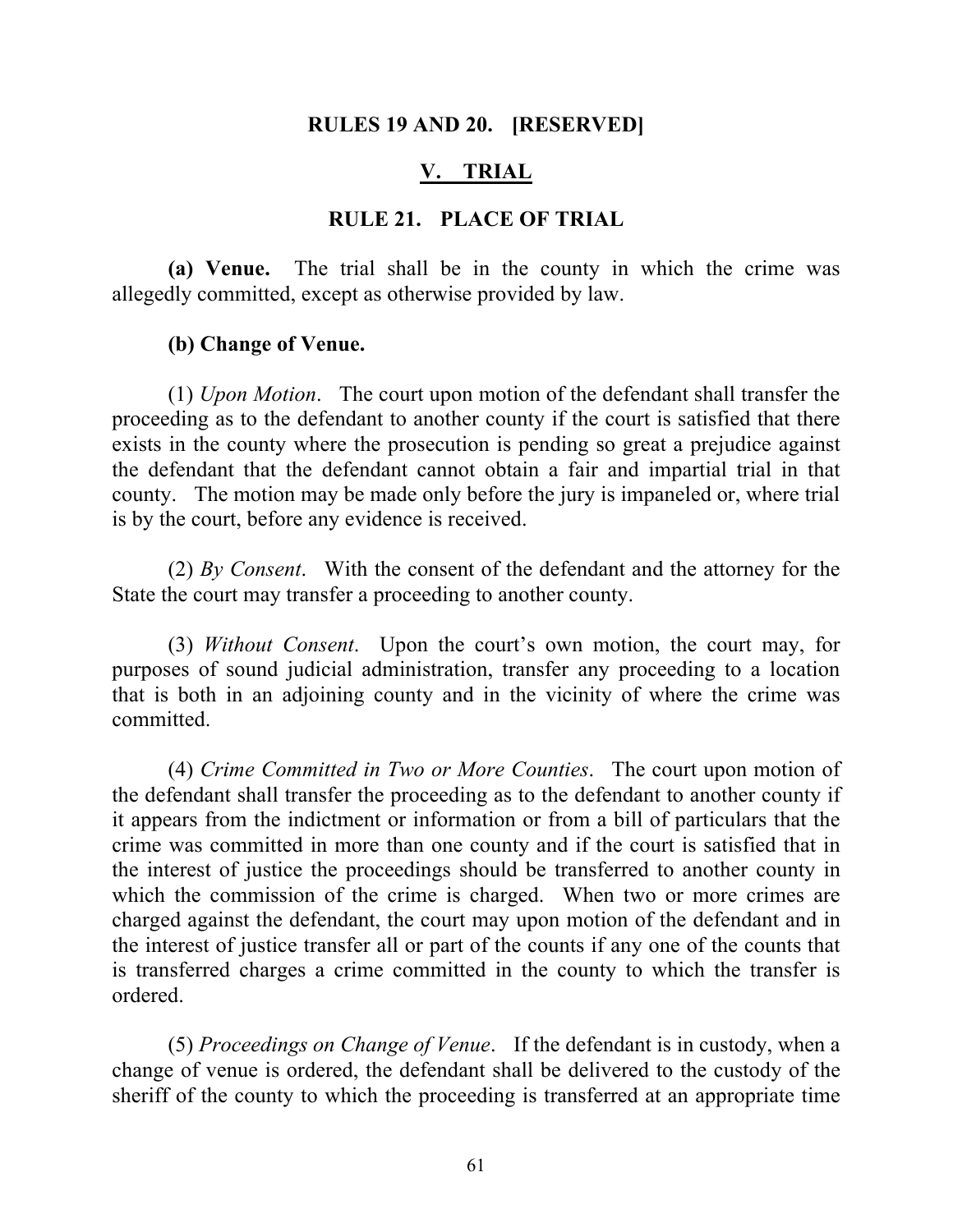as indicated by the court. The clerk shall transmit to the clerk of the court to which a proceeding is transferred all papers in the proceeding or certified copies thereof and any bail taken and the prosecution shall continue in that county.

## **RULE 22. [RESERVED]**

## **RULE 23. TRIAL BY JURY OR BY THE COURT**

**(a) Trial by Jury; Waiver.** All cases in the Unified Criminal Docket shall proceed to jury trial unless the defendant, with the approval of the court, waives a jury trial in writing signed by the defendant in open court, but the absence of a writing in such a case shall not be conclusive evidence of an invalid waiver.

**(b) Jury of Fewer Than 12**. Juries shall be of 12, but at any time before verdict the parties may stipulate in writing with the approval of the court that the jury shall consist of any number fewer than 12.

**(c) Trial Without a Jury.** In a case tried before the court without a jury, the court shall make a general finding and shall in addition on request find the facts specially. If an opinion or memorandum of decision is filed, it will be sufficient if the findings of fact appear therein.

## **RULE 24. TRIAL JURORS**

**(a) Examination of Jurors.** The court shall conduct the initial examination of the prospective jurors unless the court, in its discretion, elects to allow the parties or their attorneys to conduct an initial examination, either directly or indirectly through the court. If the court conducts the initial examination, when that examination is completed, the court, in its discretion, may allow the parties or their attorneys to address additional questions to the prospective jurors, either directly or indirectly through the court, on any subject that has not been fully covered in the court's examination and that is germane to the jurors' qualifications.

**(b) Challenges for Cause.** Challenges for cause of individual prospective jurors shall be made at the bench, at the conclusion of the examination.

## **(c) Peremptory Challenges.**

(1) *Manner of Exercise*. Peremptory challenges shall be exercised by striking out the name of the juror challenged on a list of the drawn prospective jurors prepared by the clerk. The court may permit counsel to exercise a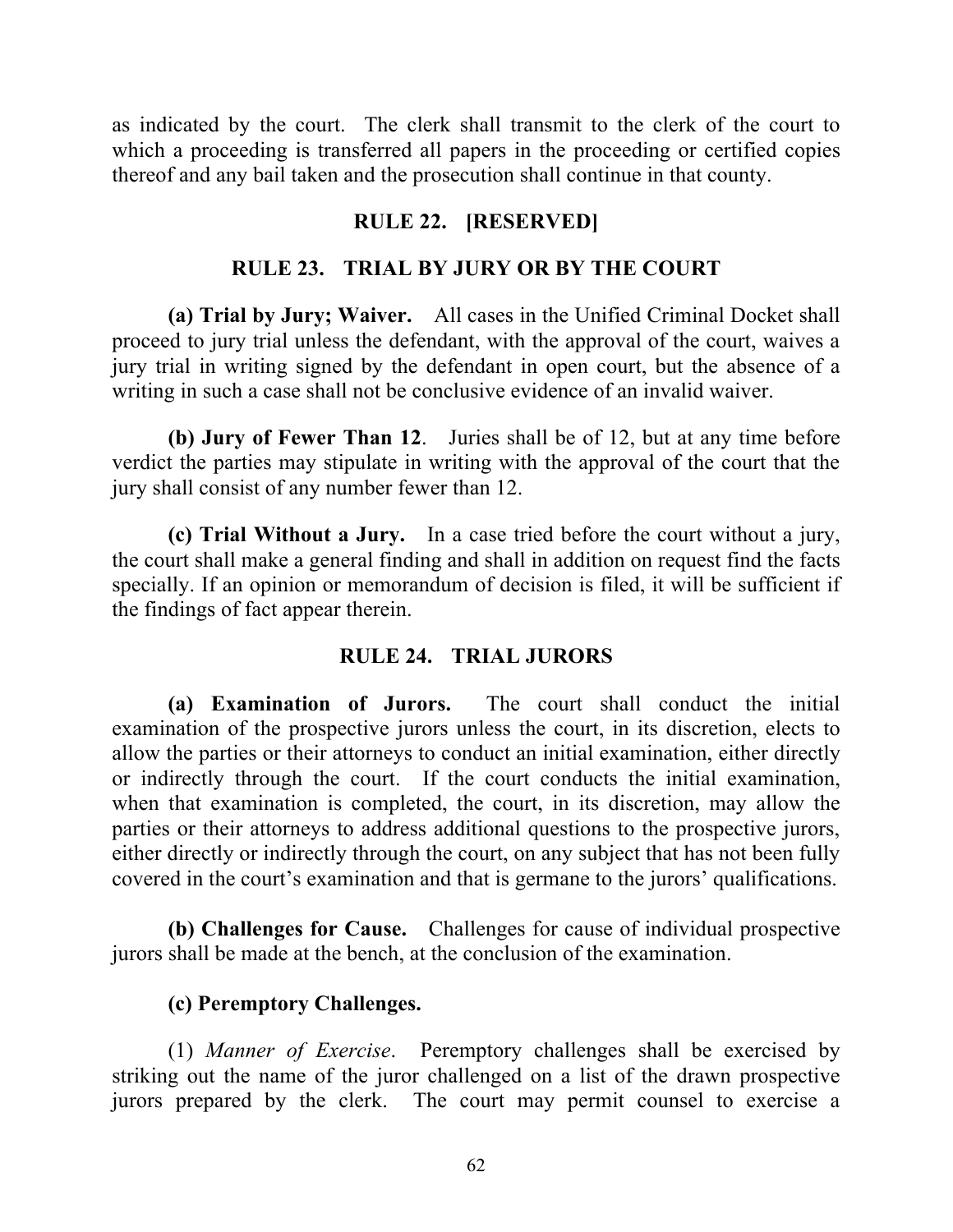peremptory challenge of a juror immediately following the examination of that juror.

(2) *Order of Exercise*. Peremptory challenges shall be exercised one by one, alternately, with the State exercising the first challenge. If there are two or more defendants, the court may allow additional peremptory challenges as specified in paragraph (3), and the court may permit the additional challenges to be exercised separately or jointly, and determine the order of the challenges.

(3) *Number*. If the crime charged is punishable by life imprisonment, each side is entitled to 10 peremptory challenges. If the crime charged is a Class A crime not punishable by life imprisonment, a Class B crime, or a Class C crime, each side is entitled to 8 peremptory challenges. In all other criminal prosecutions each side is entitled to 4 peremptory challenges. If there are two or more defendants, the court may allow each side additional peremptory challenges.

**(d) Alternate Jurors.** The court may direct that not more than 4 jurors in addition to the regular panel be called and impaneled to sit as alternate jurors as provided by law. The manner and order of exercising peremptory challenges to alternate jurors shall be the same as provided for peremptory challenges of regular jurors. In all criminal prosecutions, each side shall be entitled to one peremptory challenge of the alternate jurors. If there is more than one defendant, the court may allow additional peremptory challenges to the defendants and the State, permit the additional challenges by the defendants to be exercised separately or jointly, and determine the order of the challenges.

**(e) Sequestration of the Jury.** In all jury trials the jury shall be allowed to separate until it retires to consider its verdict, unless the court finds it necessary to order sequestration of the jury to ensure the fairness of the trial. Upon retiring to consider its verdict, the jury shall be sequestered, but it may be allowed to separate in the discretion of the court.

**(f) Note-Taking by Jurors.** The court in its discretion may allow jurors to take handwritten notes during the course of the trial. If note-taking is allowed, the court shall instruct the jury on the note-taking procedure and on the appropriate use of the notes. Unless the court determines that special circumstances exist that should preclude it, jurors should be allowed to take their notes into the jury room and use them during deliberations. Counsel may not request or suggest to a jury that jurors take notes or comment upon their note-taking. Upon the completion of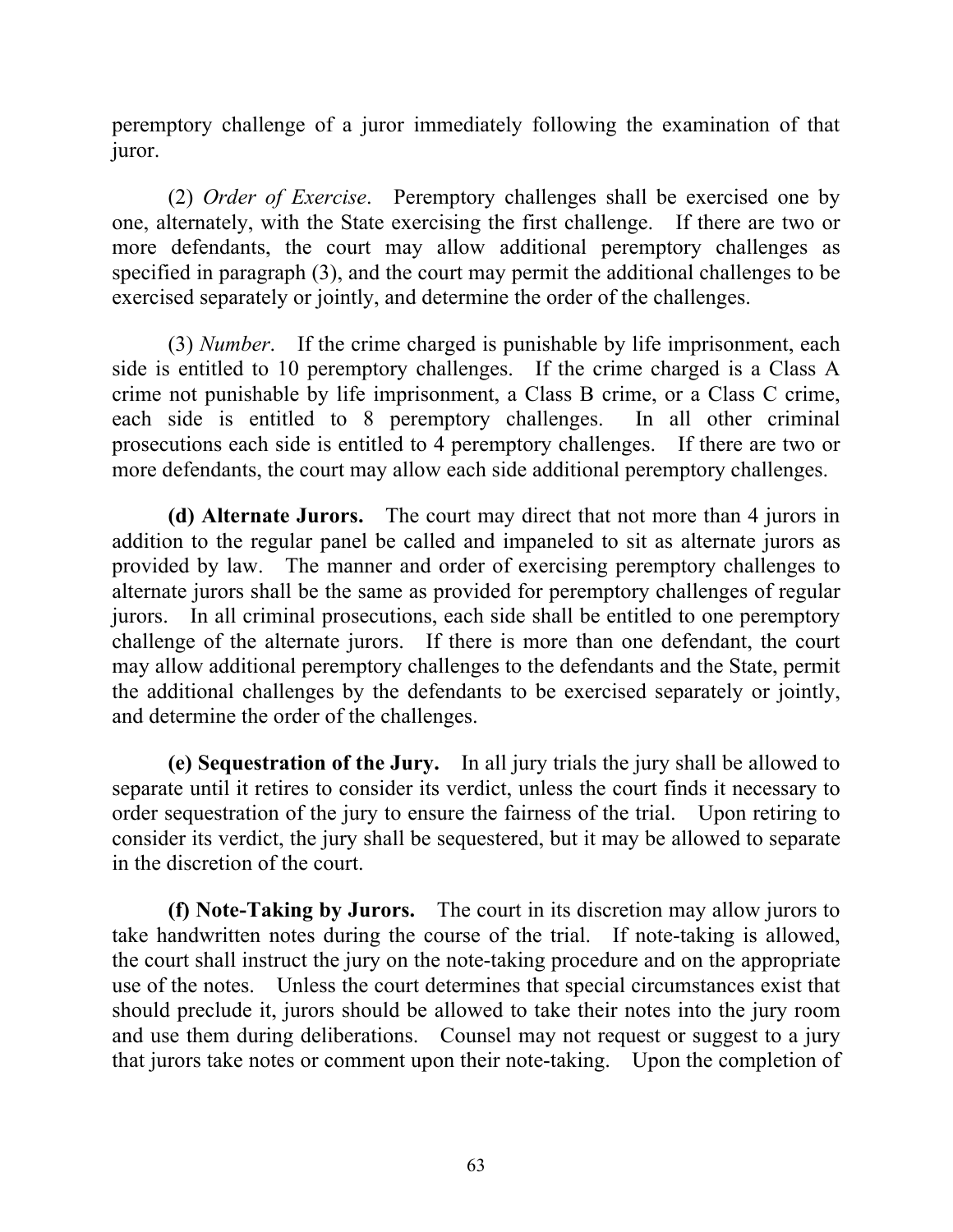jury deliberations, the notes shall be immediately collected and, without inspection, physically destroyed under the court's direction.

# **RULE 25. INABILITY OF A JUDGE**<sup>1</sup> **TO PROCEED; RECUSAL**

**(a) Inability to Proceed.** If by reason of death, resignation, removal, sickness, or other disability, a judge before whom a defendant has been tried is unable to perform the duties to be performed by the court after a verdict or finding of guilt, any other judge assigned thereto by the Chief Justice of the Superior Court or the Chief Judge of the District Court may perform those duties; but if such other judge is satisfied that he or she cannot perform those duties because the judge did not preside at the trial or for any other reason, the judge may in the exercise of discretion grant a new trial.

# **(b) Recusal.**

Recusal means the withdrawal of a judge from any involvement in a case. It is sometimes referred to as "disqualification."

(1) *On the Court's Initiative.* A judge may recuse on the justice's or judge's own initiative if the judge determines that recusal is appropriate pursuant to the Code of Judicial Conduct.

(2) *On the Motion of a Party.* A party may move for a judge to recuse if the party has a good faith basis for requesting recusal. The grounds for requesting a recusal are stated in the Code of Judicial Conduct.

(A) *Assertion of Grounds for Recusal and Affidavit Requirement.* When a party moves for a judge to recuse, the party must include in the motion an assertion of the factual grounds supporting recusal and file with the motion one or more affidavits demonstrating an evidentiary basis for those facts.

(B) *Determination of Recusal by the Court.* With or without a hearing, a judge may determine herself or himself to be recused. If the judge recuses in the matter, the judge may, but is not required to, set forth the reasons for recusing.

 $\overline{a}$  As used in this rule, "judge" refers to a judge of the District Court, a justice of the Superior Court, or a justice of the Supreme Judicial Court.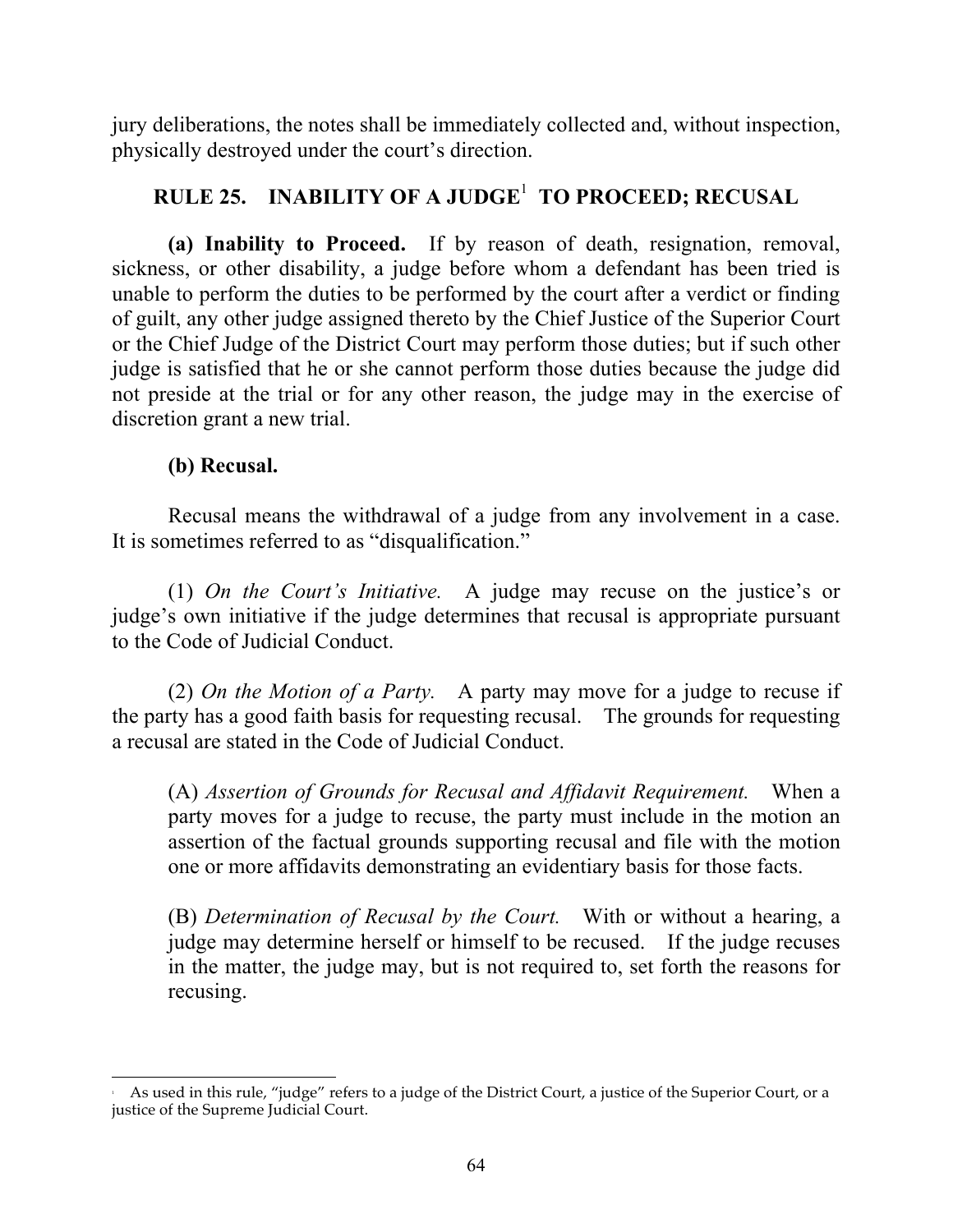(C) *Denial of Motion to Recuse.* If a judge denies a motion to recuse, the judge shall briefly state the reasons for the denial in a written order, or orally on the record if the motion is made during the course of a proceeding that is being recorded, provided, however, that if a motion to recuse is made during or shortly before the start of an on-the-record proceeding, and the judge denies the motion, the judge need not state the reasons for denial of the motion until after the proceeding has been completed and the judge, or a jury, has issued any order or other ruling to conclude the proceeding.

(3) *Effect of Recusal.* Upon determining herself or himself to be recused, the judge shall not further participate in the proceeding unless her or his recusal is waived by the parties as provided in subdivision (c) below.

## **(c) Waiver of Recusal by the Parties.**

(1) A judge who determines herself or himself to be recused may, after disclosing the basis for her or his recusal on the written or recorded record, ask the parties and their attorneys whether they wish to waive the recusal, except where the basis for recusal is as provided in paragraph (2) below. A waiver of recusal shall recite the basis for the recusal and shall be effective only when signed by all parties and their attorneys and filed in the record.

(2) There shall be no waiver of recusal if the basis therefor is any of the following:

(A) The judge has announced a personal bias or prejudice concerning a party;

(B) The judge has more than a de minimis pecuniary interest in the subject of the litigation;

(C) The judge served as an attorney in the matter in controversy; or

(D) The judge has been a material witness concerning the matter in controversy.

(3) If grounds for recusal are first learned of or arise after the judge has made one or more rulings in a proceeding, but before the judge has completed judicial action in a proceeding, the judge shall, unless the recusal is waived, recuse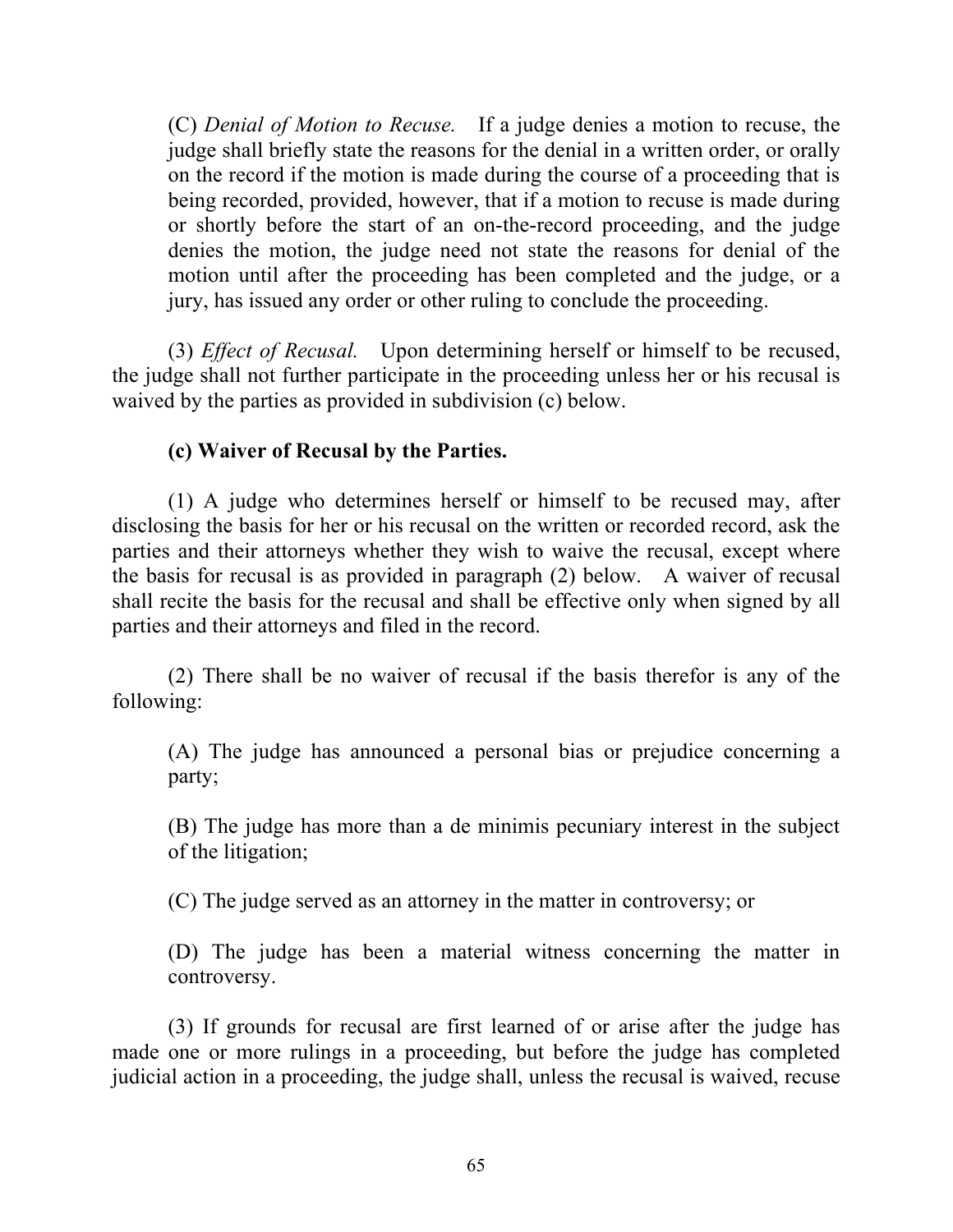herself or himself, but in the absence of good cause, the rulings she or he has made up to that time shall not be set aside by the judge who replaces the recused judge.

**(d) Appeal.** A judicial ruling denying a motion to recuse may be appealed in the ordinary course. Such a ruling is not an immediately appealable order and may be reviewed by appeal only after the entry of a final judgment.

#### **RULE 25A. SCHEDULING AND CONTINUANCES**

#### **(a) Definitions.**

(1) "Continuance Order" is defined as an order entered by the court that effectively removes a case from a trial list or date certain court event in response to a written motion. Absent the entry of a continuance order, a case is subject to being called for trial throughout the trial list period or for a court event on the designated date certain.

(2) "Effectively removes a case from a trial list" includes the unavailability for essential dates or when the number of days necessary for trial of the case, based on the parties' good faith estimate of the time for trial, is more than the difference between (A) the number of days remaining on a trial list at the time a motion for a continuance or a request for protection is made, and (B) the number of days sought in the motion for a continuance or the request for protection.

(3) "Essential Dates" include jury selection days, case management days, and other dates essential to the completion of trial on the list at issue.

(4) "Request for Protection" is defined as an informal, nondocketed written request that a case not be called for trial on one or more specified days of a trial list and that, if allowed, would not effectively remove a case from a trial list. A request for protection shall only be acted upon by the court and shall not take the place of or be treated as a motion for continuance.

(5) "Scheduled" is defined as follows: (A) For trial list cases, "scheduled" means a case has been assigned to a trial list as that term is defined in this Rule; (B) for all other cases, "scheduled" means that a date certain has been identified for a hearing or trial.

(6) "Trial list" means the list of a group of cases assigned to an actual, discrete period of time. A trial list is not simply a list of cases ready for trial.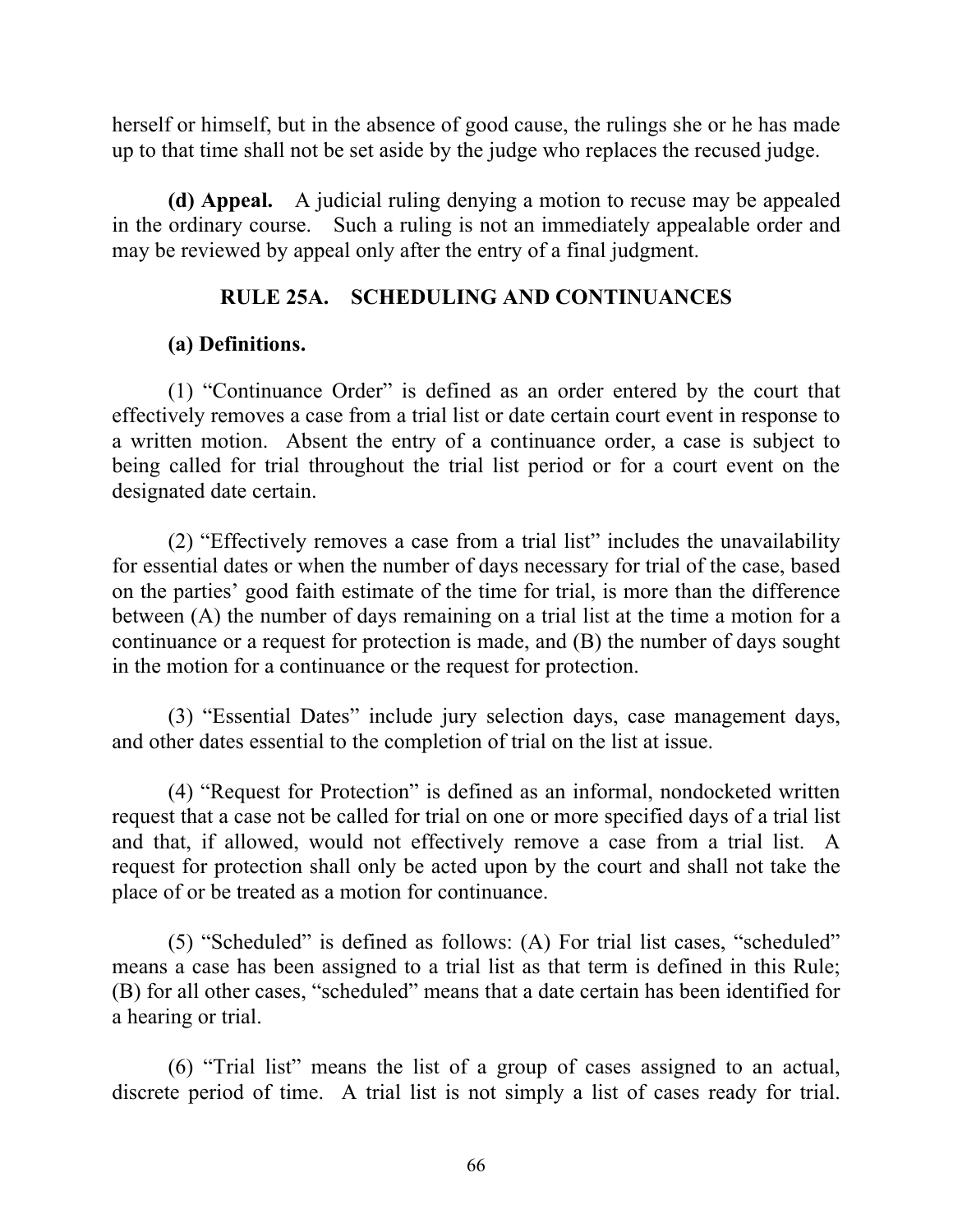Rather, it is a list for a trial session that has beginning and ending dates, consists primarily of consecutive court days, and realistically exposes all of the assigned cases to trial.

## **(b) Assignment for Trial.**

(1) *Jury Trial List*. In those actions set for a jury trial, the clerk of the Unified Criminal Docket shall maintain a Jury Trial List. Scheduling of actions for trial from the lists shall be at the direction of the court.

(2) *Nonjury Trial List*. The court may by order provide for the setting of cases for nonjury trial upon the calendar. All actions, except those otherwise governed by statute or court orders shall be in order for trial at a time set by the court on such notice as it deems reasonable, but not less than 14 days after the scheduled completion of any discovery and expiration of time for filing any motions.

**(c) Continuances.** A motion for a continuance order shall be made immediately after the cause or ground becomes known. The motion must specify (1) the cause or ground for the request, (2) when the cause or ground for the request became known, and (3) whether the motion is opposed. If the position of the other party or parties cannot be ascertained, notwithstanding reasonable efforts, that shall be explained. Telephonic or other oral notice of the motion shall be given immediately to all other parties. The fact that a motion is unopposed does not assure that the requested relief will be granted. Continuances should only be granted for substantial reasons.

**(d) Protections.** A request for a protection from a trial list shall be made immediately after the cause or ground becomes known, and shall be submitted in a written Uniform Request for Protection Form or in a writing containing substantially the same information.

## **RULE 26. EVIDENCE**

**(a) Form.** In all trials the testimony of witnesses shall be taken orally in open court, unless otherwise provided by these Rules, the Maine Rules of Evidence, or other rules adopted by the Supreme Judicial Court.

**(b) Examination of Witnesses.** The examination and cross-examination of each witness shall be conducted by one counsel only on each side, except by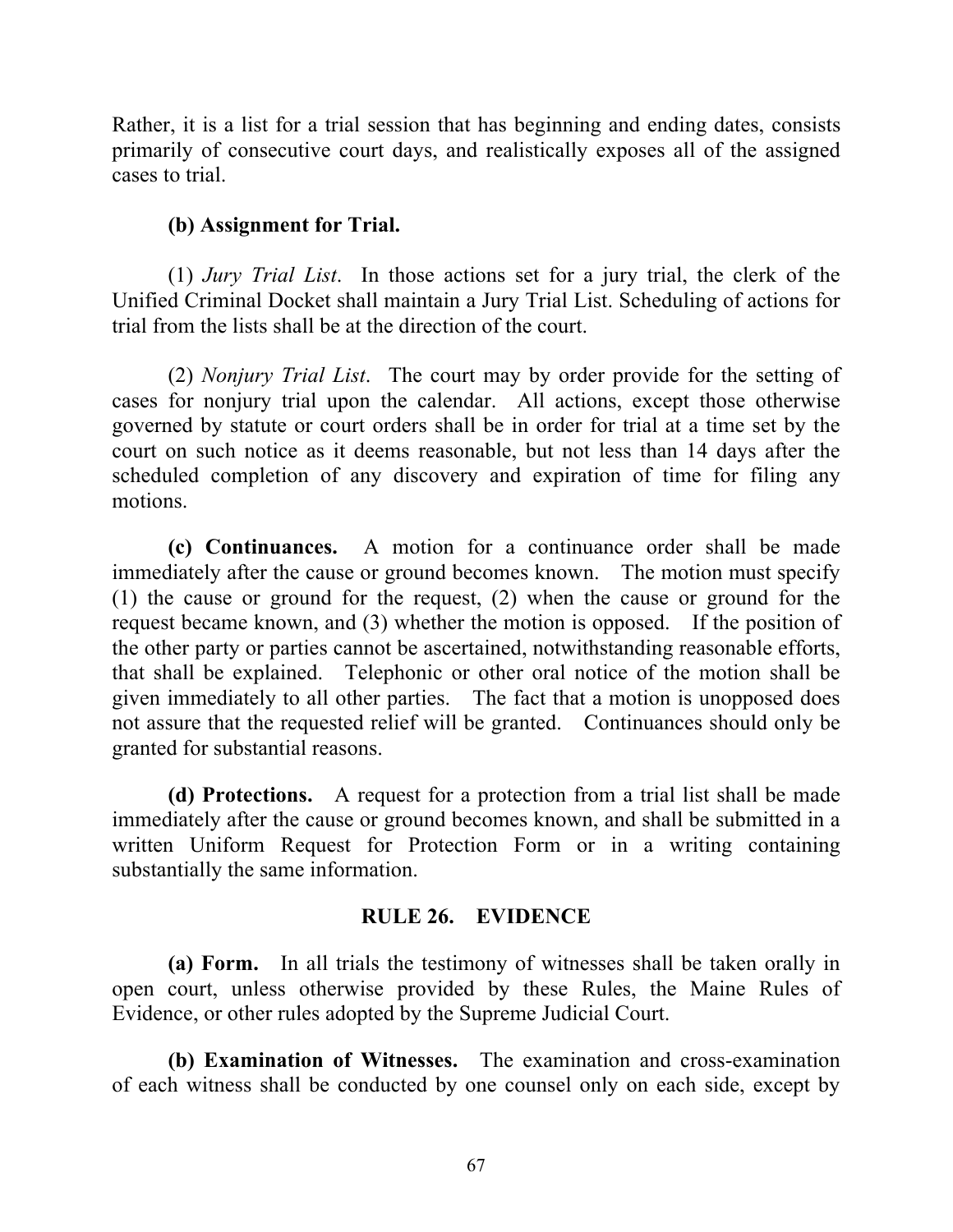special leave of court, and counsel shall stand while so examining or cross-examining unless the court otherwise permits. Any re-examination of a witness shall be limited to matters brought out in the last examination by the adverse party, except by special leave of court.

**(c) Order of Evidence.** A party who has rested a case cannot thereafter produce further evidence except in rebuttal unless by leave of court.

**(d) Attorney Not to Be Witness.** No attorney shall be permitted to be a witness for his or her client before a jury without special permission of the court.

**(e) Allegation of Prior Conviction; Procedure.** In a trial to a jury in which the prior conviction is for a crime that is identical to the current principal crime or is sufficiently similar that knowledge of the fact that the defendant has been convicted of the prior crime may, in the determination of the presiding justice, unduly influence the ability of the jury to determine guilt fairly, that portion of the charge alleging the prior conviction shall not be read to a jury until after conviction of the principal crime, nor shall the defendant be tried on the issue of whether he or she was previously convicted until after conviction of the principal crime, unless the prior conviction has been admitted into evidence for another reason. The jury that found the defendant guilty of the current principal crime shall determine whether the defendant was convicted of the prior alleged crime unless that jury has been discharged before the filing of an amended indictment, if required to charge the prior conviction.

**(f) Marking of Exhibits; Insurance for Valuable Exhibits.** The parties shall mark their exhibits before trial or hearing or during a recess. A party who offers a valuable exhibit shall be responsible for procuring insurance for it.

**(g) Election by Unrepresented Defendant.** In a trial involving an unrepresented defendant, the court shall (A) advise an unrepresented defendant, out of the presence of the jury, of the necessity of choosing between exercising the right to remain silent and exercising the right to testify; (B) ensure that the defendant understands these alternative rights; and (C) give the defendant the opportunity to make an election between them. If the defendant elects to testify, the court shall advise the defendant how and when the right to testify may be exercised.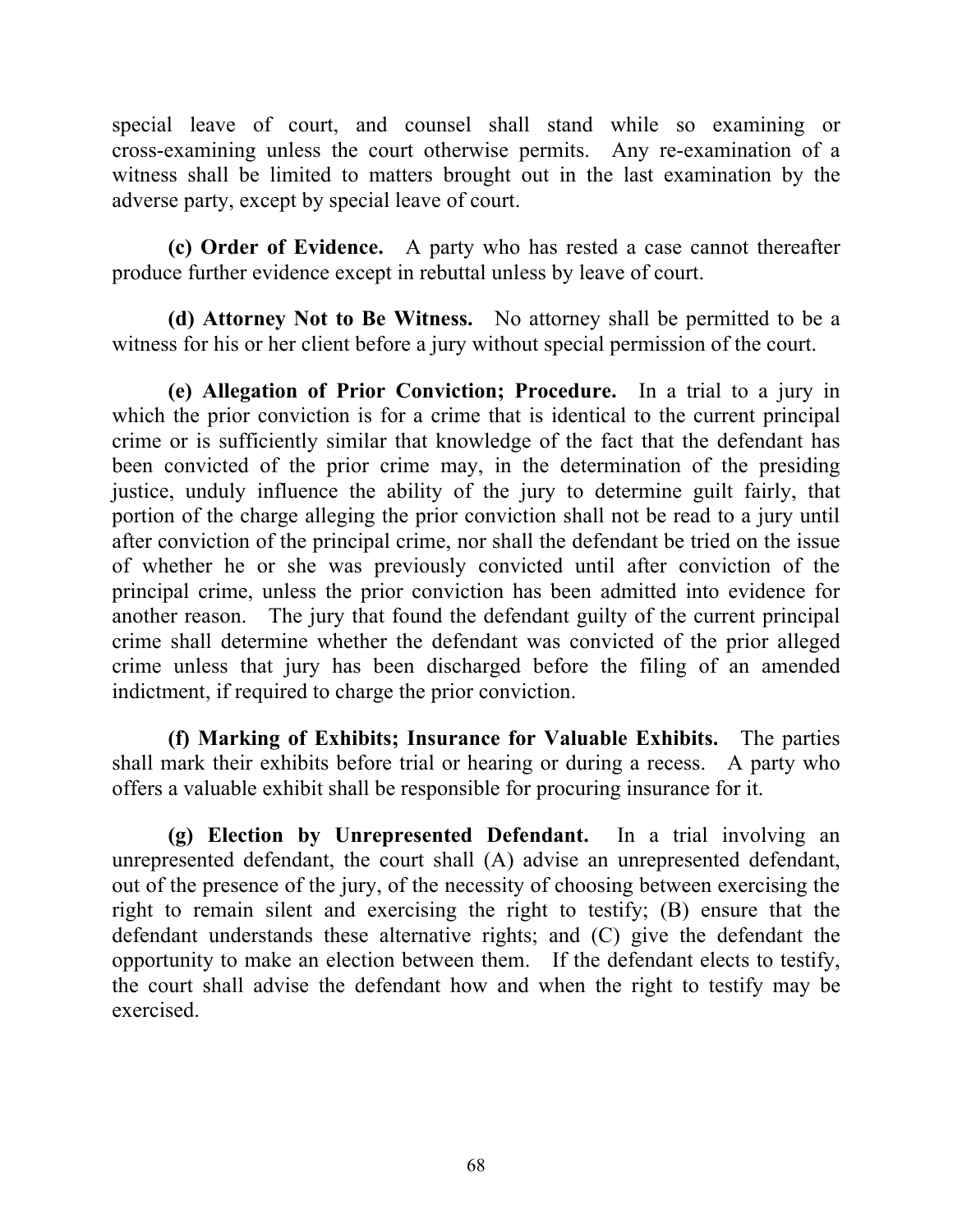### **RULE 27. ELECTRONIC SOUND RECORDING AND TRANSCRIPTION OF PROCEEDINGS**

**(a) Proceedings Recorded.** The procedure for recording in criminal cases is governed by Rule 76H of the Maine Rules of Civil Procedure and Me. Admin. Order JB-12-1, Recording of Trial Court Proceedings.

**(b) Expenses.** Upon appropriate motion, the court shall direct that the State bear any expense for listening to recordings by, or preparation of a transcript for, indigent defendants who qualify for the assignment of counsel pursuant to Rule 44.

#### **RULE 28. COURT-APPOINTED INTERPRETERS AND TRANSLATORS**

The court may provide, or when required by administrative order or statute shall provide, to individuals eligible to receive court-appointed interpretation or translation services, an interpreter or translator and determine the reasonable compensation for the service when funded by the court. An interpreter or translator shall be appropriately sworn.

#### **RULE 29. MOTION FOR ACQUITTAL**

**(a) Motion for Judgment of Acquittal.** Motions for directed verdict are abolished and motions for judgment of acquittal shall be used in their place. The court on motion of a defendant or on its own motion shall order the entry of judgment of acquittal of one or more crimes charged in the indictment, information, or complaint after the evidence on either side is closed if the evidence is insufficient to sustain a conviction of such crime or crimes. If a defendant's motion for judgment of acquittal at the close of the evidence offered by the State is not granted, the defendant may offer evidence without having reserved the right. If a motion for judgment of acquittal is made at the close of all evidence, the court may reserve the decision on the motion, submit the case to the jury, and decide the motion either before the jury returns a verdict or after it returns a verdict of guilty or is discharged without having returned a verdict.

**(b) Motion After Discharge of Jury.** If the jury returns a verdict of guilty, or is discharged without having returned a verdict, a motion for judgment of acquittal may be made or renewed within 14 days after the jury is discharged or within such further time as the court may fix during the 14 day period. If a verdict of guilty is returned the court may on such motion set aside the verdict and enter judgment of acquittal. If no verdict is returned the court may enter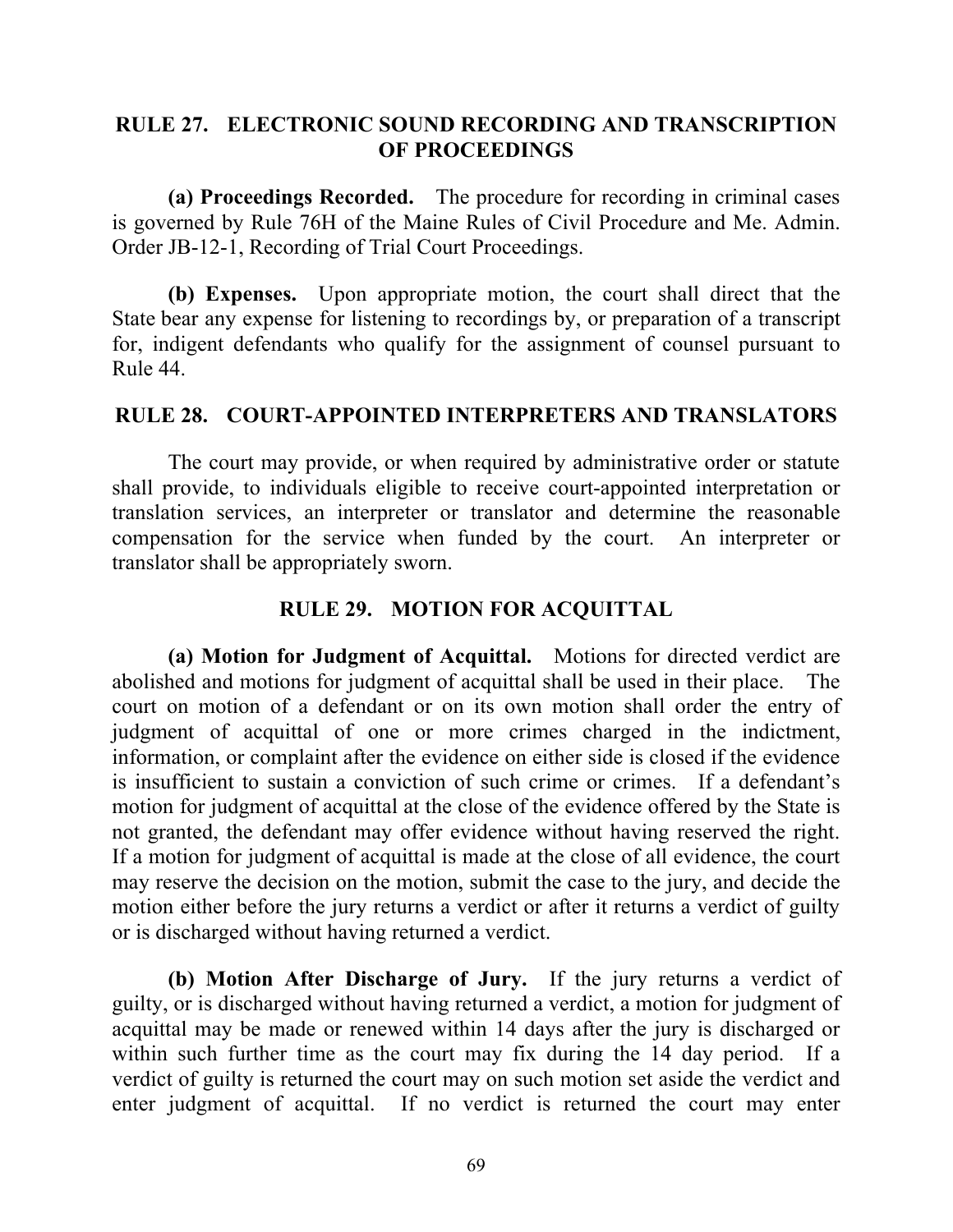judgment of acquittal. It shall not be necessary to the making of such a motion that a similar motion has been made before the submission of the case to the jury. A motion for new trial shall be deemed to include a motion for judgment of acquittal as an alternative.

### **RULE 30. ARGUMENT OF COUNSEL; INSTRUCTIONS TO JURY**

**(a) Time for Argument.** After the evidence is closed, argument to the jury or to the court shall be permitted. The time for argument, which shall be fixed and definite, shall be set by the court before argument.

The attorney for the State shall argue first. The attorney for each defendant shall then argue. The attorney for the State shall then be allowed time for rebuttal.

**(b) Instructions to Jury.** At the close of the evidence, or at such earlier time during the trial as the court reasonably directs, any party may file written requests that the court instruct the jury on the law as set forth in the requests. At the same time copies of such requests shall be furnished to the other parties. The court shall inform counsel of its proposed action upon the requests before their arguments to the jury. The court, at its election, may instruct the jury before or after argument, or both. No party may assign as error the giving or the failure to give an instruction unless the party objects thereto before the jury retires to consider its verdict, stating distinctly the matter to which the party objects and the grounds of the objection. Opportunity shall be given to make the objection out of the hearing and presence of the jury.

The court, at its election, may provide written instructions to the jury covering all or a part of what is orally provided.

#### **RULE 31. JURY VERDICT**

**(a) Return.** The verdict shall be unanimous. It shall be returned by the jury to the court in open court, in the presence of the defendant or defendants.

**(b) Several Defendants.** If there are two or more defendants, the jury at any time during its deliberation may return a verdict or verdicts with respect to a defendant or defendants as to whom it has agreed; if the jury cannot agree with respect to all, the defendant or defendants as to whom it does not agree may be tried again.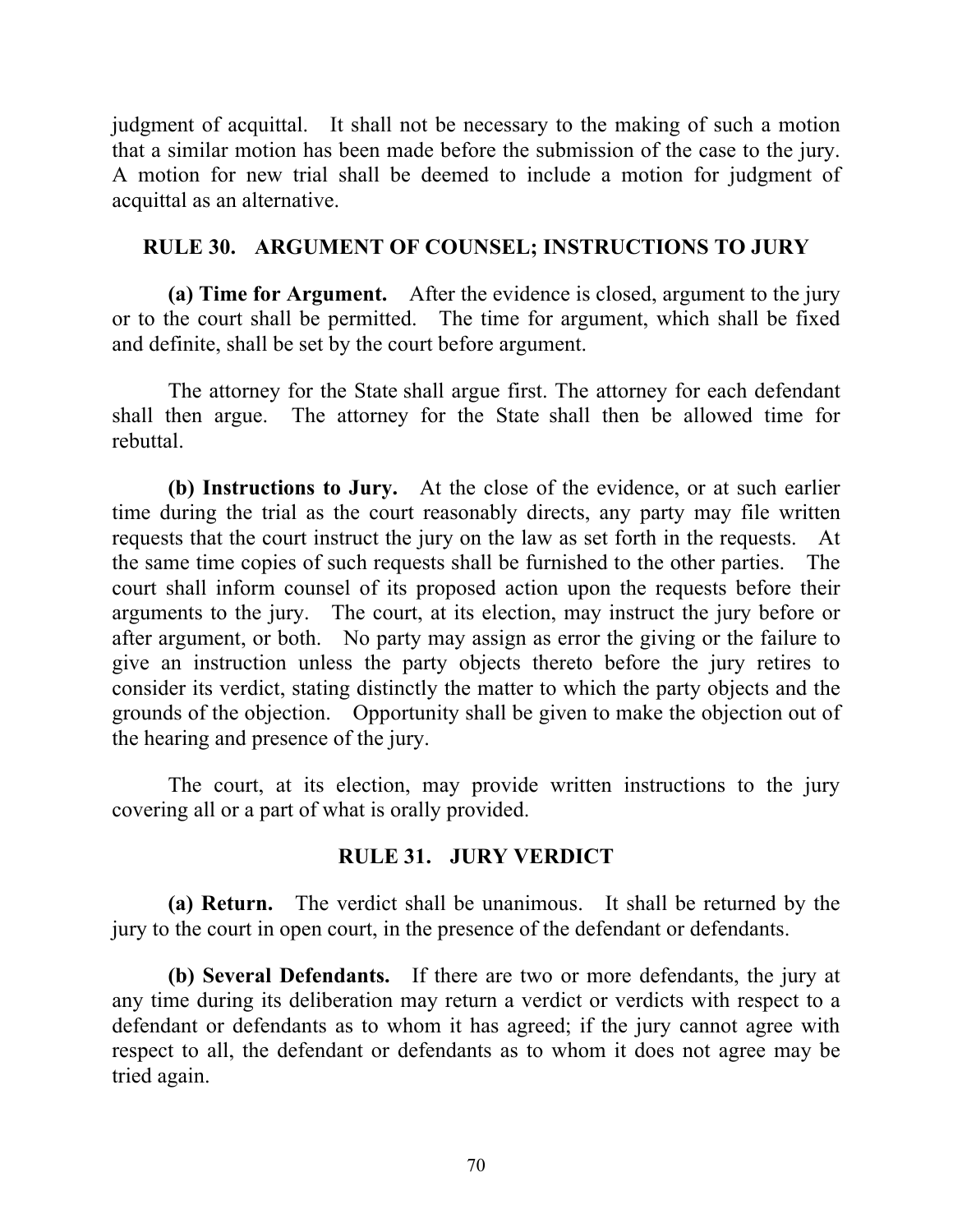**(c) Poll of Jury.** When a verdict is returned and before it is recorded the jury shall be polled at the request of any party or upon the court's own motion. If upon the poll there is not unanimous concurrence, the jury may be directed to retire for further deliberations or may be discharged.

**(d) Verdict on Nonbusiness Days and After Hours.** The court may receive a verdict on any nonbusiness day or outside business hours, from a jury that commenced its deliberations on a regular business day.

## **VI. JUDGMENT**

#### **RULE 32. SENTENCE AND JUDGMENT**

#### **(a) Sentence.**

(1) *Timing*. Sentence shall be imposed without unreasonable delay, provided, however, that the court may suspend the execution thereof to a date certain or determinable. In circumstances other than addressed in Rule 38, if a stay of execution has been ordered and if at the conclusion of the stay the defendant fails to surrender into the custody of the sheriff named in the commitment order, upon the request of the named sheriff or the attorney for the State, or by direction of the court, the clerk shall issue a warrant for the defendant's arrest.

(2) *Allocution on a Conviction*. Before imposing sentence on a Class C or higher crime, the court shall address the defendant personally and inquire if the defendant desires to be heard prior to the imposition of a sentence. In a Class D or E crime the court may address the defendant and inquire if the defendant desires to be heard prior to the imposition of sentence. The defendant may be heard personally or by counsel or both. Failure of the court to so address the defendant shall not affect the legality of the sentence unless the defendant shows that he or she has been prejudiced thereby.

(3) *Statement of Reasons for Sentence of Imprisonment of One Year or More*. If the court imposes a sentence of one year or more, it shall set forth on the record the reasons for the sentence. This requirement shall also apply in cases in which there has been a plea agreement. In a case in which there is a sentence of less than one year's imprisonment, the court may set forth on the record its reasons for the sentence. Noncompliance with this requirement shall not affect the legality of the sentence; however, it may affect appellate review by the Law Court.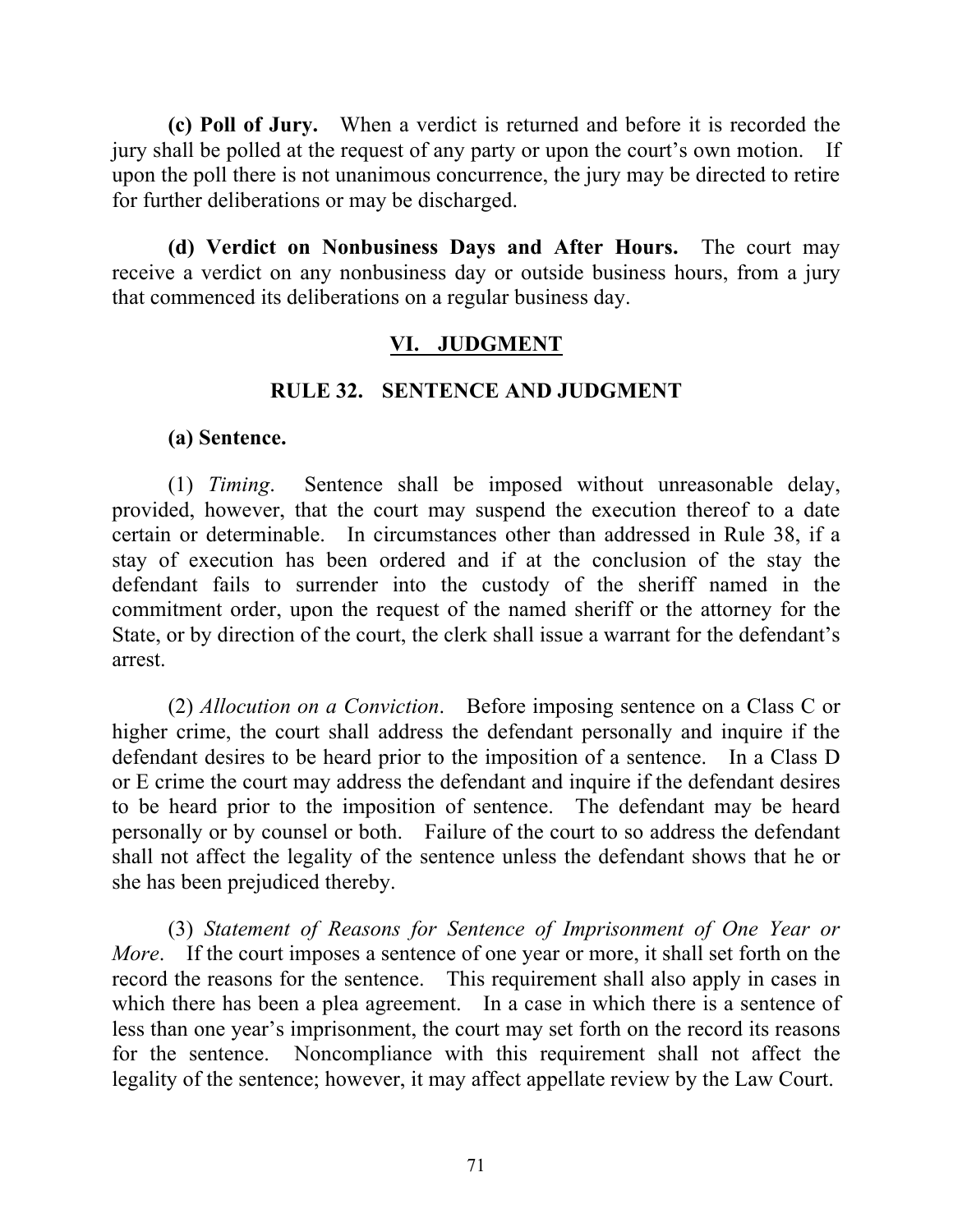**(b) Judgment.** A judgment of conviction shall set forth the plea, the verdict or findings and the adjudication, sentence, the defendant's date of birth and, when known, the defendant's State Identification Number. If the defendant is found not guilty or for any other reason is entitled to be discharged, judgment shall be entered accordingly. A judgment of conviction shall be signed by the court and entered by the clerk of the Unified Criminal Docket.

## **(c) Presentence Investigation and Report.**

(1) *When Made*. The court may in its discretion direct the Department of Corrections to make a presentence investigation and report to the court before the imposition of sentence. The report shall be in writing unless the court directs that it be orally presented. Whether written or oral, its content may not be disclosed to anyone, including the court, until the defendant has pleaded guilty or nolo contendere or has been found guilty.

(2) *Content of Report*. Unless the court directs otherwise, the report of the presentence investigation shall contain any prior criminal record of the defendant and such information on the defendant's characteristics, the defendant's financial condition, and the circumstances affecting the defendant's behavior as may be helpful in imposing sentence or in the correctional treatment of the defendant, and such other information as may be required by the court, including, for example, information relative to the imposition of probation or supervised release.

# (3) *Access to Written Presentence Report and Right to Comment*.

(A) In any case in which the court has ordered a written presentence report, in order to ensure that the defendant or, if the defendant is represented by counsel, both the defendant and the defendant's counsel are accorded an opportunity to examine the content of the report, sentence shall not be imposed until at least 48 hours after the report is filed with the clerk of the Unified Criminal Docket, unless this time period is waived by the defendant. Consent of the defendant, if given, shall be made a part of the record. The clerk shall mail a date-stamped copy of the written presentence report to the defendant or, if represented by counsel, to counsel and note the mailing in the Unified Criminal Docket. Before imposing sentence, the court shall afford the defendant, counsel for the defendant, or both an opportunity to comment upon the presentence report as well as upon any information from confidential sources withheld from the written presentence report and presented at the time of sentencing.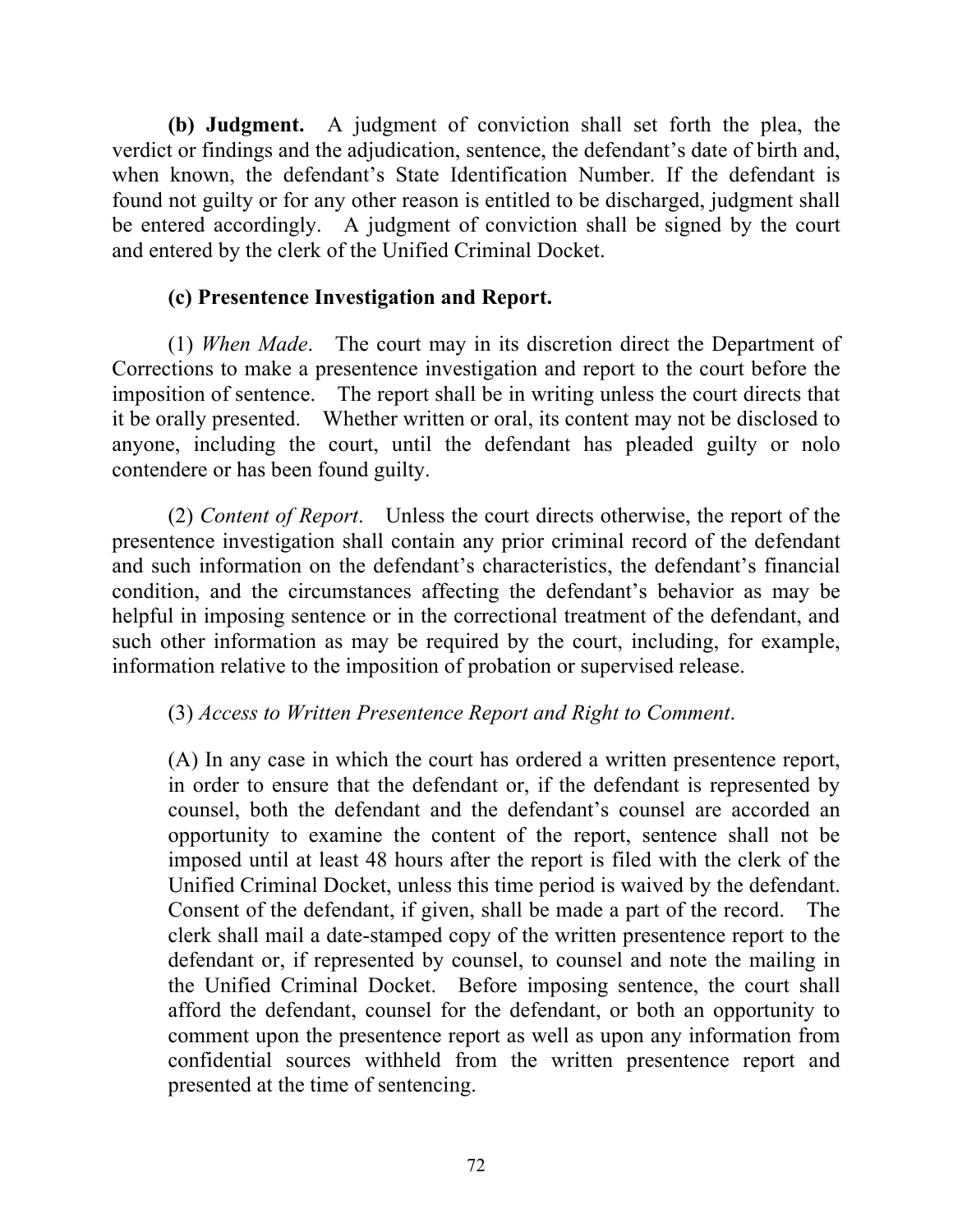(B) *Access to Written Presentence Report by the State.* At the time the clerk mails a date-stamped copy of the written presentence report pursuant to (A) above, the clerk shall mail a date-stamped copy of that report to the attorney for the State and note the mailing in the Unified Criminal Docket.

(4) *Opportunity to Hear and Comment Upon Information Presented in an Oral Presentence Report*. In any case in which the court has ordered an oral presentence report, before imposing sentence, the court shall afford the defendant, counsel for the defendant, or both an opportunity to both hear and comment upon any information presented as part of the oral pre-sentence report.

**(d) Withdrawal of Plea of Guilty or Nolo Contendere.** A motion to withdraw a plea of guilty or of nolo contendere may be made only before sentence is imposed.

### **RULE 33. NEW TRIAL**

The court on motion of the defendant may grant a new trial to the defendant if required in the interest of justice. If the trial was by the court without a jury the court on motion of a defendant for a new trial may vacate the judgment if entered, take additional testimony, and direct entry of a new judgment.

A motion for a new trial based on any ground other than newly discovered evidence shall be made within 14 days after verdict or finding of guilty or within such further time as the court may fix during the 14-day period. Any motion for a new trial based on the ground of newly discovered evidence may be made only before, or within 2 years after, entry of the judgment in the Unified Criminal Docket.

If an appeal is pending, the clerk of the Unified Criminal Docket shall immediately send notice to the clerk of the Law Court of the filing of such a motion; the court shall conduct a hearing and either deny the motion or certify to the Law Court that it would grant the motion, but the court may grant the motion only on remand of the case.

### **RULE 34. ARREST OF JUDGMENT**

The court on motion of a defendant shall arrest judgment if the court was without jurisdiction of the crime charged. The motion in arrest of judgment shall be made prior to the entry of judgment or within 14 days thereafter or within such further time as the court may fix during the 14-day period.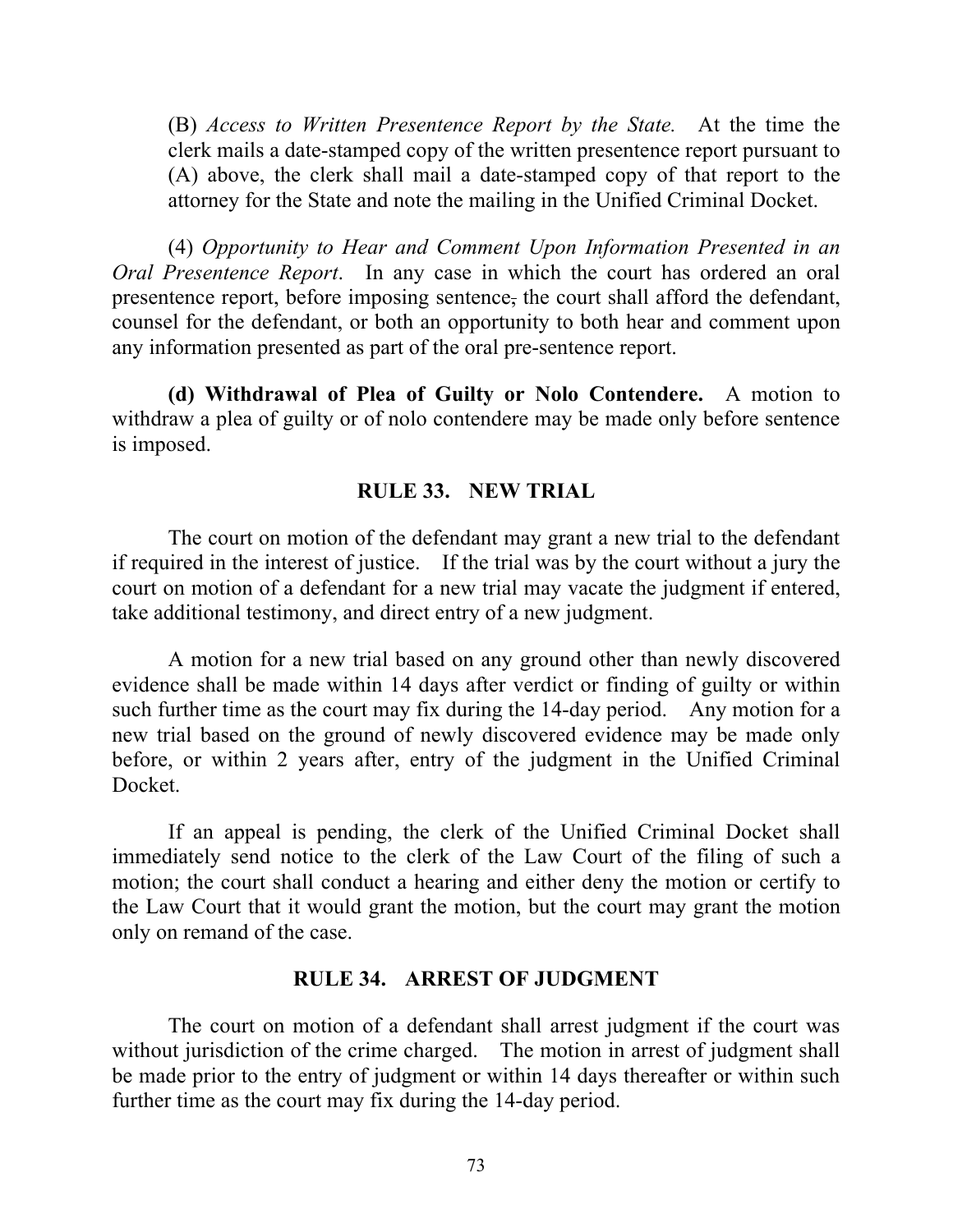### **RULE 35. CORRECTION OR REDUCTION OF SENTENCE**

**(a) Correction of Sentence.** On motion of the defendant or the attorney for the State, or on the court's own motion, made within one year after a sentence is imposed, the justice or judge who imposed sentence may correct an illegal sentence or a sentence imposed in an illegal manner.

**(b) Reduction of Sentence Before Commencement of Execution.** The justice or judge who imposed sentence may reduce a sentence prior to the commencement of execution thereof.

### **(c) Reduction of Sentence After Commencement of Execution.**

(1) *Timing of Motion*. On motion of the defendant or the attorney for the State, or on the court's own motion, made within one year after a sentence is imposed and before the execution of the sentence is completed, the justice or judge who imposed sentence may reduce that incomplete sentence.

(2) *Ground of Motion*. The ground of the motion shall be that the original sentence was influenced by a mistake of fact that existed at the time of sentencing.

**(d)** *Definitions***.** A sentence is the entire order of disposition, including conditions of probation, supervised release and administrative release, suspension of sentence, and whether it is to be served concurrently with, or consecutively to, another sentence. A revision of sentence from imprisonment to probation is a permissible reduction of sentence. A reduction of sentence is either an obvious reduction or a change of sentence to which the defendant consents.

**(e) Power of Trial Court Pending an Appeal.** If an appeal is pending, the clerk of the Unified Criminal Docket shall immediately send notice to the clerk of the Law Court of the filing of the motion made under subdivisions (a) or (c); the court shall conduct a hearing and either deny the motion made under subdivisions (a) or (c) or certify to the Law Court that it would grant the motion, but the court may grant the motion only on remand of the case.

**(f) Appeal by Defendant.** A defendant may appeal from an adverse ruling of the court made under subdivision (a) or (c) to the Law Court as provided by the Maine Rules of Appellate Procedure.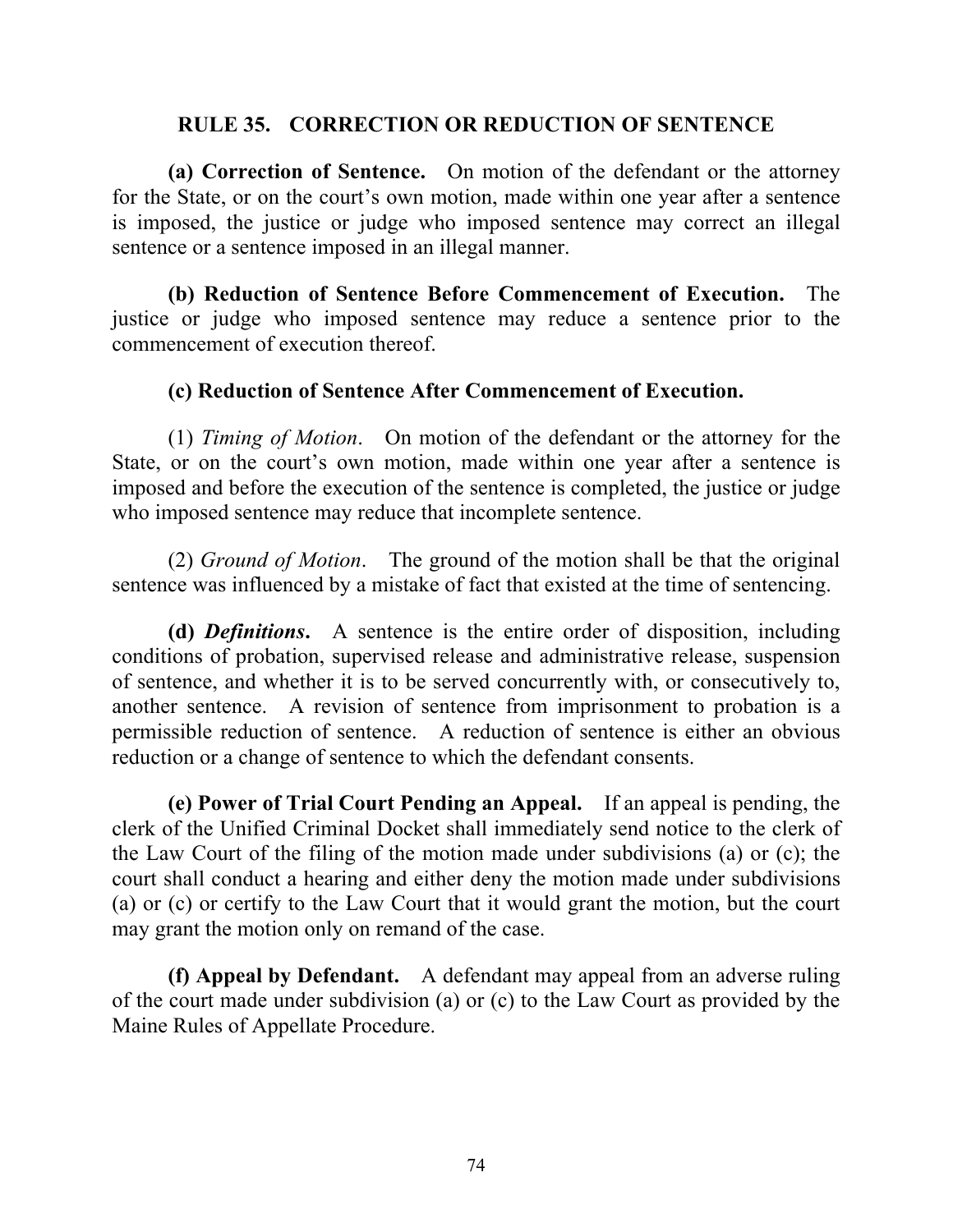**(g) Appeal by State.** The Maine Rules of Appellate Procedure govern the procedure for an appeal by the State to the Law Court from an adverse ruling of the court relative to a State-initiated motion made under subdivision (a) or (c).

### **VII. REVIEW BY APPEAL OR PETITION**

### **RULE 36. APPEALS; PETITIONS**

**(a) Limited Review by Appeal or Petition in the Unified Criminal Docket.** Except as set forth in this Rule or by the Maine Rules of Appellate Procedure, the Unified Criminal Docket will not entertain requests for review by appeal or petition.

### **(b) De Novo Review of Preconviction Bail Set by Judicial Officer for a Crime Bailable as of Right.**

(1) *Defendant Aggrieved by a Bail Commissioner's Decision*. Any defendant charged with a crime bailable as of right who is aggrieved by a decision of a bail commissioner may file a petition in the Unified Criminal Docket for a de novo determination of bail as set forth in 15 M.R.S. § 1028.

(2) *Defendant Aggrieved by the Court's Decision*. Any defendant charged with a crime bailable as of right who is aggrieved by a decision of the court made at arraignment or initial appearance as to the amount or conditions of bail set may file a petition in the Unified Criminal Docket for a redetermination of bail in accordance with 15 M.R.S. § 1028-A and the additional procedures set forth in Rule 46(d).

## **(c) Review of Bail by or Appeal to a Single Justice of the Supreme Judicial Court.**

(1) *Review of Preconviction Bail Under 15 M.R.S. § 1029*. Any defendant charged with a crime bailable only as a matter of discretion who is aggrieved by a decision of the court may file a petition in the Unified Criminal Docket for a review of bail by a justice of the Supreme Judicial Court in accordance with 15 M.R.S. § 1029 and the additional procedures set forth in Rule 46(e)(1).

(2) *Appeal of Post-conviction Bail Under 15 M.R.S. § 1051*. Any defendant or the State aggrieved by a decision of the court setting post-conviction bail under 15 M.R.S. § 1051 may file a notice of appeal with the clerk of the Unified Criminal Docket seeking review by a single justice of the Supreme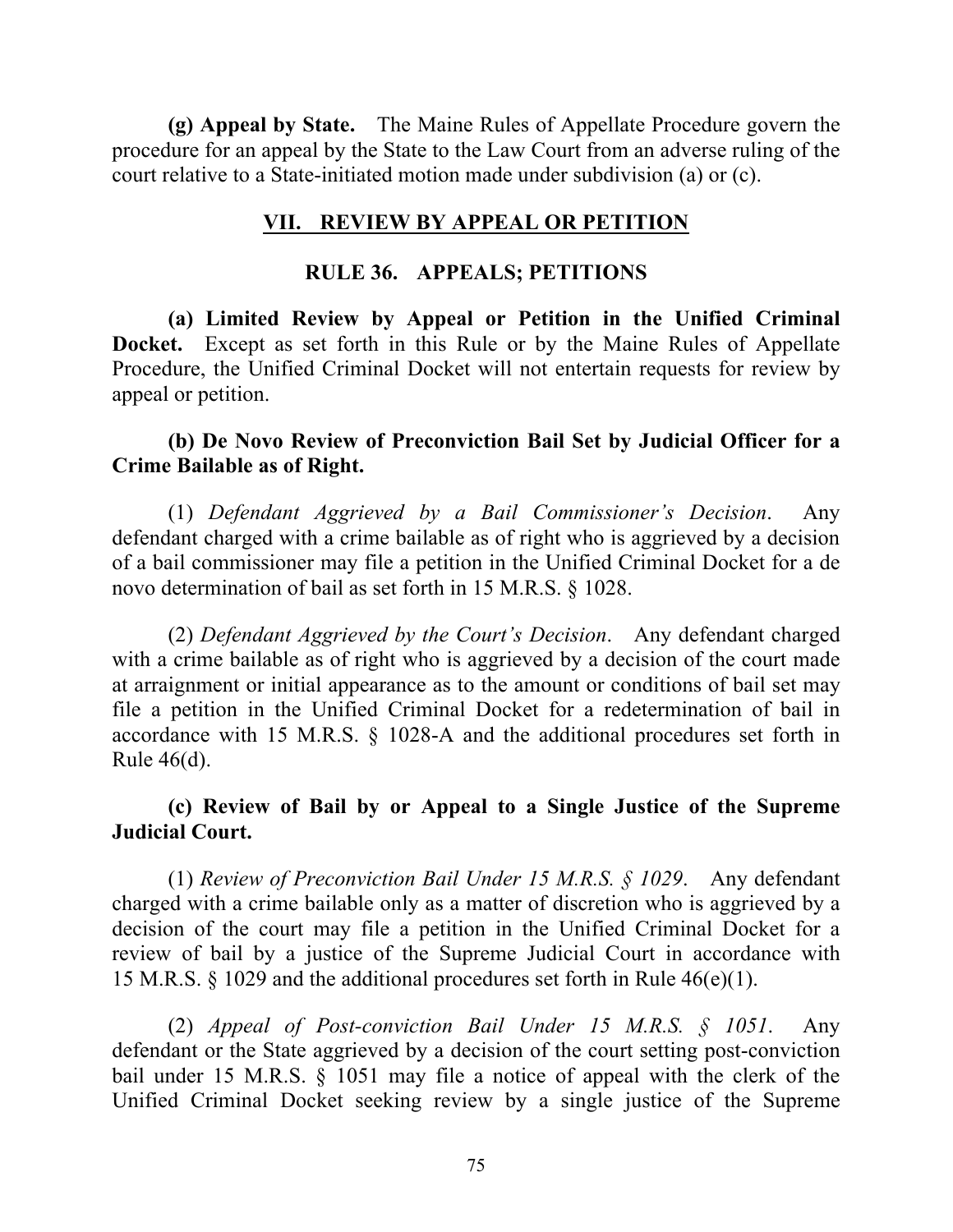Judicial Court in accordance with 15 M.R.S. § 1051 and the additional procedures set forth in Rule  $46(e)(2)$ .

(3) *Appeal of Revocation of Preconviction bail under 15 M.R.S. § 1097, or Revocation of Post-conviction bail under 15 M.R.S. § 1099-A.* Any defendant who is aggrieved by a decision of the court revoking preconviction bail under 15 M.R.S. § 1097 or revoking post-conviction bail under 15 M.R.S. § 1099-A, may file a notice of appeal with the clerk of the Unified Criminal Docket seeking review by a single justice of the Supreme Judicial Court in accordance with the applicable statute and the additional procedures set forth in Rule 46(e)(2).

*(4) Appeal from a Denial or Conditional Order under Rule 44A.* Any defendant aggrieved by a denial or conditional order entered by the court under Rule 44A may file a notice of appeal with the clerk of the Unified Criminal Docket seeking review by a single justice of the Supreme Judicial Court in accordance with the procedures set forth in Rule  $44A(c)$ .

**(d) Discretionary Appeal to the Law Court.** Appeal from an order of the court revoking probation pursuant to 17-A M.R.S. § 1207, revoking supervised release pursuant to 17-A M.R.S. § 1233, or revoking administrative release pursuant to 17-A M.R.S. § 1349-F shall be to the Law Court as provided by Rule 19 of the Maine Rules of Appellate Procedure.

**(e) Appeal to the Law Court from a Rule 35 Adverse Ruling.** Appeals from a Rule 35 adverse ruling made under subdivisions (a) or (c) shall be to the Law Court as provided by the Maine Rules of Appellate Procedure.

**(f) Appeal to the Law Court in Juvenile Crime Proceedings.** Appeals from the juvenile court shall be to the Law Court as provided by 15 M.R.S. §§ 3401-3405.

### **RULES 37. [RESERVED]**

### **RULE 38. STAY OF EXECUTION OF SENTENCE**

**(a) Sentence Involving Imprisonment, Probation, Supervised Release, or Administrative Release.** Any portion of a sentence involving imprisonment, probation, supervised release, or administrative release shall be stayed if an appeal is taken and the defendant is admitted to bail pending appeal. A court may not under any circumstances place the defendant in execution of a probationary period,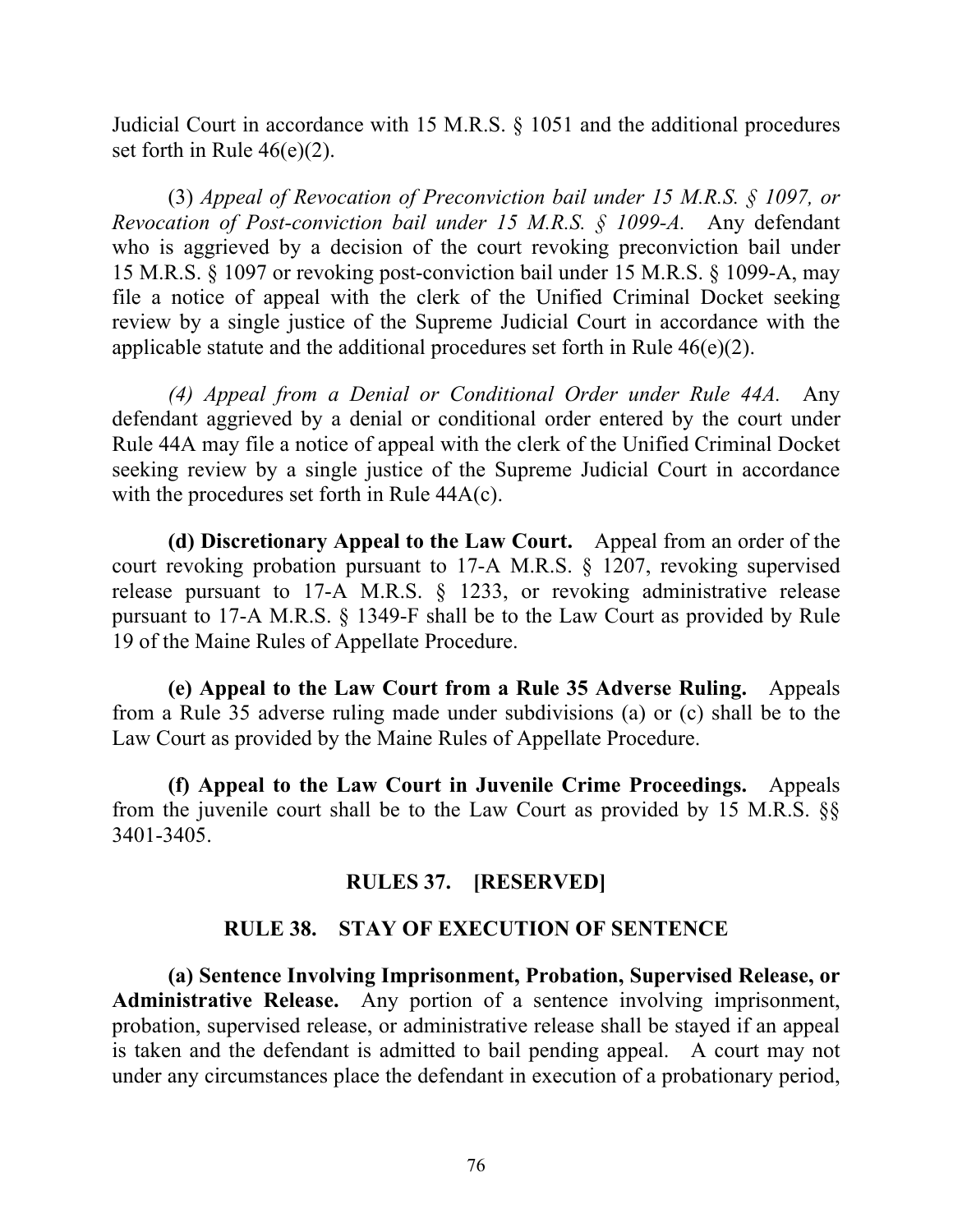period of supervised release, or period of administrative release while on bail pending appeal.

**(b) Sentence Involving Alternatives Other than Imprisonment, Probation, Supervised Release, or Administrative Release.** Any portion of a sentence involving a sentence alternative other than imprisonment, probation, supervised release, or administrative release shall be stayed by the court upon request of the defendant if an appeal is taken and if the defendant is admitted to bail pending appeal. If the defendant takes an appeal and does not or cannot seek bail pending appeal or is unable to meet the bail that is set, the court upon request of the defendant may stay any portion of a sentence involving money and may stay any other sentence alternative on any terms considered appropriate. If the judgment is vacated and the stayed sentence alternative involves money, the clerk of the Unified Criminal Docket shall forthwith refund to the defendant, or to such person as the defendant shall direct, any funds deposited to cover the defendant's money alternative. If the judgment is affirmed, the funds so deposited shall be applied by the clerk in payment of the money alternative. The clerk shall forthwith notify the defendant that such application has been made and, when applicable, the money alternative paid in full.

**(c) Automatic Termination of Stay.** If a judgment is affirmed on appeal, a court ordered stay under subdivision (a) or (b) automatically terminates when the mandate of the Law Court is entered in the Unified Criminal Docket of the trial court.

**(d) Surrender of Defendant Following Automatic Termination of Stay.** When a stay of a sentence of imprisonment automatically terminates pursuant to subdivision (c), the clerk of the Unified Criminal Docket shall forthwith mail a date-stamped copy of the mandate to the parties and to the sheriff named in the commitment order. Within 3 days after that mailing, excluding Saturdays, Sundays, and legal holidays, the defendant's appellate counsel or, if not represented by counsel on appeal, the defendant shall contact the office of the sheriff named in the commitment order and make arrangements satisfactory to the sheriff for surrendering into that sheriff's custody that day or, at the direction of the sheriff, the next regular business day. If such arrangements are not timely made, or if the arrangements are not complied with, upon the request of the named sheriff or the attorney for the State, or by direction of the court, the clerk shall issue a warrant for the defendant's arrest. Upon issuance of that warrant and necessary notice by the clerk to the court of that fact, the court, in conformity with Rule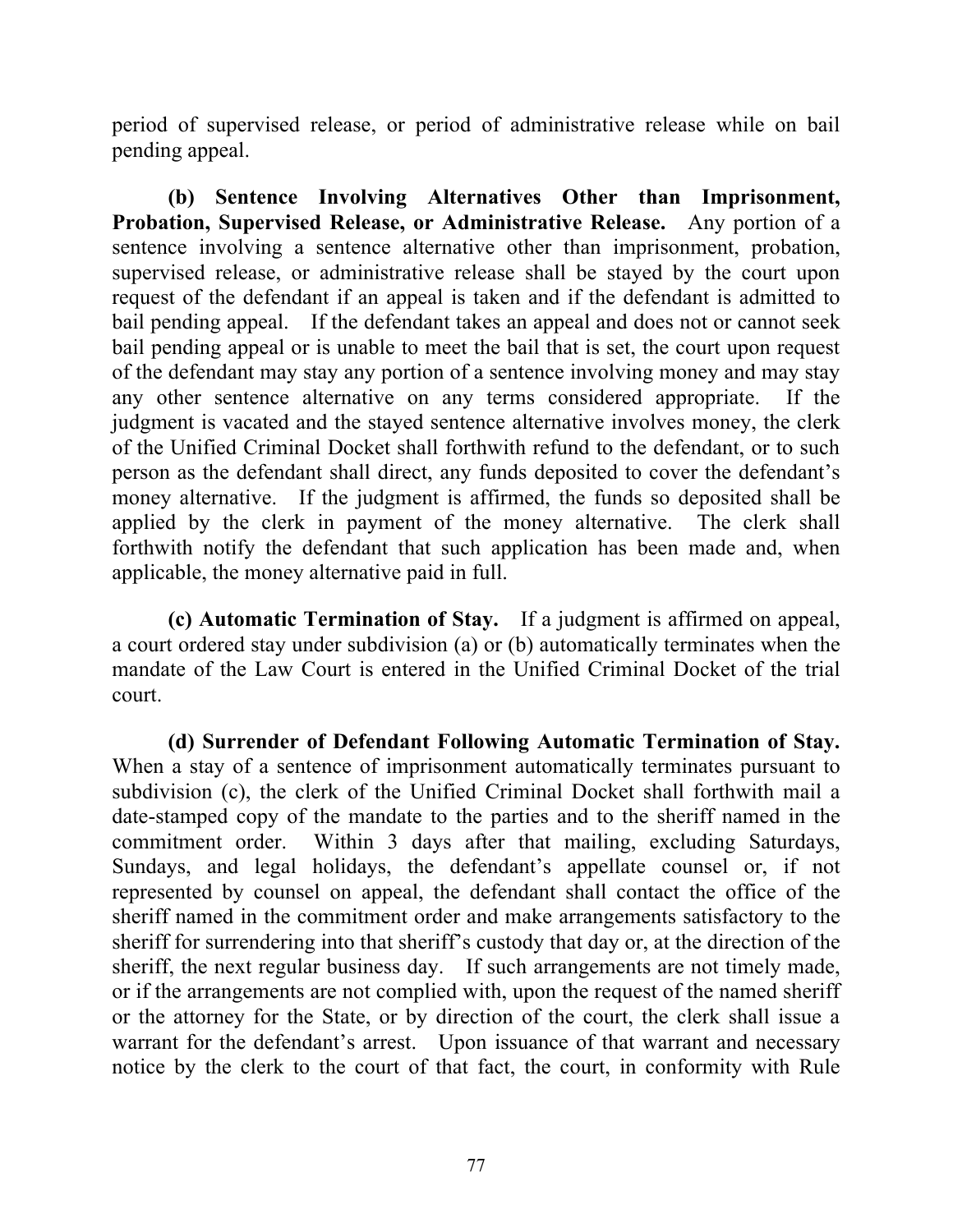$46(g)(1)$ , shall declare a forfeiture of the post-conviction bail because of the breach of condition.

### **RULE 39. [RESERVED]**

## **VIII. SUPPLEMENTARY AND SPECIAL PROCEEDINGS**

## **RULE 40. [RESERVED]**

### **RULE 41. SEARCH AND SEIZURE**

**(a) Scope.** This Rule does not modify any special statutory provision regulating search, seizure, or the issuance and execution of search warrants.

**(b) Authority to Issue a Search Warrant.** A search warrant may be issued by the court or a justice of the peace as authorized by law.

**(c) Grounds to Issue a Search Warrant.** A warrant may be issued under this Rule to search for and seize any (1) property that constitutes evidence of the commission of a crime; or (2) contraband, the fruits of crime, or things otherwise criminally possessed; or (3) property designed or intended for use or which is or has been used as the means of committing a crime; or (4) person for whose arrest there is probable cause, or who is unlawfully restrained.

**(d) Definition of Property.** The term "property" is used in this Rule and in Rules 41A and 41B to include, but not be limited to, the following:

(1) Documents, books, papers, and any other tangible objects;

(2) Electronically stored information;

(3) Information derived from a tracking device;

(4) Biological materials, including hair, blood, saliva, fingernail clippings or scrapings and materials obtainable by swab;

(5) Fingerprints, palmprints, and footprints; and

(6) Photographs, videos, or any other digital image of any person or object.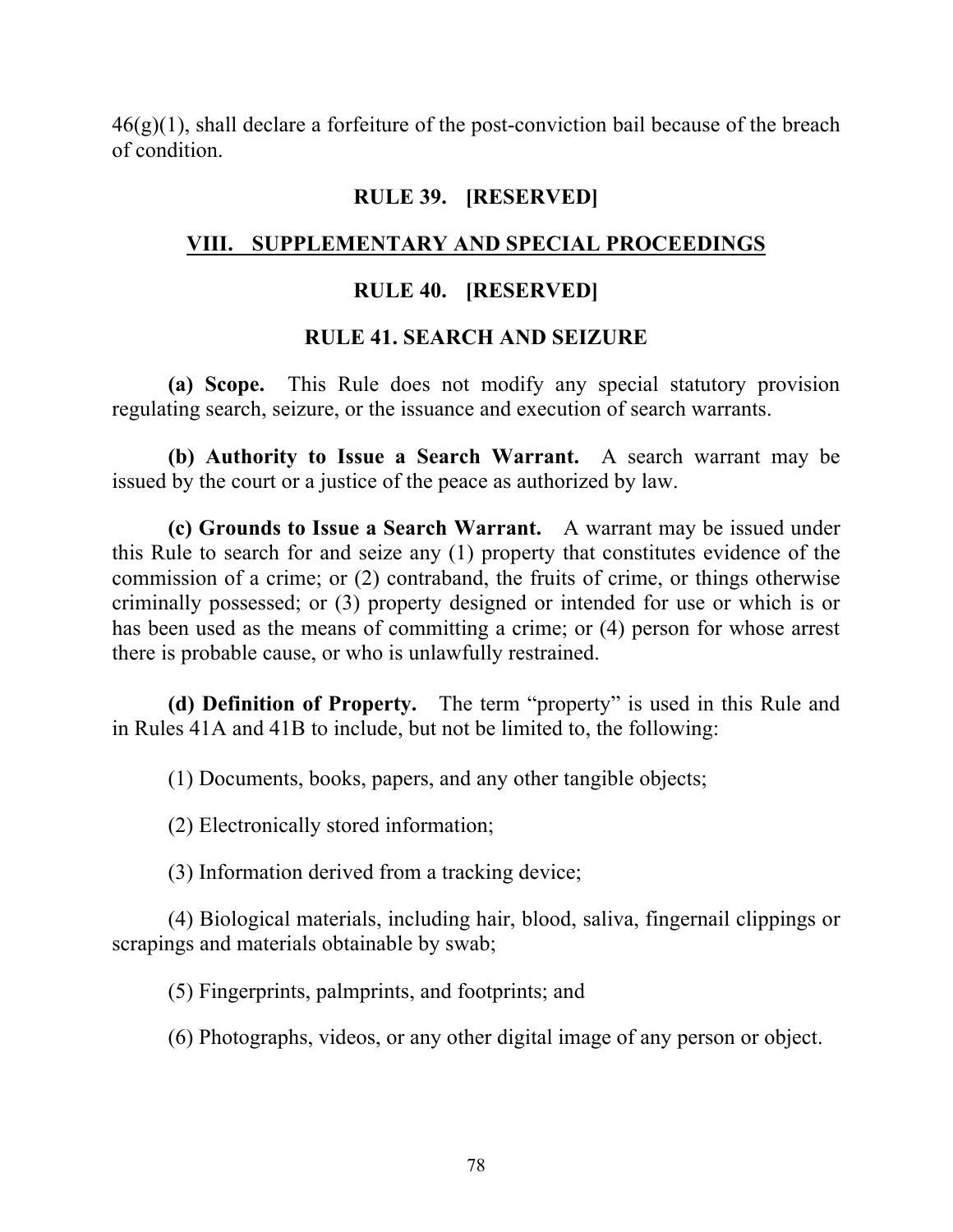### **(e) Requesting a Search Warrant.**

(1) *In General.* A search warrant request must be made in the presence of the court or justice of the peace unless the court or justice of the peace, upon request of the applicant, determines it reasonable under the circumstances to allow a search warrant request to be made outside the presence of the court or justice of the peace.

(2) *Requesting a Search Warrant in the Presence of the Court or Justice of the Peace.* A search warrant request made in the presence of the court or justice of the peace must be in the form of a written affidavit sworn to before the court or justice of the peace. The affidavit must specifically designate the person or place or other property to be searched or the tracking device to be installed and used, and the person or property to be searched for or tracked. Before ruling on the request the court or justice of the peace may hear evidence under oath or affirmation which shall be taken down by a court reporter or recording equipment or recorded in a manner that is capable of producing a record adequate for purposes of review.

(3) *Requesting a Search Warrant Outside the Presence of the Court or Justice of the Peace.* A search warrant request to be made outside the presence of the court or justice of the peace, if permitted by the court or justice of the peace, shall be as provided by Rule 41C.

### **(f) Issuing a Search Warrant.**

(1) *Duty of the Court or Justice of the Peace.* If the court or justice of the peace to whom the search warrant request is made concludes that there is probable cause to believe that the grounds for the search exist, the court or justice of the peace shall issue a search warrant designating, except as otherwise provided in Rule 41B, the person, place, or other property to be searched, and the person or place or other property to be searched for.

### (2) *Contents of the Search Warrant.*

(A) *In General.* The search warrant shall be directed to any officer authorized to enforce or assist in enforcing any law of the State of Maine. It shall state the names of the persons whose affidavits have been taken in support thereof. Except as otherwise provided in Rule 41B it shall command the officer to search the person or place named for the person or property specified. It shall designate the Unified Criminal Docket to which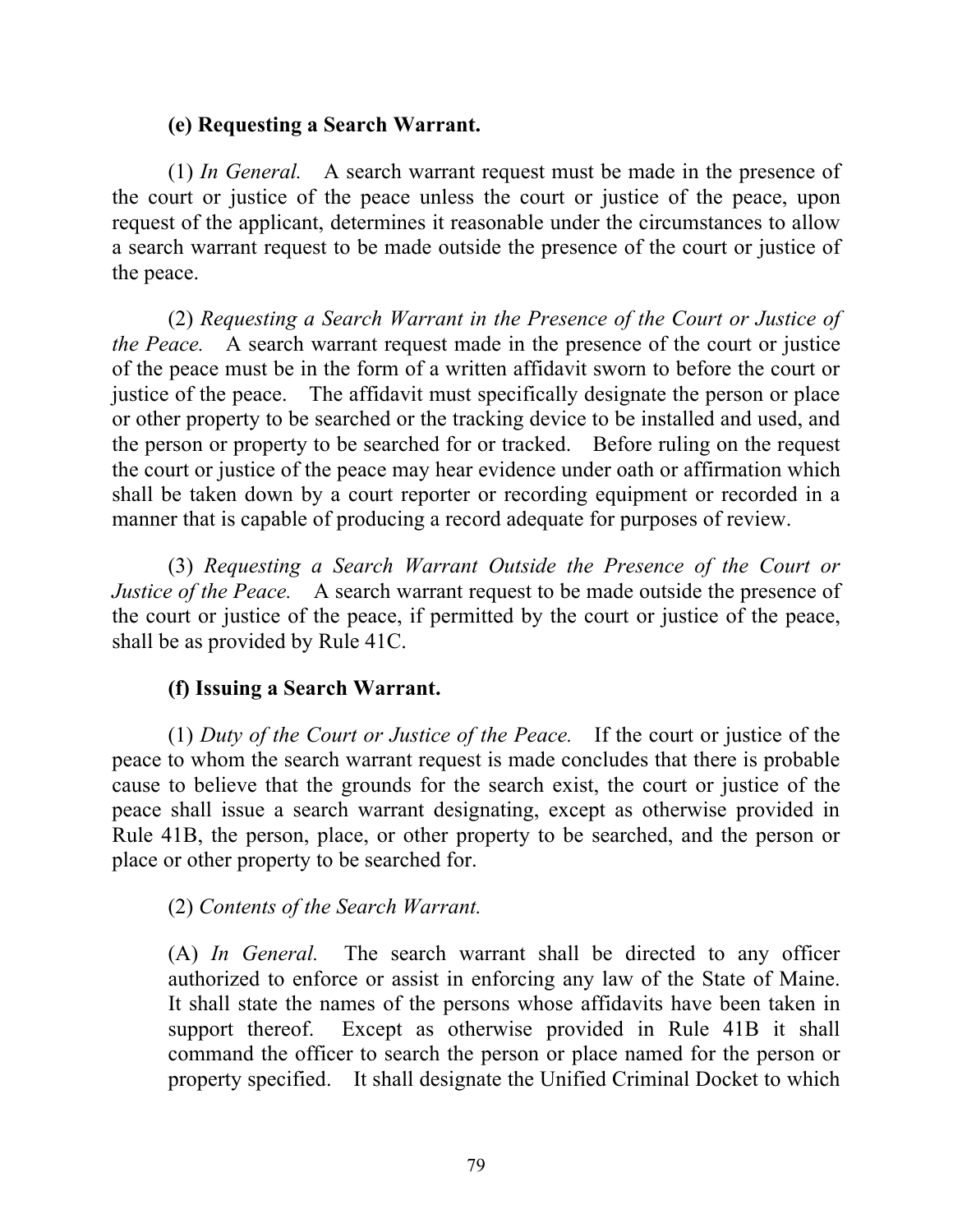it shall be returned. A copy of the search warrant shall promptly be filed with the Unified Criminal Docket designated in the warrant by the applicant.

The warrant and affidavit materials shall be treated as impounded until the return is filed.

(B) *Nighttime Search Warrant.* The warrant shall direct that it be executed between the hours of 7 a.m. and 9 p.m., unless the court or justice of the peace, by appropriate provision in the warrant, and for reasonable cause shown, authorizes its execution at another time.

(C) *Unannounced Execution of Search Warrant.* The warrant may direct that it be executed by an officer without providing notice of the officer's purpose and office if the court or justice of the peace so directs by appropriate provision in the warrant. The court or justice of the peace may so direct in the warrant upon a finding of reasonable cause showing that

(1) The property sought may be quickly or easily altered, destroyed, concealed, removed, or disposed of if prior notice is given;

(2) The escape of the person sought may be facilitated if prior notice is given;

(3) The person sought, the person from whom or from whose premises the property is sought, or an occupant thereof, may use deadly or nondeadly force in resistance to the execution of the warrant, and dispensing with prior notice is more likely to ensure the safety of officers, occupants, or others;

(4) Such facts and circumstances exist as would render reasonable the warrant's execution without notice.

**(g) Execution and Return with Inventory.** The warrant may be executed and returned only within 14 days after its date. Upon the expiration of the 14 days, the warrant must be returned to the Unified Criminal Docket designated in the warrant. The officer taking property under the warrant shall give to the person from whom or from whose premises the property was taken a copy of the warrant and a receipt for the property taken. If the person is not present, the officer shall leave the copy of the warrant and the receipt at the premises. The return shall be accompanied by a written inventory of any property taken. The inventory shall be made in the presence of the person from whose possession or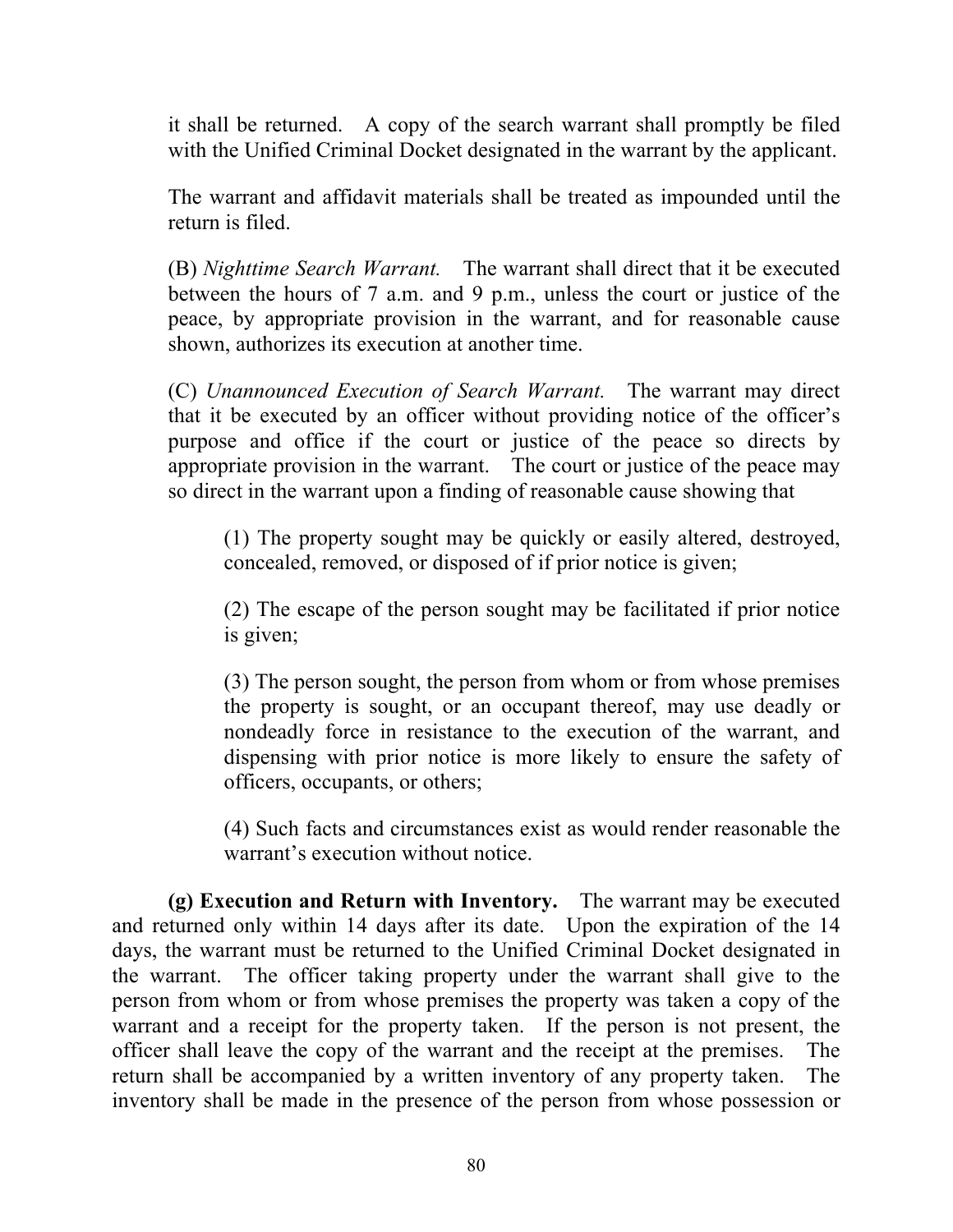premises the property was taken, if the person is present, or in the presence of at least one credible person other than the applicant for the warrant. It shall be verified by the officer. Upon request the justice or judge sitting in the Unified Criminal Docket designated in the warrant shall deliver a copy of the inventory to the person from whom or from whose premises the property was taken and to the applicant for the warrant.

**(h) Return of Papers to Clerk.** The justice or judge sitting in the Unified Criminal Docket to which a search warrant is returned shall attach to the warrant a copy of the return, inventory, and all other papers in connection therewith and shall file them with the clerk of the Unified Criminal Docket for the district and division in which the property was seized.

The court, upon motion or upon the court's own motion, may for good cause order the clerk to impound some or all of the warrant materials until a specified date or event.

**(i) Attorney for State to File Notice.** If a complaint, indictment, or information is filed subsequent to a search, the attorney for the State must file a notice with the clerk of the Unified Criminal Docket of the district in which the search took place stating the venue of the case. The clerk will transfer the search warrant to the court having jurisdiction and venue over the criminal action instituted by the complaint, indictment, or information.

**(j) Motion for Return of Property.** A person aggrieved by an unlawful seizure of property may file a motion in the Unified Criminal Docket for the return of the property on the ground that it was illegally seized. The court shall receive evidence on any issue of fact necessary to the decision of the motion. If the motion is granted the court shall order that the property be restored unless otherwise subject to lawful detention. The motion may be joined with a motion to suppress evidence.

### **RULE 41A. MOTION TO SUPPRESS EVIDENCE**

**(a) Grounds of Motion.** A defendant may move to suppress as evidence any of the following, on the ground that it was illegally obtained:

(1) property;

(2) statements of the defendant;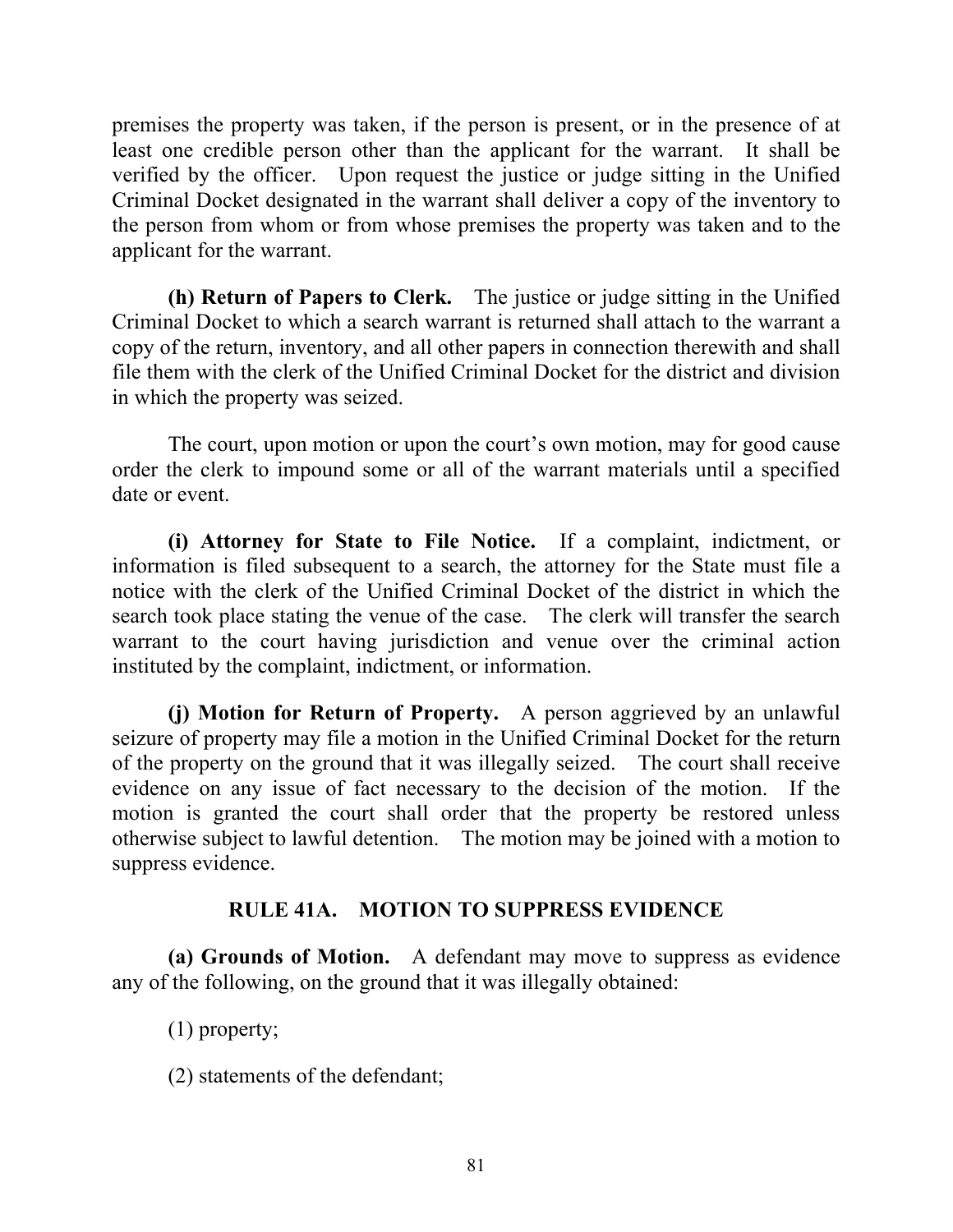(3) test results;

(4) out-of-court or in-court eyewitness identifications of the defendant.

**(b) Time of Making Motion.** The motion shall be filed within the time specified in Rule  $12(b)(3)$ . For good cause shown, the court may entertain the motion at a time beyond that provided in Rule 12(b)(3).

**(c) Hearing.** The court shall receive evidence on any issue of fact necessary to the decision of the motion.

**(d) Order.** If the motion is granted, the court shall enter an order limiting the admissibility of the evidence according to law. If the motion is granted or denied, the court shall make findings of fact and conclusions of law either on the record or in writing.

If the court fails to make such findings and conclusions, a party may file a motion seeking compliance with the requirement. If the motion is granted and if the findings and conclusions are in writing, the clerk shall mail a date-stamped copy thereof to each counsel of record and note the mailing on the Unified Criminal Docket. If the findings and conclusions are oral, the clerk shall mail a copy of the docket sheet containing the relevant docket entry and note the mailing on the Unified Criminal Docket.

## **RULE 41B. SPECIAL PROVISIONS FOR SEARCHES AND SEIZURES OF CERTAIN KINDS OF PROPERTY**

### **(a) Electronically Stored Information.**

(1) *Contents of Warrant*. A warrant seeking electronically stored information may authorize the seizure of electronic storage media or the seizure or copying of electronically stored information. Unless otherwise specified, the warrant authorizes a later review of the media or information consistent with the warrant. The warrant may authorize the retention by the property owner of an electronic copy of such information necessary to avoid or mitigate business interruption or other disruptive consequences.

(2) *Execution of Warrant.* The time for executing the warrant in Rule 41(g) refers to the seizure or on-site copying of the media or information, and not to any later off-site copying or review.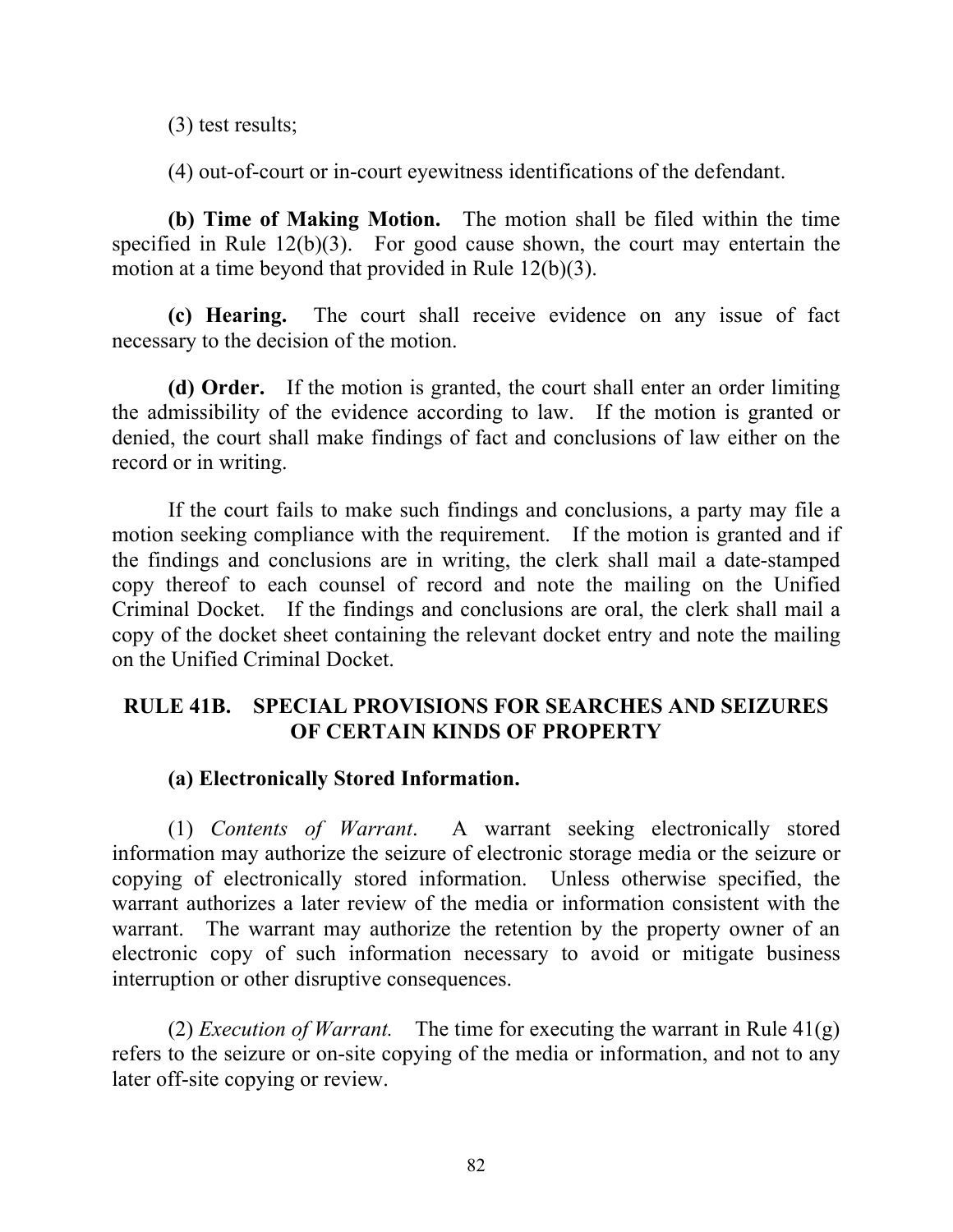(3) *Inventory*. The inventory may be limited to describing the physical storage media that were seized or copied.

### **(b) Information Derived From a Tracking Device.**

(1) *Definition of Tracking Device*. The term "tracking device" is used in this Rule and in Rule 41 to mean an electronic or mechanical device which permits the tracking of the movement of a person or object.

(2) *Contents of Warrant*. A warrant for a tracking device must identify the person or property to be tracked and the Unified Criminal Docket to which it must be returned. It must command the officer to complete any installation authorized by the warrant within a specified time and specify a reasonable length of time that the device may be used.

(3) *Execution and Return of Warrant*. Notwithstanding Rule 41(g), within 14 calendar days after the use of the tracking device has ended, the officer executing the warrant must return it to the Unified Criminal Docket designated in the warrant. The time for executing the warrant in this paragraph refers to the use of the tracking device and not to any later data extraction and review. The officer must enter on the warrant the date and time the device was installed and the period during which it was used.

(4) *Service of Warrant*. Within 14 calendar days after the use of the tracking device has ended, the officer executing it must serve a copy of the warrant on the person who was tracked or whose property was tracked. Service may be accomplished by (A) delivering a copy to the person who, or whose property, was tracked; (B) leaving a copy at the person's residence or usual place of abode with an individual of suitable age and discretion who resides at that location; or (C) mailing a copy to the person's last known address. The time may be extended by the court for good cause shown.

## **(c) Cell Phone or Other Electronic Device Location Information.**

The following outlines the special statutory provisions both for obtaining the location information of a cell phone or other electronic device and for its in-court use at a trial, hearing, or proceeding as provided under 16 M.R.S. §§ 647 to 650-B. Additionally, it specifies how Rule 41 is to be applied; identifies the "appropriate court" in which the written statement must be filed to comply with 16 M.R.S.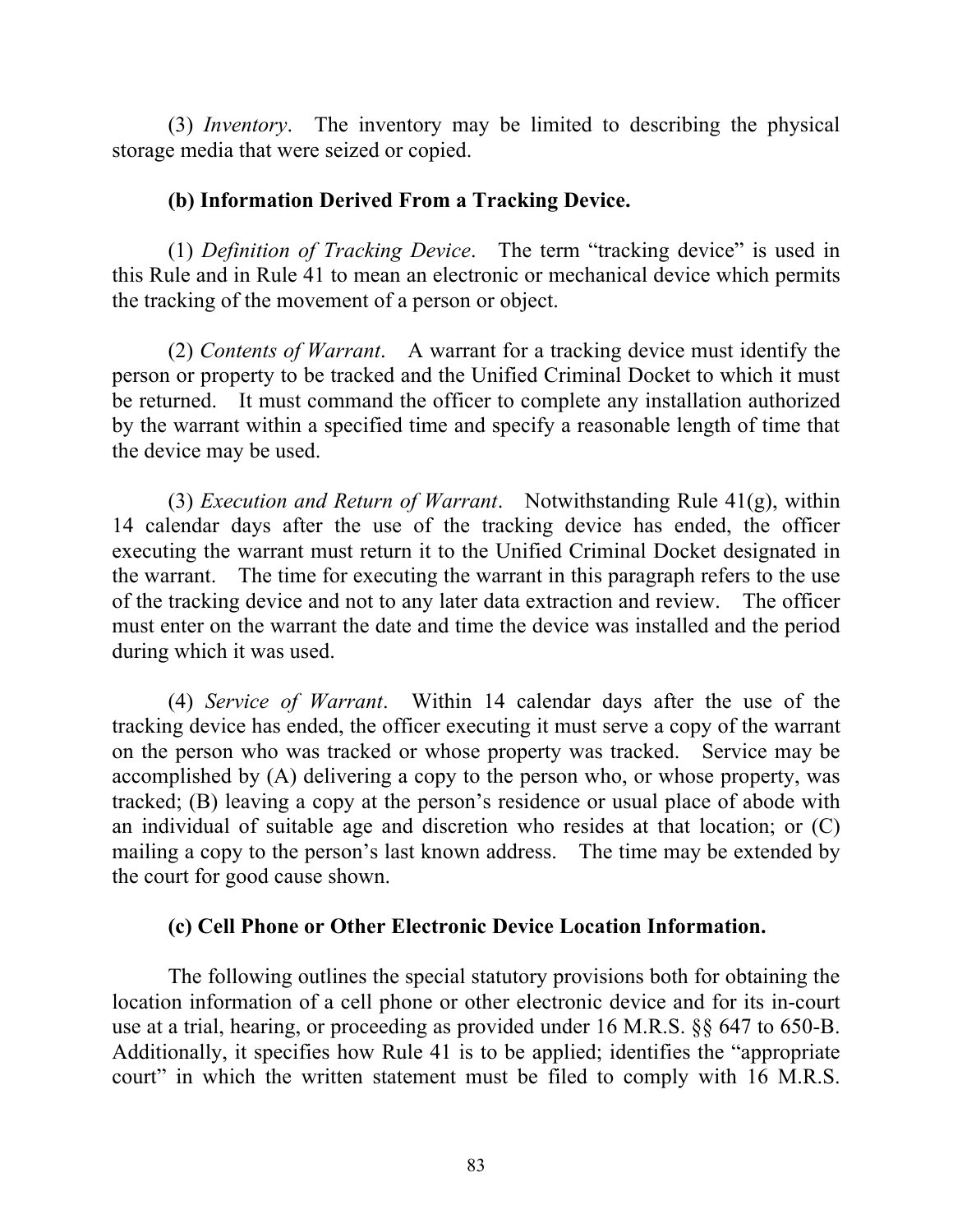§ 650(4); and makes all written statements confidential unless a court orders otherwise with respect to a specific written statement.

(1) *Definitions.* The definitions for "electronic communication service," "electronic device," "location information," and other included statutorily defined terms are as provided under 16 M.R.S. § 647.

(2) *Search Warrant Requirement; Application Process; Time Allowed for Execution.* Unless an exception is provided by 16 M.R.S. § 650, a search warrant is required to obtain location information by 16 M.R.S. § 648. The application process for the issuance of the search warrant and its return are as provided in Rule 41. The time allowed for its execution, however, is provided by 16 M.R.S. § 648, not Rule 41(g).

(3) *Notice Obligation to Identifiable Owner or User; Timing and Content of Written Notice.* Unless waived as provided under 16 M.R.S. § 649(2), written notice to an identifiable owner or user is as provided under 16 M.R.S. § 649. Timing and content of the written notice is as provided under 16 M.R.S. § 649(1).

(4) *Court Order Prohibiting an Electronic Communication Service or Location Information Service from Disclosing Existence of Search Warrant.* A court order to a provider of electronic communication service or location information service not to notify any other person of the existence of the search warrant is as provided under 16 M.R.S. § 649(3).

(5) *Exceptions to Warrant Requirement.* Exceptions to the requirement of obtaining a search warrant in order to obtain location information is as provided under 16 M.R.S. § 650. In the event no warrant is obtained due to reliance upon the immediate danger of death or serious physical injury exception pursuant to 16 M.R.S. § 650(4), the required written statement must be filed with the Kennebec County Consolidated Clerk's Office. Unless a court orders otherwise with respect to a specific written statement, all written statements are confidential.

(6) *Conditions for In-Court Use of Location Information or Evidence Derived From It.* Unless waived by a court under 16 M.R.S. § 650-A(2), use at a trial, hearing, or proceeding of location information or evidence derived from it is conditioned upon notice and the furnishing of certain warrant materials as provided by 16 M.R.S.  $\S$  650-A(1).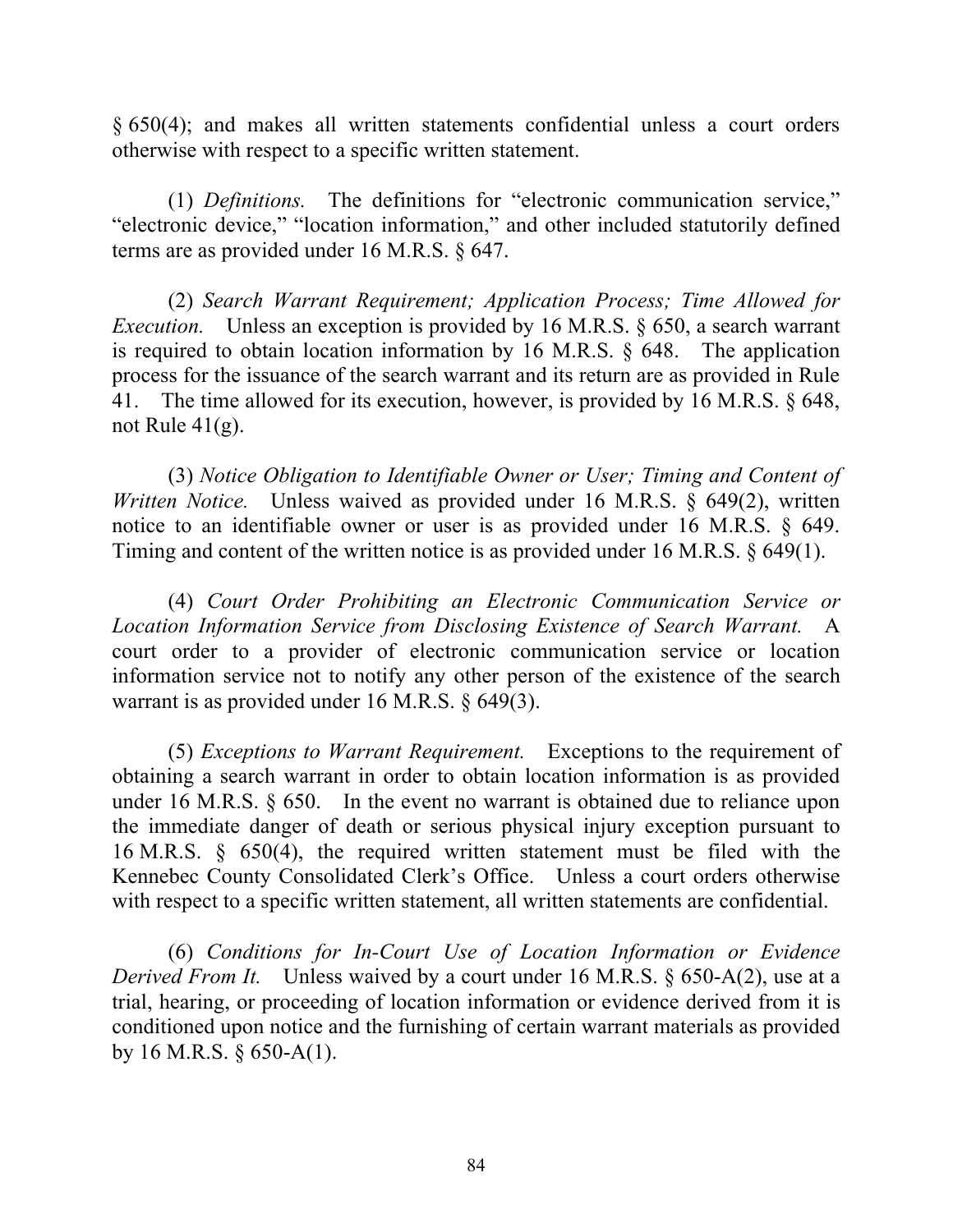### **(d) Cell Phone or Other Portable Electronic Device Content Information.**

The following outlines the special statutory provisions both for obtaining the content information of a cell phone or other portable electronic device and the consequences for violating its provisions as provided under 16 M.R.S. §§ 641-646.

(1) *Definitions.* The definitions for "content information," "electronic communication service," "portable electronic device," and other included statutorily defined terms are as provided under 16 M.R.S. § 641.

(2) *Search Warrant Requirement.* Unless an exception is provided under 16 M.R.S. § 644, a search warrant is required to obtain content information from a provider of electronic communication service by 16 M.R.S. § 642. The application process for the issuance of the search warrant, its execution and return are as provided in Rule 41.

(3) *Notice Obligation to Owner or User; Timing and Content of Written Notice.* Unless waived under 16 M.R.S. § 643(2), written notice to an owner or user is as provided by 16 M.R.S. § 643. Timing and content of the written notice is as provided by 16 M.R.S.  $\S$  643(1).

(4) *Court Order Prohibiting Electronic Communication Service from Disclosing Existence of Search Warrant.* A court order to a provider of electronic communication services not to notify any other person of the existence of the search warrant is as provided under 16 M.R.S. § 643(3).

(5) *Exceptions to Warrant Requirement.* Exceptions to the requirement of obtaining a search warrant in order to obtain content information are as provided under 16 M.R.S. § 644.

(6) *Content Information Obtained in Violation of 16 M.R.S. §§ 641-644 Inadmissible.* Content information obtained in violation of 16 M.R.S. §§ 641-644 is inadmissible in a criminal proceeding as provided under 16 M.R.S. § 645.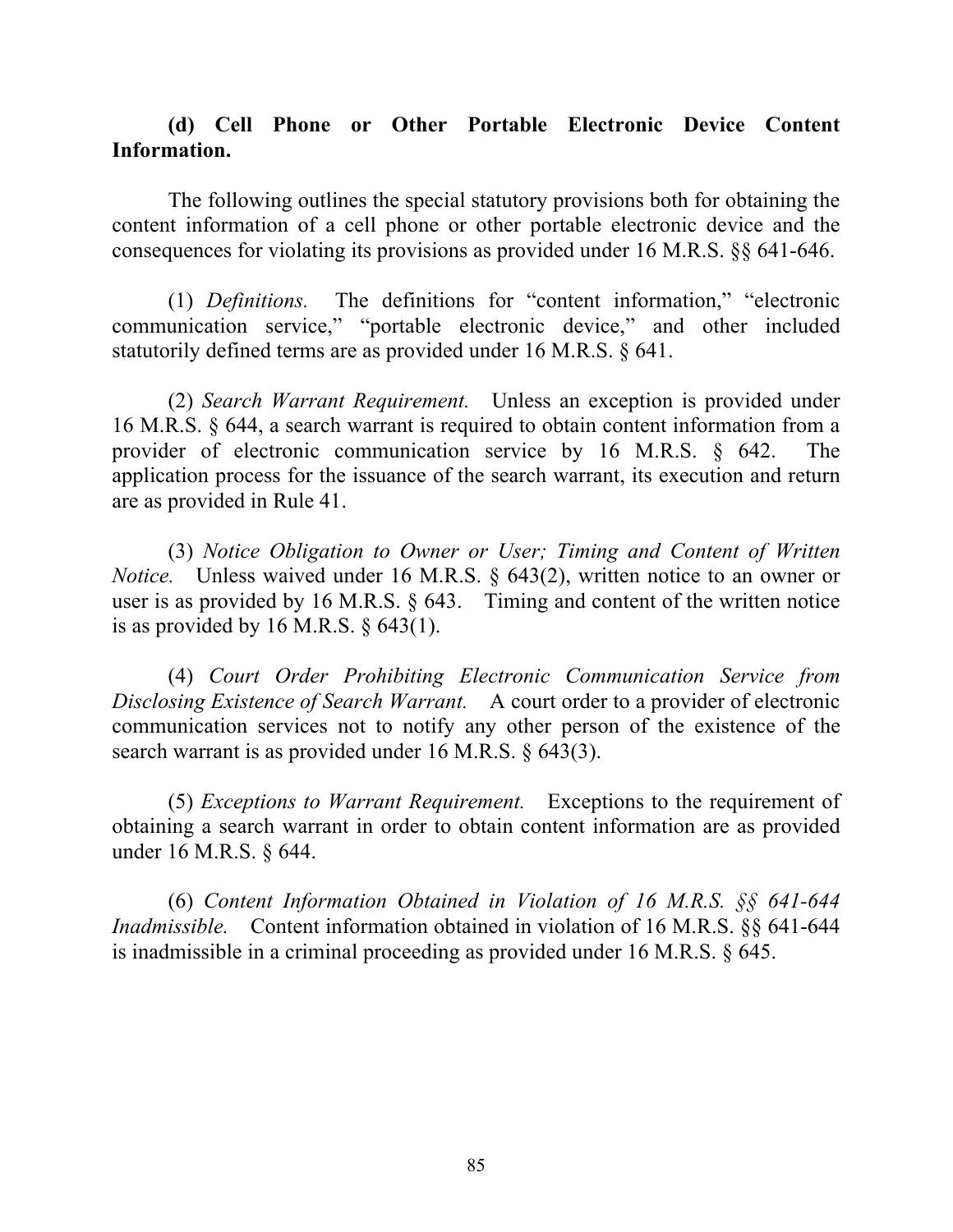### **RULE 41C. SEARCH WARRANT REQUEST MADE BY APPLICANT OUTSIDE THE PRESENCE OF THE COURT OR JUSTICE OF THE PEACE**

**(a) In General.** The court or justice of the peace may, upon request of the applicant, allow a search warrant request to be made outside the presence of the court or justice of the peace if the court or justice of the peace determines it to be a reasonable request under the circumstances.

**(b) Procedures to be Applied.** If the court or justice of the peace allows the applicant to make the search warrant request outside the presence of the court or justice of the peace the following procedures apply:

(1) The request must be in the form of a written affidavit transmitted by reliable electronic means to the court or justice of the peace. The contents of the affidavit must conform to Rule  $41(e)(2)$ . The applicant, by telephone or other reliable electronic means, must attest to its contents, and the court or justice of the peace must acknowledge the attestation in writing on the affidavit. Before ruling on the request the court or justice of the peace may hear evidence under oath or affirmation by telephone or other reliable means that shall be taken down by a court reporter or recording equipment, or otherwise recorded in a manner that is capable of producing a record adequate for purposes of review.

(2) In addition to the written affidavit the applicant shall prepare a proposed search warrant and transmit it by reliable electronic means to the court or the justice of the peace. The contents of the warrant must conform to Rule  $41(f)(2)$ or, when applicable, Rule  $41B(a)(1)$  or  $41B(b)(2)$ . The transmission received by the court or justice of the peace may serve as the original.

(3) If the court or justice of the peace is satisfied that there is probable cause to believe that the grounds for the search exist, the court or justice of the peace shall sign the proposed search warrant or a modified version, enter the date and time of issuance on the warrant, and transmit it by reliable electronic means to the applicant. A copy of the issued search warrant shall promptly be filed with the Unified Criminal Docket designated in the warrant by the applicant.

**(c) Suppression Limited.** Absent a finding of bad faith, evidence obtained from a warrant issued under this Rule is not subject to suppression on the ground that issuing the warrant in this manner was unreasonable under the circumstances.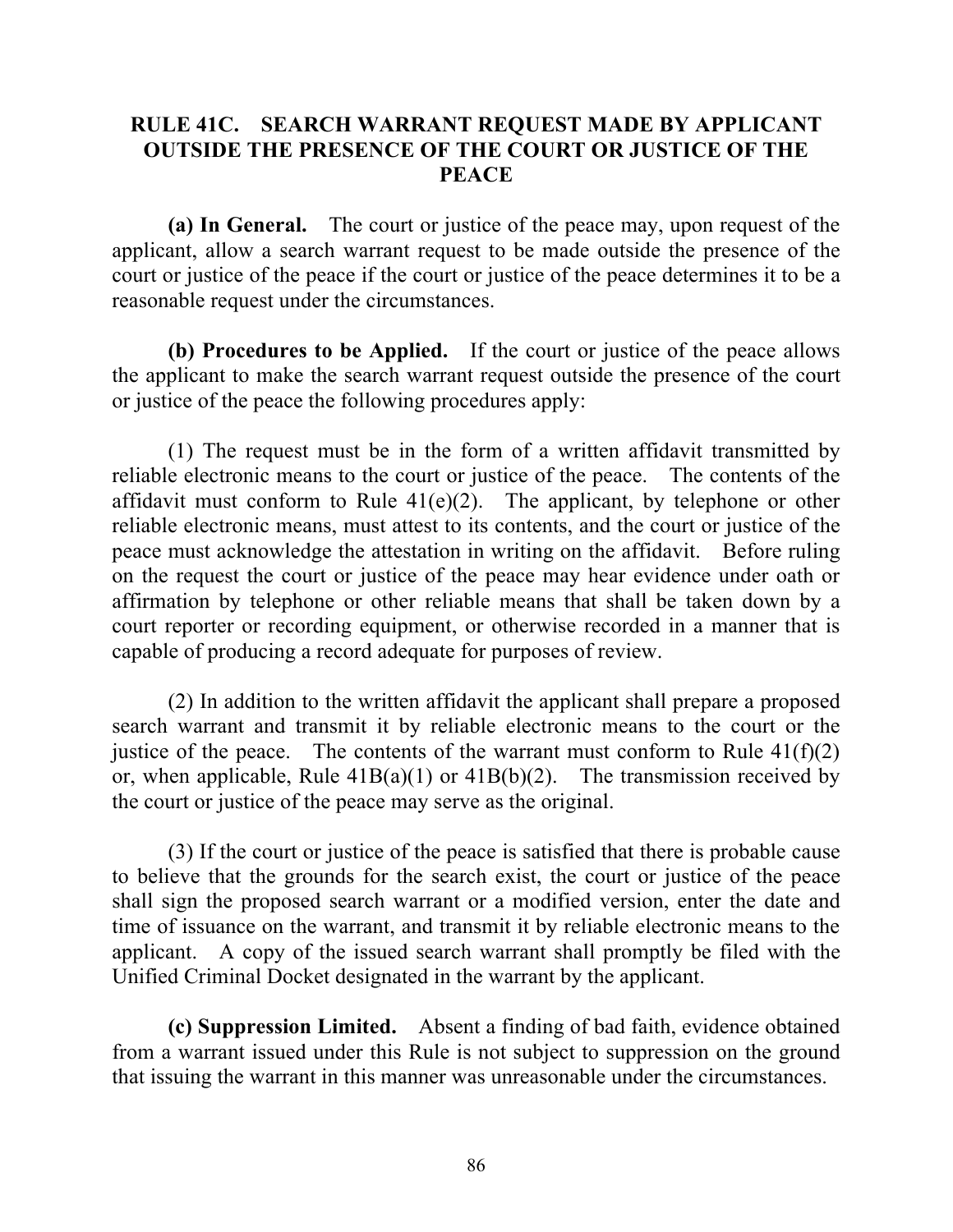#### **RULE 42. CONTEMPT PROCEEDINGS**

Procedures to implement the inherent and statutory powers of the court to impose sanctions for contempt arising out of any criminal proceeding are set out in Rule 66 of the Maine Rules of Civil Procedure.

#### **IX. GENERAL PROVISIONS**

#### **RULE 43. PRESENCE OF THE DEFENDANT**

The defendant shall be present at the arraignment, at the dispositional conference, at every stage of the trial including the impaneling of the jury, and at the return of the verdict, and at the imposition of sentence, except as otherwise provided by these Rules. In any criminal prosecution the defendant's voluntary absence after the trial has been commenced in the defendant's presence shall not prevent continuing the trial to and including the verdict and imposition of sentence. A corporation may appear by counsel for all purposes. In any criminal prosecution for a Class D or Class E crime, the court may permit arraignment, plea, trial, and imposition of sentence of a represented defendant in the defendant's absence.

#### **RULE 43A. PHYSICAL RESTRAINT OF JUVENILES**

**(a) Physical restraints in a courtroom prohibited absent court order.** Physical restraints shall not be used on a juvenile in a courtroom except when ordered by the court prior to or during the juvenile's appearance in the courtroom in accordance with this Rule.

**(b) Determination by the court.** If the transporting agency, the judicial marshal, other designated court security officer, or the State requests that physical restraints be used on a juvenile in the courtroom, the court shall be notified of that request. Upon such request, the court shall ensure that the juvenile, the juvenile's attorney, and the State are informed of the request. Additionally, prior to or during a proceeding, with similar disclosure to the parties present, and based on an individualized assessment of the particular juvenile and the available security resources, the court on its own motion may make a preliminary determination that one or more of the grounds for use of physical restraints listed in subsection (c) exists. If the juvenile or attorney for the juvenile objects, the court shall, whenever practical, provide the juvenile or the juvenile's attorney with an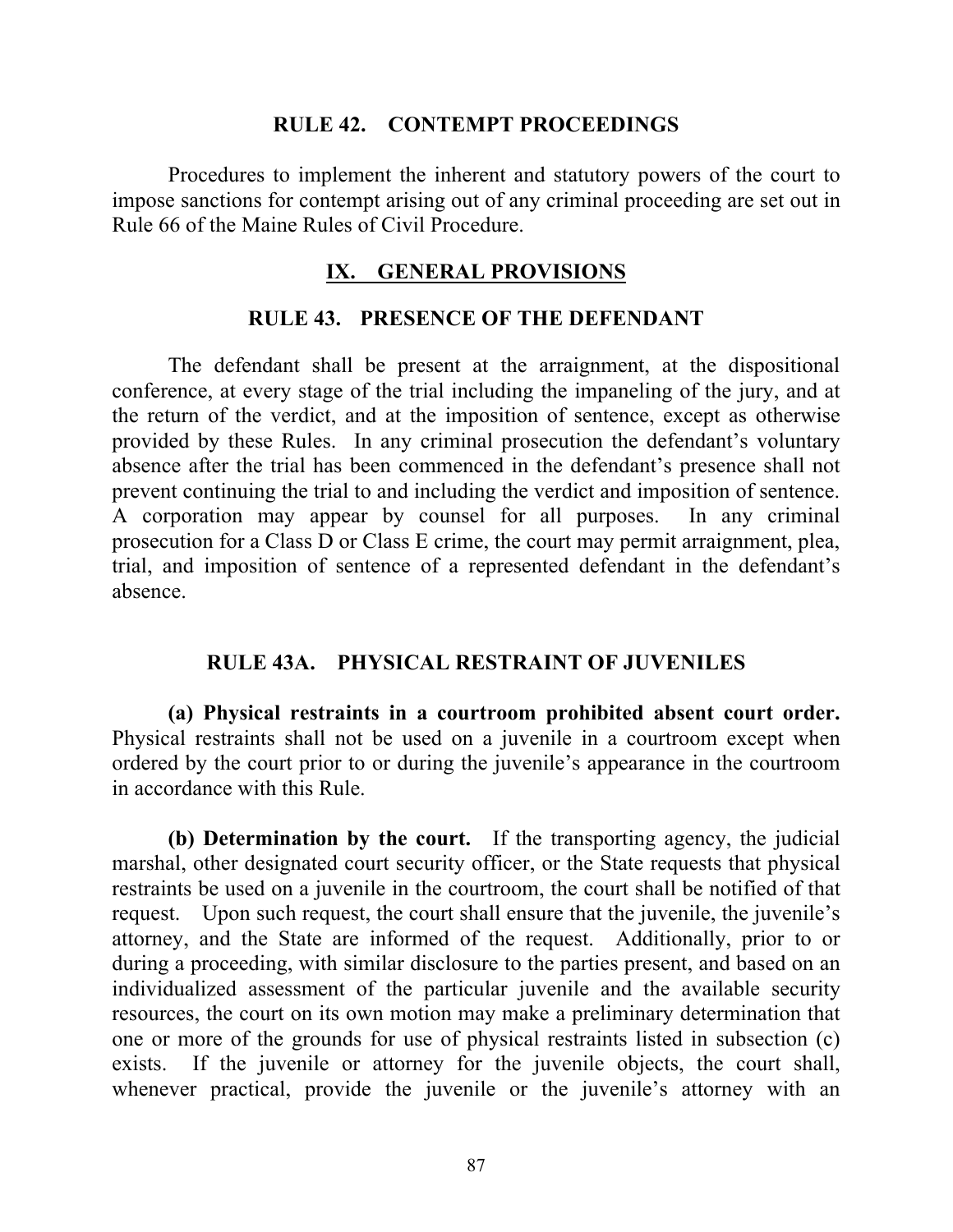opportunity to state the basis of the objection before the court renders a decision on the use of restraints.

The court may order the use of physical restraints on a juvenile in the courtroom only if, based on an individualized assessment of the particular juvenile and the available security resources, it determines that:

(1) One or more of the grounds for use of physical restraints set out in subsection (c) exists; and

(2) There are no less restrictive alternatives reasonably available to maintain order and safety in the courtroom, or to prevent the risk of flight.

**(c) Grounds for use of physical restraints.** The following are grounds for the use of physical restraints in the courtroom:

(1) The present behavior of the juvenile creates a current and substantial threat to the juvenile's safety or to the safety of others in the courtroom, or that it creates a substantial risk of flight; or

(2) The juvenile's past behavior, including but not limited to behavior and conduct in a courtroom, creates a current and substantial risk that the juvenile will threaten the juvenile's safety or the safety of others in the courtroom, or that creates a substantial risk of flight.

**(d) Findings.** If the use of physical restraints is ordered over the objection of the juvenile, the court shall make findings of fact on the record in support of the order.

## **RULE 44. RIGHT TO AND ASSIGNMENT OF COUNSEL**

### **(a) Assignment of Counsel.**

(1) *Before Verdict*. If the defendant in a proceeding in which the crime charged is murder or a Class A, Class B, or Class C crime appears in any court without counsel, the court shall advise the defendant of the defendant's right to counsel and assign counsel to represent the defendant at every stage of the proceeding unless the defendant elects to proceed without counsel. If the defendant is without sufficient means to employ counsel, the court shall make an initial assignment of counsel. Assigned counsel must be designated by the Maine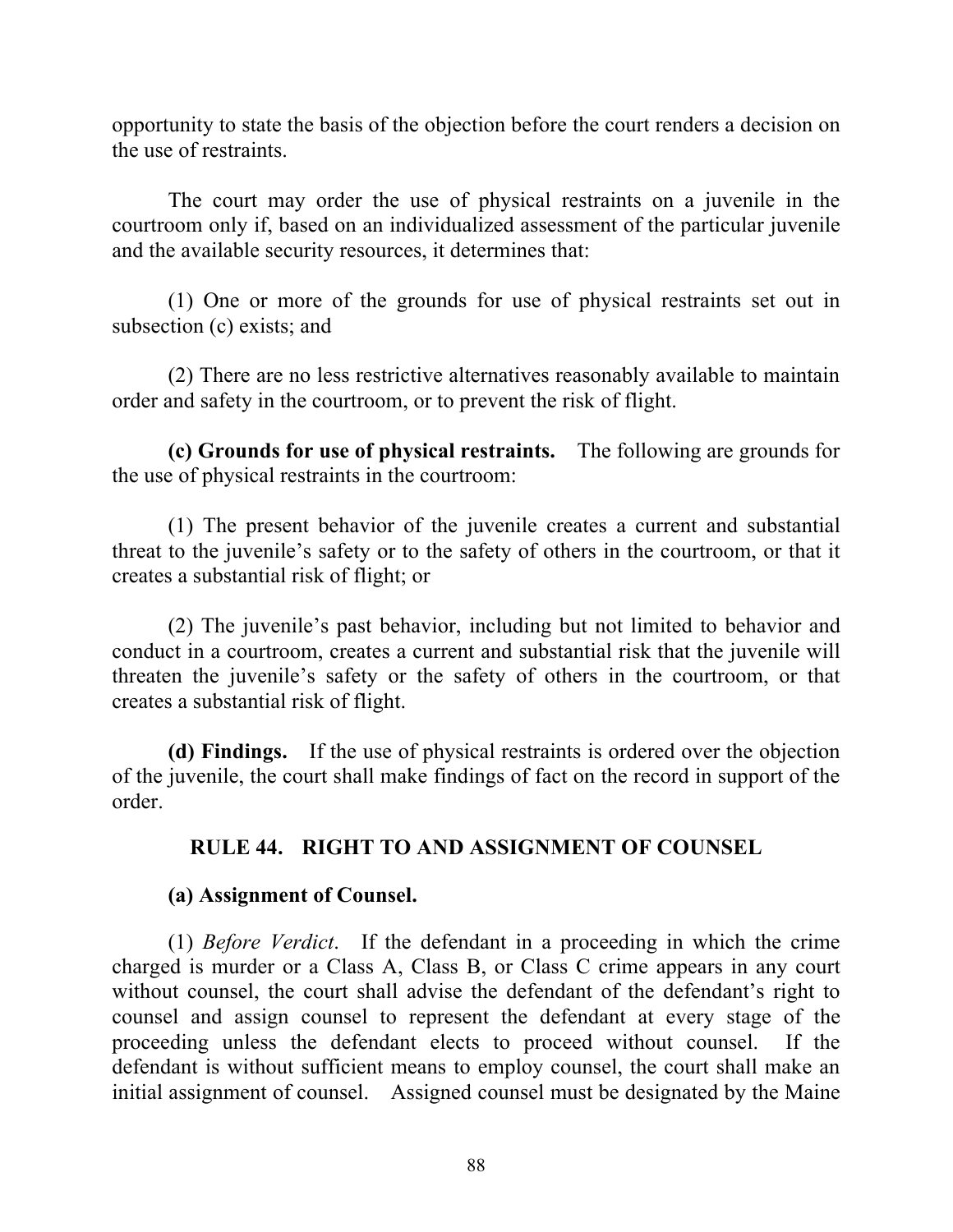Commission on Indigent Legal Services as eligible to receive assignments for the type of case to which counsel is assigned. The Maine Commission on Indigent Legal Service will, pursuant to procedures established by the Commission, accept the initial assignment made by the court or substitute other counsel for counsel assigned by the court. Counsel initially assigned by the court shall remain counsel of record unless the Commission does not accept the assignment and provides notice of substitution of counsel and counsel files a notice of withdrawal pursuant to Rule 44B, or counsel is otherwise granted leave to withdraw pursuant to Rule 44B.

If a defendant in a proceeding in which the crime charged is a Class D or Class E crime appears without counsel, the court shall advise the defendant of the defendant's right to be represented by counsel at every stage of the proceeding unless the defendant elects to proceed without counsel. If the defendant is without sufficient means to employ counsel, the court shall make an initial assignment of counsel, unless the court concludes that in the event of conviction a sentence of imprisonment will not be imposed. Assigned counsel must be designated by the Maine Commission on Indigent Legal Services as eligible to receive assignments for the type of case to which counsel is assigned. The Maine Commission on Indigent Legal Service will, pursuant to procedures established by the Commission, accept the initial assignment made by the court or substitute other counsel for counsel assigned by the court. Counsel initially assigned by the court shall remain counsel of record unless the Commission does not accept the assignment and provides notice of substitution of counsel and counsel files a notice of withdrawal pursuant to Rule 44B, or counsel is otherwise granted leave to withdraw pursuant to Rule 44B.

(2) *On Appeal*. Counsel assigned to a case in the Unified Criminal Docket shall continue to represent the defendant unless relieved by order of the trial court or the Law Court. The court may assign counsel to a defendant determined indigent after verdict or finding pursuant to Rule 44A.

**(b) Determination of Indigency.** The court shall determine whether a defendant has sufficient means with which to employ counsel and in making such determination may examine the defendant under oath concerning the defendant's financial resources. A defendant does not have sufficient means with which to employ counsel if the defendant's lack of resources effectively prevents the defendant from retaining the services of competent counsel. In making its determination the court shall consider the following factors: the defendant's income, the defendant's credit standing, the availability and convertibility of any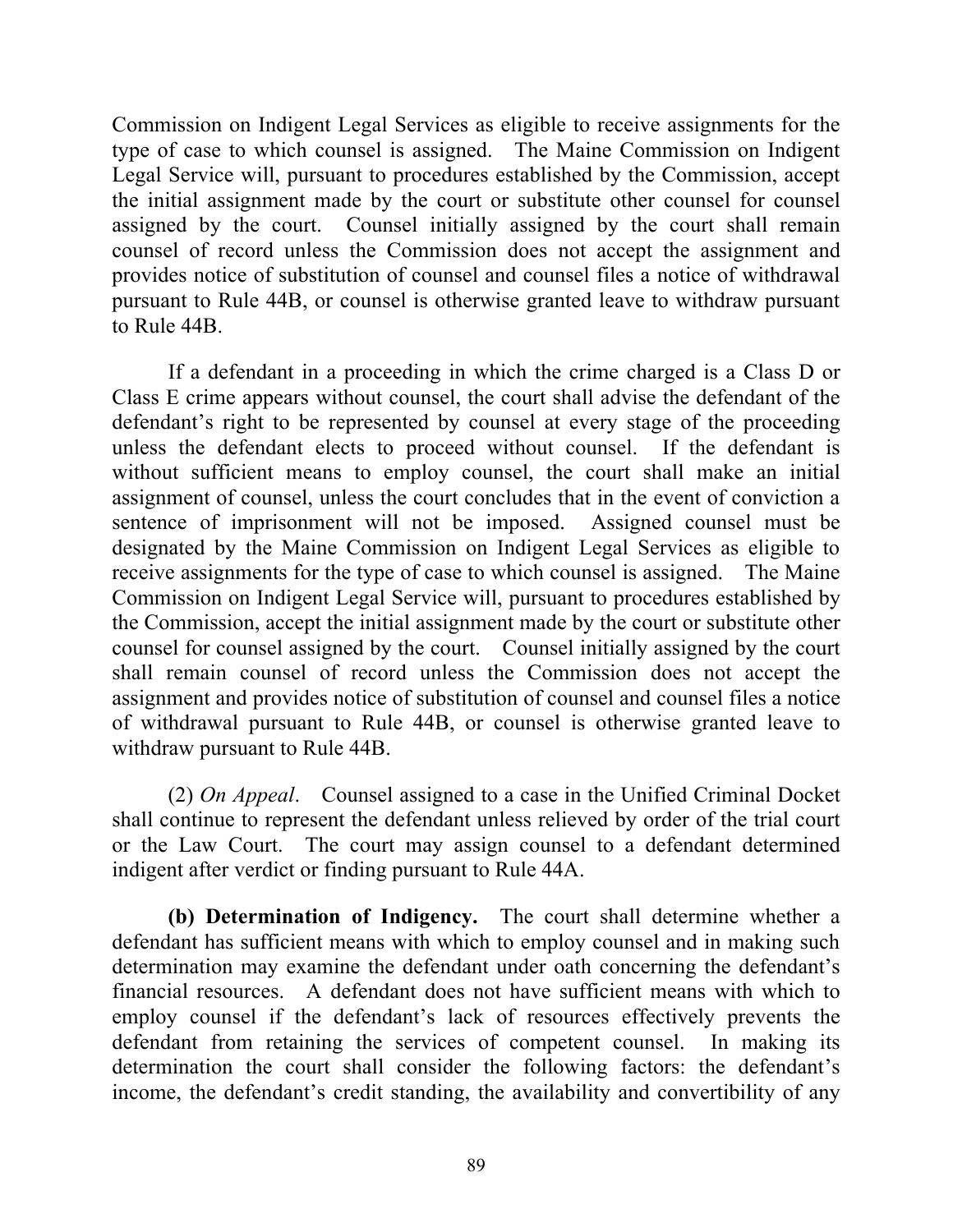assets owned by the defendant, the living expenses of the defendant and the defendant's dependents, the defendant's outstanding obligations, the financial resources of the defendant's parents if the defendant is an unemancipated minor residing with his or her parents, and the cost of retaining the services of competent counsel.

If the court finds that the defendant has sufficient means with which to bear a portion of the expense of the defendant's defense, it shall assign counsel to represent the defendant in accordance with subdivision (a)(1), above, but may condition its order on the defendant's paying to the court a specified portion of the counsel fees and costs of defense. When such a conditional order is issued, the court shall enter an order stating its findings.

**(c) Compensation of Counsel.** Counsel appointed to represent a defendant shall receive compensation for services performed and expenses incurred as assigned counsel pursuant to rates and standards established by the Maine Commission on Indigent Legal Services pursuant to 4 M.R.S. § 1804(2) and (3). Assigned counsel shall under no circumstances accept from the defendant or from anyone else on the defendant's behalf any compensation for services or costs of defense, except pursuant to court order.

**(d) Appearance of defense counsel.** An order assigning counsel to represent a defendant pursuant to subdivision (a) shall constitute a notice of appearance by that attorney. Counsel who represents a defendant in a criminal proceeding other than on a court-appointed basis shall file a written appearance with the clerk of the Unified Criminal Docket before or at the time of counsel's first court appearance or filing of papers on behalf of the client. The entry of appearance must include the attorney's name, firm name, address, telephone number, facsimile number, email address, and bar number.

**(e) Bar Registration Number.** All attorneys appearing in the Unified Criminal Docket shall include their Maine Bar Registration Numbers on all documents filed with the court.

# **RULE 44A. PROCEDURE FOR DETERMINATION OF INDIGENCY AFTER VERDICT OR FINDING**

**(a) Petition and Hearing.** A defendant who has filed notice of appeal and who claims to be without financial means to prosecute the appeal may, within 14 days following the filing of the notice of appeal, file a petition in the court in which the defendant was convicted requesting that the defendant be declared indigent.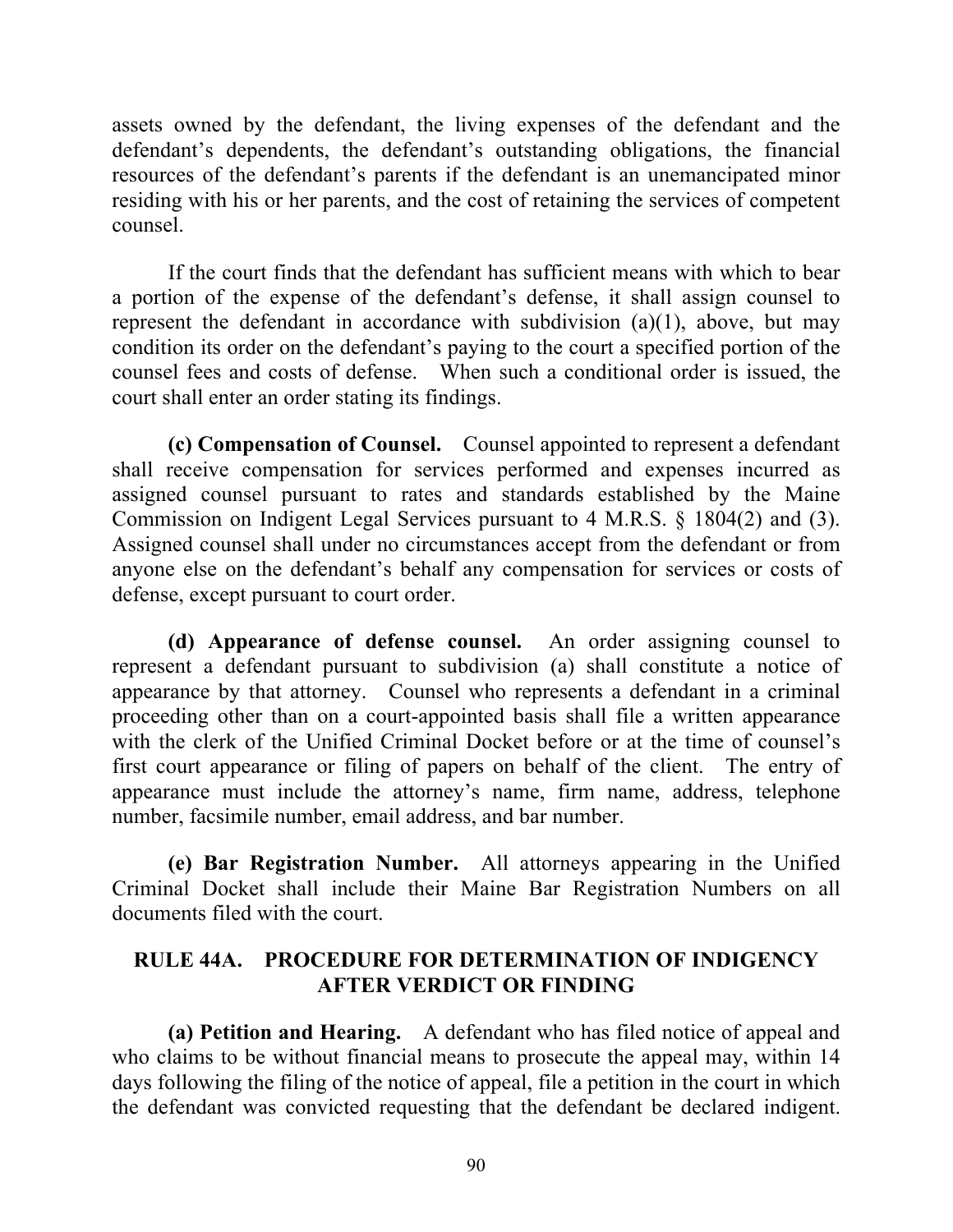The petition shall be heard promptly. The clerk of the Unified Criminal Docket shall forthwith notify the clerk of the Law Court of the filing of a petition pursuant to this Rule.

**(b) Order.** If, after hearing, the court finds that the petitioner is without financial means with which to prosecute the appeal, it shall grant the relief requested. If, after hearing, the court finds that the petitioner has financial means with which to bear a portion of the expense of prosecuting the appeal, it shall grant the relief requested but may condition its order on the petitioner's paying a portion of the expense of prosecuting the appeal. If, after hearing, the court finds that the petitioner has financial means with which to prosecute the appeal, the petition shall be denied.

When a conditional order is issued or when a petition is denied, the court shall file a decree setting forth its findings.

**(c) Review.** From the findings filed following the denial of a petition or the granting of a conditional order, the petitioner may, within 14 days after the filing thereof, appeal to a justice of the Supreme Judicial Court if the petition is denied in the Unified Criminal Docket. The justice, after notice to the attorney for the State, shall hear the matter de novo, and may affirm, modify, or reverse the findings of the court below. If the findings are modified or reversed, the matter shall be remanded to the court below for appropriate action. The decision of the reviewing justice shall be final. During the pendency of this appeal the time periods for the perfection of the appeal on the merits shall not run, but shall commence to run upon final disposition of the petition. The clerk below shall forthwith notify the clerk of the Law Court of such final disposition and the date of its entry.

### **RULE 44B. WITHDRAWAL OF COUNSEL**

Counsel may withdraw from a case by serving notice of withdrawal on his or her client and the State and filing the notice, provided that such notice is accompanied by notice of the appearance of other counsel. Unless this condition is met, counsel may withdraw from the case only by leave of court. A court order relieving counsel does not become effective until either new counsel is appointed or has entered an appearance, or the court determines that the defendant has expressly waived the right to counsel, impliedly waived that right by conduct, or forfeited that right.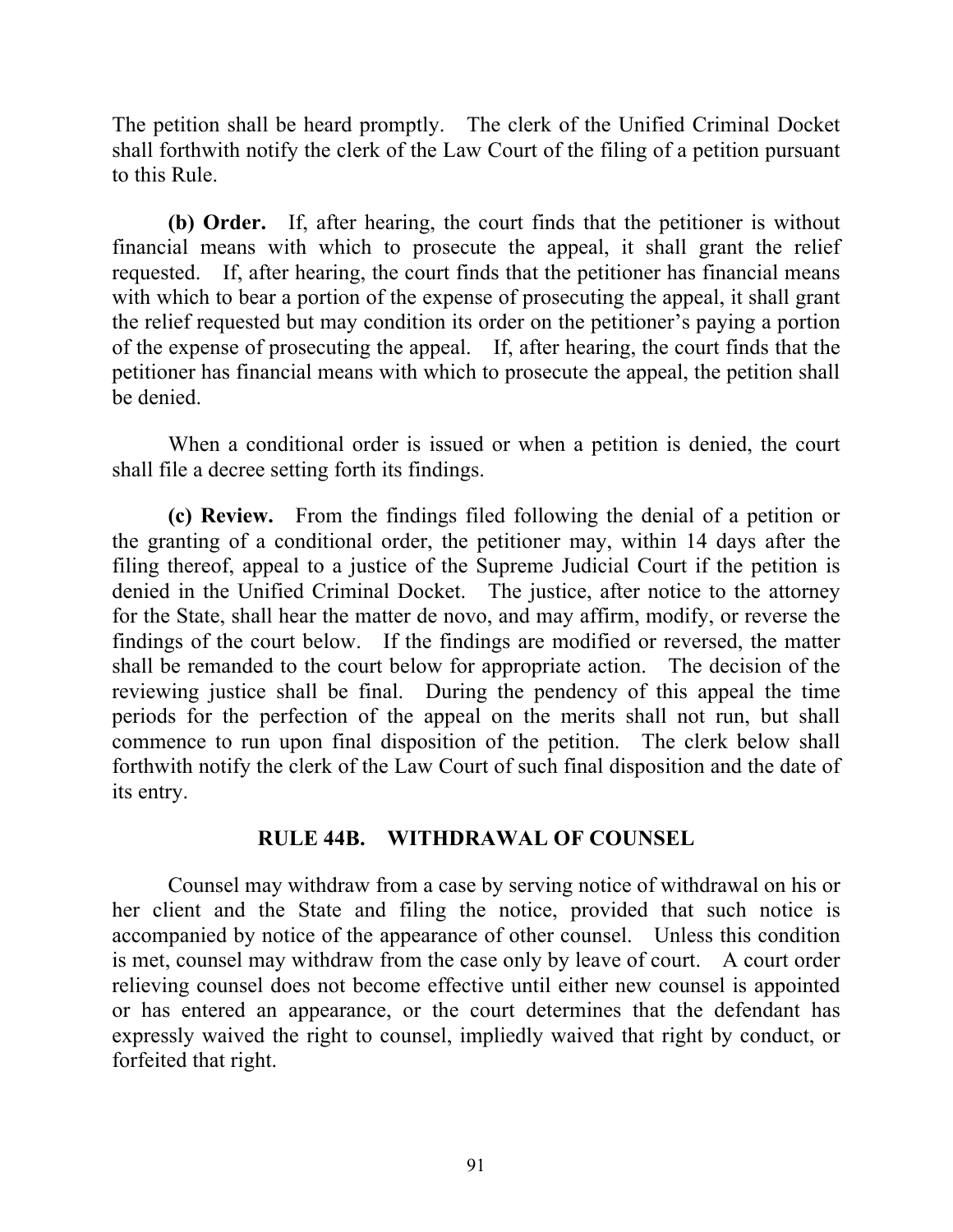### **RULE 44C. APPLICATION TO MAINE COMMISSION ON INDIGENT LEGAL SERVICES FOR FUNDS FOR EXPERT OR INVESTIGATIVE ASSISTANCE FOR INDIGENT DEFENDANT**

A defendant found indigent or who claims to be without sufficient means to employ expert or investigative assistance necessary for his or her defense may file an application for funds to obtain expert or investigative assistance or both with the Maine Commission on Indigent Legal Services in accordance with procedures established by the Commission.

#### **RULE 45. TIME**

**(a) Computation**. In computing any period of time, the day of the act or event from which the designated period of time begins to run shall not be included. The last day of the period so computed shall be included, unless it is a Saturday, a Sunday, or a legal holiday, in which event the period runs until the end of the next day which is not a Saturday, a Sunday, or a legal holiday. When a period of time prescribed or allowed is less than 7 days, intermediate Saturdays, Sundays, and legal holidays shall be excluded in the computation.

For the purpose of this subdivision legal holidays shall include days on which the clerk's office is closed pursuant to Rule 54.

**(b) Enlargement.** When an act is required or allowed to be done at or within a specified time, the court for cause shown may at any time in its discretion (1) with or without motion or notice, order the period enlarged if application therefor is made before the expiration of the period originally prescribed or as extended by a previous order, or (2) upon motion made after the expiration of the specified period, permit the act to be done if the failure to act was the result of excusable neglect; however the court may not extend the time for taking any action under Rules 29, 33, 34, and 35, except to the extent and under the conditions stated in them.

**(c) Unaffected by Expiration of Term.** The period of time provided for the doing of any act or the taking of any proceeding is not affected or limited by the continued existence or expiration of a term of court. The existence or expiration of a term of court in no way affects the power of a court to act in a criminal proceeding. This Rule shall not affect the times at which a grand jury may be summoned nor shall it affect the limitations upon the power of bail commissioners.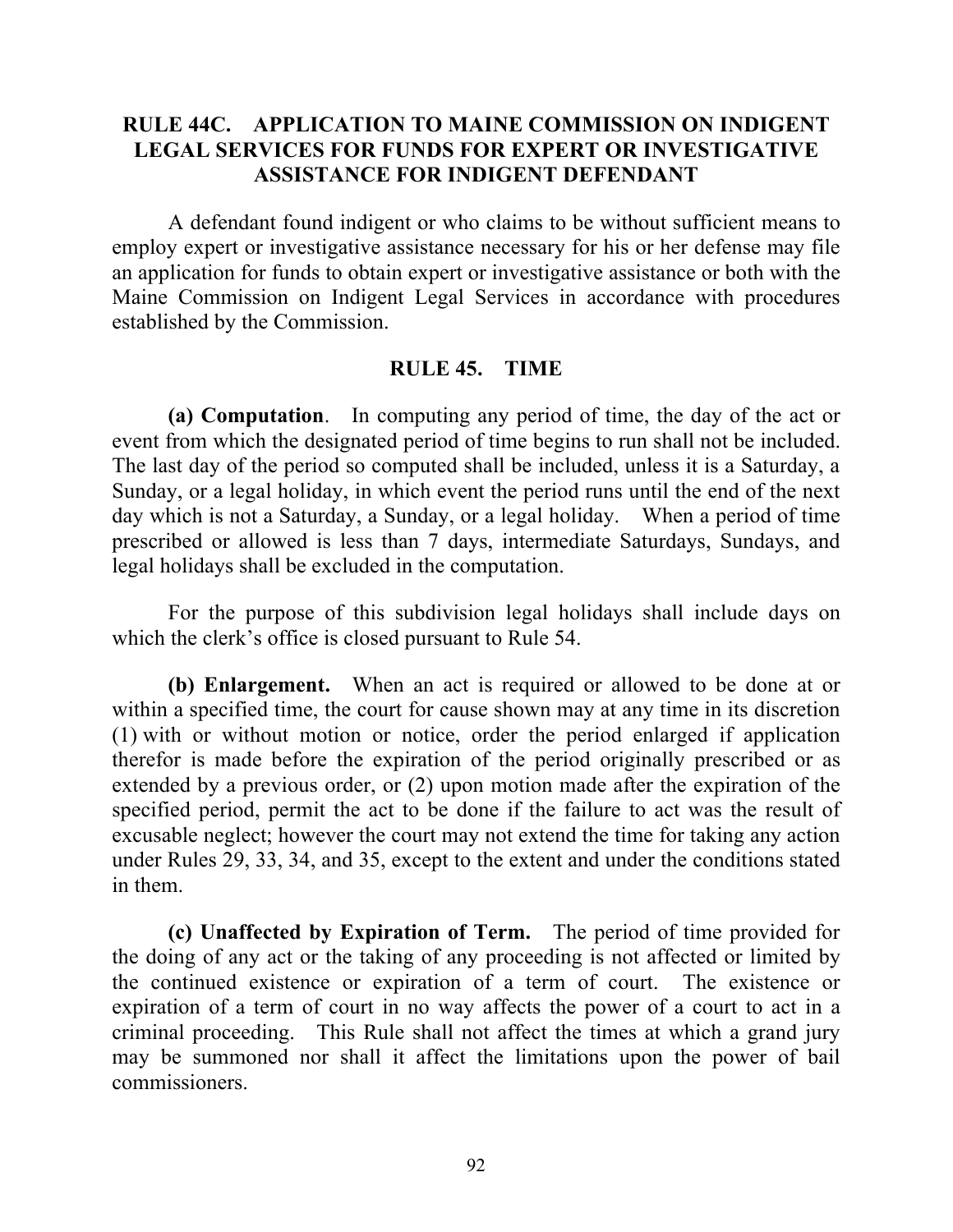**(d) For Motions; Affidavits.** A written motion, other than one which may be heard ex parte, and notice of the hearing thereof shall be served not later than 7 days before the time specified for the hearing unless a different period is fixed by rule or order of the court. For cause shown such an order may be made on ex parte application. When a motion is supported by affidavit, the affidavit shall be served with the motion, and opposing affidavits may be served not less than one day before the hearing unless the court permits them to be served at a later time.

**(e) Additional Time After Service by Mail.** Whenever a party has the right or is required to do any act within a prescribed period after the service of a notice or other paper upon the party and the notice or other paper is served upon the party by mail, 3 days shall be added to the prescribed period.

## **RULE 46. CERTAIN PROCEDURAL PROVISIONS GOVERNING BAIL**

**(a) In General.** This Rule contains certain procedural provisions governing bail for a defendant or for a witness. The procedure governing preconviction and post-conviction bail for a defendant is generally provided by statute.

### **(b) Bail by a Bail Commissioner.**

(1) *Required Factual Endorsements Upon Written Release Order*. Every bail commissioner upon accepting bail shall endorse upon the written release order the following facts: the date and place (town or city) of accepting bail, the court before which the prisoner is required to appear, the crime or crimes of which the prisoner is accused, the amount and conditions of bail, the names and addresses of each surety or owner of cash bail, the prisoner's mailing address and, if different, residence address, and, if known, the date and time the prisoner is to appear, the Arrest Tracking Number, the Charge Tracking Number, and the date of birth of the prisoner.

(2) *Inability of Person in Custody to Pay Bail Commissioner Fee*. A person presently in custody who is qualified to be released upon personal recognizance or upon execution of an unsecured appearance bond, whether or not accompanied by one or more conditions of bail that has been set by a judicial officer, but who in fact lacks the present financial ability to pay a bail commissioner fee, shall nonetheless be released upon personal recognizance or upon execution of an unsecured appearance bond. A bail commissioner shall not refuse to (A) examine a person to determine the person's eligibility for bail, (B) set bail, (C) prepare the personal recognizance or bond, or (D) take the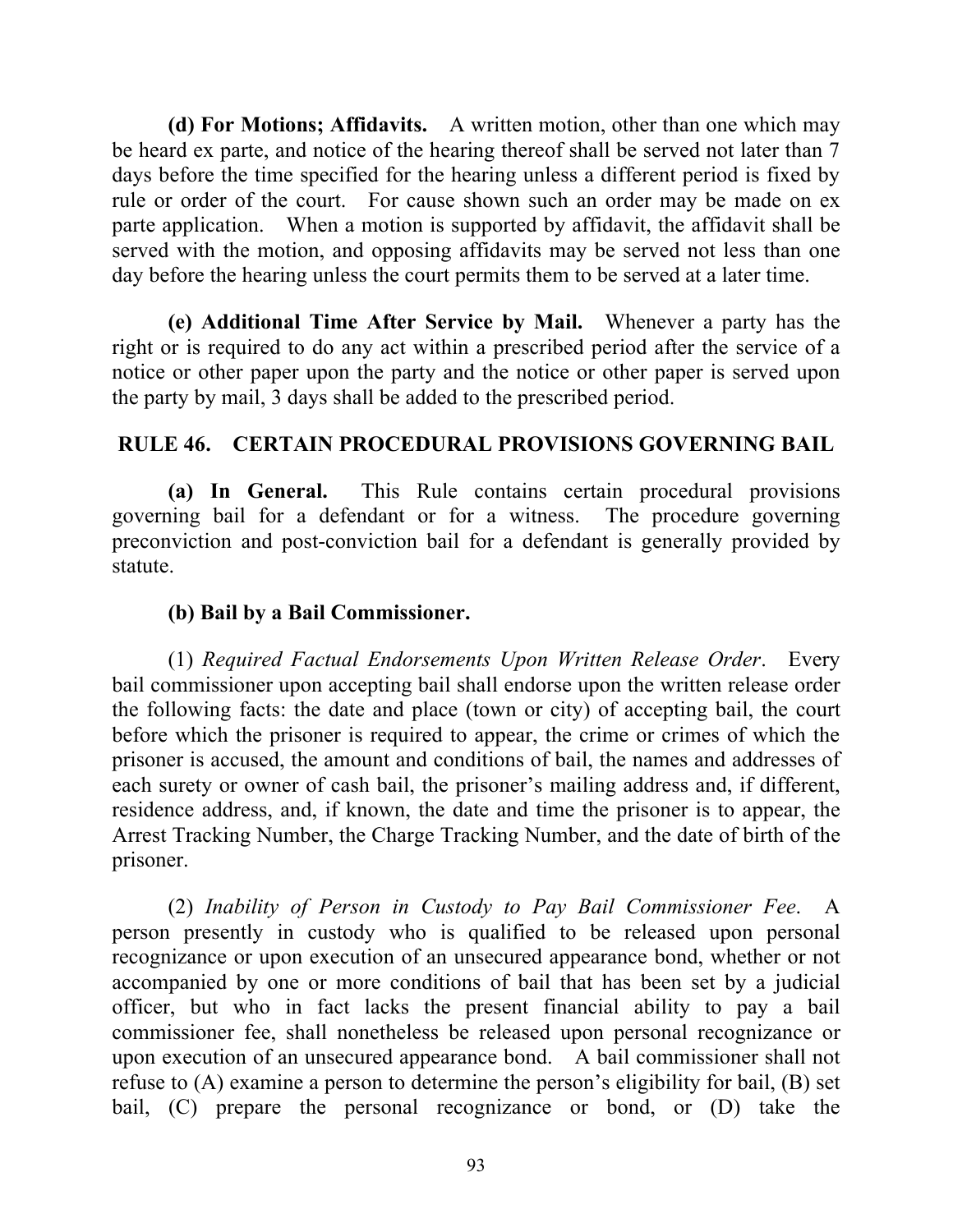acknowledgement of the person in custody, because a person in custody lacks the present financial ability to pay a bail commissioner fee.

**(c) Bail Given on Appeal; Place of Deposit.** Whenever cash or other property is given on appeal, it shall be deposited with the clerk of the Unified Criminal Docket on the next regular business day.

**(d) Redetermination of Bail by Another Justice or Judge**. Any defendant charged with a crime bailable as of right who is aggrieved by a decision of the court made at arraignment or initial appearance as to the amount or conditions of bail set may file one petition for redetermination of bail by another justice or judge. Such petition must be filed with the court no later than 14 days before the date set for the defendant's dispositional conference. If the defendant is incarcerated, hearing on the petition shall be scheduled before any justice or judge within 48 hours of filing, excluding Saturdays, Sundays, legal holidays, and court holidays. For a defendant who is in custody, the court shall provide notice of the hearing to the attorney for the State at least 24 hours before the hearing. If the defendant is not in custody, hearing on the petition shall be scheduled within 7 days after it has been filed. For a defendant who is not in custody, the court shall provide notice of the hearing to the attorney for the State at least 72 hours before the hearing. The court shall review the petition and, after providing the parties with an opportunity to be heard, may set bail in any manner authorized by 15 M.R.S. § 1026.

## **(e) Review of Bail by or Appeal to a Single Justice of the Supreme Judicial Court.**

(1) *Petition*. A petition for review of preconviction bail under 15 M.R.S. § 1029 shall be filed in the Unified Criminal Docket. The clerk shall promptly deliver a copy of the petition to any Justice of the Supreme Judicial Court designated by a general order or special assignment of the Chief Justice to sit in single justice matters in that county. On receipt of the petition, the trial court's order, and the available record of the hearing below, the assigned justice will either conduct a hearing de novo or conduct a review, depending upon what is required under the law. Briefing and oral argument may be dispensed with by the assigned Justice.

(2) *Appeal*. An appeal of post-conviction bail under 15 M.R.S. § 1051, or an appeal of revocation of preconviction bail under 15 M.R.S. § 1097 or revocation of post-conviction bail under 15 M.R.S. § 1099-A shall be taken by filing a notice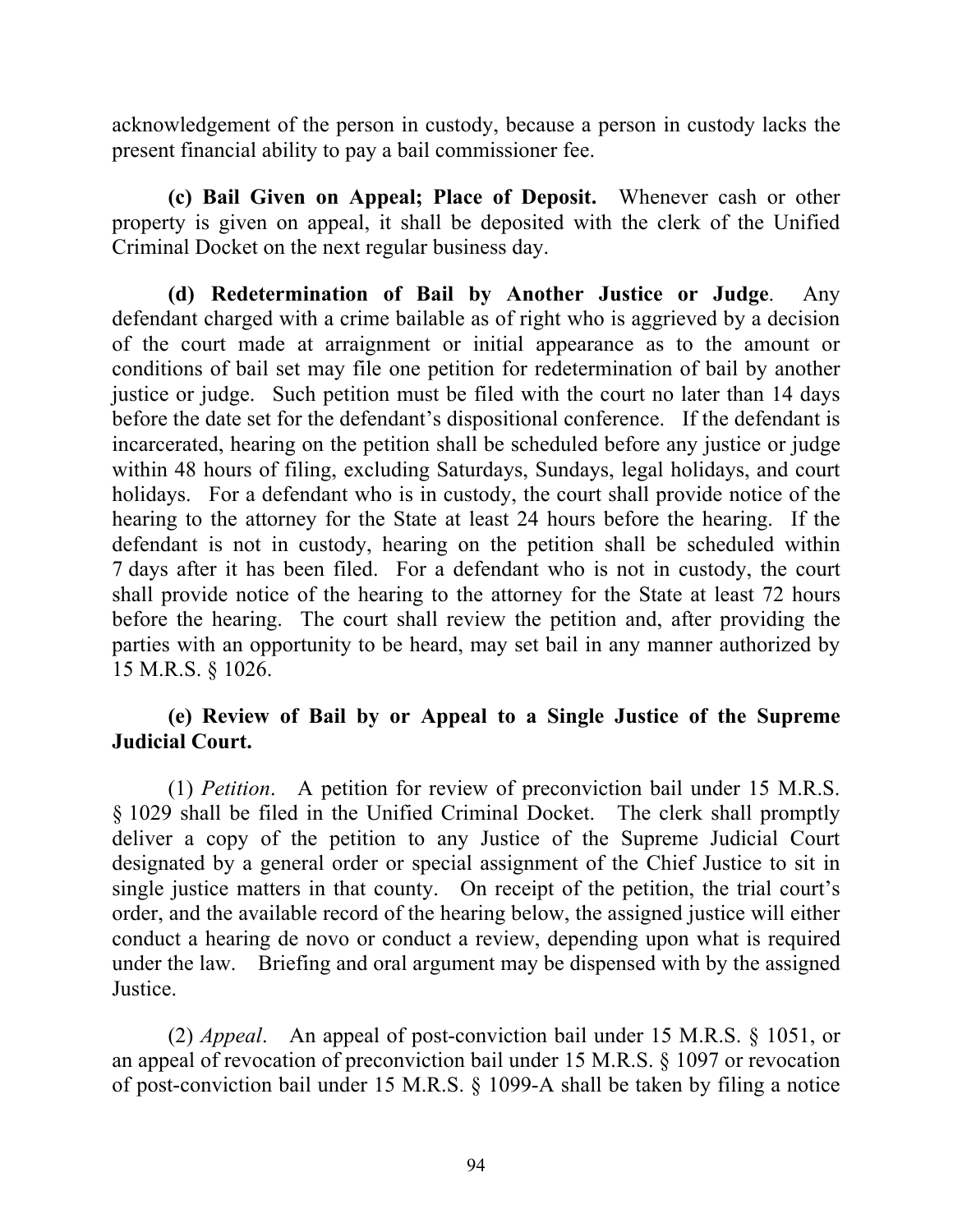of appeal with the clerk of the Unified Criminal Docket. The clerk shall promptly deliver a copy of the notice to any designated justice of the Supreme Judicial Court. On receipt of the notice of appeal, the trial court's order, and the available record of the hearing below, the assigned justice shall review the record and, with or without briefing or argument, determine whether the trial court's order is without a rational basis.

**(f) Statement to Person Offering Surety for a Defendant.** Every judicial officer or clerk who accepts property, including money, as security for bail shall first provide to the prospective surety the oral and written advice required under 15 M.R.S. § 1072-A(2) and (3) respectively, as well as a copy of the written release order pertaining to the defendant required under 15 M.R.S. § 1072-A(1).

## **(g) Forfeiture.**

(1) *Declaration*. If there is a breach of condition of a bond, the court shall declare a forfeiture of the bail and give notice to the defendant and the person who has agreed to act as surety or deposited cash bail.

(2) *Setting Aside*. The court may direct that a forfeiture be set aside, upon such conditions as the court may impose, if it appears that justice does not require the enforcement of the forfeiture.

(3) *Enforcement*. When no motion to set aside a forfeiture has been made within 28 days of notice of the declaration of forfeiture, the court shall enter a judgment of default and execution may issue thereon. By entering into a bond the defendant and the person who has agreed to act as surety or deposited cash bail submit to the jurisdiction of the court and their liability may be enforced on motion without the necessity of an independent action.

(4) *Remission*. After entry of such judgment, the court may remit it in whole or in part under the conditions applying to the setting aside of forfeiture in paragraph (2) of this subdivision.

**(h) Exoneration.** When the condition of the bond has been satisfied, the court shall exonerate the defendant and the person who has agreed to act as surety or deposited cash bail and release any bail.

**(i) Bail for Witness.** If it appears by affidavit that the testimony of a person is material in any criminal proceeding and if it is shown that it may become impracticable to secure that person's presence by subpoena, the court may order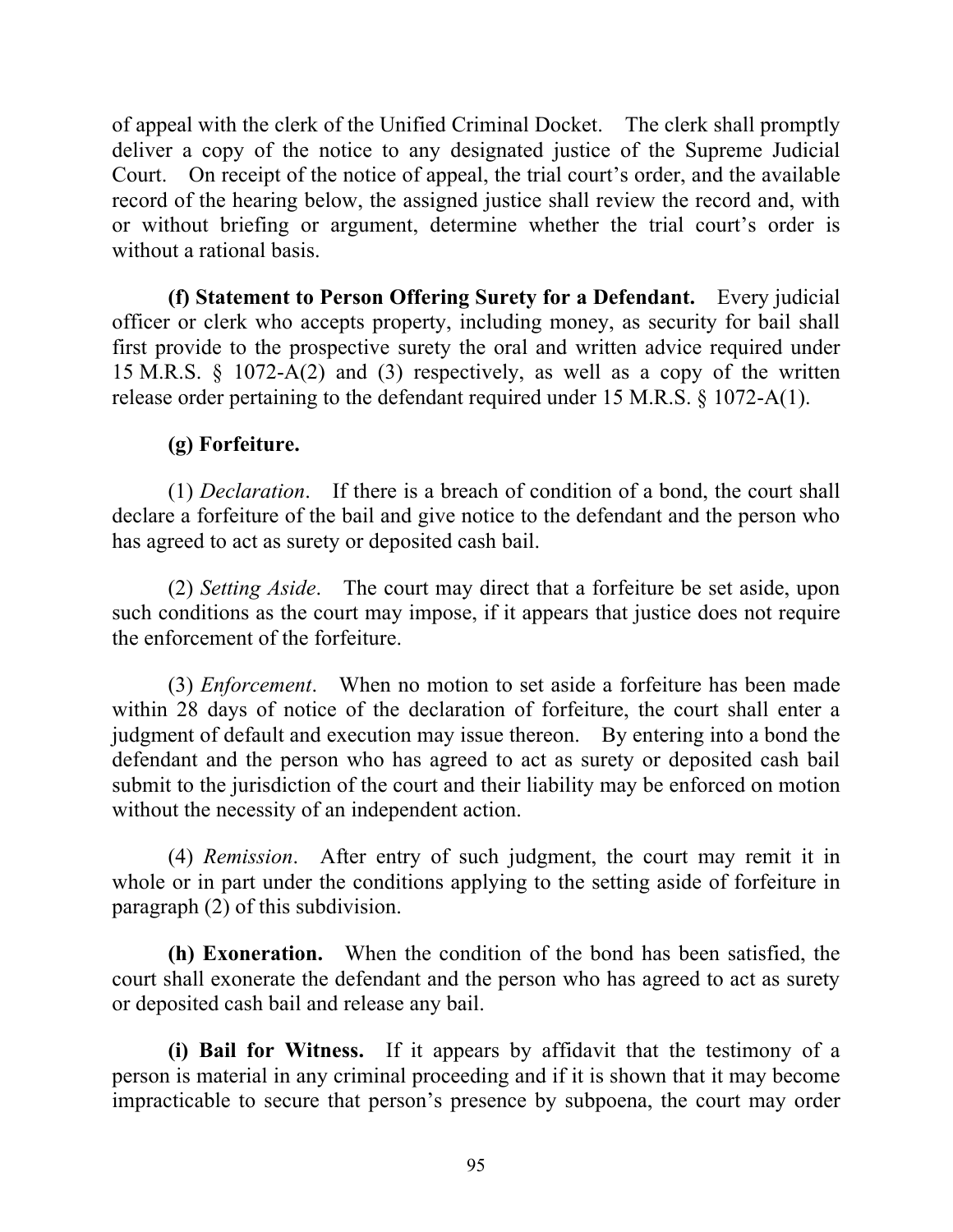the arrest of that person and may require that person to give bail for his or her appearance as a witness. If the person fails to give bail the court may commit that person to the custody of the sheriff pending final disposition of the proceeding in which the testimony is needed, may order that person's release if he or she has been detained for an unreasonable length of time, and may modify at any time the requirement as to bail.

If a witness is committed for failure to give bail to appear to testify at a trial or hearing, the court on written motion of the witness and upon notice to the parties may direct that the witness' deposition be taken. After the deposition has been taken the court may discharge the witness.

## **RULE 47. MOTIONS AND MOTION DAY**

**(a) Motions.** An application to the court for an order shall be by motion. A motion other than one made during a trial or hearing shall be in writing unless the court permits it to be made orally. It shall state with particularity the grounds upon which it is made, the rule or statute invoked if the motion is brought pursuant to a rule or statute, and the relief or order sought. It may be supported by affidavit. The requirement of writing is fulfilled if the motion is stated in a written notice of the hearing of the motion.

**(b) Motion Day.** The clerk of the Unified Criminal Docket shall establish regular times and places, at intervals sufficiently frequent for the prompt dispatch of business, at which motions requiring notice and hearing may be heard and disposed of; but the court at any time or place and on such notice, if any, as it considers reasonable may make orders for the advancement, conduct, and hearing of actions.

To expedite its business or for the convenience of the parties, the court may make provision for the submission and determination of motions without oral hearing upon brief written statements of the reasons in support and opposition.

**(c) Motion for Enlargement of Time or for Continuance.** Any party filing a motion for enlargement of time to act under these Rules or for a continuance, except a continuance addressed in Rule 25A, shall file with the motion a statement indicating whether the motion is opposed or unopposed. If the position of the other party or parties cannot be ascertained, notwithstanding reasonable efforts, that shall be stated. The fact that a motion is unopposed does not assure that the requested relief will be granted.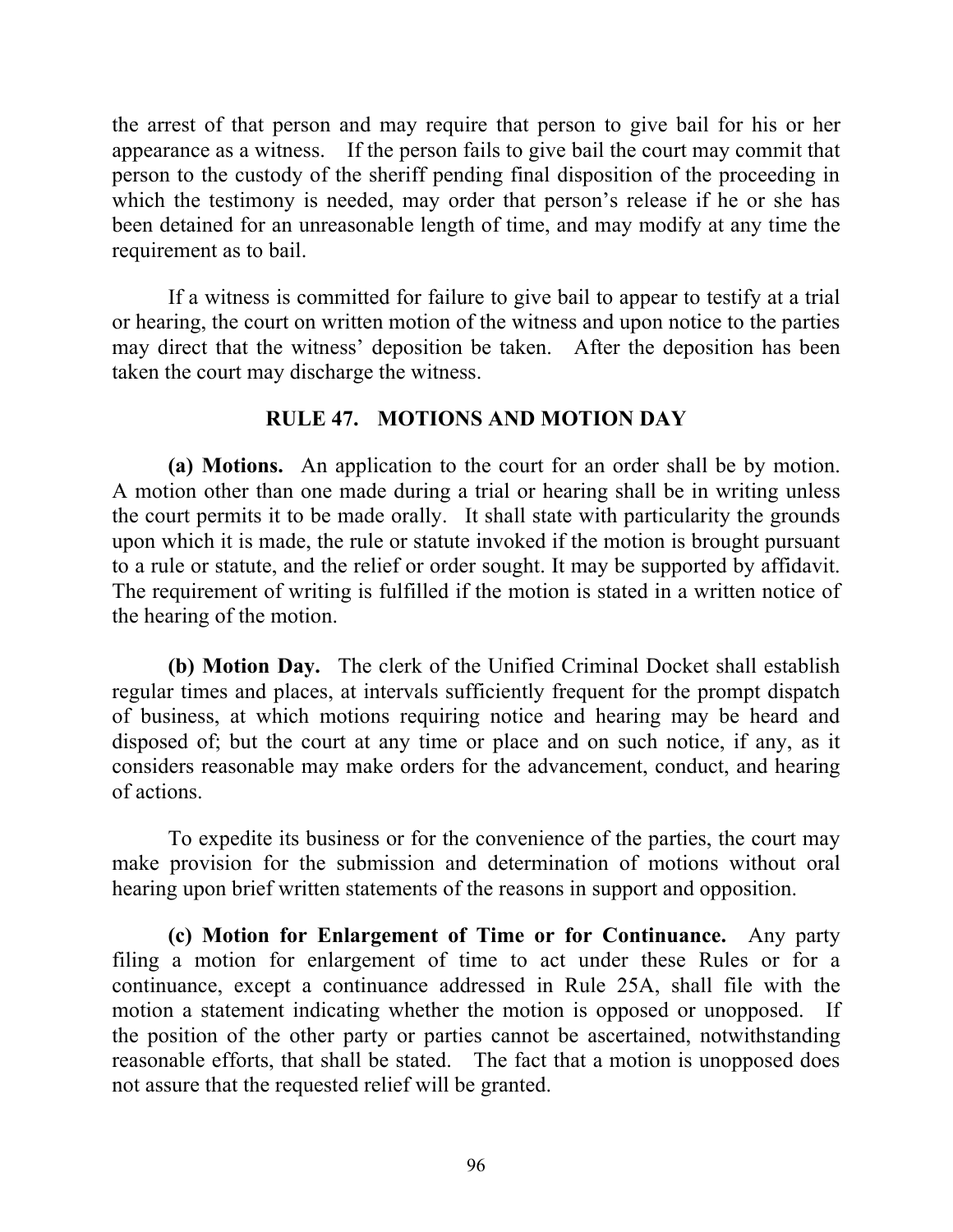**(d) Nontestimonial Hearings Using Audio or Video Equipment.** The use of telephone, audio, or video conference equipment is encouraged for nontestimonial hearings and scheduling matters. A party may request this use or the court may act upon its own initiative. The court shall direct the terms of use, and, except when only scheduling matters are to be discussed, the court shall attempt to assure that the hearing is recorded by the best practicable means.

### **RULE 48. DISMISSAL**

**(a) By the Attorney for the State.** The attorney for the State may file a written dismissal of an indictment, information, or complaint or any count of an indictment, information, or complaint, setting forth the reasons for the dismissal, and the prosecution relating to that dismissal shall thereupon terminate. Such a dismissal may not be filed during the trial without the consent of the defendant.

#### **(b) By the Court.**

(1) If there is unnecessary delay in bringing a defendant to trial, the court may upon motion of the defendant or on the court's own motion dismiss the indictment, information, or complaint. The court shall direct whether the dismissal is with or without prejudice.

(2) If no indictment has been returned by the grand jury within 6 months after the initial appearance of the defendant or after the 3rd regularly scheduled session of the grand jury after the initial appearance, whichever occurs first, the court shall dismiss the complaint, unless within the time period specified in this paragraph the attorney for the State moves to enlarge the period and shows the court good cause why the complaint should remain on the docket. The dismissal pursuant to this paragraph shall be without prejudice.

### **RULE 49. SERVICE AND FILING OF PAPERS**

**(a) Service: When Required.** Written motions other than those that are heard ex parte, written notices, designations of the record on appeal, and similar papers shall be served upon each of the parties.

**(b) Service: How Made.** Whenever under these Rules or by an order of the court service is required or permitted to be made upon a party represented by an attorney, the service shall be made upon the attorney unless service upon the party is ordered by the court. Service upon the attorney or upon a party shall be made in the manner provided in civil actions.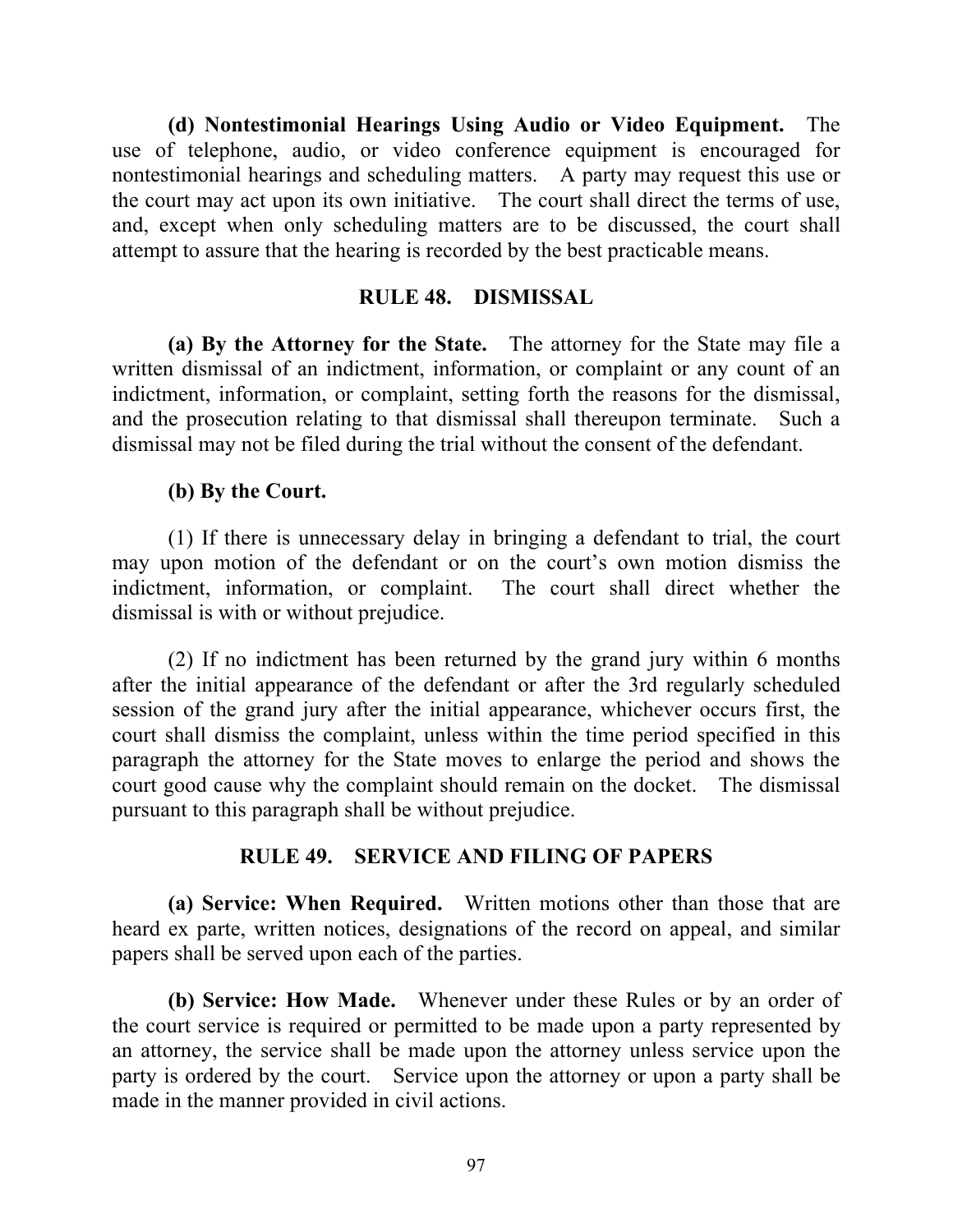**(c) Notice of Orders.** Immediately upon entry of an order made on a written motion subsequent to arraignment the clerk of the Unified Criminal Docket shall mail or deliver to each party a notice thereof and shall make a note in the docket of the mailing or delivery.

**(d) Filing.** Except as provided in Rule 12(b)(3)(A), papers required to be served shall be filed with the court. Papers shall be filed in the manner provided in civil actions. All court notices in a case will be sent to the attorney for the State who has been designated by the District Attorney or Attorney General to receive notices from a court. Changes in designations of attorneys to receive notice must be filed with the Office of Information Technology. If an attorney for the State other than the designee has entered his or her appearance and wishes to receive notice, that attorney must make arrangements with the court by filing an appropriate request in the case for notice. The request must include the attorney's Maine Bar Registration Number.

**(e) Form of Papers.** All papers filed with the court may be typewritten, printed or otherwise duplicated upon opaque, unglazed paper 8-1/2 X 11 inches in size. The typed or printed matter must be double spaced except for quotations, head notes and footnotes and must be legible. All typed or printed matter must appear in at least 12-point type, except that footnotes and quotations may appear in 11-point type. Only one side of the paper may be used. Each paper shall contain a caption setting forth the name of the court, the county or location in which the action is pending, the docket number, the title of the case, and a brief descriptive title of the paper.

**(f) Condensed Transcripts.** All transcripts of trial court proceedings held in the District Court or the Superior Court shall be reproduced in accordance with M.R. Civ. P. 5(i)(2).

### **RULE 50. CLERICAL MISTAKES**

Clerical mistakes in judgments, orders, or other parts of the record and errors therein arising from oversight or omission may be corrected by the court at any time of its own initiative or on the motion of any party and after such notice as the court orders. During the pendency of an appeal, such mistakes may be so corrected before the appeal is docketed in the Law Court, and thereafter, while the appeal is pending may be so corrected with leave of the Law Court.

### **RULE 51. EXCEPTIONS UNNECESSARY**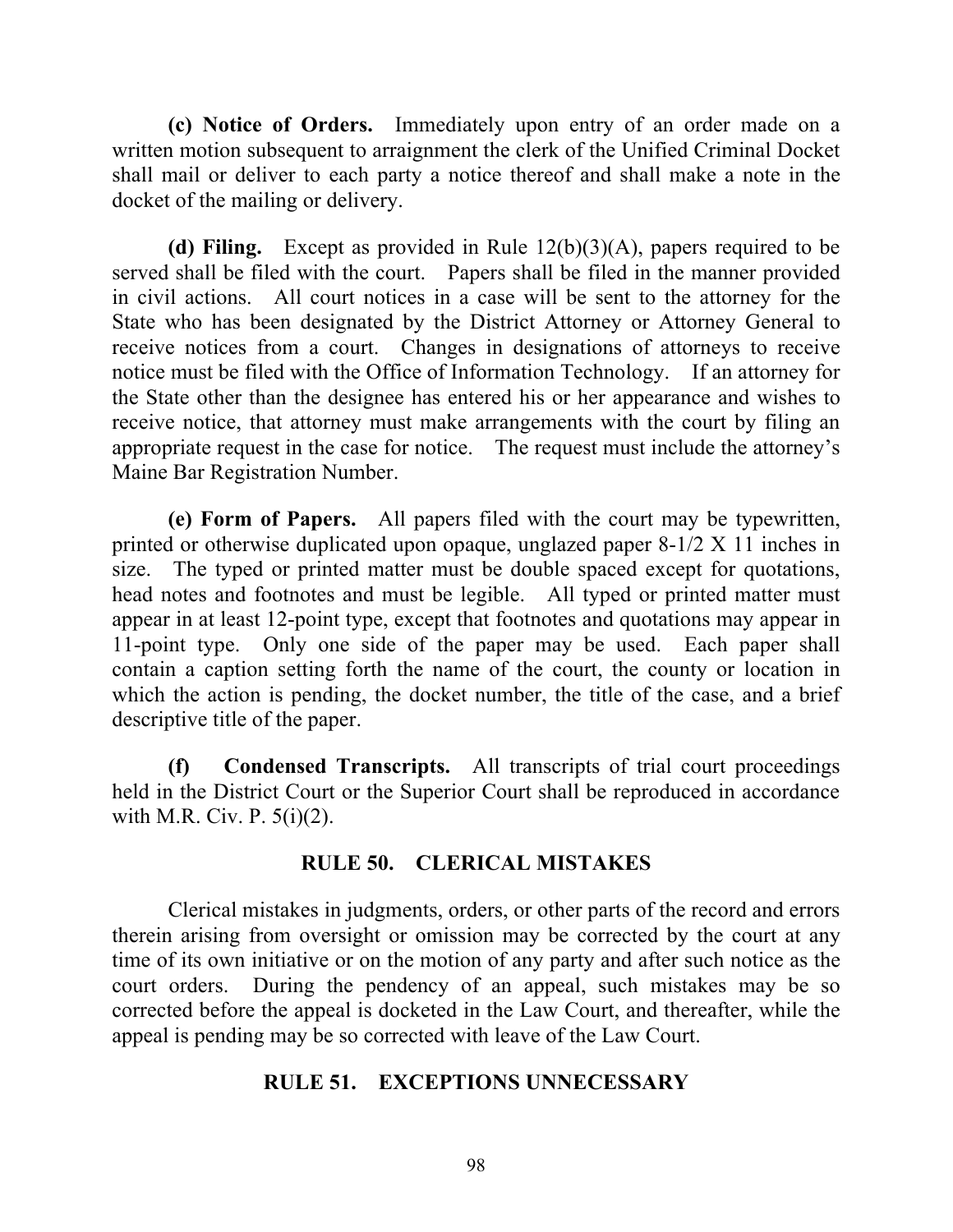Exceptions to rulings or orders of the court are unnecessary; but for all purposes for which an exception has heretofore been necessary it is sufficient that a party, at the time the ruling or order of the court is made or sought, makes known to the court the action which the party desires the court to take or the party's objection to the action of the court and the party's grounds therefor; but if a party has no opportunity to object to a ruling or order at the time it is made, the absence of an objection does not thereafter prejudice the party.

### **RULE 52. HARMLESS ERROR AND OBVIOUS ERROR**

**(a) Harmless Error.** Any error, defect, irregularity, or variance that does not affect substantial rights shall be disregarded.

**(b) Obvious Error.** Obvious errors or defects affecting substantial rights may be noticed although they were not brought to the attention of the court.

## **RULE 53. BOOKS AND RECORDS KEPT BY THE CLERK AND ENTRIES THEREIN**

**(a) Unified Criminal Docket.** The clerk shall keep the Unified Criminal Docket and shall enter therein each criminal proceeding. Proceedings shall be assigned docket numbers. Upon the filing of an indictment, information, or complaint with the court, the first and last name and middle initial, and, if known, the State Identification Number, the Arrest Tracking Number, the Charge Tracking Number, date of birth, and address of the defendant shall be entered upon the docket. Thereafter the name and address of the attorney appearing for any defendant shall be entered. All papers filed with the clerk, all appearances, pleas, motions, orders, verdicts, findings, and judgments shall be noted chronologically upon the Unified Criminal Docket and shall be marked with the docket number. The notations shall briefly show the nature of each paper filed, writ issued, plea entered, or motion made and the substance of each order or judgment of the court and of the returns showing execution of process. The notation of an order or judgment shall show the date of the judgment or order, the date the judgment or order was received by the clerk, and the date the notation is made.

**(b) Custody of Papers by Clerk.** The clerk shall be answerable for all records and papers filed with the court, and they shall not be taken from the clerk's custody without special order of the court; but the parties may at all times have copies.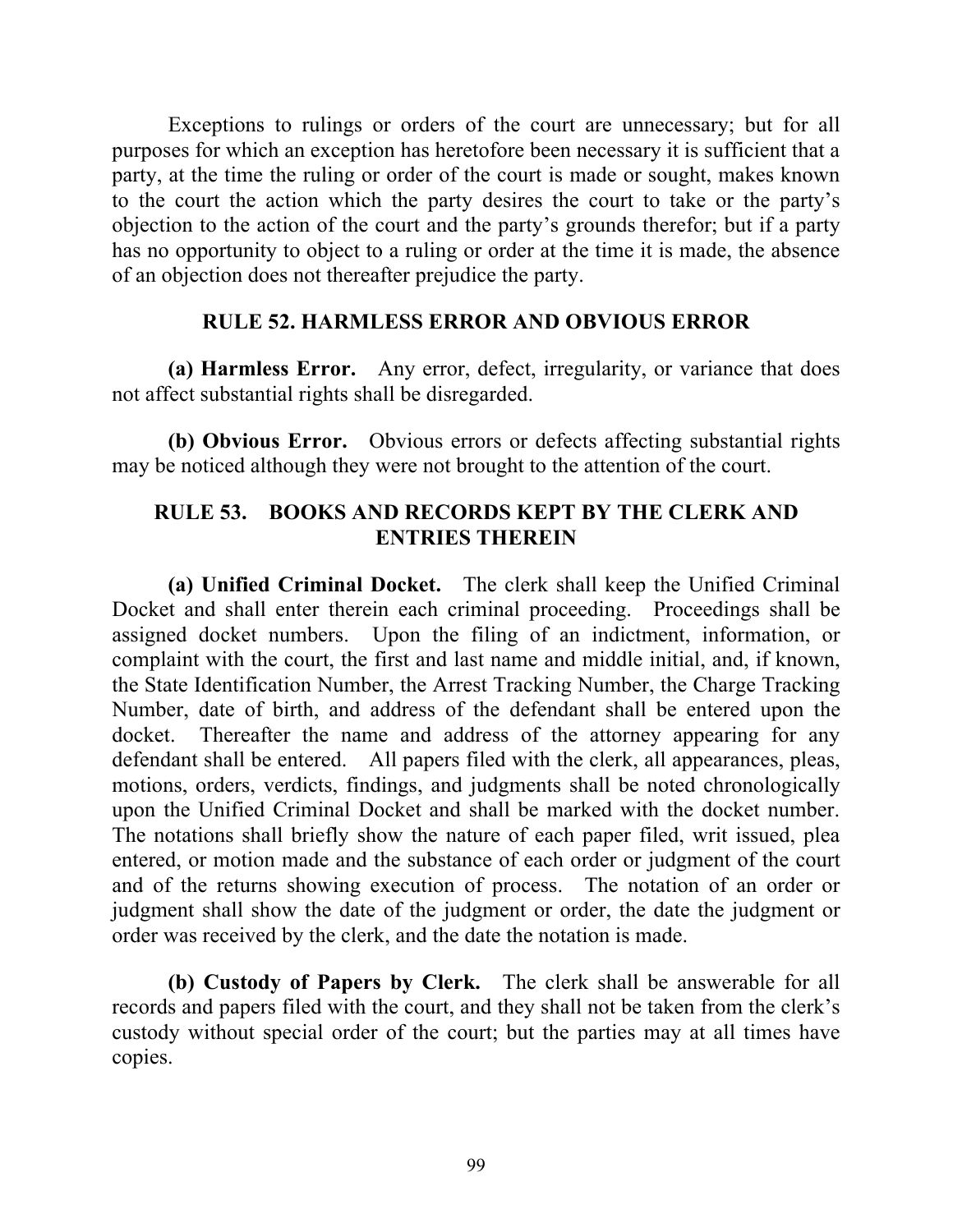**(c) Other Books and Records.** The clerk shall keep such other books and records as may be required from time to time by the Chief Justice of the Superior Court or the Chief Judge of the District Court.

### **RULE 53A. CUSTODY OF NONDOCUMENTARY EXHIBITS**

**(a) During Trial or Hearing.** During trial or hearing the clerk of the Unified Criminal Docket shall retain custody of all nondocumentary exhibits offered in evidence, whether admitted or excluded.

**(b) After Trial or Hearing.** At the conclusion of trial, counsel and self-represented parties shall, to the extent practicable, make arrangements for the withdrawal of any nondocumentary exhibit from the custody of the clerk. If it is necessary to preserve any exhibit for purposes of appeal, counsel and self-represented parties shall, whenever possible, arrange for a photograph of the exhibit. If no substitution is made for a bulky exhibit, the appellant is responsible for its transportation.

**(c) After Final Determination.** After the final determination of any action, any remaining nondocumentary exhibit shall be removed from the custody of the clerk by the offering party, unless otherwise ordered by the court. If any such exhibit is not so removed within 63 days after final determination, the clerk may, after 14 days' notice to the offering party, dispose of the exhibit in a reasonable manner, including transfer to the State for disposition as abandoned property.

## **RULE 54. COURTS AND CLERKS**

**(a) Court Always Open.** The court shall be deemed always open for the purpose of filing any proper paper, of issuing and returning process, and of making motions and orders.

**(b) Clerk's Office.** The office of the clerk of the Unified Criminal Docket with the clerk or a deputy in attendance shall be open on all days except Saturdays, Sundays, legal holidays, and such other days as the Chief Justice of the Supreme Judicial Court may designate. The hours of operation shall be designated by the Chief Justice of the Supreme Judicial Court by way of administrative order.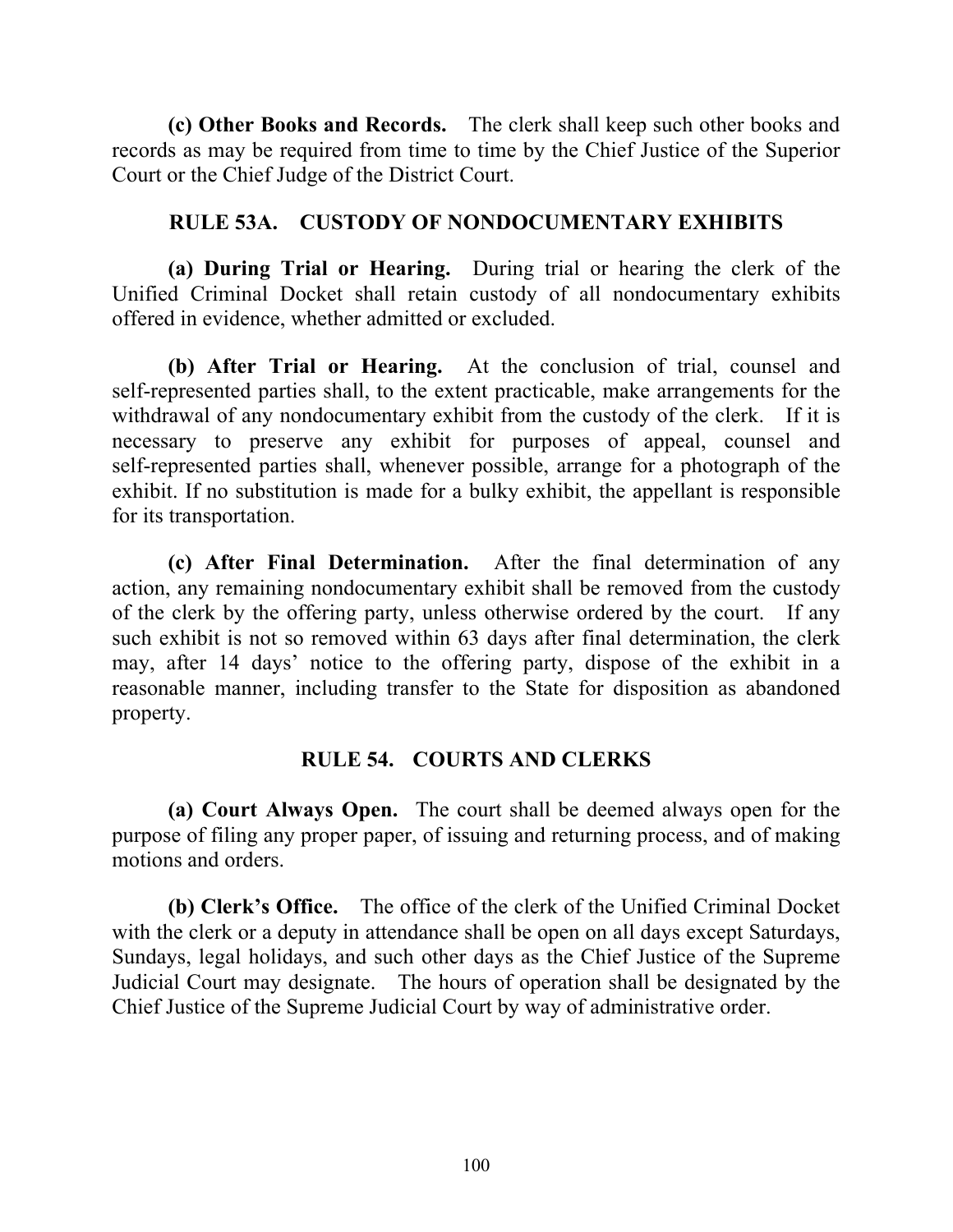#### **RULE 55. VISITING LAWYERS**

**(a) In General.** Any member in good standing of the bar of the highest court of any other state or of the District of Columbia may at the discretion of the court, on motion by a member of the bar of this state who is actively associated with a member of such other bar in a particular action, be permitted to practice in that action. The court may at any time for good cause revoke such permission without hearing. An attorney so permitted to practice in a particular action shall at all times be associated in such action with a member of the bar of this state, upon whom all process, notices, and other papers shall be served and who shall sign all papers filed with the court and whose attendance at any proceeding may be required by the court.

**(b) Appearances by Service Lawyers.** With the written authorization (which may be general and not confined to a particular case) of the senior legal officer of any one of the armed services on active duty within the service district which includes this state, a member of the bar of any other state or of the District of Columbia on active duty with that armed service may appear in court in this state to represent, in defending against charges of Class D or Class E crimes, enlisted personnel on active duty of pay grades of E-4 and below who might not otherwise be able to afford proper legal assistance and who consent to such representation. A copy of each such written authorization by the senior legal officer shall be filed with the clerk of the Law Court.

### **RULE 56. LEGAL ASSISTANCE BY LAW STUDENTS**

**(a) Permitted Activities on Behalf of a Criminal Defendant.** An eligible law student may appear in court in this state, on behalf of any indigent person receiving legal services through an organization providing legal services to the indigent, which organization has been approved by the Supreme Judicial Court, if the person on whose behalf the student is appearing has indicated in writing consent to that appearance and the supervising lawyer has also indicated in writing approval of that appearance, in the following proceedings:

(1) Any criminal proceeding in which the defendant does not have the right to the assignment of counsel under any constitutional provision, statute, or rule. In such cases the supervising lawyer is not required to be personally present in court if the person on whose behalf the appearance is being made consents to the supervising lawyer's absence.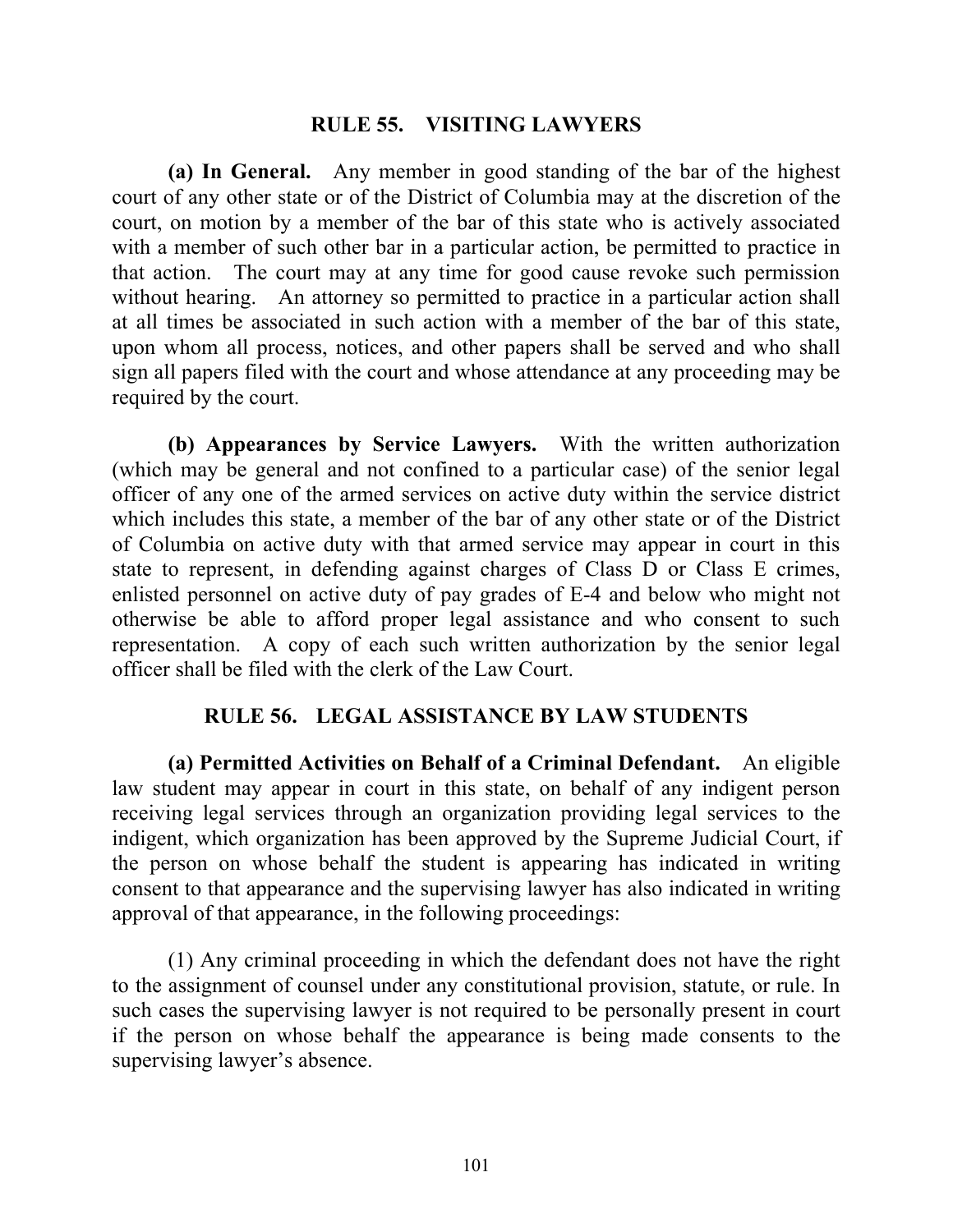(2) Any criminal proceeding in which the defendant has the right to the assignment of counsel under any constitutional provision, statute, or rule. In such cases the supervising lawyer shall be personally present throughout the proceedings and shall be fully responsible for the manner in which they are conducted.

(3) Any post-conviction review proceeding, any proceeding on a post-conviction motion for DNA analysis, and any proceeding on a post-judgment motion by a person whose identity allegedly has been stolen and falsely used. In such cases the supervising lawyer shall be personally present throughout the proceedings and shall be fully responsible for the manner in which they are conducted.

**(b) Permitted Activities on Behalf of the State.** An eligible law student may appear in any criminal proceeding on behalf of the State with the written approval of the prosecuting attorney or the authorized representative of the prosecuting attorney. If the defendant in a criminal proceeding has a right to counsel under any constitutional provision, statute, or rule and is represented by counsel in that criminal proceeding, the prosecuting attorney or the authorized representative of the prosecuting attorney is required to be personally present throughout the proceeding and shall be fully responsible for the manner in which it is conducted.

**(c) Written Consent and Approval.** In each case the written consent and approval referred to above shall be filed in the record of the case and shall be brought to the attention of the court.

**(d) Other Conditions.** The provisions of Maine Rules of Civil Procedure  $90(b)$ , (c), (d), (e), (f), and (g), are hereby incorporated in this Rule.

### **RULE 57. DEFINITIONS**

Unless otherwise specified, the following words or variants shall have the following meanings:

**(a) Arrest Tracking Number (ATN).** "Arrest Tracking Number" or "ATN" is a unique identifier for a formal action undertaken by a criminal justice agency that initiates criminal charges. If the criminal justice agency initiating criminal charges is a law enforcement agency, the formal action required is the custodial arrest and fingerprinting of the individual or the issuance or delivery to the individual of a Uniform Summons and Complaint. If the criminal justice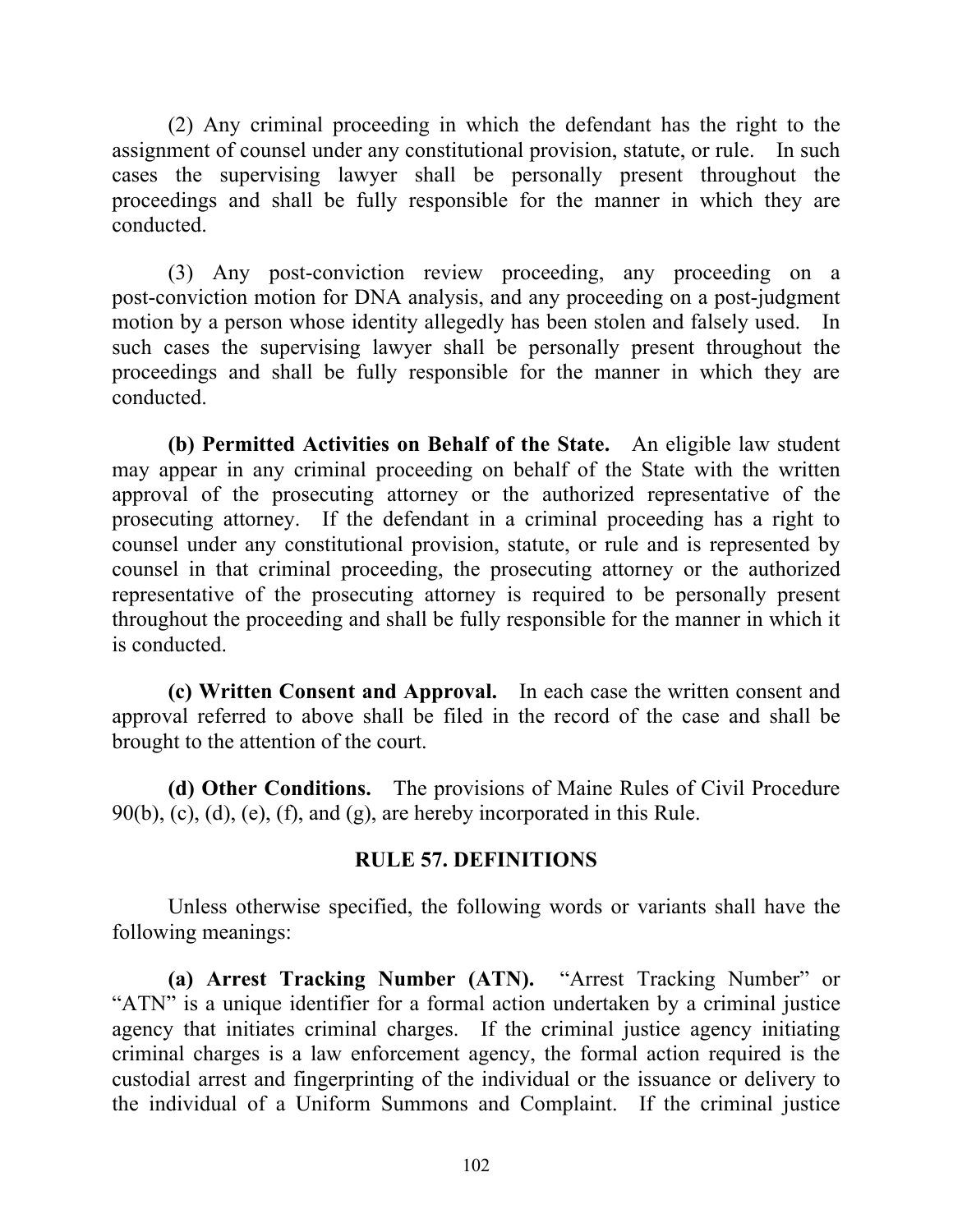agency initiating criminal charges is a prosecutorial office (District Attorney office or office of the Attorney General), the formal action is the filing of a complaint, the return of an indictment by a grand jury, or the filing of an information relative to an individual. The ATN is a seven-character alphanumeric field consisting of six numbers followed by one letter. The ATN is assigned by the Maine State Police upon the request of a criminal justice agency. A request must be made through the Maine Telecommunications and Radio Operations (METRO) system. The following criminal charges do not require an ATN: any Class D or Class E crime in title 12 or title 29-A other than a Class D or Class E crime involving hunting while under the influence of intoxicating liquor or drugs or with an excessive blood-alcohol level, or the operation or attempted operation of a watercraft, all-terrain vehicle, snowmobile, or motor vehicle while under the influence of intoxicating liquor or drugs or with excessive blood-alcohol level.

**(b) Attorney for the State.** "Attorney for the State" means the Attorney General, any authorized full-time or part-time deputy attorney general, assistant attorney general or staff attorney; a district attorney or any authorized full-time or part-time deputy or assistant of a district attorney; or such other person or persons as may be authorized by law to act as representatives of the State of Maine in a criminal proceeding.

**(c) Charge Tracking Number (CTN).** "Charge Tracking Number" or "CTN" is a unique identifier that designates each charge associated with the formal action undertaken by a criminal justice agency initiating criminal charges that is designated by the ATN. The CTN is a three-character numeric field assigned to each charge and is added to the ATN with no hyphen or slash separating the two. The CTN is assigned by the Maine State Police upon the request of a criminal justice agency. A request must be made through the Maine Telecommunications and Radio Operations (METRO) system. A criminal charge that does not require an ATN under subdivision (a) of this Rule does not require a CTN.

**(d) Court.** "Court" means both a Superior Court justice and a District Court judge unless the context clearly indicates only one or the other. "Court" also means the Superior Court or the District Court when used in this context.

**(e) District Court Judge.** "District Court Judge" includes a justice or active retired justice of the Supreme Judicial Court or a justice or active retired justice of the Superior Court sitting in the District Court by assignment.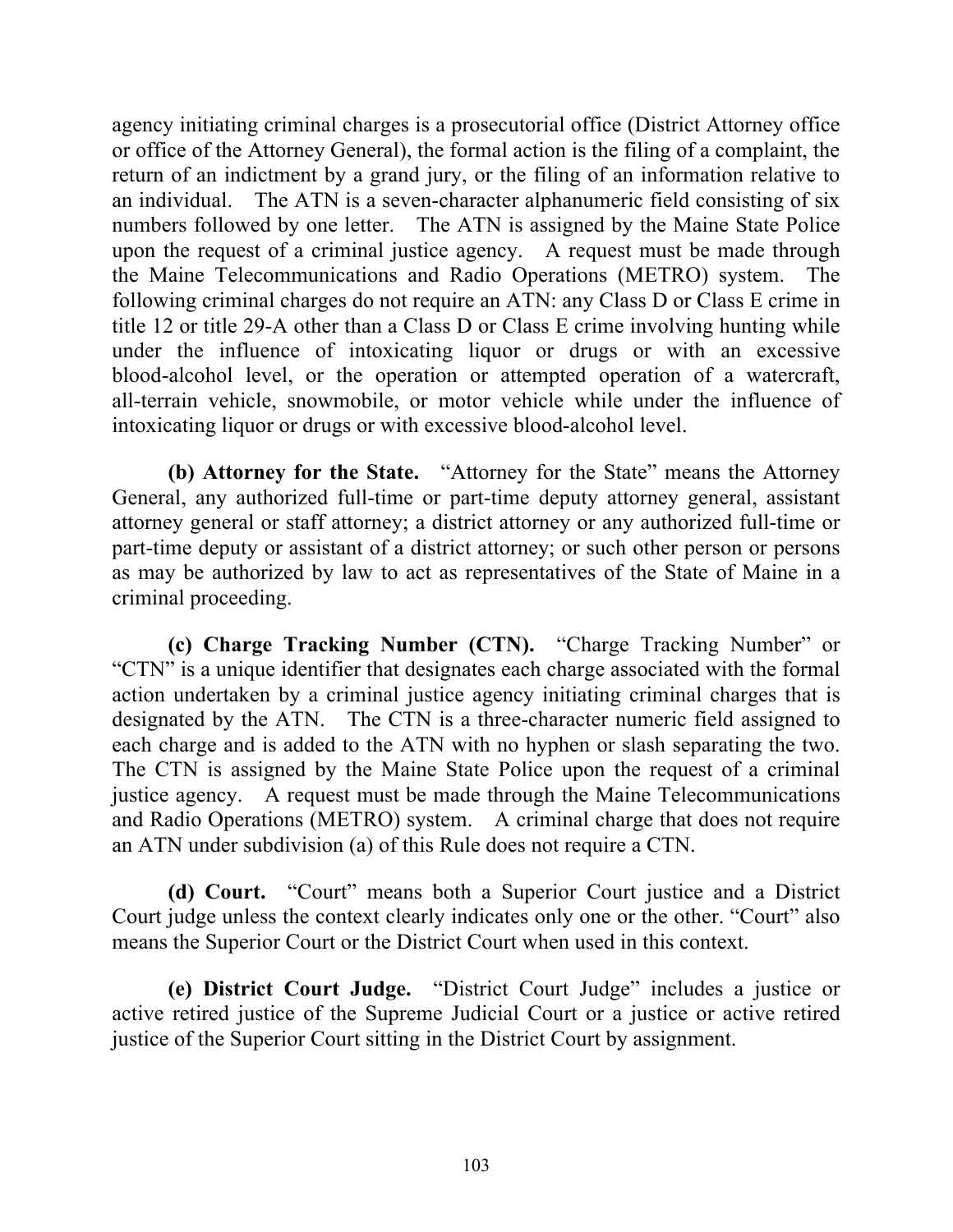**(f) State Identification Number.** "State Identification Number" means the number assigned to a person by the State Bureau of Identification when the person first becomes known to the Bureau. Events reported to the State Bureau of Identification that cause the assignment of a "State Identification Number" to a person by the Bureau include the custodial arrest and fingerprinting or the issuance or delivery of a Uniform Summons and Complaint as reported by a law enforcement agency, the filing of a complaint, the return of an indictment by a grand jury, or the filing of an information relative to an individual as reported by a prosecutorial office (District Attorney office or office of the Attorney General), the final disposition of a case as reported by the courts, and the intake of an inmate by the Department of Corrections.

**(g) Superior Court Justice.** "Superior Court Justice" includes a justice or active retired justice of the Supreme Judicial Court or a judge or active retired judge of the District Court sitting in the Superior Court by assignment.

(h) **Statute Sequence Number**. "Statute Sequence Number" means the unique number assigned by the Maine Judicial Information System (MEJIS) to each crime and crime variant contained in Maine statutes. A criminal charge that does not require an ATN under subdivision (a) of this Rule does not require a "Statute Sequence Number."

**(i) Unified Criminal Docket.** "Unified Criminal Docket" means the single criminal docket for each county resulting from the consolidation of what formerly were the two separate and distinct criminal dockets for the Superior and District Courts.

### **RULES 58 TO 64. [RESERVED]**

# **X. PROCEEDINGS FOR POST-CONVICTION REVIEW**

### **RULE 65. NATURE OF THE PROCEEDING**

An action for post-conviction review pursuant to 15 M.R.S. ch. 305-A shall be docketed by the clerk in the Unified Criminal Docket.

## **RULE 66. PREREQUISITES TO AN ADJUDICATION ON THE MERITS**

A petitioner must satisfy the following five statutory prerequisites to permit an adjudication on the merits by the assigned court: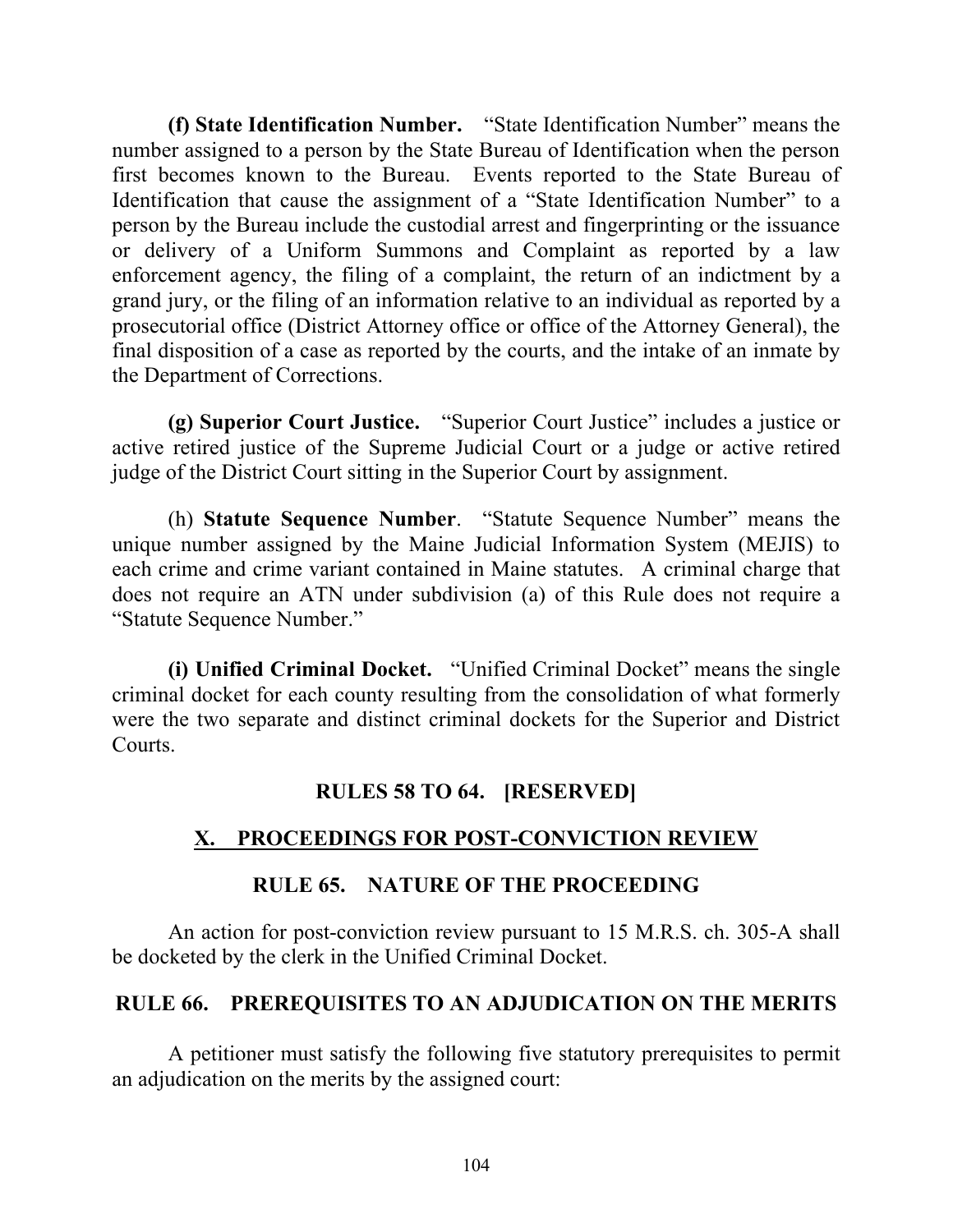(1) Restraint or impediment under 15 M.R.S. § 2124;

(2) Prior exhaustion of remedies incidental to the proceedings in the trial court, or on appeal, or through administrative remedies as required by 15 M.R.S. § 2126;

(3) Absence of waiver of grounds for relief under 15 M.R.S. § 2128 except as exempted under 15 M.R.S. § 2128-A;

(4) Timely filing of the petition under 15 M.R.S. § 2128-B; and

(5) The stating of a ground upon which post-conviction relief can be granted under 15 M.R.S. § 2125.

## **RULE 67. FORM AND CONTENTS OF THE PETITION**

**(a) Form Prescribed by Supreme Judicial Court.** The petition shall be in the form prescribed by the Supreme Judicial Court.

**(b) Challenges Allowed in Single Petition.** The petition shall be limited to the assertion of a claim for review of one or more criminal judgments arising from a single trial or from a single proceeding for the entry of one or more pleas of guilty or nolo contendere, or of a single post-sentencing proceeding under 15 M.R.S. § 2124(2). If a petitioner desires to attack the validity of criminal judgments arising from two or more trials or plea proceedings or two or more post-sentencing proceedings, the petitioner shall do so by separate petitions. The court in its discretion may order separate consideration of criminal judgments challenged in the same petition or may order consideration together of criminal judgments or post-sentencing proceedings which are challenged in separate petitions.

**(c) Designation of Respondent.** The petition shall designate the State of Maine as the respondent.

**(d) Identification of Criminal Judgment, Post-sentencing Proceeding, Court, and Date.** The petition shall identify the criminal judgment that is challenged. If the petition challenges a post-sentencing proceeding, it shall identify both the post-sentencing proceeding and the original criminal judgment that generated the post-sentencing proceeding. The petition must include the name of the case, the docket number, the date of entry of judgment, and the date of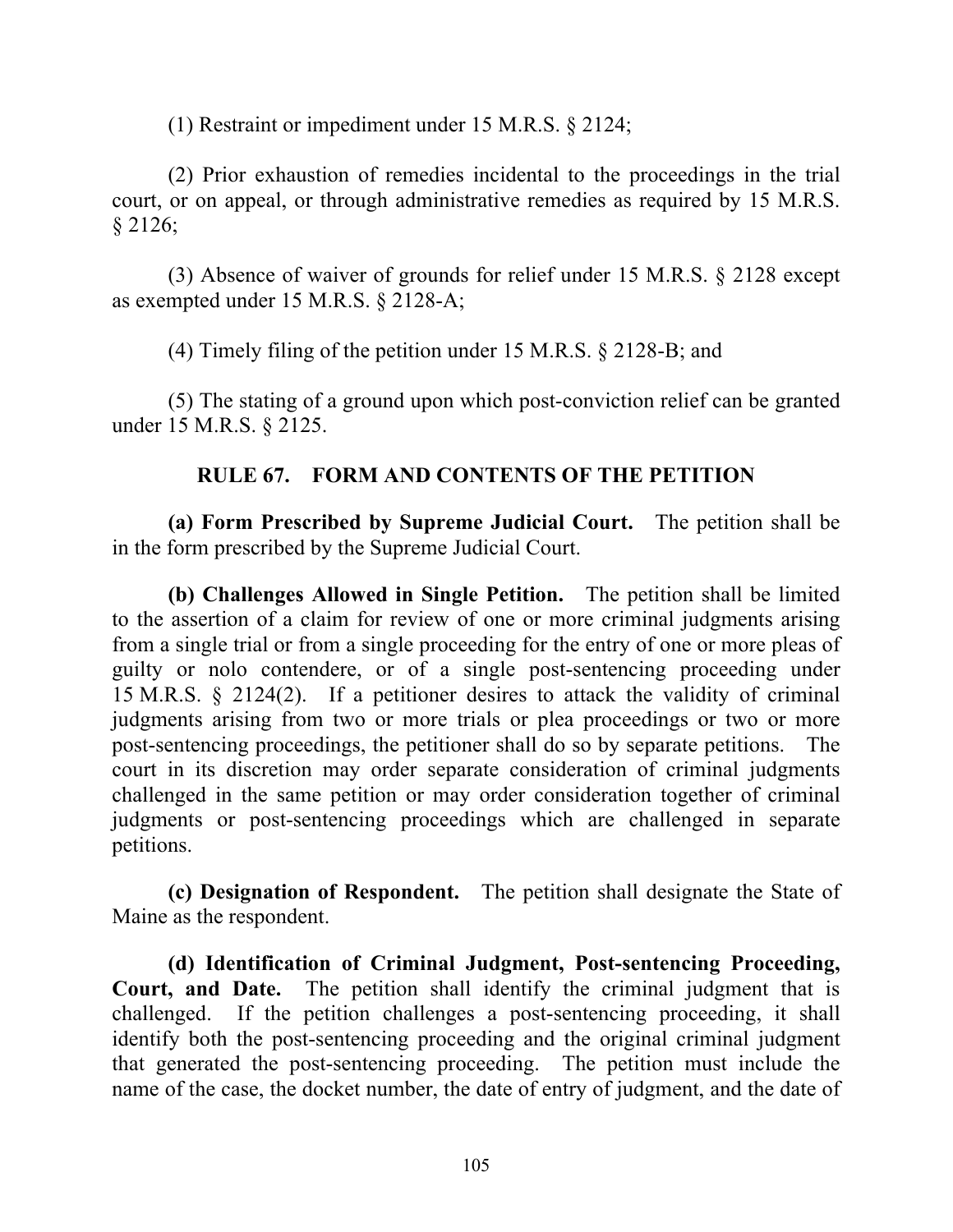imposition of sentence, and must identify the Unified Criminal Docket in which the criminal judgment was entered, or if the criminal judgment was entered prior to unification, the petition shall identify the county or region where the judgment was entered.

**(e) Prerequisites to an Adjudication on the Merits; Reasons for Relief and Facts in Support Thereof.** The petition shall briefly address the five statutory prerequisites to an adjudication on the merits identified in Rule 66. It shall briefly state each ground for relief and the essential facts in support of each ground. Argument, citation, and discussion of legal authorities shall be omitted from the petition but may be filed in a separate document.

**(f) Specification of Relief Sought.** The petition shall specify the relief requested. Failure to specify the precise relief requested or failure to specify the appropriate relief available shall not preclude the court from granting any relief to which the petitioner may be entitled.

## **RULE 68. FILING OF THE PETITION**

The petition shall be filed as provided in 15 M.R.S. § 2129(1)(A).

# **RULE 69. ASSIGNED COUNSEL**

**(a) Compliance With 15 M.R.S. ch. 305-A by Petitioner.** A petitioner who desires to have counsel appointed either before or after final disposition of the petition shall comply with the procedure provided in 15 M.R.S. § 2129(1)(B).

**(b) Determination of Indigency; Assignment and Compensation of Counsel.** The determination of indigency and the assignment and compensation of counsel shall be governed by the provisions of Rules 44 and 44A.

**(c) Continuing Duty of Counsel to Represent Petitioner.** Counsel assigned by the court before final disposition of the petition shall continue to represent the petitioner on appeal unless relieved by order of the court or the Law Court.

## **RULE 69A. ASSIGNED JUSTICE OR JUDGE**

**(a) Assignment by Chief Justice of the Superior Court or by Designee.** The Chief Justice of the Superior Court or the Chief Justice's designee shall assign petitions for post-conviction review.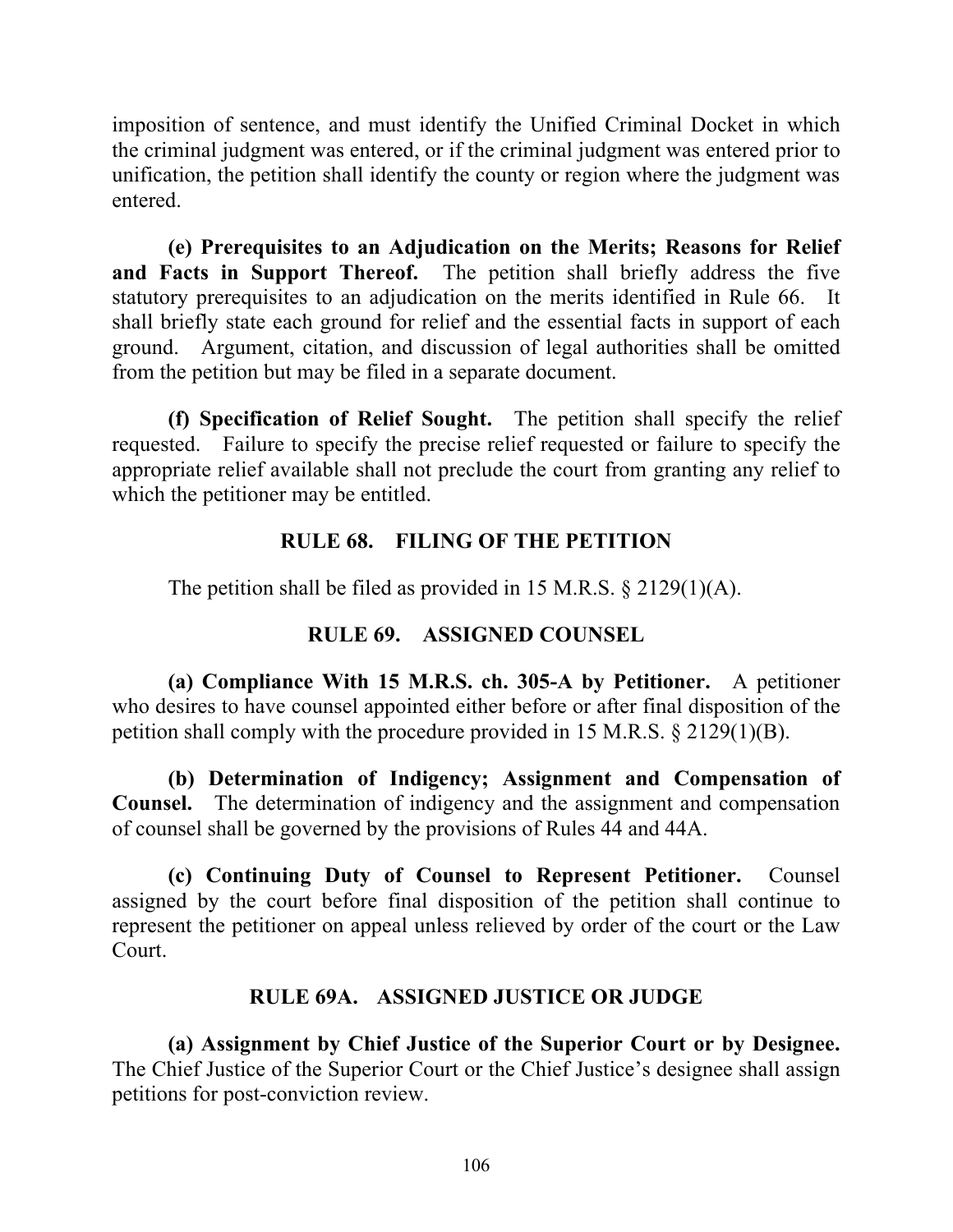#### **(b) Assignment of Trial Justice or Judge.**

(1) When the petition addresses a conviction in the trial court, the trial justice or trial judge who imposed sentence or ordered commitment under 15 M.R.S. § 103 may be assigned to the post-conviction review proceeding unless the trial justice or trial judge is disqualified or is otherwise unavailable.

(2) When the petition addresses a juvenile proceeding in the District Court, the trial judge who imposed juvenile disposition may be assigned to the specifically to hear the post-conviction review proceeding, unless the judge is disqualified or is otherwise unavailable.

**(c) Assignment Other Than of the Trial Justice or Trial Judge.** If the trial justice or trial judge is not assigned under subdivision (b), the petition for post-conviction review may be assigned to any justice or judge.

### **RULE 70. REVIEW OF THE PETITION BY THE COURT; SUMMARY DISMISSAL; RESPONSE; AMENDMENT TO THE PETITION; WITHDRAWAL OF PETITION; DISMISSAL OF PETITION WITH PREJUDICE FOR FAILURE TO PROSECUTE**

**(a) Review of Petition by the Court.** The court shall promptly examine the petition.

**(b) Summary Dismissal or Stay of the Petition.** The court shall enter an order for the summary dismissal of the petition in whole or in part, stating the reasons for the dismissal, if from the face of the petition and any exhibits attached to it, the petition affirmatively discloses

(1) No restraint or impediment under 15 M.R.S. § 2124;

(2) Waiver of grounds for relief under 15 M.R.S. § 2128 and discloses no exception under 15 M.R.S. § 2128-A;

(3) Failure to adhere to the filing deadline under 15 M.R.S. § 2128-B; if subsection 1, paragraph C is triggered, further discloses a failure to exercise due diligence; or

(4) No ground upon which post-conviction relief can be granted under 15 M.R.S. § 2125.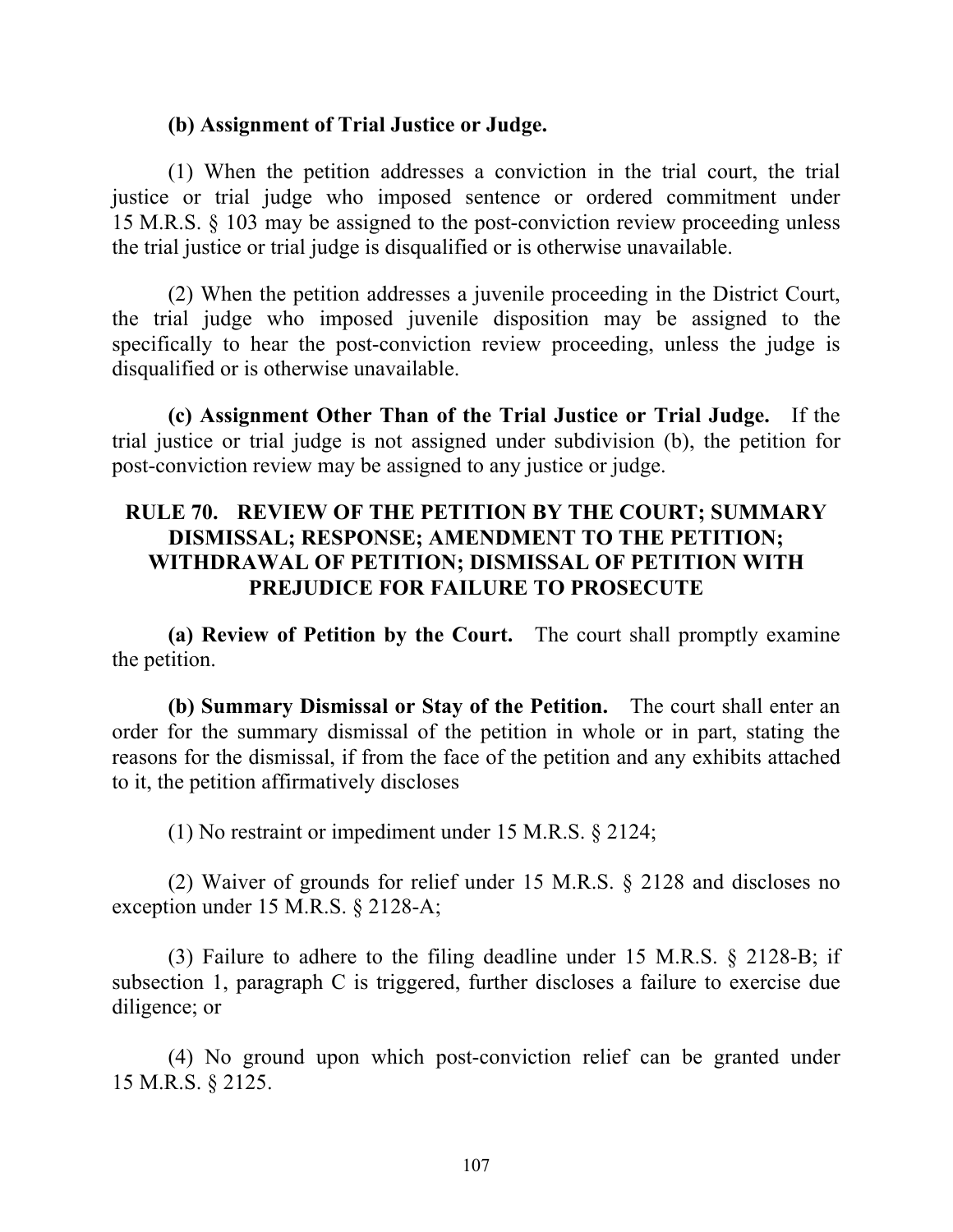The court shall cause the petitioner to be notified of the dismissal and the reasons for it.

In the event that the face of the petition and any exhibits attached to it affirmatively disclose one or more unexhausted remedies incidental to the proceedings in the trial court, or on appeal, or administrative remedies under 15 M.R.S. § 2126, the court shall, except as otherwise specifically provided in 15 M.R.S. § 2126 regarding an appeal from a judgment of conviction, a juvenile adjudication, or a judgment of not criminally responsible by reason of insanity, either enter an order for the summary dismissal of the petition or enter an order staying the post-conviction review proceeding pending exhaustion, depending upon which alternative the court determines to be most appropriate under the circumstances. The court shall cause the person to be notified of the dismissal or stay and of the duty to exhaust.

**(c) Response; Amendment to Petition.** If the petition is not summarily dismissed pursuant to subdivision (b), the respondent shall file a response as follows:

(1) If the petitioner has been represented by counsel at the time of the filing of the petition or the petitioner does not desire to retain counsel, or, if indigent, to have counsel assigned, the court shall order the respondent to file a response pursuant to Rule 71 within 21 days of the date the order is received.

(2) If the petitioner has not been represented by counsel at the time of the filing of the petition but expresses an intent to retain counsel forthwith or has made application to have counsel assigned pursuant to Rule 69, the court shall provide the nonindigent petitioner the opportunity to retain counsel or shall assign counsel for the indigent petitioner. Within 42 days of the date counsel enters appearance or is assigned, counsel shall file either an amended petition or notice that no amended petition is to be filed. Additional time may be granted by the court for cause shown before or after the time has expired, with or without motion and notice. Following the filing of an amended petition or notice that no amended petition is to be filed, the clerk of the Unified Criminal Docket shall mail a copy thereof to the respondent. Within 21 days of receipt of such copy, the respondent shall file a response pursuant to Rule 71.

(3) Following the filing of a response by respondent pursuant to paragraphs (1) and (2) a petition may be further amended only by leave of the court for good cause shown. If the court allows a petition to be amended after the filing of a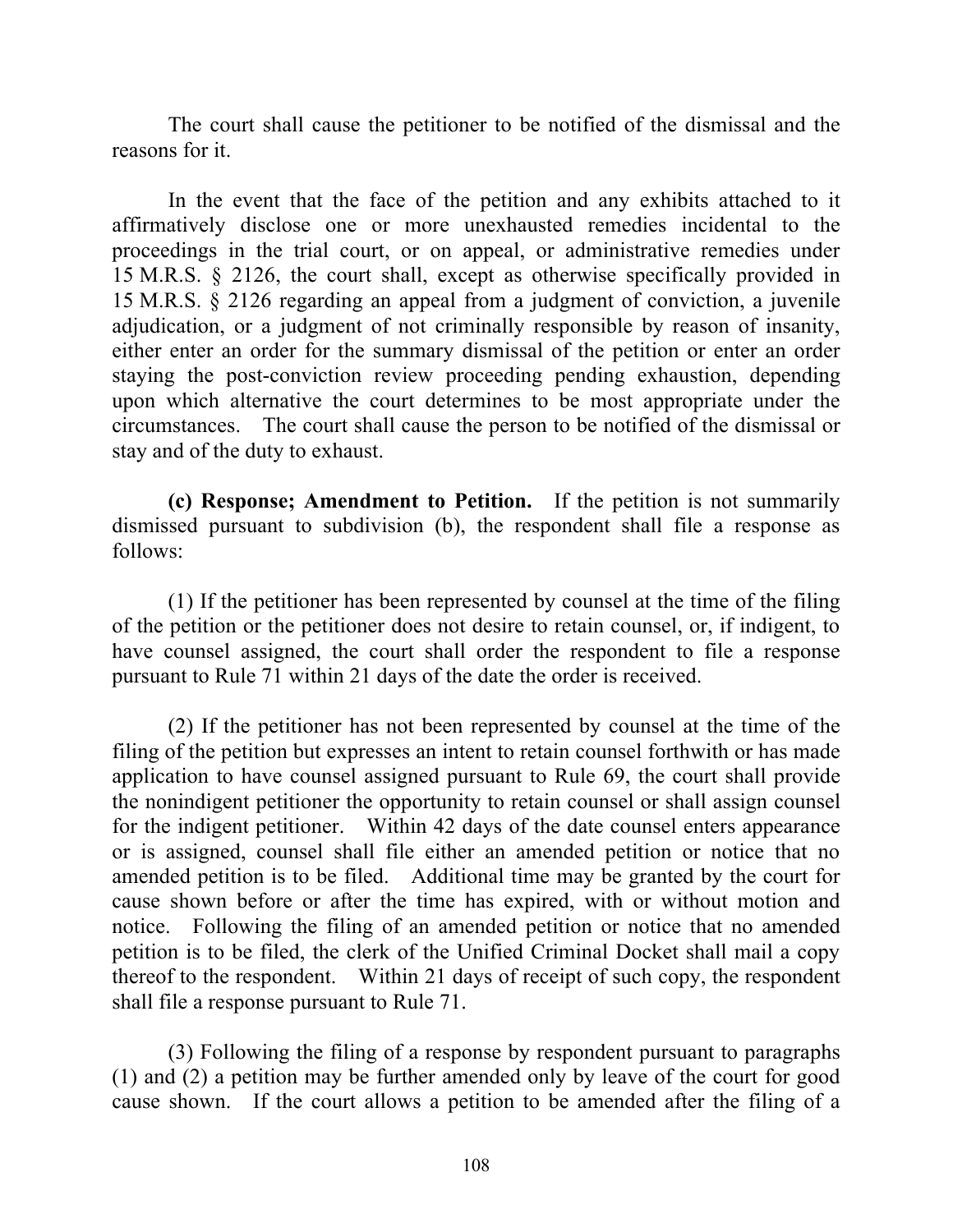response, the respondent may, except as the court might otherwise provide pursuant to Rule 72A(b)(3), file an additional response within 14 days of receipt of the amended petition.

**(d) Withdrawal of Petition**. A petitioner, at any time prior to final disposition, may move to withdraw a petition without such a withdrawal operating as an adjudication upon the merits by filing a signed request. The court shall grant such motion in the absence of a showing by the respondent that it would be unfairly prejudiced thereby. A motion to withdraw without prejudice may be signed by petitioner's counsel rather than by the petitioner personally if the motion includes a representation by counsel that the petitioner has instructed counsel to seek a withdrawal of the petition.

**(e) Dismissal of Petition for Failure to Prosecute.** The court, on its own initiative or on motion of the respondent, after notice to the parties, and in the absence of a showing of good cause to the contrary by the petitioner, shall dismiss a petition for want of prosecution at any time more than one year after the last docket entry showing any action taken therein by the petitioner other than a motion for a continuance. Unless the court in the order for dismissal otherwise specifies, such dismissal shall operate as an adjudication upon the merits.

## **RULE 71. RESPONSE**

**(a) When Required.** The respondent is required to respond to the original or amended petition only when directed to do so pursuant to Rule 70(c), or as may be further ordered to do so by the court pursuant to subdivision (c) of this Rule or Rule 72A(b)(3).

**(b) Enlargement of Time to File.** Notwithstanding the filing deadlines imposed pursuant to Rule 70(c), subdivision (c) of this Rule, or Rule 72A(b)(3), additional time may be granted by the court for cause shown, before or after the time has expired, with or without motion and notice.

**(c) Contents of Response.** Except as otherwise provided herein, the response must answer each of the grounds asserted in the petition. In addition, it must state whether any ground in the petition fails to satisfy one or more of the five statutory prerequisites to an adjudication on the merits identified in Rule 66. As to any such allegedly barred ground, the respondent may, in lieu of addressing its substantive merits in the response, move for its dismissal as part of the response. The court, upon review of the filed response, may order the respondent to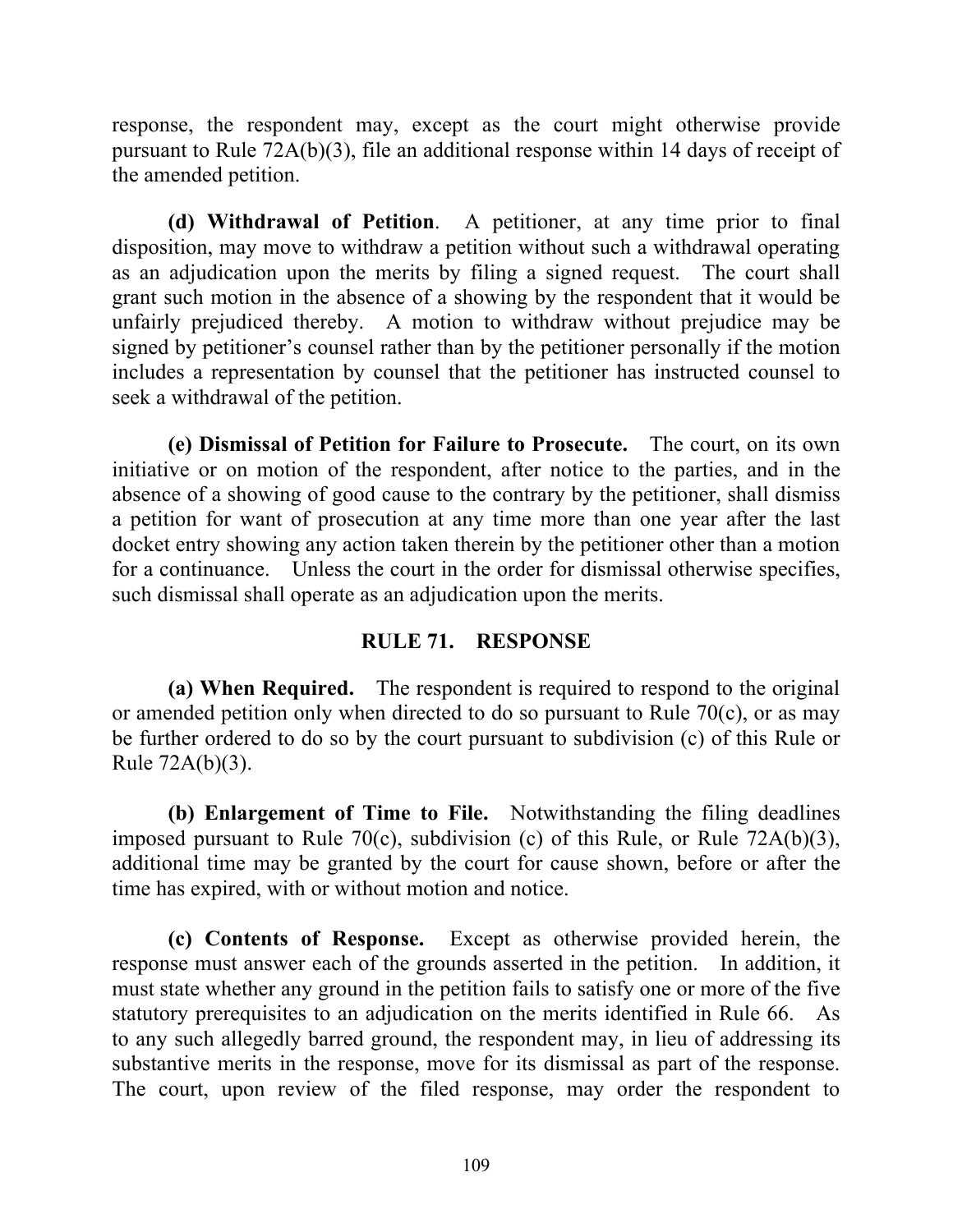supplement its filed response by addressing the merits of any allegedly barred ground and set the time within which the supplemental response is to be filed. Other than in the context of moving to dismiss a ground, the response shall not include argument, citation, and discussion of legal authorities, but they may be filed in a separate document.

**(d) Materials Attached to or Filed With Response.** Respondent must attach to its response or file with its response whatever further documents or other materials it is relying upon in support of any allegation of a barred ground. Respondent is encouraged to also include whatever further documents or other materials it believes may assist the court in adjudicating any nonbarred ground on the merits.

## **RULE 71A. FILING A RESPONSE SEEKING DISMISSAL; TIMELY DISPOSITION BY THE COURT**

If the response filed by the respondent seeks a dismissal of the petition in whole or in part based upon a petitioner's alleged failure to satisfy one or more of the five statutory prerequisites to an adjudication on the merits identified in Rule 66, the court

**(a)** In the case of an alleged failure on the part of the petitioner to demonstrate exhaustion of remedies incidental to the proceeding in the trial court, or on appeal, or through administrative remedies, shall dispose of the dismissal request based upon the pleadings, any further amendment of the pleadings, and any other material of record. In the event the court determines that one or more pending or available unexhausted remedies exist, the court shall, except as otherwise specifically provided in 15 M.R.S. § 2126 regarding an appeal from a judgment of conviction, a juvenile adjudication, or a judgment of not criminally responsible by reason of insanity, either grant the respondent's dismissal request or stay the post-conviction review proceeding pending exhaustion, depending upon which alternative the court determines to be most appropriate under the circumstances.

**(b)** In the case of an alleged failure on the part of the petitioner to demonstrate one or more of the other statutory prerequisites, shall dispose of the dismissal request based upon the pleadings, any further amendment of the pleadings, and any other material of record unless the court determines that, as a matter of fairness to the petitioner, disposition should await an evidentiary hearing.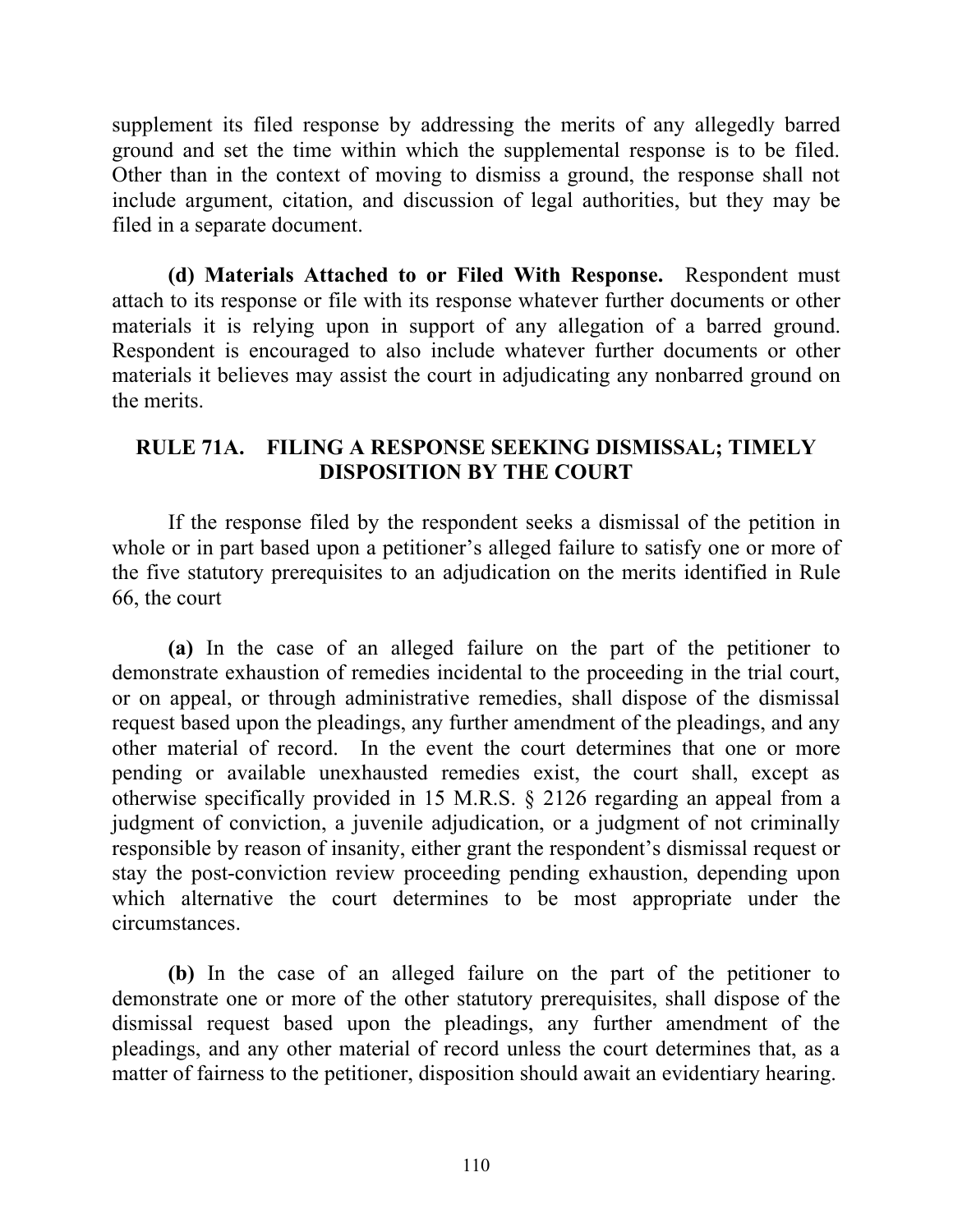#### **RULE 72. DISCOVERY**

**(a) In General.** A party shall not be entitled to discovery in a proceeding for post-conviction review unless, and to the extent that, the court, upon motion and for good cause shown, grants leave for discovery. If leave for discovery is granted, the court shall specify the appropriate means of discovery, provided that depositions shall be ordered only pursuant to Rule 15.

**(b) Discovery From Former Defense Counsel.** If ineffective assistance of counsel is a ground of the petition and the respondent needs discovery from that defense counsel, the respondent may move for discovery, including an order requiring defense counsel to answer questions intended to allow the respondent to evaluate and respond to the petitioner's assertions of ineffective assistance. The motion shall state the nature of the disclosure sought and why it is needed. The motion shall be granted by the court for good cause shown. If leave for discovery is granted, the court shall specify the means, scope, and timing of discovery to be employed.

#### **RULE 72A. CONFERENCE FOLLOWING THE FILING OF THE PLEADINGS**

**(a) Scheduling.** Following the filing of the pleadings, the clerk of the Unified Criminal Docket shall as soon as possible schedule a conference and give notice to the parties thereof. The court may dispense with a conference.

**(b) Matters to Be Considered at Conference.** The court and the parties shall consider the following matters at the conference and the court shall enter an order which shall state the action taken by the court or agreed upon by the parties with respect to each of the said matters:

(1) The court's action in disposing of all motions pending at the time of the conference.

(2) The court's action with respect to the filing by the parties of further motions and the date by which such filings shall be accomplished.

(3) Any instruction of the court to the parties with respect to further amendment of the pleadings in the case and the date by which such further amendment of the pleadings shall be completed.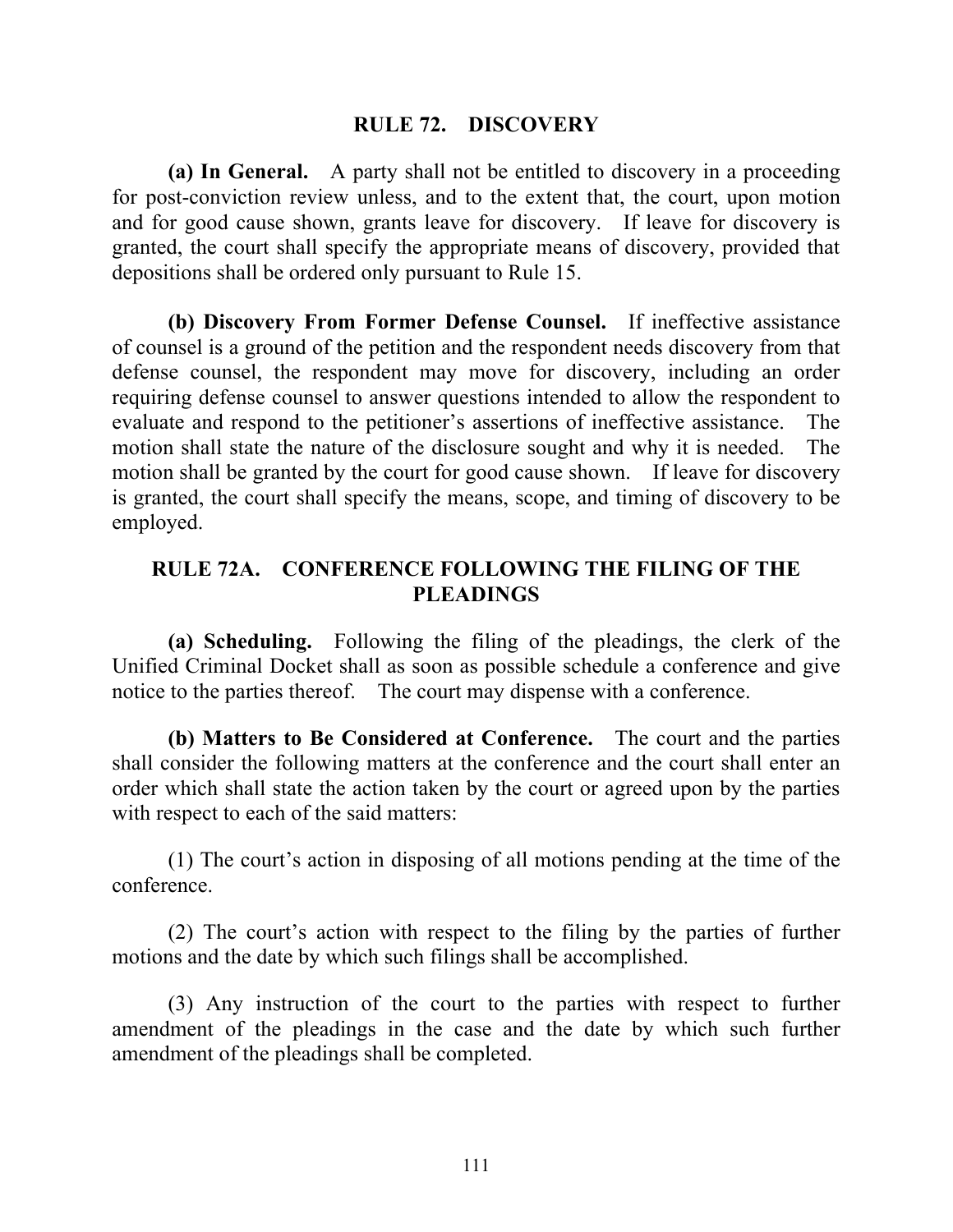(4) The record upon which the final disposition of the petition is to be made by the court.

(5) The court's determination as to whether an evidentiary hearing is required.

(6) The time and place of the evidentiary hearing.

(7) A list of all witnesses to be called by the parties at the evidentiary hearing. The assigned justice or judge shall specify a date by which notice shall be given to the court and the opposing party of any additions to this list of witnesses by any party.

(8) If there is to be no dispositional hearing, unless dispensed with by the parties and the court, the briefing schedule, including oral argument.

(9) The court may direct that the expected testimony of some or all of the expected witnesses be presented to the court by affidavit sworn by the expected witness, and schedule a further conference to determine, after receipt and review of the affidavits, if the expected evidence justifies proceeding to a live testimonial hearing or if the matter may be resolved based on affidavits and briefing.

# **RULE 73. EVIDENTIARY HEARING, BRIEFS, AND ARGUMENTS**

**(a) Evidentiary Hearing.** At the time of the conference, or if a conference is dispensed with, within 28 days of the date the response is filed, either the petitioner or the respondent may request an evidentiary hearing. If either party makes such a request, the court shall, after a review of the pleadings and any other material of record, determine whether an evidentiary hearing is required. If the court determines that an evidentiary hearing is required, the hearing may be ordered held in any place open to the public in any county.

**(b) Time for Briefs When No Hearing.** Unless a briefing schedule has earlier been incorporated in an order arising out of the conference, if no request for an evidentiary hearing has been made or if the court determines no evidentiary hearing is required, the clerk shall send a briefing schedule to the parties as follows: The petitioner's brief shall be filed within 28 days after the last day on which a hearing could have been requested; the respondent shall file its brief within 28 days after receipt of the petitioner's brief; and the petitioner may file a reply brief within 14 days after receipt of the respondent's brief.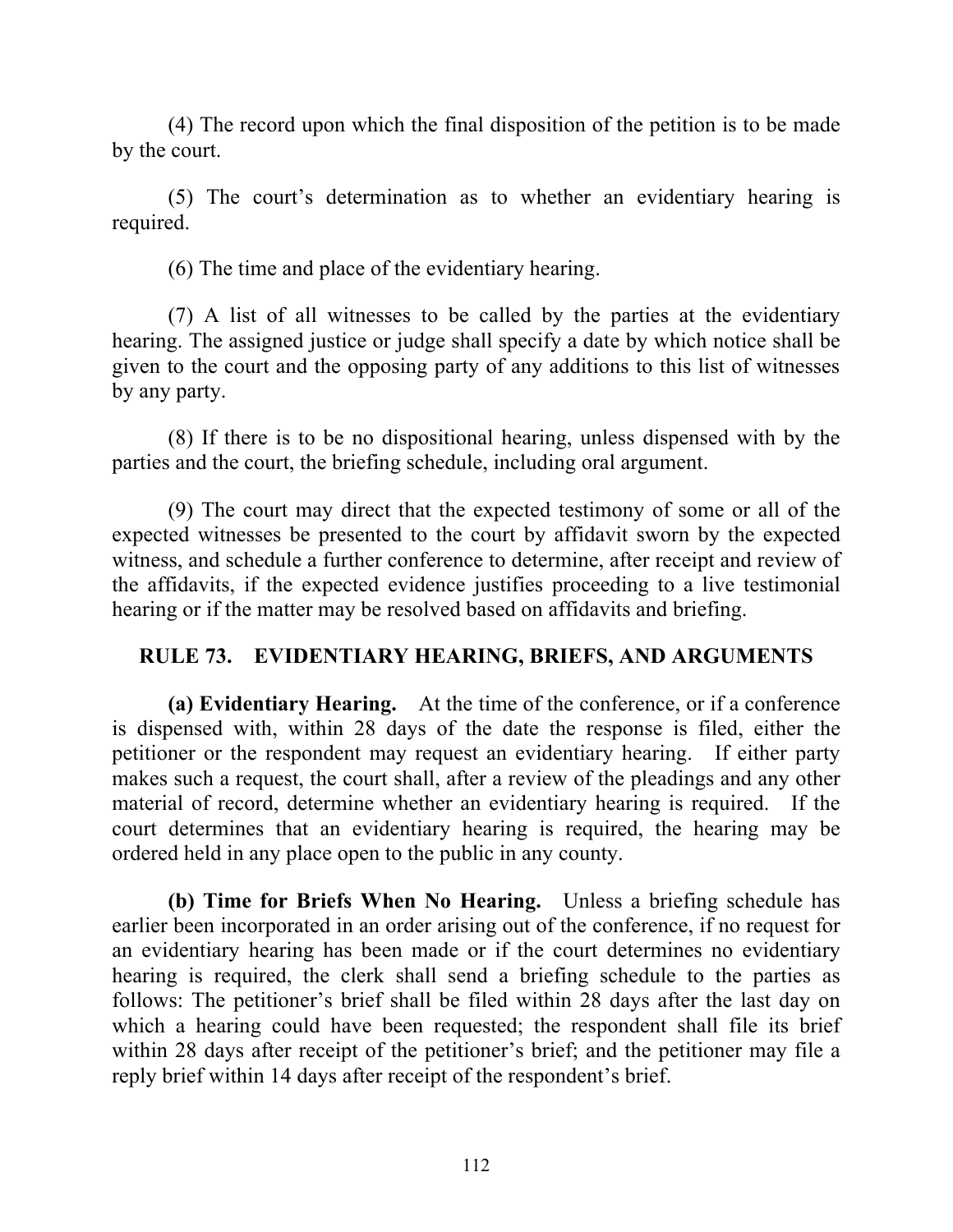**(c) Time for Briefs When Hearing Held.** Unless otherwise ordered by the court, if an evidentiary hearing is held the petitioner's brief shall be filed within 28 days of the close of the hearing; the respondent shall file its brief within 28 days of receipt of the petitioner's brief; and the petitioner may file a reply brief within 14 days after receipt of the respondent's brief.

**(d) Oral Argument.** Unless dispensed with by the court, if no evidentiary hearing is held the clerk shall schedule oral argument on the next available date after the last brief is received. Oral argument may be waived by the parties.

## **RULE 73A. MOTION FOR JUDGMENT**

After the petitioner has completed the presentation of evidence at the hearing on the petition, the respondent, without waiving its right to offer evidence in the event the motion is not granted, may move for judgment on the ground that upon the facts and the law the petitioner has shown no right to relief.

# **RULE 74. BAIL PENDING FINAL DISPOSITION OF THE PETITION**

**(a) Application to the Court.** A petitioner may apply to the court for bail pending final disposition.

**(b) Standards Governing Bail.** The court may order the release of the petitioner on bail if:

(1) the court is satisfied, on the basis of the pleadings, or the pleadings supplemented by any evidence received at a hearing on the petition pursuant to Rule 73, that the petitioner has a reasonable likelihood of prevailing on the petition;

(2) release on bail is appropriate given the crime and the nature of the ultimate relief contemplated by the court if the petitioner were to prevail; and

(3) the standards and conditions governing bail contained in 15 M.R.S.  $§ 1051(2)$  and (3) are satisfied.

**(c) Revocation of Bail Pending Final Disposition of Petition.** The court may revoke an order of bail granted pending final disposition of the petition upon determination made after notice and opportunity for hearing that

(1) The petitioner has violated a condition of bail or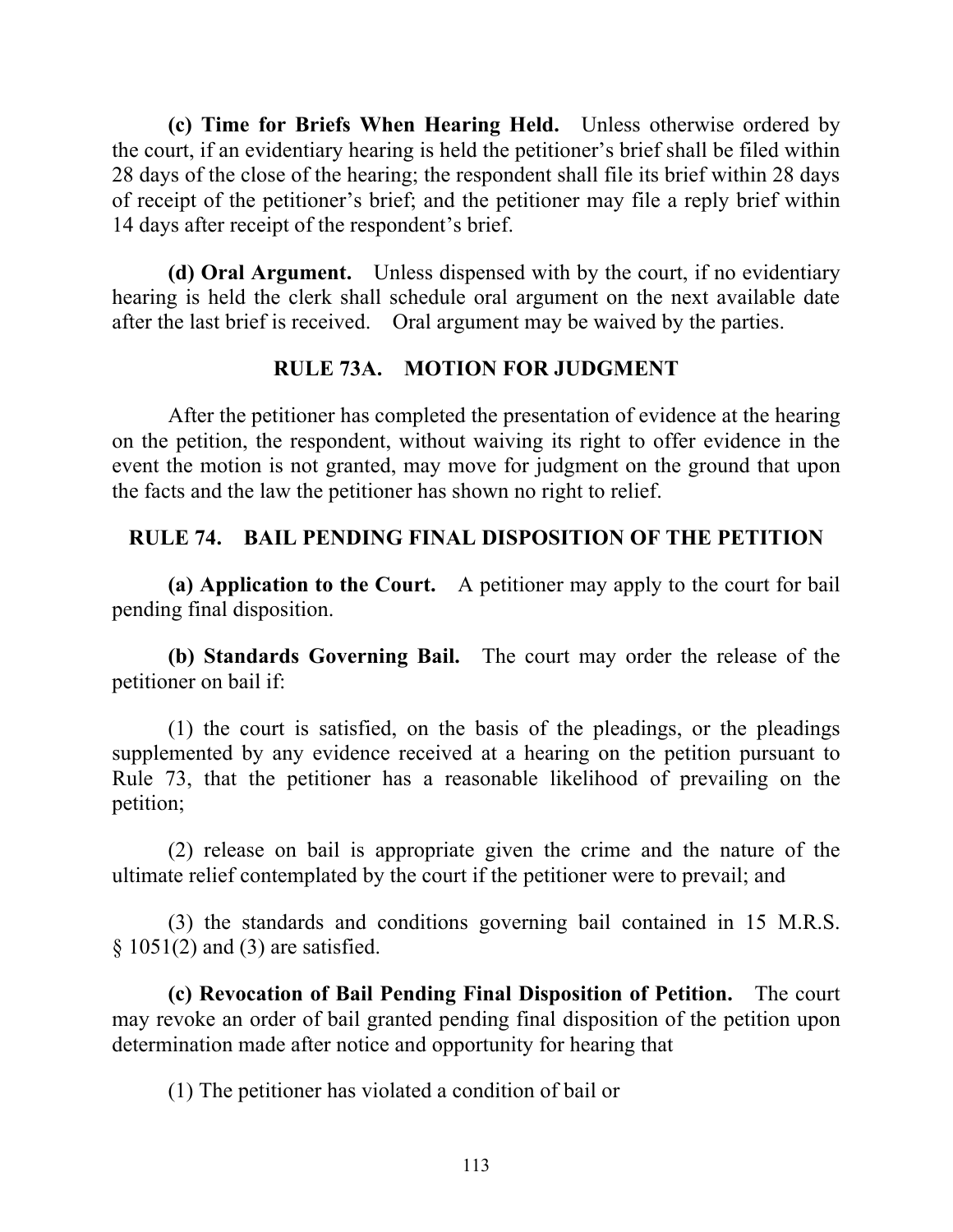(2) The petitioner has been charged with a crime allegedly committed while the petitioner was on release pending final disposition of the petition.

## **RULE 75. BAIL PENDING APPEAL WHEN RELIEF IS GRANTED TO THE PETITIONER**

**(a) Application to the Court.** A petitioner who has been granted relief may apply to the court for bail pending appeal.

**(b) Standards Governing Bail Pending Appeal.** The court may order the release of the petitioner on bail pending appeal when relief has been granted to the petitioner if the requirements of Rule 74(b)(2) and (3) are satisfied.

**(c) Revocation of Bail Granted Pending Appeal.** The court may revoke an order of bail granted pending appeal pursuant to Rule 74(c).

## **RULE 75A. STAY OF EXECUTION**

**(a) Bail Pending Final Disposition.** If the court orders the release of the petitioner on bail pending final disposition of the petition pursuant to Rule 74(b) and the petitioner is admitted to bail, the sentence is automatically stayed. If the final judgment is adverse to the petitioner, the stay automatically terminates when the judgment making final disposition is entered in the Unified Criminal Docket. When a stay of sentence of imprisonment is so terminated, the clerk of the Unified Criminal Docket shall forthwith mail a date-stamped copy of the judgment making final disposition to the parties and to the sheriff named in the underlying commitment order. Within 3 days after that mailing, excluding Saturdays, Sundays and legal holidays, the petitioner's counsel or, if not represented by counsel, the petitioner shall contact the office of the sheriff named in the underlying commitment order and make arrangements satisfactory to the sheriff for surrendering into that sheriff's custody that day or, at the direction of the sheriff, the next regular business day. If such arrangements are not timely made, or if the arrangements are not complied with, upon the request of the named sheriff or the attorney for the respondent, or by direction of the court, the clerk of the Unified Criminal Docket shall issue a warrant for the petitioner's arrest. Upon issuance of that warrant and necessary notice by the clerk to the court of that fact, the court, in conformity with Rule  $46(g)(1)$ , shall declare a forfeiture of the Rule 74 bail because of the breach of condition.

**(b) Bail Pending Appeal.** If the court orders the release of the petitioner on bail pending appeal pursuant to Rule 75(b) and the petitioner is admitted to bail,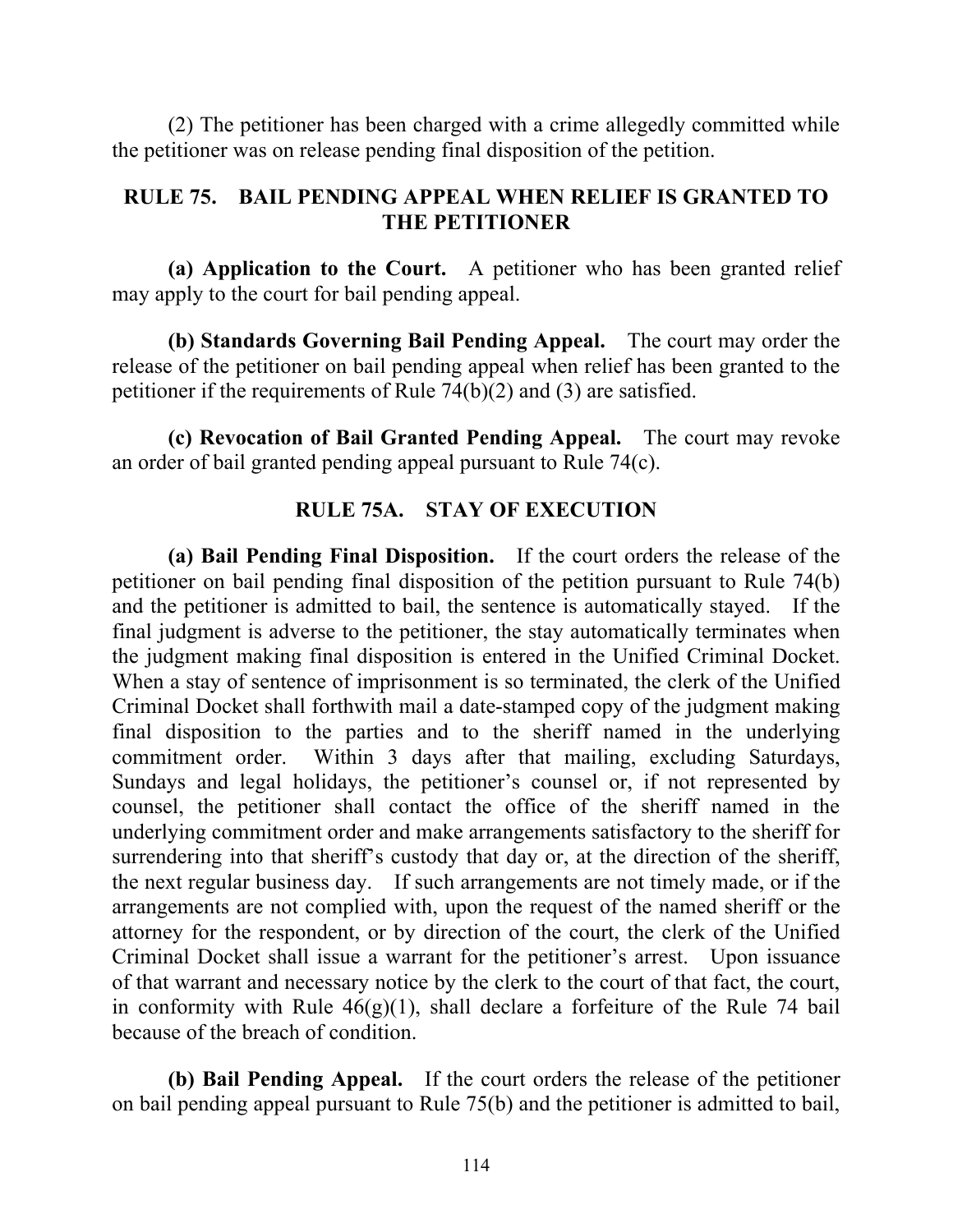execution of the sentence shall be stayed as provided in Rule 38(a) and (b). The procedure for the petitioner's surrender following automatic termination of a stay of sentence of imprisonment is as provided in subdivision (a).

## **RULES 76 TO 84. [RESERVED]**

# **XI. EXTRADITION PROCEEDINGS**

## **RULE 85. NATURE OF THE PROCEEDINGS**

A petition contesting extradition pursuant to 15 M.R.S. § 210 shall be docketed by the clerk in the Unified Criminal Docket.

#### **RULE 86. ASSIGNMENT OF COUNSEL**

The determination of indigency, the appointment and compensation of counsel, and the continuing duty of counsel to represent petitioner shall be governed by 4 M.R.S. §§ 1801-1804, and by the provisions of Rules 44, 44A, and 44B.

## **RULE 87. DISCOVERY**

Upon written request petitioner is entitled to receive copies of the Governor's warrant, the demand for extradition, and all documents in support thereof. A party is not otherwise entitled to discovery except upon motion and a showing of good cause why such discovery should be allowed.

## **RULES 88 TO 94. [RESERVED]**

# **XII. POST-CONVICTION MOTION FOR DNA ANALYSIS; NEW TRIAL HEARING**

#### **RULE 95. INITIATION OF PROCEEDINGS**

**(a) Person Entitled to Bring a Motion; Filing and Service.** Any person who satisfies the prerequisites of 15 M.R.S. § 2137 may file a motion for DNA analysis as provided under 15 M.R.S. § 2138(1). Filing and serving must be in accordance with Rule 49.

**(b) Docketing and Assignment.** A post-conviction motion for DNA analysis pursuant to 15 M.R.S. ch. 305-B shall be docketed by the clerk in the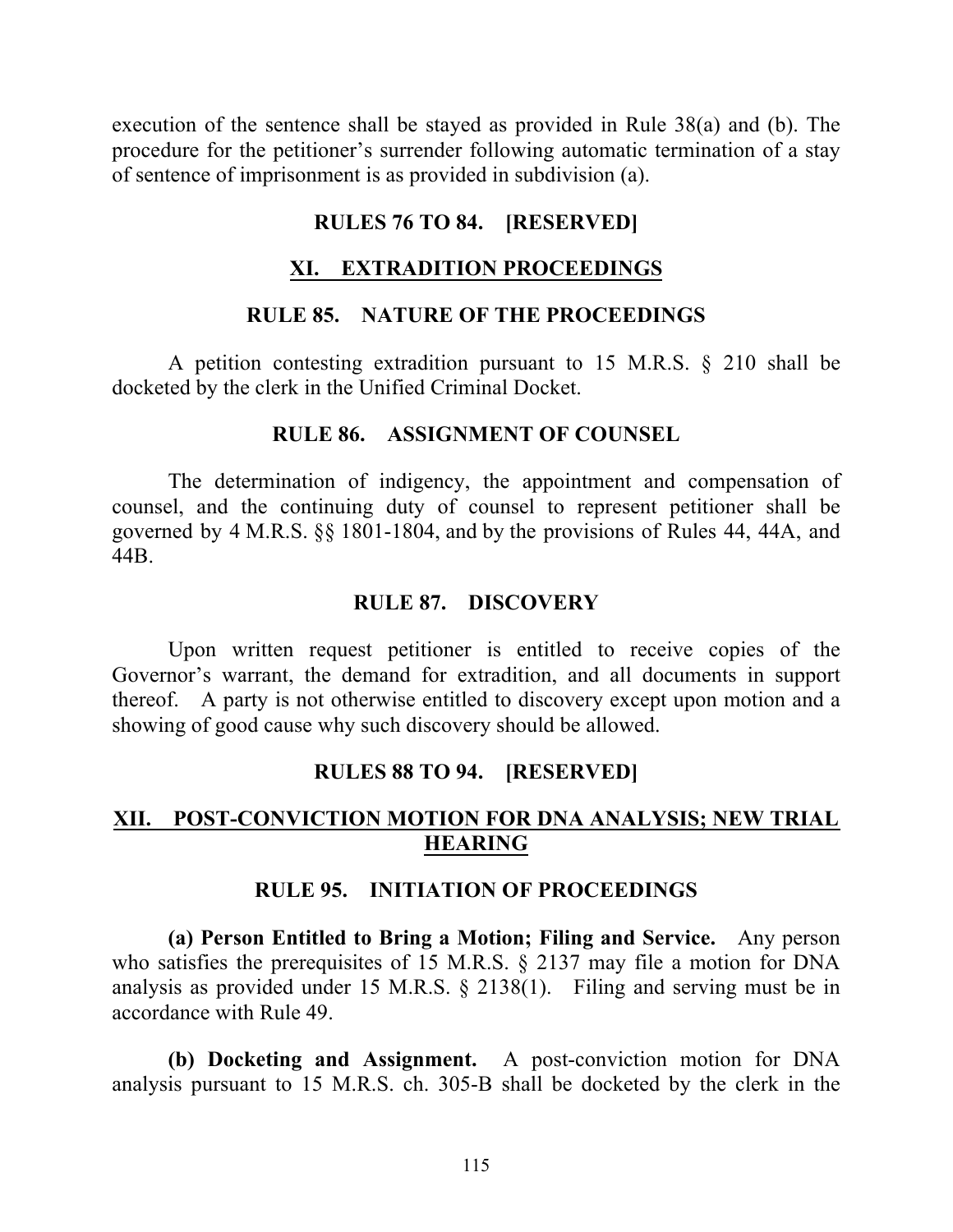Unified Criminal Docket. The motion shall be assigned as provided under 15 M.R.S. § 2138(1).

#### **RULE 96. ASSIGNMENT OF COUNSEL**

**(a) Compliance with 15 M.R.S. § 2138(3).** Following the filing of a motion for DNA analysis, if the court finds the person to be indigent, the court may assign counsel any time during the proceedings.

**(b) Determination of Indigency; Assignment and Compensation; Continuing Duty to Represent.** The determination of indigency, the appointment of and compensation of counsel, and the continuing duty of counsel to represent the person shall be governed by 4 M.R.S. §§ 1801-1804 and by the provisions of Rules 44, 44A, and 44B.

## **RULE 97. INITIAL TRIAL COURT PROCEEDINGS**

**(a) Order Preserving Evidence.** Following the filing of a motion for DNA analysis the court shall order the State to preserve evidence and prepare and submit an evidence inventory as provided under 15 M.R.S. § 2138(2).

**(b) Court Findings; Order Directing Crime Lab to Perform DNA Analysis.** Pursuant to 15 M.R.S. § 2138(5), the court shall state its findings of fact on the record or shall make written findings of fact supporting its decision to grant or deny a motion to order DNA analysis. If the court determines that the person has satisfied the burden of proof required under 15 M.R.S. § 2138(4), the court shall order the crime lab to perform DNA analysis on the identified evidence and on a DNA sample obtained from the person.

**(c) Payment of Cost of DNA Analysis.** In the case of an indigent person, the cost of the DNA analysis shall be paid by the crime lab. A nonindigent person or a person found by the court to have the financial means with which to bear a portion of the cost of the DNA analysis shall make satisfactory financial arrangements with the crime lab within 14 days of the filing of the court order directing the crime lab to perform DNA analysis. Determination of indigency shall be governed by Rule 44A.

## **RULE 98. DNA ANALYSIS RESULTS**

**(a) Compliance With 15 M.R.S. § 2138(8).** The DNA analysis results shall be provided by the crime lab to the court, the person, and the attorney for the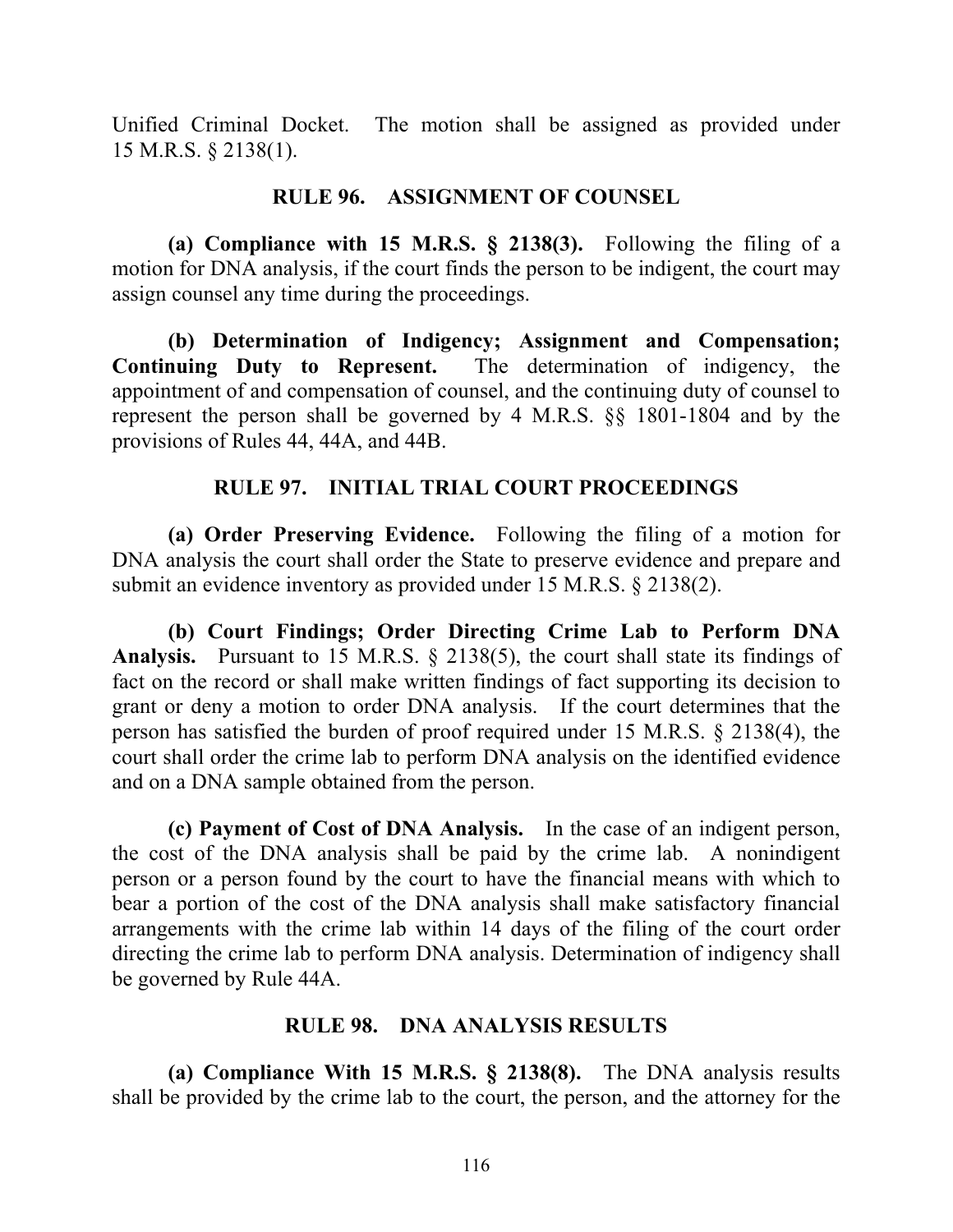State. Upon motion by the person or the attorney for the State, the court may order that copies of the analysis protocols, laboratory procedures, laboratory notes, and other relevant records compiled by the crime lab be provided to the court, the person, and the attorney for the State.

**(b) Analysis Results Other Than That the Person Is Not the Source of the Evidence.** If the results of the DNA analysis are inconclusive or show that the person is the source of the evidence, the court shall deny any motion for a new trial as provided under 15 M.R.S. § 2138(8)(A).

**(c) Analysis Results Showing the Person Is Not the Source of the Evidence.** If the results of the DNA analysis show that the person is not the source of the evidence, the court shall assign counsel if the court finds that the person is indigent under Rule 96(b) and shall hold a hearing as provided under 15 M.R.S. § 2138(10).

**(d) Request for Reanalysis by the Attorney for the State.** If the analysis results show the person is not the source of the evidence, upon motion of the attorney for the State, the court shall order reanalysis of the evidence and shall stay the hearing pending the results of DNA analysis.

## **RULE 99. HEARING; COURT FINDINGS; NEW TRIAL GRANTED OR DENIED**

At the conclusion of the hearing held as provided under 15 M.R.S. § 2138(10), the court shall state its findings of fact on the record or make written findings of fact supporting its decision to grant or deny the person a new trial as required under 15 M.R.S. § 2138(10).

## **RULES 100 TO 104. [RESERVED]**

# **XIII. POST-JUDGMENT MOTION AND HEARING FOR DETERMINATION OF FACTUAL INNOCENCE AND CORRECTION OF RECORD BASED ON A PERSON'S IDENTITY HAVING BEEN STOLEN AND FALSELY USED IN A CRIMINAL PROCEEDING; SUBSEQUENT DISCOVERY OF FRAUD OR MISREPRESENTATION**

## **RULE 105. INITIATION OF PROCEEDINGS**

**(a) Person or Entity Entitled to File a Post-Judgment Motion.** Any person who satisfies the prerequisites of 15 M.R.S. §§ 2181 and 2182 may file a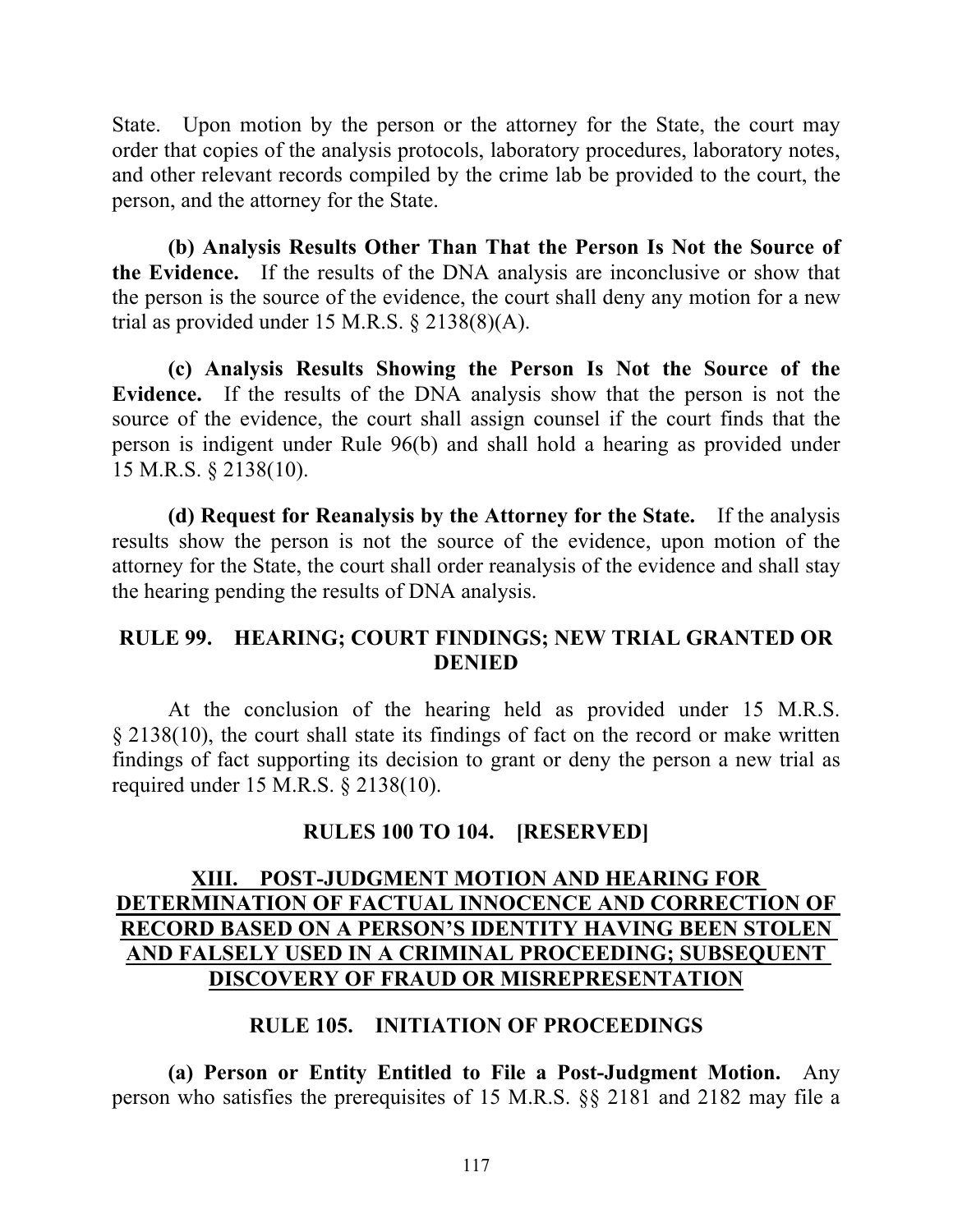post-judgment motion in the underlying criminal proceeding for determination of factual innocence and correction of the court records and related criminal justice agency records. The attorney for the State or a court may file the motion on behalf of a qualifying person. Filing must be in accordance with Rule 49.

**(b) Docketing and Assignment of Post-Judgment Motion.** The post-judgment motion shall be docketed by the clerk in the Unified Criminal Docket as contemplated by 15 M.R.S. §§ 2182(1) and 2183(1). The motion shall be assigned as provided under 15 M.R.S. § 2183(1).

**(c) Service of the Post-Judgment Motion.** Pursuant to 15 M.R.S. § 2183(1), the specially assigned justice or judge shall determine upon whom and how service of the post-judgment motion is to be made and enter an order in this regard.

## **RULE 106. ASSIGNMENT OF COUNSEL**

**(a) Compliance with 15 M.R.S. § 2183(2).** Following the filing of a post-judgment motion, if the court finds the person to be indigent, the court may assign counsel at any time during the proceedings.

**(b) Determination of Indigency; Assignment and Compensation; Continuing Duty to Represent.** The determination of indigency, the assignment of and compensation of counsel, and the continuing duty of counsel to represent the person shall be governed by 4 M.R.S. §§ 1801-1804 and by the provisions of Rules 44, 44A, and 44B.

## **RULE 107. REPRESENTATION OF THE STATE**

Representation of the State in these proceedings shall be as provided in 15 M.R.S. § 2183(3).

## **RULE 108. HEARING; CERTIFICATION OF RESULTS; CORRECTION OF THE RECORD**

At the conclusion of the hearing held pursuant to 15 M.R.S. § 2183(5), the court shall issue a written order certifying its determination. The order must contain written findings of fact supporting the court's decision granting or denying the motion and a copy thereof shall be provided to the person, all as required pursuant to 15 M.R.S. § 2183(5). If the court grants the motion, the court shall issue an additional order specifying the corrections to be made in the court records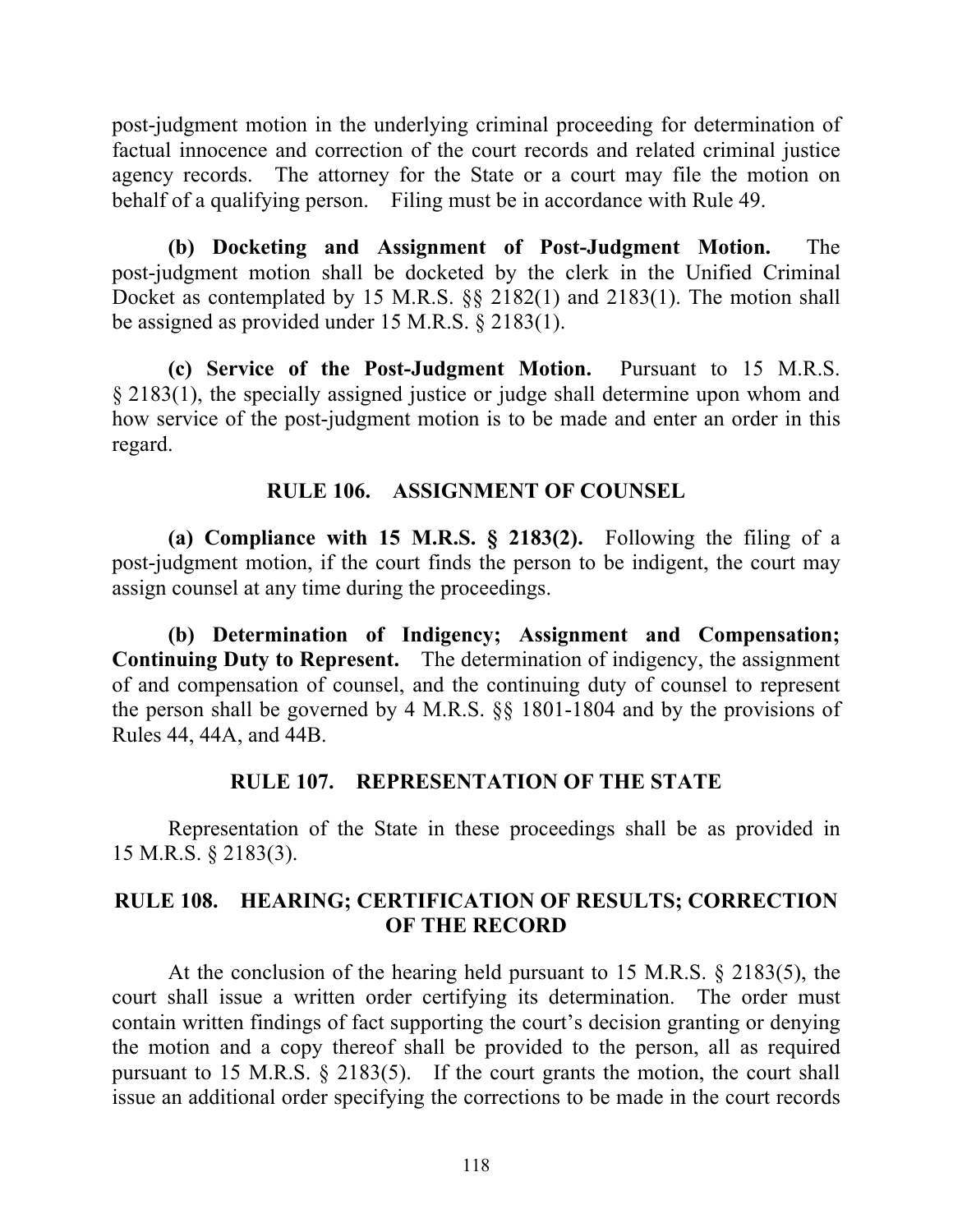and the records of each of the appropriate criminal justice agencies, as provided in 15 M.R.S. § 2183(6).

#### **RULE 109. SUBSEQUENT DISCOVERY OF FRAUD OR MISREPRESENTATION**

If, subsequent to the granting of the motion, the court holds a hearing to determine fraud or misrepresentation under 15 M.R.S. § 2183(7), the court may, if it finds the existence of material misrepresentation or fraud, issue an order vacating its earlier order certifying a determination of factual innocence and modify accordingly any earlier ordered record correction, as provided under 15 M.R.S.  $§$  2183(7).

# **XIV. CIVIL VIOLATIONS**

## **RULE 110. CIVIL VIOLATIONS**

**(a) Applicability.** The Maine Rules of Civil Procedure shall apply to civil violation proceedings in the Unified Criminal Docket, other than traffic infraction proceedings; provided, however, that this Rule, so far as applicable, shall supersede the general provisions of the rules in all such proceedings where the amount of the fine, penalty, forfeiture, or other sanction that may be assessed for each separate violation is \$1,000 or less. "Civil violation" has the meaning set forth in 17-A M.R.S. § 4-B.

**(b) Commencement of Proceedings.** A proceeding under this Rule shall be commenced by one of the following methods:

(1) A citation may be filled out in the manner prescribed in paragraph (1) of subdivision (c) of this Rule and served upon the defendant within the state by any officer authorized to enforce a statute or ordinance to which this Rule applies, if the officer has probable cause to believe that a civil violation under such statute or ordinance has been committed. Service under this paragraph shall be made upon an individual by delivering a copy of the citation to the individual personally and, if the defendant is an incompetent person, personally to the appropriate individual specified in Rule 4(d)(3) of the Maine Rules of Civil Procedure. Service under this paragraph shall be made upon any other entity by delivering a copy of the citation personally to one of the appropriate individuals specified in Rules 4(d)(4) through (10) of the Maine Rules of Civil Procedure.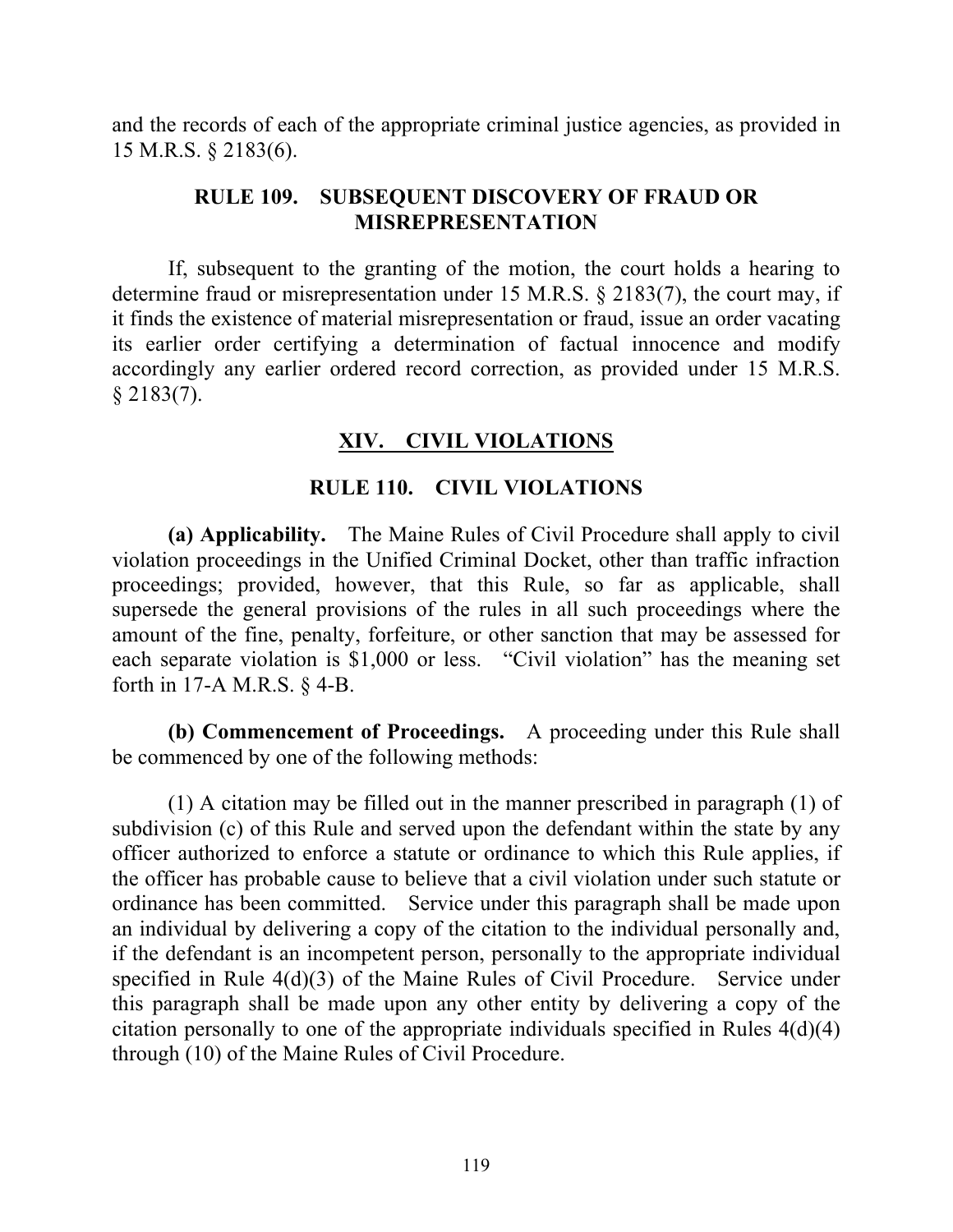(2) A citation may be filled out in the manner prescribed in paragraph (1) of subdivision (c) of this Rule by any officer authorized to enforce a statute or ordinance to which this Rule applies, if the officer has probable cause to believe that a civil violation under such statute or ordinance has been committed. The officer may cause the citation to be served by any method provided in Rule 4(d), (e), (f), (g), or (j) of the Maine Rules of Civil Procedure.

The officer serving the citation shall not take the defendant into custody, except as temporary detention is authorized by 17-A M.R.S. § 17. As soon as practicable after service upon the defendant, the officer shall cause the original of the citation to be filed with the clerk of the Unified Criminal Docket. No filing fee is required. All proceedings arising under a statute shall be brought in the name of the State of Maine. All proceedings arising under an ordinance shall be brought in the name and to the use of the political subdivision that enacted such ordinance.

## **(c) Content of Citation and Complaint.**

(1) A citation to be served as provided in subdivision (b) of this Rule shall contain the name of the defendant; the time and place of the alleged violation; a brief description of the violation; the time, place and date the defendant is to appear in court, which shall in no case be less than 7 days from the date of service unless the defendant agrees to a shorter period of time; and the signature of the officer issuing the citation.

(2) The citation shall serve as a complaint, and no other summons, complaint, or pleading shall be required, but motions for appropriate amendment of the complaint shall be freely granted. Any form that contains the elements specified in paragraph (1) of this subdivision shall be sufficient under the Rules.

# **(d) Pleadings of Defendant.**

(1) *Oral*. Unless the matter has been previously disposed of as provided in paragraph (3) of this subdivision, the defendant shall appear at the time and place specified, either personally or by counsel, and shall answer to the complaint orally. At a defendant's initial appearance before the court, the defendant shall be informed by the court that if the defendant is adjudicated to have committed the civil violation and if a fine is imposed by the court, immediate payment of the fine in full is required.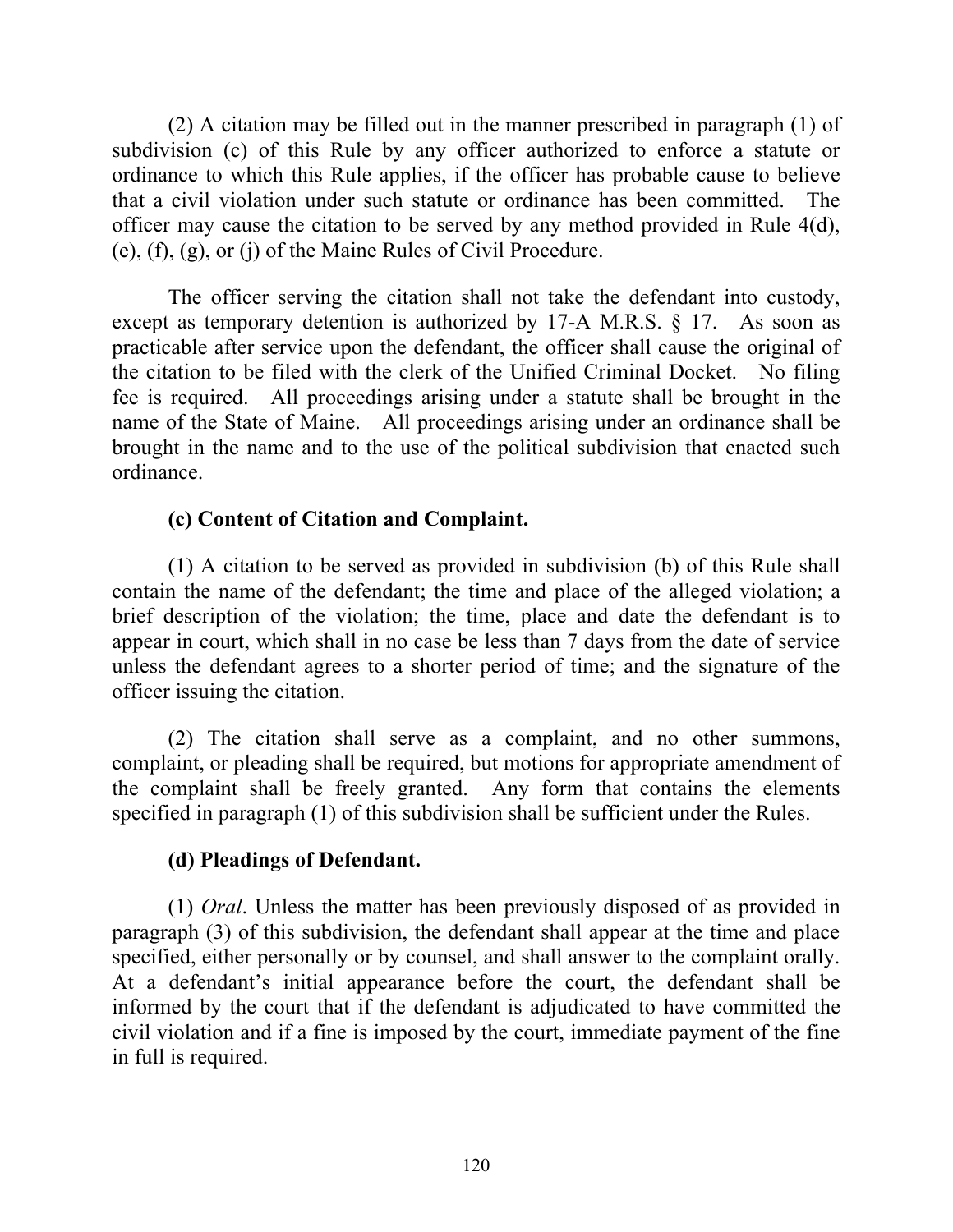(2) *No Joinder*. Proceedings pursuant to this Rule may not be joined with any actions other than another proceeding pursuant to this Rule or a related criminal matter, nor shall a defendant file any counterclaim.

(3) *Judgment on Acceptance of Admission*. The clerk of the Unified Criminal Docket may accept, at the signed request of the defendant, an admission upon payment of a fine as set by the justice or judge in that particular case or as set accordance with a schedule of fines for civil violations established by the Chief Judge for the District Court for civil violations.

**(e) Venue**. A civil violation proceeding shall be brought in the division in which the violation is alleged to have been committed.

**(f) Discovery.** Discovery shall be had only by agreement of the parties or by order of the court on motion for good cause shown.

**(g) Standard of Proof.** Adjudication of a civil violation shall be by a preponderance of the evidence.

## **(h) Default.**

(1) *Entry of Default*. If the defendant fails to appear as required by this Rule, the justice or judge shall enter the defendant's default, adjudicate that the defendant has committed the civil violation alleged, and impose a fine as set by the justice or judge for that particular case or as set in accordance with a schedule of fines for civil violations established by the Chief Judge of the District Court.

(2) *Setting Aside the Default*. For good cause shown, the court may set aside the default and adjudication under Rules 55(c) and 60(b) of the Maine Rules of Civil Procedure, as applicable. If it is determined that, due to the operation of the Soldiers' and Sailors' Civil Relief Act of 1940, as amended, a default should not have been entered, the court shall vacate the adjudication, strike the default and all costs assessed, vacate any license suspension, and permit the defendant an opportunity to answer.

**(i) Appeal***.* A party entitled to appeal may do so as in other civil actions.

**(j) Costs.** Costs shall not be awarded as in other civil actions. Only those costs expressly authorized by statute shall be imposed.